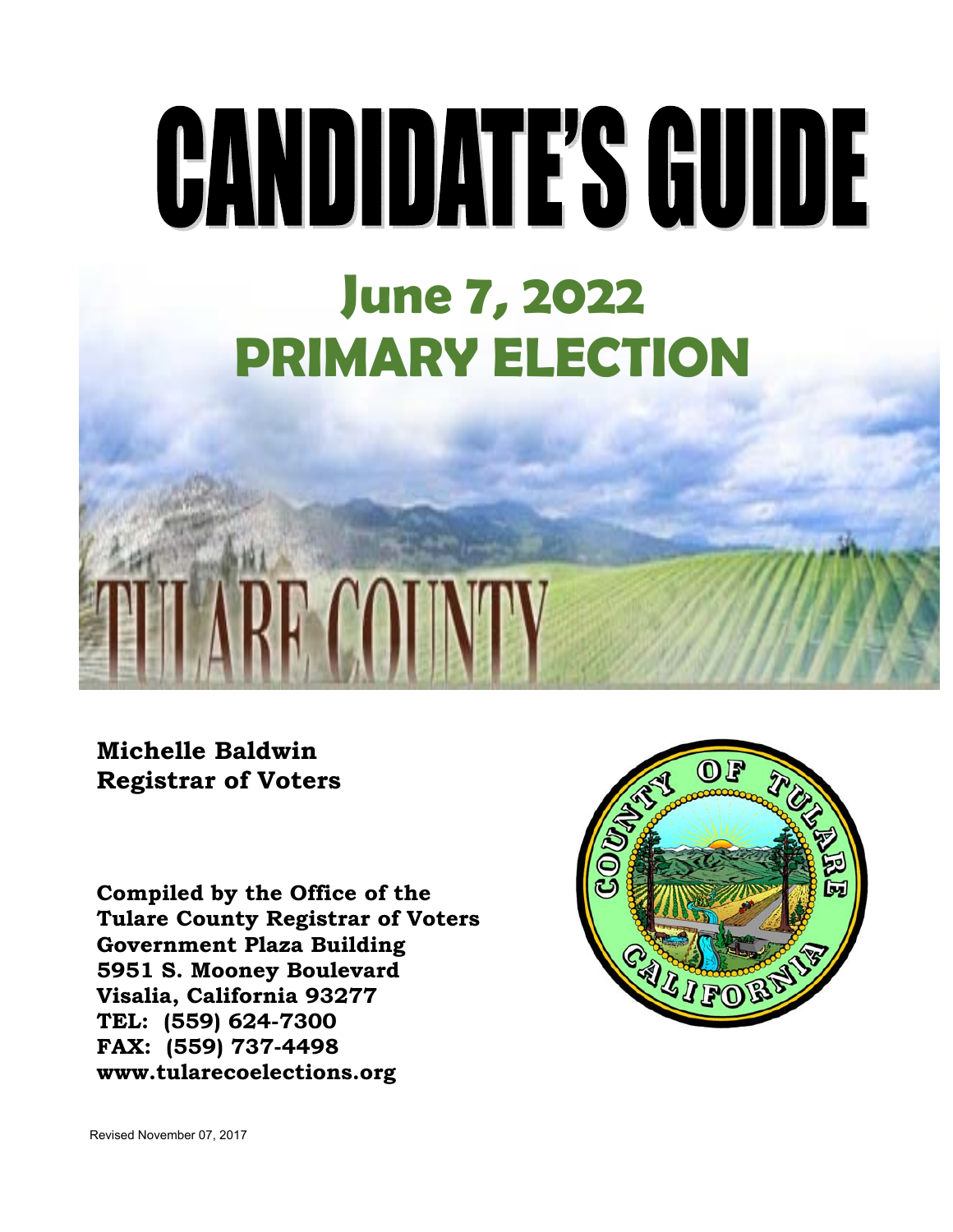## **DISCLAIMER**

The Tulare County Candidate's Guide is intended to provide general information for candidates and does not have the force and effect of law, regulation, or rule. This guide is not allencompassing; it merely summarizes the major provisions relating to candidates running for office in Tulare County. It is distributed with the understanding that the Registrar of Voters is not rendering legal advice and, therefore, this handbook is not to be substituted for legal counsel for the individual, organization or candidate using it. In case of a conflict, the law, regulation or rule will apply.

The Registrar of Voters strongly encourages any prospective candidates to seek legal advice to assist in complying with the applicable California laws, including the California Elections Code and California Government Code.

The Code References made in this guide, unless otherwise stated, are to the California Constitution and Statutes. California legal code references in this guide include:

- $\triangleright$  Elections Code (EC)
- Government Code (GC)

The term E-Dates stands for Election Day. E-Dates have been used throughout this guide to indicate important dates and deadlines. These dates are the number of days prior to or after an Election Date. Example: E-89 means E minus 89 days and would be 89 days prior to an election and E+31 days means E plus 31 days and would be 31 days after an election. This type of date is often used in the Elections Code in order to avoid any variance from one (1) election to the next.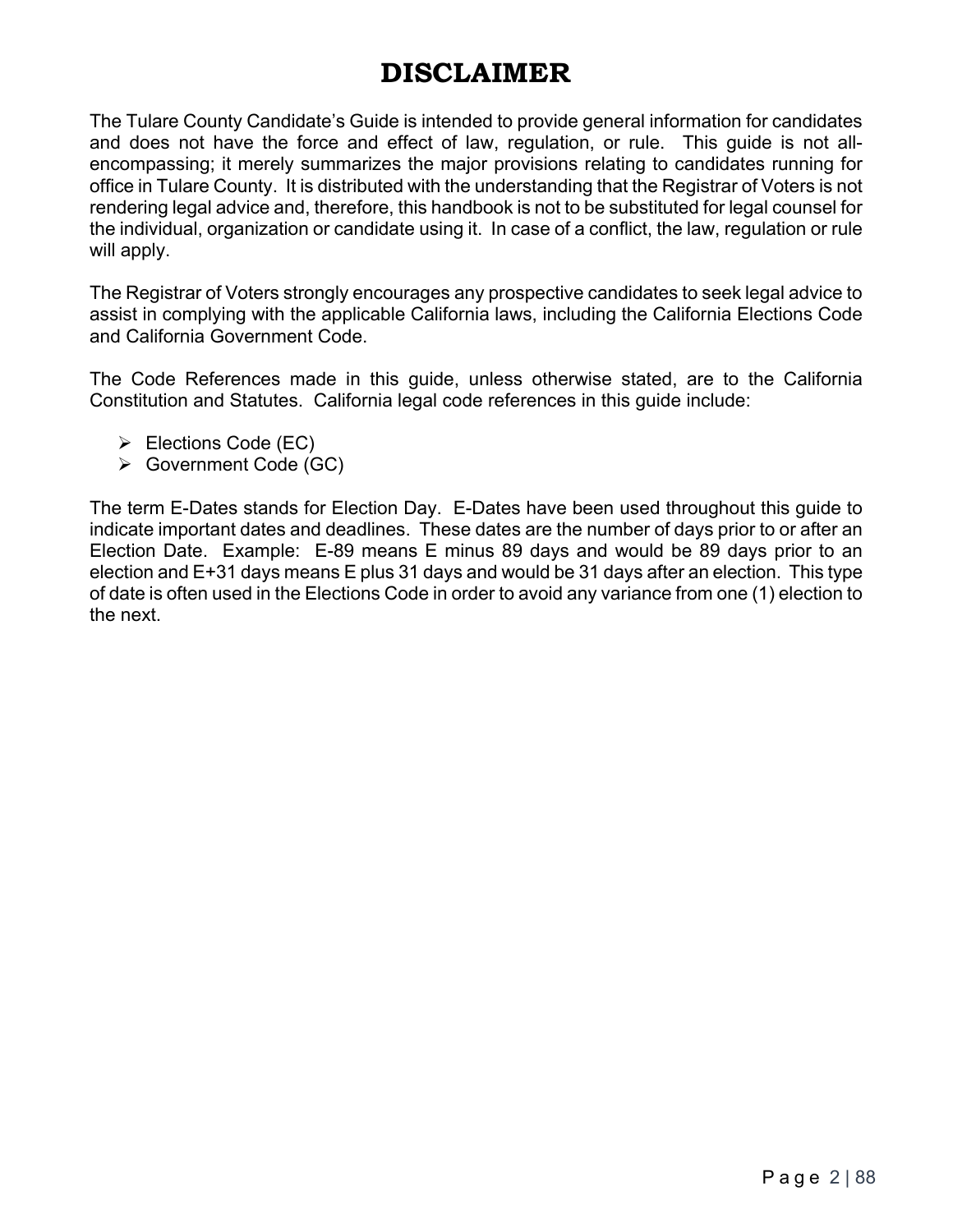## **TABLE OF CONTENTS**

## **GENERAL INFORMATION**

| <b>Contact Information</b>                                                        |  |
|-----------------------------------------------------------------------------------|--|
| 2022 Primary Election Calendar                                                    |  |
| Filing Fee & Signature Requirement (State, Federal, Judicial, and County offices) |  |
| <b>Multi-County Districts</b>                                                     |  |
| <b>Filing Fees</b>                                                                |  |
| Petition in Lieu of Filing Fee                                                    |  |

## **CANDIDATE FILING REQUIREMENTS**

| Governor                                     | 14 |
|----------------------------------------------|----|
| Lieutenant Governor                          | 15 |
| Secretary of State                           | 16 |
| Controller                                   | 17 |
| <b>Treasurer</b>                             | 18 |
| <b>Attorney General</b>                      | 19 |
| <b>Insurance Commissioner</b>                | 20 |
| <b>Board of Equalization</b>                 | 21 |
| Superintendent of Public Instruction         | 22 |
| <b>United States Senator</b>                 | 23 |
| <b>United States Representative Congress</b> | 24 |
| Senator                                      | 25 |
| <b>Assembly District</b>                     | 26 |
| <b>Superior Court Judge</b>                  | 27 |
| <b>County Supervisor</b>                     | 28 |
| Auditor-Controller/Treasurer-Tax Collector   | 29 |
| Assessor/Clerk-Recorder                      | 31 |
| <b>District Attorney</b>                     | 32 |
| <b>Sheriff-Coroner</b>                       | 33 |
| <b>Superintendent of Schools</b>             | 35 |
| <b>Qualifications to Run for Office</b>      | 36 |
| Declaration of Intent                        | 38 |
| <b>Nomination Petition</b>                   | 39 |
| <b>Declaration of Candidacy</b>              | 40 |
| <b>Extension of Nomination Period</b>        | 41 |
| Offices That Will Not Appear on the Ballot   | 42 |
| <b>Ballot Designations</b>                   | 43 |
| <b>Candidate Statement of Qualifications</b> | 45 |
| <b>Withdrawal of Candidacy</b>               | 49 |
| <b>Write-In Candidates</b>                   | 50 |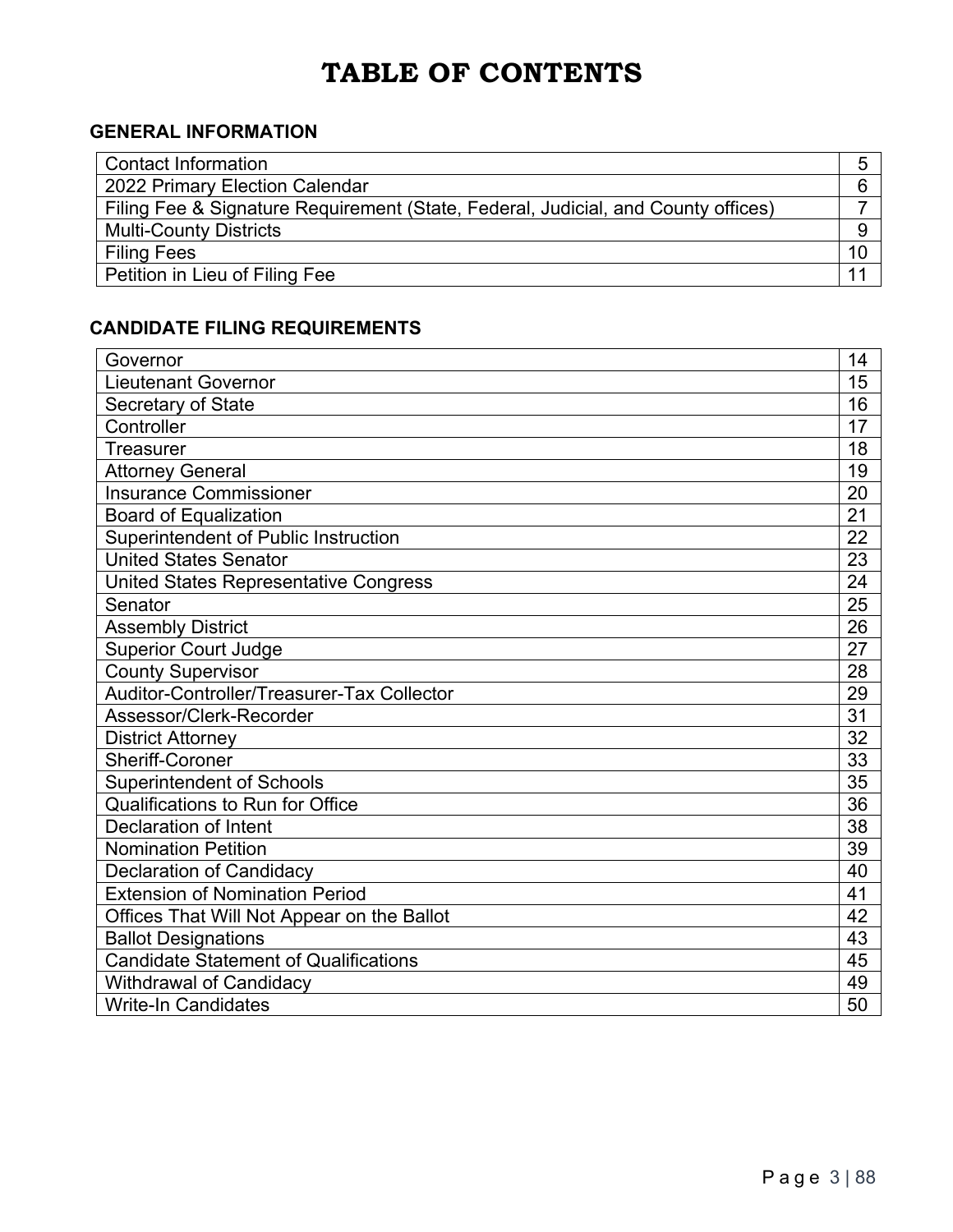## **CAMPAIGN FINANCIAL STATEMENTS (FPPC)**

| 52 |
|----|
| 53 |
| 61 |
| 62 |
| 63 |
| 64 |
|    |

## **CAMPAIGN LAWS & REGULATIONS**

| <b>Posting Political Signs</b>                   | 68 |
|--------------------------------------------------|----|
| <b>Voter Registration Drives</b>                 | 69 |
| <b>Political Advertisement Requirements</b>      | 69 |
| Electioneering (Campaigning) Near Polling Places | 70 |
| <b>Simulated Ballot Requirements</b>             | 70 |
| Mass Mailing of Campaign Literature              | 71 |
| <b>Exit Poll Taking</b>                          | 71 |
| <b>Conditional Voter Registration</b>            | 72 |

## **FREQUENTLY ASKED QUESTIONS**

| Where to Report Campaign Complaints |    |
|-------------------------------------|----|
| Candidate Filing                    |    |
| <b>Election Night</b>               | -- |
| Vote by Mail Process                |    |

## **SERVICES AVAILABLE TO CANDIDATES**

| Fees & Charges                                                   | 81 |
|------------------------------------------------------------------|----|
| <b>Confidential Voter Data</b>                                   | 83 |
| Department of Transportation                                     | 84 |
| <b>Statement of Responsibility for Temporary Political Signs</b> | 85 |
| <b>Caltrans Districts</b>                                        | 86 |
| <b>Notes</b>                                                     | 87 |
| 2022 Calendar                                                    | 88 |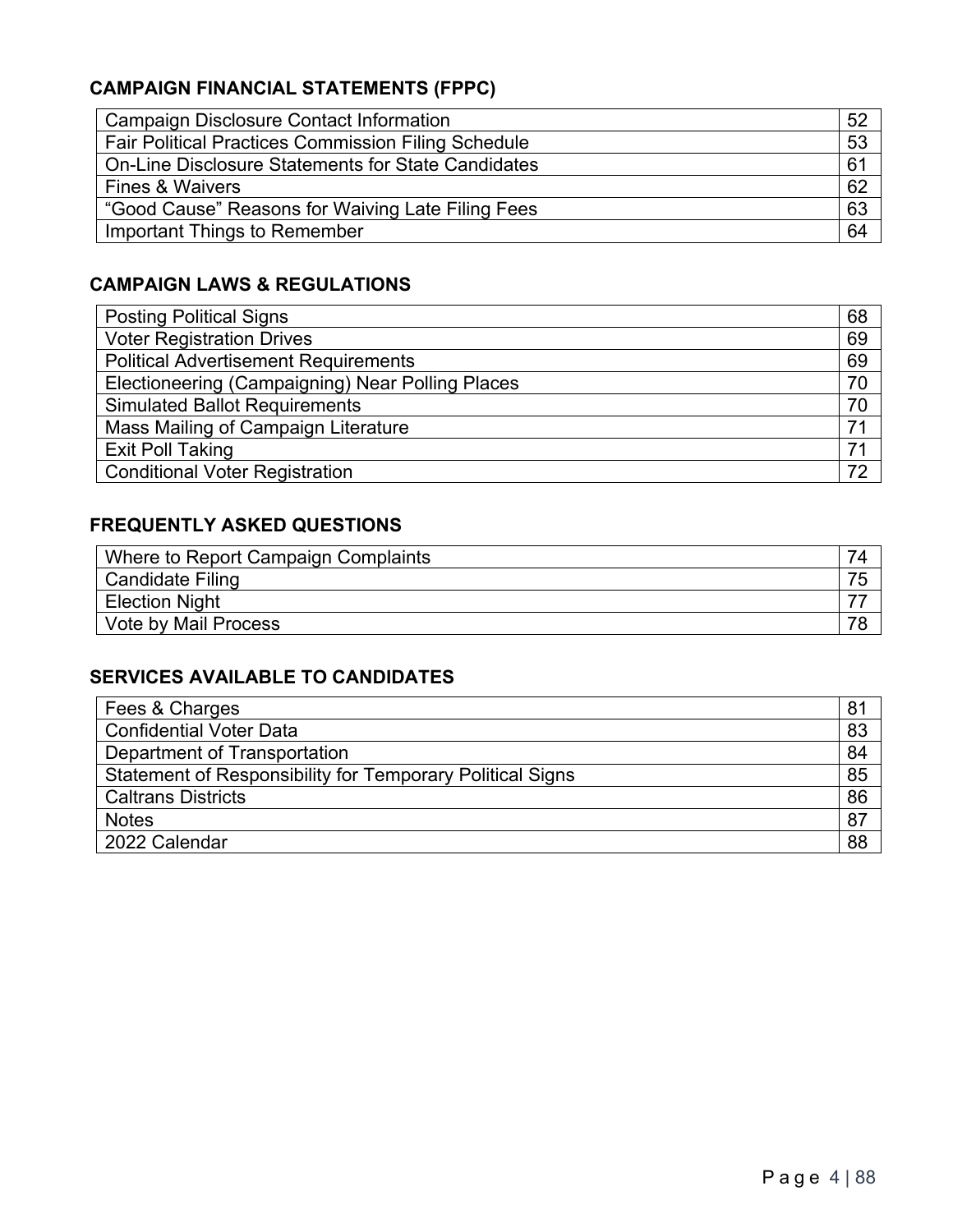## **CONTACT INFORMATION**

| TULARE COUNTY REGISTRAR OF VOTERS                  |                                  |  |  |  |  |  |
|----------------------------------------------------|----------------------------------|--|--|--|--|--|
| 5951 S. Mooney Blvd                                | Phone: (559) 624-7300            |  |  |  |  |  |
| Visalia, CA 93277                                  | Fax: (559) 737-4498              |  |  |  |  |  |
|                                                    | www.tularecoelections.org        |  |  |  |  |  |
| <b>FAIR POLITICAL PRACTICES COMMISSION (FPPC)</b>  |                                  |  |  |  |  |  |
| 1102 Q Street, Suite 3000                          | Technical Assistance:            |  |  |  |  |  |
| Sacramento, CA 95811                               | (866) 275-3772                   |  |  |  |  |  |
|                                                    | Fax: (916) 322-0886              |  |  |  |  |  |
|                                                    | www.fppc.ca.gov                  |  |  |  |  |  |
| <b>CALIFORNIA STATE ATTORNEY GENERAL</b>           |                                  |  |  |  |  |  |
| P.O. Box 944255                                    | Phone: (916) 210-6276            |  |  |  |  |  |
| Sacramento, CA 94244-2550                          | Toll Free: (800) 952-5225        |  |  |  |  |  |
|                                                    | https://oag.ca.gov               |  |  |  |  |  |
| FEDERAL ELECTION COMMISSION (FEC)                  |                                  |  |  |  |  |  |
| 999 "E" Street NW                                  | Phone: (800) 424-9530            |  |  |  |  |  |
| Washington, DC 20463                               | www.fec.gov                      |  |  |  |  |  |
| <b>SECRETARY OF STATE (SOS)</b>                    |                                  |  |  |  |  |  |
| <b>ELECTIONS DIVISION</b>                          | Phone: (916) 657-2166            |  |  |  |  |  |
| 1500 11 <sup>th</sup> Street, Fifth Floor          | Fax: (916) 653-3214              |  |  |  |  |  |
| Sacramento, CA 95814                               | www.sos.ca.gov/election          |  |  |  |  |  |
|                                                    |                                  |  |  |  |  |  |
| POLITICAL REFORM DIVISION                          | Phone: (916) 653-6224            |  |  |  |  |  |
| 1500 11 <sup>th</sup> Street, Room 495             | Fax: (916) 653-5045              |  |  |  |  |  |
| Sacramento, CA 95814                               | www.sos.ca.gov/campaign-lobbying |  |  |  |  |  |
| <b>INVESTIGATIVE SERVICES</b>                      | Phone: (916) 657-2166            |  |  |  |  |  |
| 1500 11 <sup>th</sup> Street, 2nd Floor            | Fax: (916) 653-3214              |  |  |  |  |  |
| Sacramento, CA 95814                               |                                  |  |  |  |  |  |
| TULARE COUNTY DISTRICT ATTORNEY                    |                                  |  |  |  |  |  |
| 221 S. Mooney Blvd, Room 224                       | Phone: (559) 636-5494            |  |  |  |  |  |
| Visalia, CA 93291                                  | Fax: (559) 730-2658              |  |  |  |  |  |
|                                                    | www.da-tulareco.org              |  |  |  |  |  |
| UNITED STATES ELECTION ASSISTANCE COMMISSION (EAC) |                                  |  |  |  |  |  |
| 1335 East West Highway, Suite 4300                 | Phone: (301) 563-3919            |  |  |  |  |  |
| Silver Spring, MD 20910                            | Toll Free: (866) 747-1471        |  |  |  |  |  |
|                                                    | Fax: (301) 734-3108              |  |  |  |  |  |
|                                                    | www.eac.gov                      |  |  |  |  |  |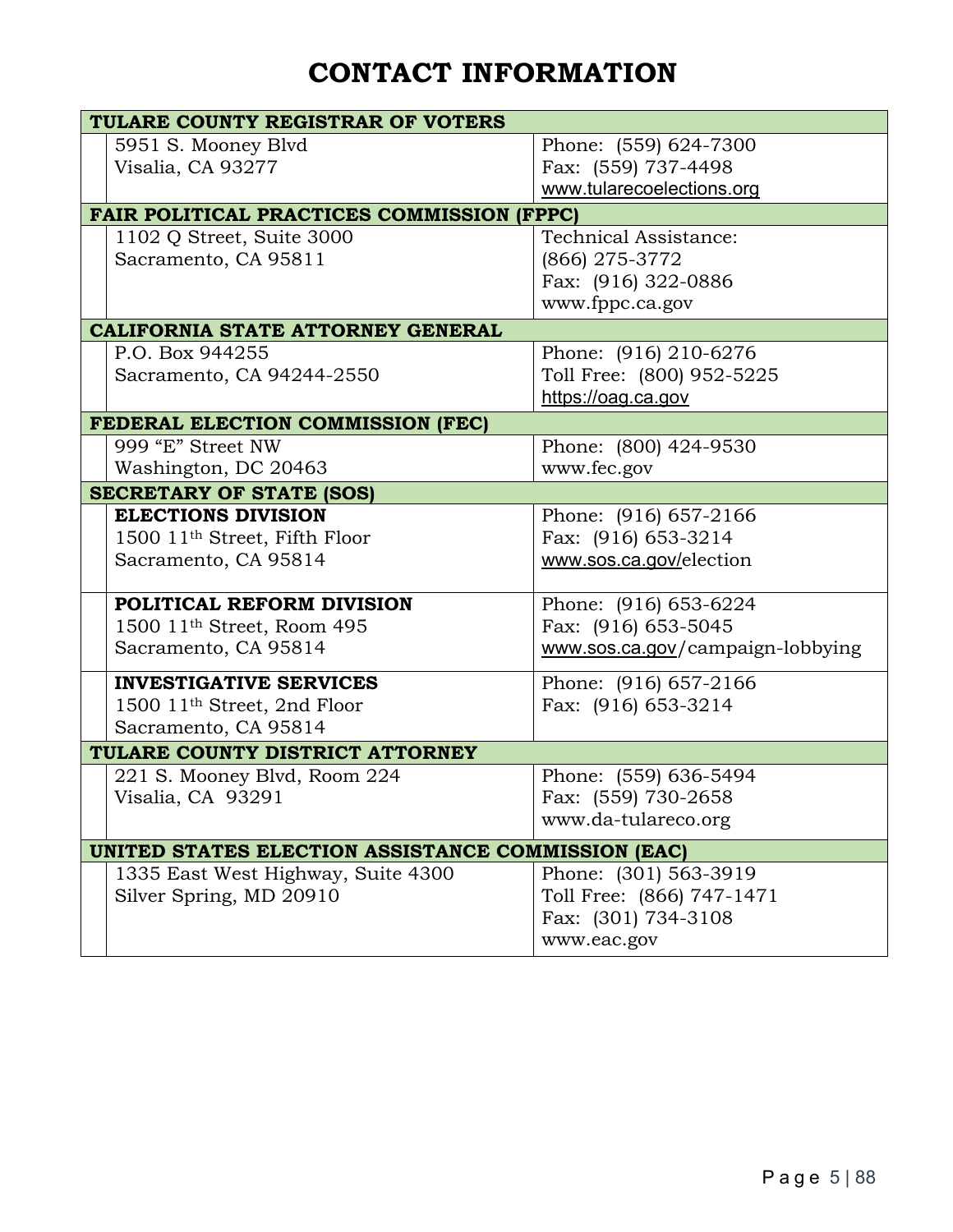## **2022 PRIMARY ELECTION CALENDAR**

*{EC 15, 3021, 8106, 13112, 13313, 15101 and GC 6700, 6701}* 

| January 3, 2022 -<br><b>February 9, 2022</b><br>$(E-155 - E-118)$ | <b>Signature In Lieu of Filing Fee Period</b><br>(Normally begins E-173, but due to redistricting this has been changed per SB 594)<br>Signature in Lieu for County Supervisors begins on January 4, 2022 per SB 594                                                                                                                                                                                                                                                                                    |
|-------------------------------------------------------------------|---------------------------------------------------------------------------------------------------------------------------------------------------------------------------------------------------------------------------------------------------------------------------------------------------------------------------------------------------------------------------------------------------------------------------------------------------------------------------------------------------------|
| January 31 - February 9<br>$(E-127 - E-118)$                      | Declaration of Intent Filing Period for Judges only                                                                                                                                                                                                                                                                                                                                                                                                                                                     |
| February 14 - March 11<br>$(E-113 - E-88)$                        | <b>Declaration of Candidacy &amp; Nomination Period</b><br>Candidates (including incumbents seeking re-election to the same office) must file<br>nomination documents with the County Registrar of Voters office during this period.<br>The filing fees for all candidates shall be paid at the time the candidates obtain their<br>nomination forms. (Extension 03/12/2022 to 03/16/2022)                                                                                                              |
| March 11 at 5:00 p.m.<br>$(E-88)$                                 | <b>Close of Candidate Nomination Period</b><br>Last day to file Declaration of Candidacy and Nomination Papers. FPPC Statements<br>of Economic Interest Form 700 are due.                                                                                                                                                                                                                                                                                                                               |
| March 12 - March 16<br>$(E-87 - E-83)$                            | <b>Extension of Candidate Nomination Period</b><br>Extends the filing period for candidates other than the incumbent IF the incumbent<br>does not file (not applicable for Presidential Candidates, Central Committee seats or<br>when incumbent is ineligible to file due to term limits).                                                                                                                                                                                                             |
| March 12 – March 22<br>$(E-87 - E-77)$                            | 10-Day Public Inspection Period of Candidate Statements<br>Any person may obtain a copy of the candidate's statement from the Registrar of<br>Voters office for use. During this period any voter of the jurisdiction or the County<br>Elections Official may seek a writ of mandate or an injunction requiring any or all of<br>the materials to be amended or deleted. The writ of mandate or injunction must be<br>filed no later than the end of this period (extended offices: 03/17/22-03/27/22). |
| March 17 at 11:00 a.m.<br>$(E-82)$                                | <b>Random Alphabet Drawing</b><br>Conducted by the Secretary of State to determine candidate name order as it will<br>appear on the ballot. The County will conduct a local random drawing to determine<br>candidate name order for State Senate and Assembly offices.                                                                                                                                                                                                                                  |
| <b>April 11 - May 24</b><br>$(E-57 - E-14)$                       | <b>Filing Period for Write-In Candidacy</b>                                                                                                                                                                                                                                                                                                                                                                                                                                                             |
| <b>May 23</b><br>$(E-15)$                                         | <b>15-Day Close</b><br>Last day for voters to register to vote. Registration cards must be received in the<br>Elections Office or postmarked by this date.                                                                                                                                                                                                                                                                                                                                              |
| <b>May 16</b><br>$(E-22)$                                         | County Elections Official may begin processing Vote by Mail ballots for counting. No<br>results will be released until 8:00 p.m. on Election Day.                                                                                                                                                                                                                                                                                                                                                       |
| <b>May 31</b><br>$(E-7)$                                          | <b>Deadline Vote by Mail Ballot</b><br>Last day for County Elections Official to receive a voter's application for a Vote by Mail<br>ballot to be mailed.                                                                                                                                                                                                                                                                                                                                               |
| June $1 -$ June $7$<br>$(E-6 - E \text{ day})$                    | <b>Late Condition Vote by Mail Period</b><br>If voter is unable to go to the polls to vote, they may designate an authorized<br>representative to pick up and return the voted Vote by Mail ballot. Request must be in<br>writing, signed by the voter and the representative must be named in the request.                                                                                                                                                                                             |

*Notwithstanding any other provision of law, whenever a date prescribed by law falls on a weekend or holiday, such act may be performed on the next business day.*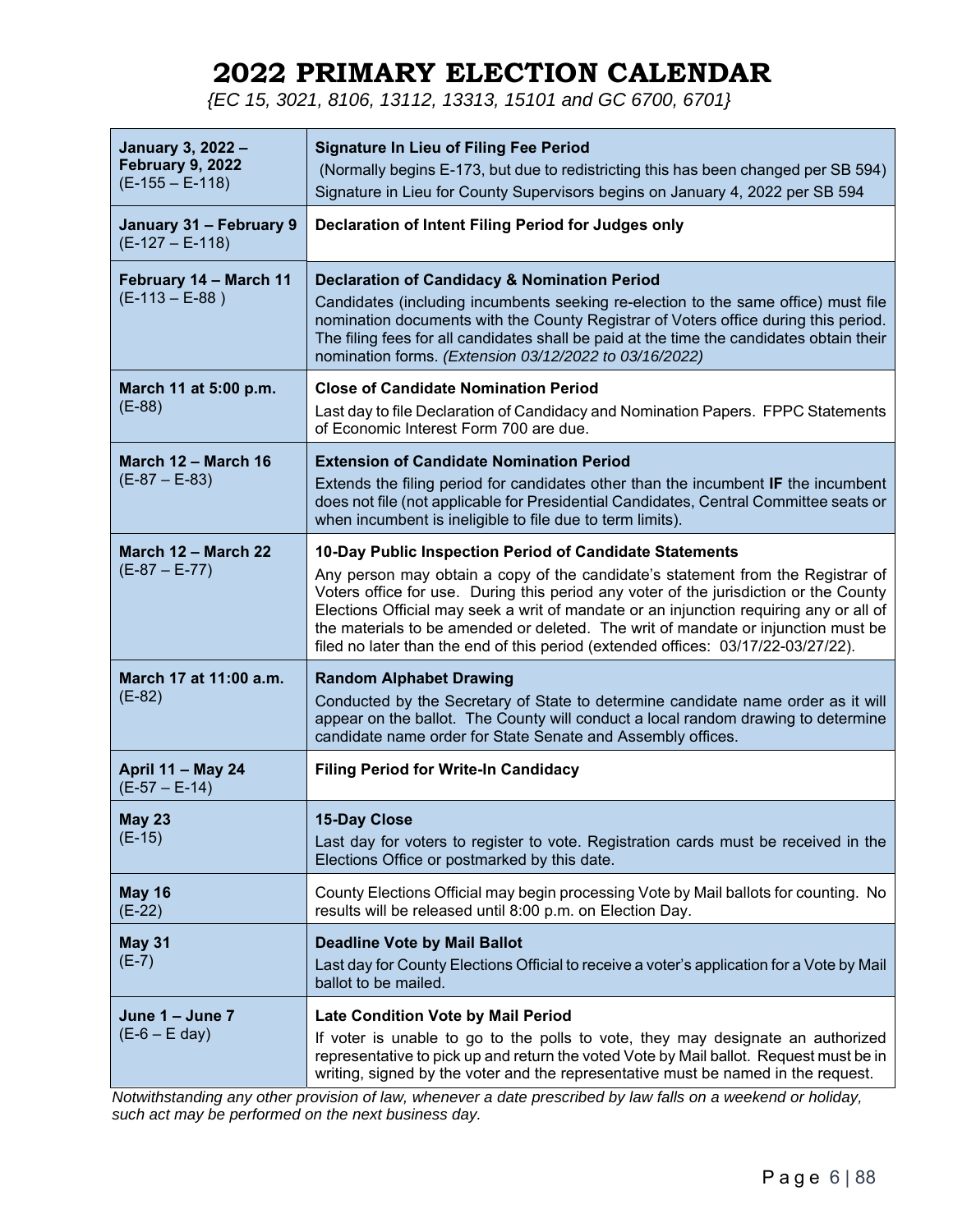## **FILING FEE & SIGNATURE REQUIREMENT**

*(EC 8103, 8104 & 8106, 8062, 8200, 8203)*

| <b>STATE &amp; FEDERAL OFFICES</b><br>Voter Nominated Offices) |                 |                      |                   |                      |                                 |                    |                                        |                             |
|----------------------------------------------------------------|-----------------|----------------------|-------------------|----------------------|---------------------------------|--------------------|----------------------------------------|-----------------------------|
| Office                                                         | Term<br>(years) | Incumbent            | <b>Filing Fee</b> | Signature<br>in Lieu | Nomination<br><b>Signatures</b> | Signature<br>Value | Candidate's<br><b>Statement</b><br>Fee | Registered<br><b>Voters</b> |
| Governor                                                       | 4               | Gavin Newsom         | \$4,371.12        | 4,750                | 65-100                          | \$0.920235789      | N/A                                    | 205,162                     |
| Lieutenant Governor                                            | 4               | Eleni Kounalakis     | \$3,278.34        | 4,750                | 65-100                          | \$0.690176842      | N/A                                    | 205,162                     |
| Secretary of State                                             | 4               | Shirley Weber        | \$3,278.34        | 4,750                | 65-100                          | \$0.690176842      | N/A                                    | 205,162                     |
| Controller                                                     | 4               | <b>Betty Yee</b>     | \$3,496.86        | 4,750                | 65-100                          | \$0.736181053      | N/A                                    | 205,162                     |
| Treasurer                                                      | 4               | Fiona Ma             | \$3,496.86        | 4,750                | 65-100                          | \$0.736181053      | N/A                                    | 205,162                     |
| <b>Attorney General</b>                                        | 4               | Rob Bonta            | \$3,796.82        | 4,750                | 65-100                          | \$0.799330526      | N/A                                    | 205,162                     |
| Insurance Commissioner                                         | 4               | Ricardo Lara         | \$3,496.86        | 4,750                | 65-100                          | \$0.736181053      | N/A                                    | 205,162                     |
| Board of Equalization<br>District 1                            | $\overline{4}$  | <b>Ted Gaines</b>    | \$1,639.17        | 3,338                | 40-60                           | \$0.491063511      | N/A                                    | 205,162                     |
| Superintendent of Public<br>Instruction                        | $\overline{4}$  | <b>Tony Thurmond</b> | \$3,796.82        | 4,750                | 65-100                          | \$0.799330526      | N/A                                    | 205,162                     |
| U.S. Senator                                                   | $\leq$ 1        | Alex Padilla         | \$3,480.00        | 4,750                | 65-100                          | \$0.732631579      | N/A                                    | 205,162                     |
| U.S. Senator                                                   | 6               | Alex Padilla         | \$3,480.00        | 4,750                | 65-100                          | \$0.732631579      | N/A                                    | 205,162                     |
| U.S. Representative<br><b>Congress District 21</b>             | $\overline{2}$  | David Valadao        | \$1,740.00        | 1,358                | 40-60                           | \$1.281296024      | \$1,200                                | 8,730                       |
| U.S. Representative<br><b>Congress District 22</b>             | $\overline{2}$  | <b>Devin Nunes</b>   | \$1,740.00        | 1,358                | 40-60                           | \$1.281296024      | \$9,500                                | 155,048                     |
| U.S. Representative<br><b>Congress District 23</b>             | $\overline{2}$  | Kevin McCarthy       | \$1,740.00        | 1,358                | $40 - 60$                       | \$1.281296024      | \$4,000                                | 41,384                      |
| Senator District 8                                             | 4               | Andreas Borgeas      | \$1,197.02        | 1,358                | $40 - 60$                       | \$0.881458         | \$1,000                                | 2,674                       |
| Senator District 14                                            | $\overline{4}$  | Melissa Hurtado      | \$1,197.02        | 1,358                | $40 - 60$                       | \$0.881458         | \$4,400                                | 79,224                      |
| Senator District 16                                            | 4               | Shannon Grove        | \$1,197.02        | 1,358                | 40-60                           | \$0.881458         | \$6,000                                | 123,264                     |
| <b>Assembly District 23</b>                                    | $\overline{2}$  | <b>Jim Patterson</b> | \$1,197.02        | 679                  | 40-60                           | \$1.762916053      | \$600                                  | 3,731                       |
| <b>Assembly District 26</b>                                    | $\overline{2}$  | Devon Mathis         | \$1,197.02        | 679                  | 40-60                           | \$1.762916053      | \$12,000                               | 201,431                     |

**NOTE**: Filing Fees are based upon a percentage of the annual salary: Statewide offices are 2% and District offices are 1%.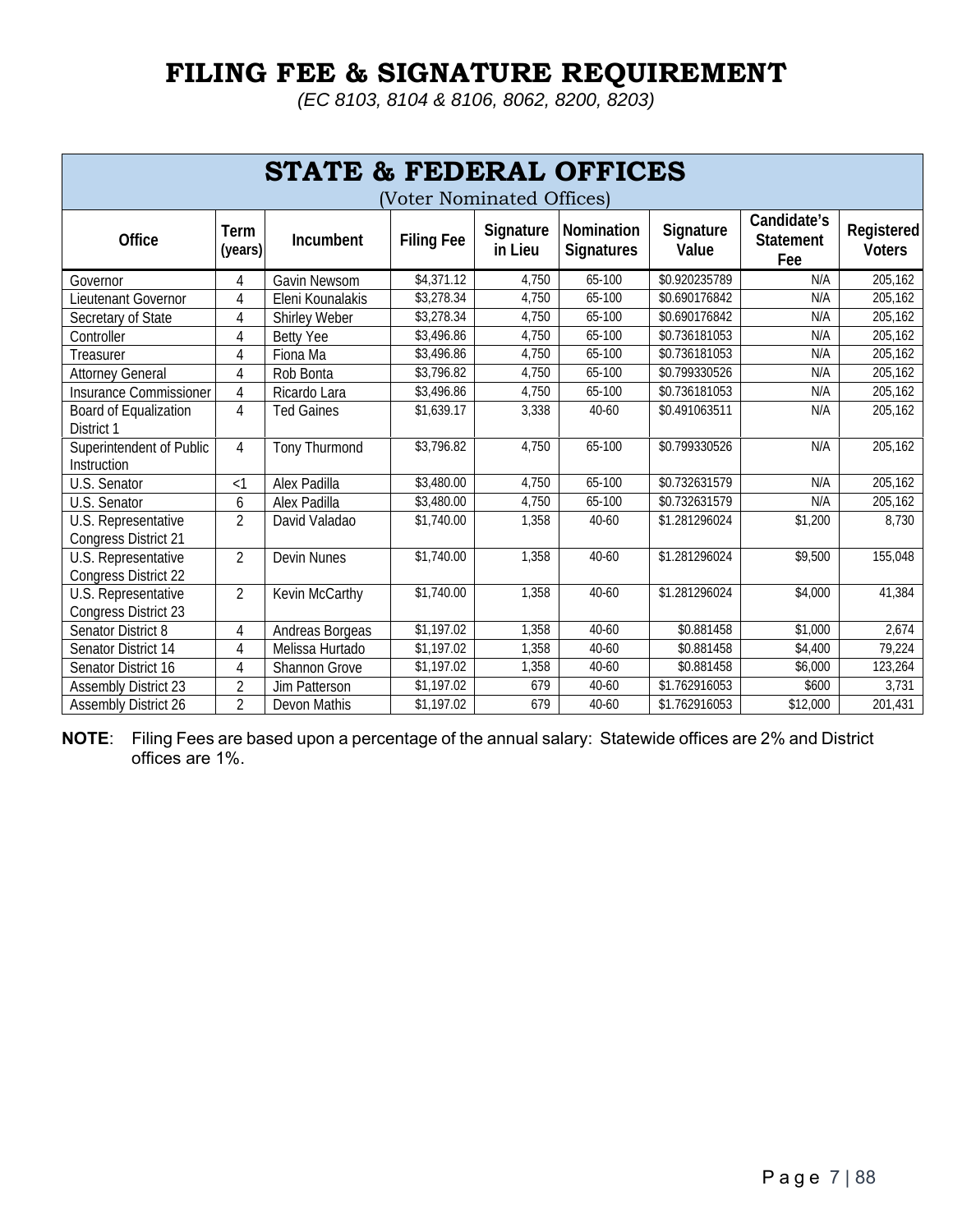| <b>JUDICIAL OFFICES</b>            |                 |                        |                   |                      |                                        |                    |                                        |                             |
|------------------------------------|-----------------|------------------------|-------------------|----------------------|----------------------------------------|--------------------|----------------------------------------|-----------------------------|
| Office                             | Term<br>(years) | Incumbent              | <b>Filing Fee</b> | Signature<br>in Lieu | <b>Nomination</b><br><b>Signatures</b> | Signature<br>Value | Candidate's<br><b>Statement</b><br>Fee | Registered<br><b>Voters</b> |
| <b>Superior Court</b><br>Judge #1  | 6               | Gary Johnson           | \$2,250.74        | 4,543                | $20 - 40$                              | \$0.495385503      | \$12,000                               | 205,162                     |
| <b>Superior Court</b><br>Judge #2  | 6               | Hugo Loza              | \$2,250.74        | 4,543                | 20-40                                  | \$0.495385503      | \$12,000                               | 205,162                     |
| <b>Superior Court</b><br>Judge #3  | 6               | <b>Brett Alldredge</b> | \$2,250.74        | 4,543                | $20 - 40$                              | \$0.495385503      | \$12,000                               | 205,162                     |
| <b>Superior Court</b><br>Judge #4  | 6               | Antonio Reyes          | \$2,250.74        | 4,543                | 20-40                                  | \$0.495385503      | \$12,000                               | 205,162                     |
| <b>Superior Court</b><br>Judge #5  | 6               | Vacant                 | \$2,250.74        | 4,543                | 20-40                                  | \$0.495385503      | \$12,000                               | 205,162                     |
| <b>Superior Court</b><br>Judge #6  | 6               | Jennifer Shirk         | \$2,250.74        | 4,543                | 20-40                                  | \$0.495385503      | \$12,000                               | 205,162                     |
| <b>Superior Court</b><br>Judge #10 | 6               | Nathan Ide             | \$2,250.74        | 4,543                | $20 - 40$                              | \$0.495385503      | \$12,000                               | 205,162                     |
| <b>Superior Court</b><br>Judge #16 | 6               | <b>Robert Fultz</b>    | \$2,250.74        | 4,543                | $20 - 40$                              | \$0.495385503      | \$12,000                               | 205,162                     |
| <b>Superior Court</b><br>Judge #21 | 6               | <b>Ricky Tripp</b>     | \$2,250.74        | 4,543                | $20 - 40$                              | \$0.495385503      | \$12,000                               | 205,162                     |

**NOTE**: Judicial offices will not be on the Primary Election ballot if the incumbent Judge is the only person to file nomination papers, unless a write-in petition is filed by at least 0.1 percent of the registered voters qualified to vote with respect to the office, provided that the petition shall contain at least 100 signatures, but need not contain more than 600 signatures. If the office is not on the Primary Election ballot, August 17, 2022 is the last day a write-in petition can be filed to place the office on the General Election ballot. When two (2) or more judges of any court are to be elected for the same term, each office shall be designated by a distinguishing number. After the election, the number has no further significance.

|                                                       | <b>COUNTY OFFICES</b> |                                           |                   |                      |                                        |                    |                                        |                             |
|-------------------------------------------------------|-----------------------|-------------------------------------------|-------------------|----------------------|----------------------------------------|--------------------|----------------------------------------|-----------------------------|
| Office                                                | Term<br>(years)       | <b>Incumbent</b>                          | <b>Filing Fee</b> | Signature<br>in Lieu | <b>Nomination</b><br><b>Signatures</b> | Signature<br>Value | Candidate's<br><b>Statement</b><br>Fee | Registered<br><b>Voters</b> |
| Supervisor<br>District 4                              | 4                     | Eddie Valero                              | \$1,182.94        | 1,639                | 20-40                                  | \$0.721744966      | \$1,500                                | 35,587                      |
| Supervisor<br>District 5                              | 4                     | Dennis Townsend                           | \$1,182.94        | 1,695                | $20 - 40$                              | \$0.697899705      | \$1,550                                | 36,822                      |
| Auditor-<br>Controller/<br>Treasurer-Tax<br>Collector | 4                     | Cass Cook                                 | \$1,203.27        | 2,429                | $20 - 40$                              | \$0.495376698      | \$12,000                               | 205,162                     |
| Assessor/Clerk<br>- Recorder                          | 4                     | <b>Tara Frietas</b><br><i>(Appointed)</i> | \$1,203.27        | 2,429                | $20 - 40$                              | \$0.495376698      | \$12,000                               | 205,162                     |
| <b>District</b><br>Attorney                           | 4                     | Tim Ward                                  | \$1,547.06        | 3,123                | $20-40$                                | \$0.495376241      | \$12,000                               | 205,162                     |
| Sheriff/Coroner                                       | 4                     | Mike Boudreaux                            | \$1,547.06        | 3,123                | $20 - 40$                              | \$0.495376241      | \$12,000                               | 205,162                     |
| Superintendent<br>of Schools                          | 4                     | Tim Hire                                  | \$2,803.02        | 5,658                | 20-40                                  | \$0.495408271      | \$12,000                               | 205,162                     |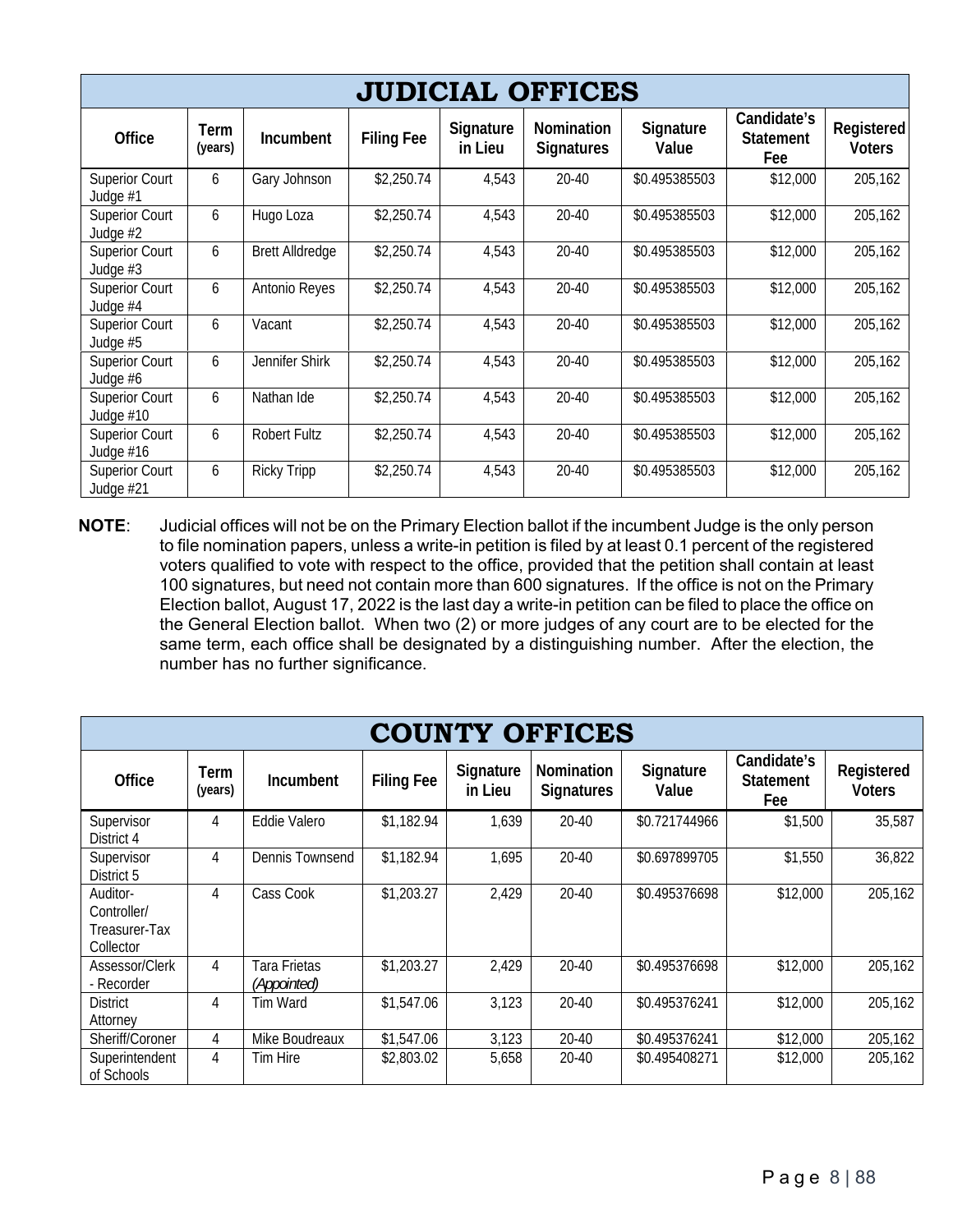## **MULTI-COUNTY DISTRICTS**

| <b>FEDERAL</b>                               | <b>COUNTIES</b>                                                                                                                                                                                                                                                                        |
|----------------------------------------------|----------------------------------------------------------------------------------------------------------------------------------------------------------------------------------------------------------------------------------------------------------------------------------------|
| <b>Congressional District 21</b>             | Fresno, Kern, Kings & Tulare                                                                                                                                                                                                                                                           |
| <b>Congressional District 22</b>             | Fresno & Tulare                                                                                                                                                                                                                                                                        |
| <b>Congressional District 23</b>             | Kern, Los Angeles & Tulare                                                                                                                                                                                                                                                             |
| <b>STATE BOARD OF</b><br><b>EQUALIZATION</b> | <b>COUNTIES</b>                                                                                                                                                                                                                                                                        |
| District 1                                   | Alpine, Amador, Butte, Calaveras, El Dorado, Fresno, Inyo,<br>Kern, Kings, Lassen, Los Angeles, Madera, Mariposa,<br>Merced, Modoc, Mono, Nevada, Placer, Plumas,<br>Sacramento, San Bernardino, San Joaquin, Shasta, Sierra,<br>Siskiyou, Stanislaus, Sutter, Tulare, Tuolumne & Yuba |
| <b>STATE SENATE</b>                          | <b>COUNTIES</b>                                                                                                                                                                                                                                                                        |
| District 8                                   | Amador, Calaveras, Inyo, Mariposa, Mono, Fresno, Madera,<br>Sacramento, Stanislaus, Tulare & Tuolumne                                                                                                                                                                                  |
| District 14                                  | Fresno, Kern, Kings & Tulare                                                                                                                                                                                                                                                           |
| District 16                                  | Kern, San Bernardino & Tulare                                                                                                                                                                                                                                                          |
| <b>STATE ASSEMBLY</b>                        | <b>COUNTIES</b>                                                                                                                                                                                                                                                                        |
| District 23                                  | Fresno & Tulare                                                                                                                                                                                                                                                                        |
| District 26                                  | Inyo, Kern & Tulare                                                                                                                                                                                                                                                                    |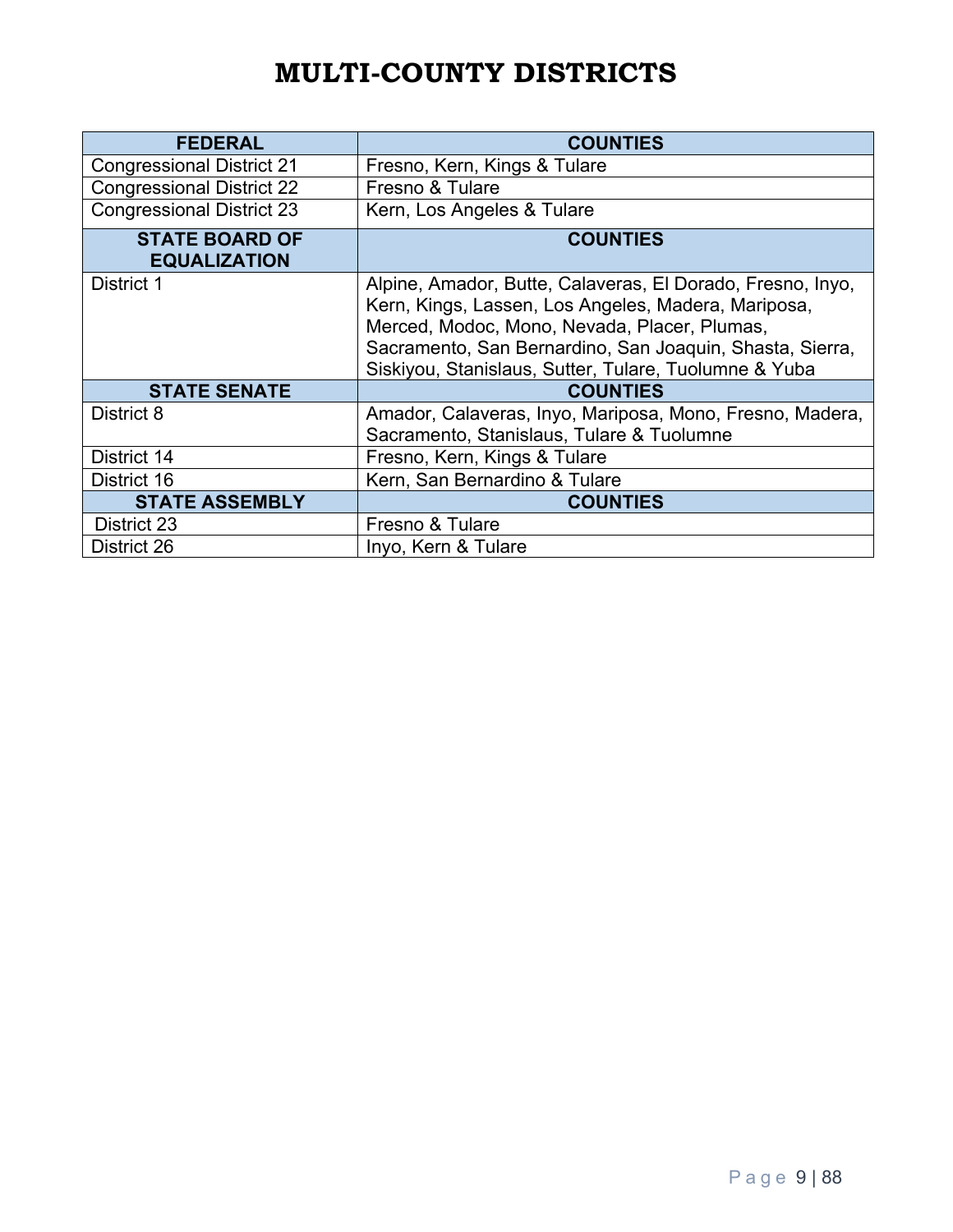## **FILING FEES**

*(EC 8105 & 8106 and GC 84300)*

The Election Official cannot issue the Nomination Petition and/or Declaration of Candidacy until the filing fees are paid, or signatures in lieu of filing fees are submitted.

Those fees which must be deposited with the Secretary of State will be accepted by the County Elections Official when the papers are issued for later transmittal to the Secretary of State.

#### **WHEN FILING FEE IS DUE**

The candidate must pay the filing fee at the time of obtaining the Nomination Forms (either the Nomination Petitions or the Declaration of Candidacy).

#### **HOW FILING FEES CAN BE PAID**

Filing fees may be paid by direct payment (check or money order only) or by obtaining voter "signatures in lieu of filing fee" during the specified Petition in Lieu circulation period. Only forms issued by the Elections Official may be used. A combination of signatures-in-lieu and direct payment may also be used.

Checks are acceptable and should be made payable to appropriate Election Official. Cash cannot be accepted for the payment of a filing fee.

#### **PROVISIONAL CREDIT IS GIVEN FOR SIGNATURES WHEN FILING FEE IS DUE**

Signatures in lieu may be filed before or at the time the filing fee is due. Candidates must file all signatures in lieu no later than 30 days prior to the close of the Nomination Period. "Provisional credit" is initially given for all the signatures filed. Actual credit will be determined after signatures are checked by Election Officials at which point a supplemental filing fee may be due to make up the difference.

#### **SUPPLEMENTAL FILING FEE DUE AFTER SIGNATURES ARE VERIFIED**

Within 10 days of receipt, the Elections Official must verify the signatures and notify the candidate of the difference between the number of sufficient (good) signatures and the number of signatures for which they were given provisional credit. The candidate must pay the monetary difference in direct payment before the end of the nomination period. Failure to pay the remaining fee in lieu will result in the candidate being disqualified.

#### *All filing fees received by the Secretary of State and County Elections Officials are nonrefundable.*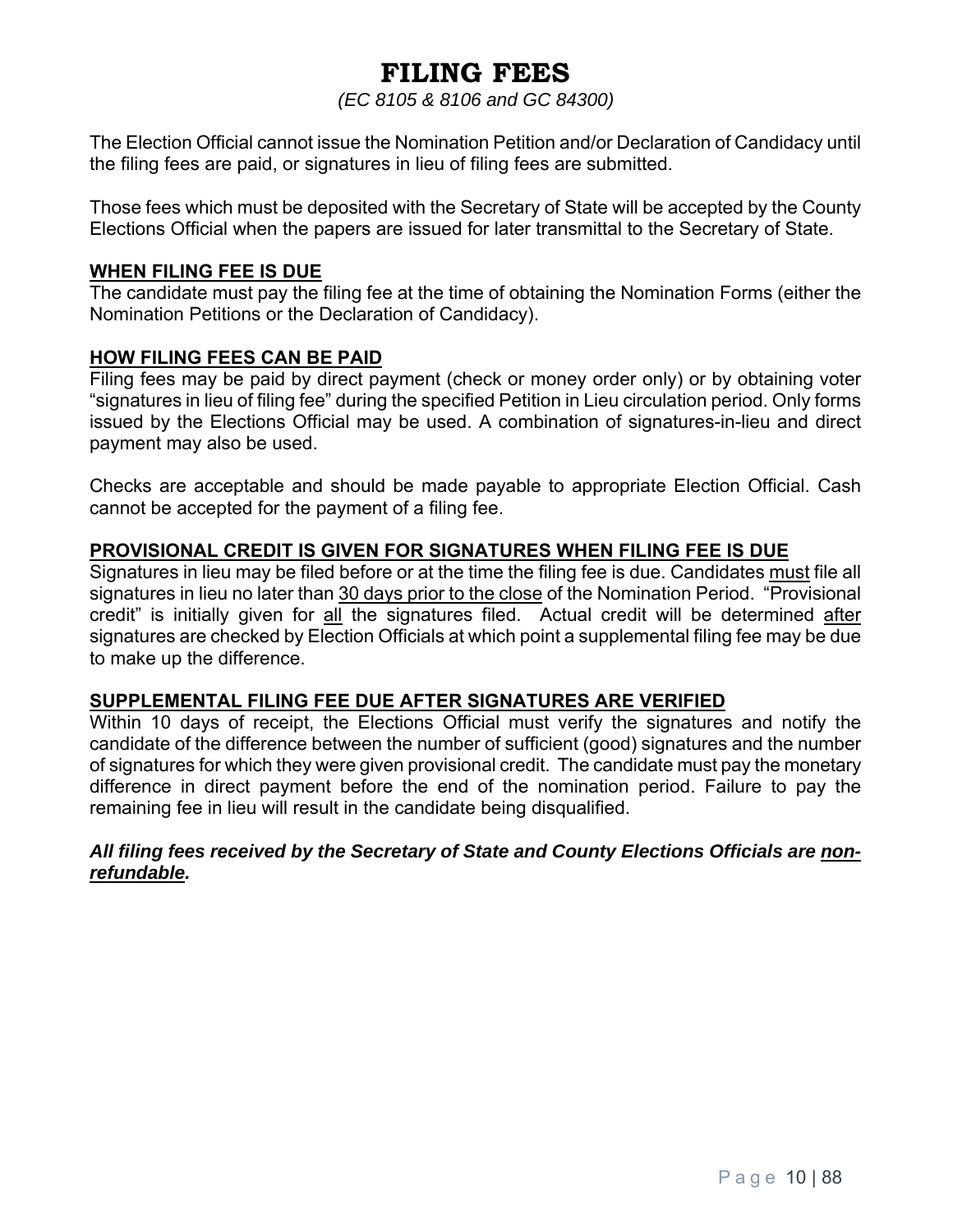## **PETITION IN LIEU OF FILING FEE**

*(EC 2151, 8063, 8068, 8069, 8106)* 

A candidate may submit a petition containing signatures of registered voters in lieu of paying the filing fee in order to run for office. The signatures submitted may cover all, or a prorated portion, of the filing fee.

#### **ISSUANCE OF MASTER FORM - DUTIES OF ELECTION OFFICIAL**

The Elections Official is required to provide Petition in Lieu of Filing Fee forms to the candidate. Rather than providing the candidate with several forms sufficient to gather the requisite number of signatures, the Elections Official may provide a master form which may be duplicated by the candidate at the candidate's expense. The candidate may also request a master form.

#### **QUALIFICATIONS OF PETITION IN LIEU SIGNERS**

Each signer of a Petition in Lieu of Filing Fee must be a registered voter in the county and district or political subdivision in which the candidate is voted on.

For partisan offices, Petition in Lieu signers must also be registered with the same party as the candidate for whom the petition is being circulated. The exception is that a No Party Preference (a.k.a. Non-Partisan) registrant may sign the petition of any partisan candidate whose party, at the time of submission of the petitions for verification, has notified the Secretary of State that it has adopted a rule allowing such registrants to vote their party's ballot at the ensuing Primary Election.

No signer shall have his or her name signed to any other Petition in Lieu of Filing Fee for any other candidate for the same office. If there are several places to be filled in the same office, the signer may sign as many Petition in Lieu of Filing Fees as there are places to be filled.

Each signer of a Petition in Lieu of Filing Fee must do the following in the presence of the circulator:

- (1) Sign his or her signature.
- (2) Print his or her name, residence address, city and state.

## **QUALIFICATIONS AND RESPONSIBILITIES OF PETITION CIRCULATORS**

Circulators of In Lieu Petitions must be 18 years of age or older to circulate petitions.

Circulator's Affidavit:

- (1) The circulator shall read the circulator's affidavit prior to obtaining signatures.
- (2) After obtaining signatures on a Petition in Lieu of Filing Fee, the circulator must complete the circulator's affidavit.
- (3) Each petition section must contain an original affidavit executed by the circulator.

## **PETITION IN LIEU SIGNATURES COUNTING TOWARD NOMINATION SIGNATURES**

If the Petition in Lieu of Filing Fee contains the requisite number of valid signatures required for the Nomination Petition, the candidate is not required to circulate and file a Nomination Petition but may request the County Elections Official to accept the Petition in Lieu of Filing instead of filing Nomination Signatures.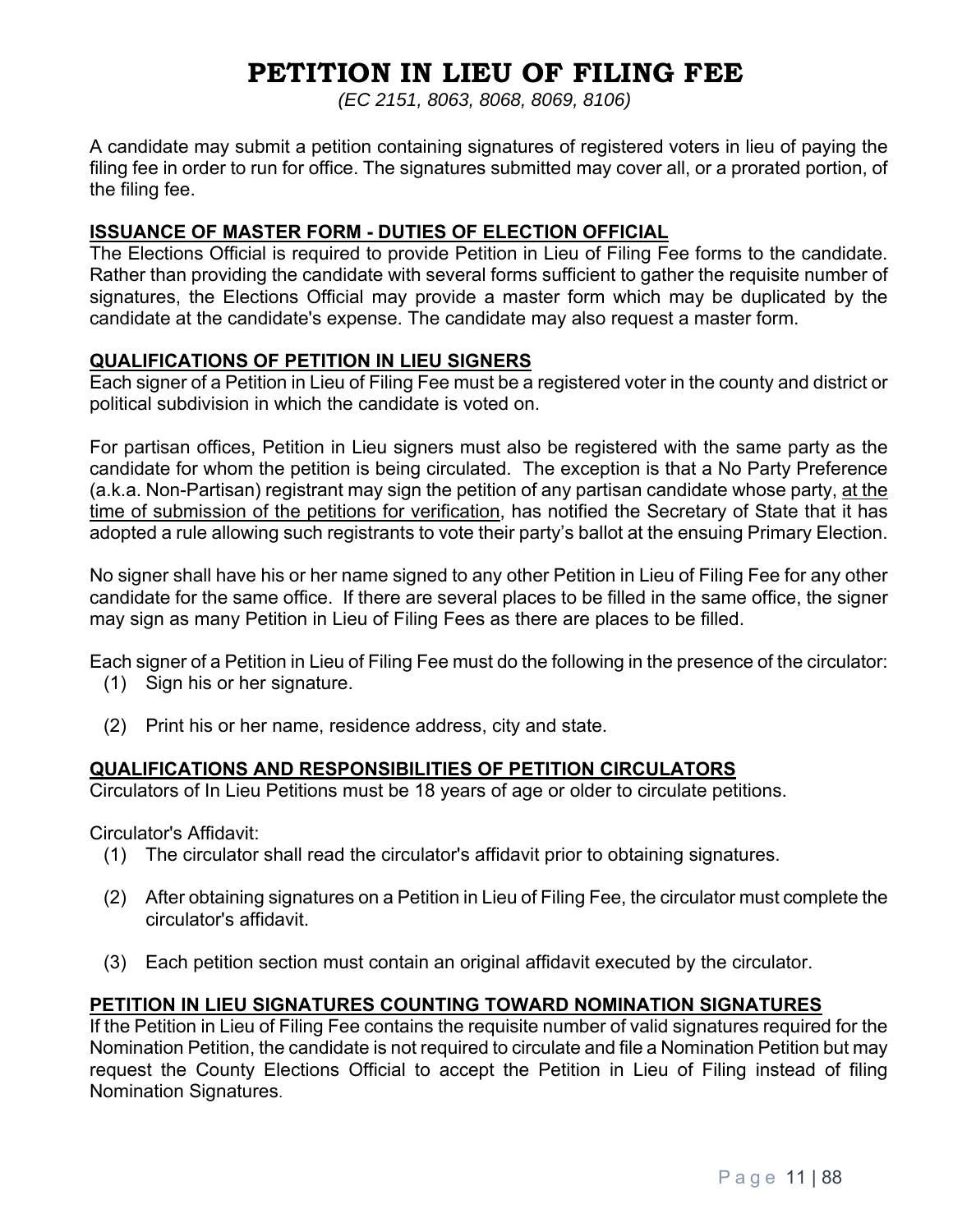If the Petition in Lieu of Filing Fee does not contain the requisite number of valid signatures required for the Nomination Petition, the candidate may still circulate and file a Nomination Petition to be signed by qualified registered voters during the nomination period. The candidate may request the County Elections Official to apply the number of valid signatures on the Petition in Lieu of Filing Fee toward, and combined with, the valid number of signatures on the Nomination Petition to satisfy the signature requirement for the office.

## **FILING OF SIGNATURE IN LIEU OF FILING FEE PETITION**

The Petition in Lieu of Filing Fee must be submitted to the Elections Official of the County in which the signers reside and are voters.

The Elections Official will issue a receipt for all petitions filed and the candidate will be notified of the number of signatures which are determined to be sufficient or "good."

Though the Elections Official for each County will keep a log of the number of sufficient signatures for each candidate, **the candidates themselves are responsible for making sure they are credited for the correct amount of signatures** especially if petitions were filed in more than one (1) county.

### **REGISTERING VOTERS WHILE CIRCULATING PETITION**

Candidates may register voters while circulating a Petition in Lieu of Filing Fee. Voter registration cards may be obtained from any County Elections Official. After the voter completes the registration card, the candidate or circulator may collect and turn the card in to the Elections Official. However, when turning in registration cards for voters who sign a petition, the candidate should let the Elections Official know that the cards go with the petition. Any circulator or person who takes back a completed registration card form to turn in for a voter must fill out the receipt stub at the bottom of the form and give it to the voter.

#### **ALL CANDIDATES MUST FILE A DECLARATION OF CANDIDACY, DESPITE FULFILLING NOMINATION NEEDS WITH PETITION IN LIEU**

The Nomination Petition is only one (1) of the many documents required for candidacy. Candidates are not to assume that because a sufficient Petition in Lieu of Filing Fee was filed, which also fulfilled the nomination petition signature requirement, that all requirements for candidacy have been completed. Candidates should check with the responsible Elections Official to determine whether all election requirements have been fulfilled.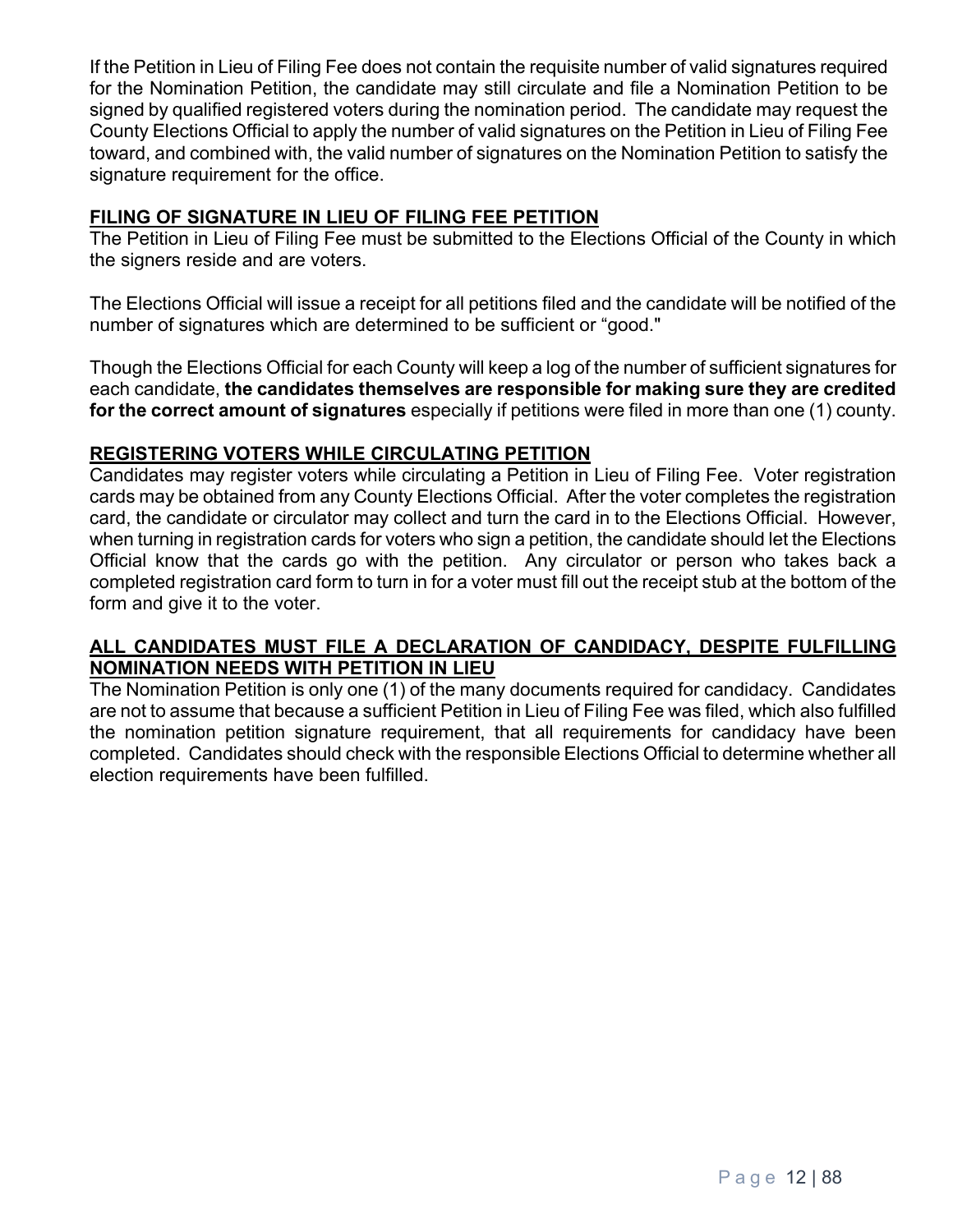# **Candidate Filing Requirements**

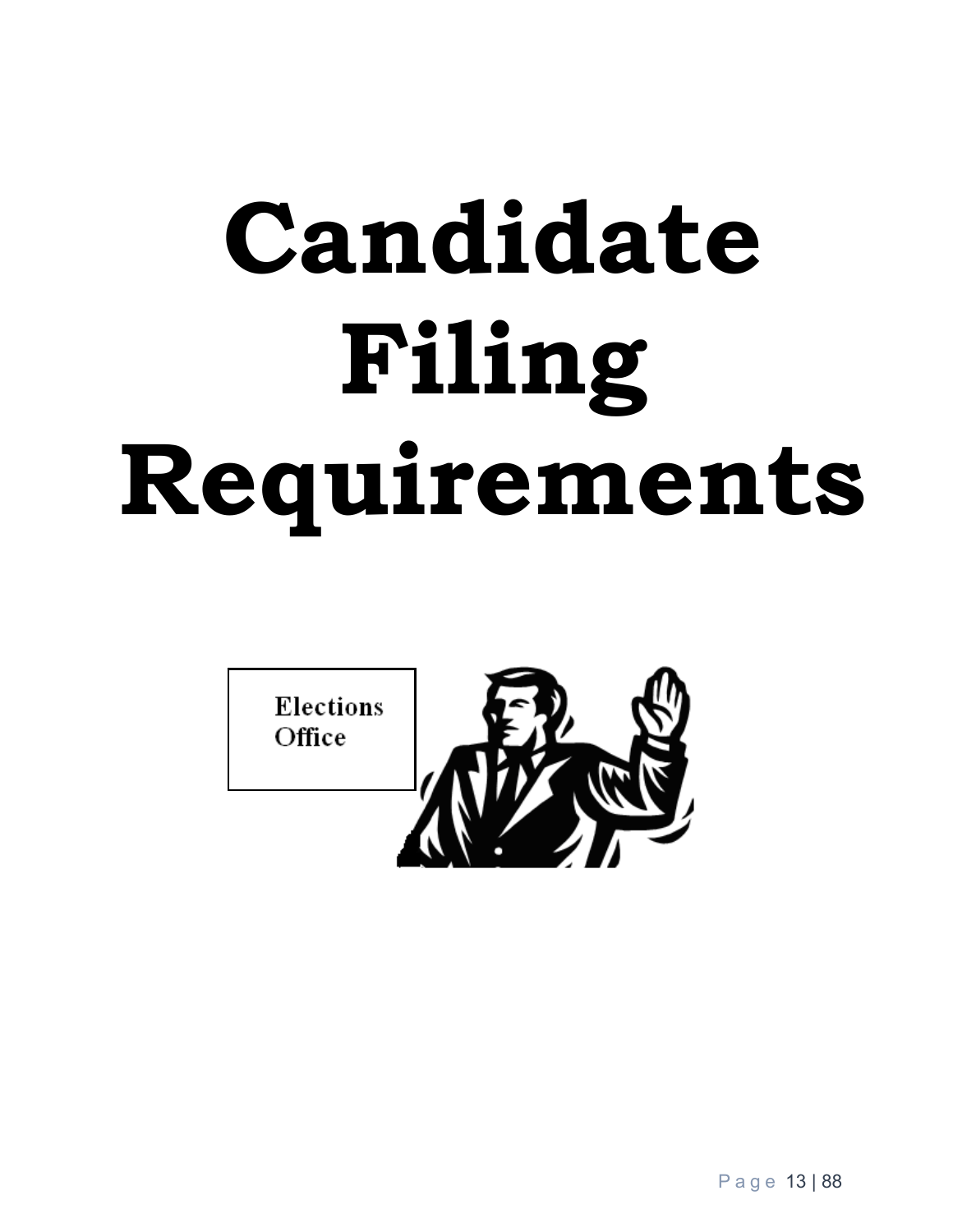| Governor    |                                                        |                                                                                                                                                                                                                                                                                                                                                                                                                                                                                                                                                                                                                                              |
|-------------|--------------------------------------------------------|----------------------------------------------------------------------------------------------------------------------------------------------------------------------------------------------------------------------------------------------------------------------------------------------------------------------------------------------------------------------------------------------------------------------------------------------------------------------------------------------------------------------------------------------------------------------------------------------------------------------------------------------|
| \$          | <b>FILING FEES</b><br>(Non-Refundable)                 | \$4,371.12: Due at the time of being issued nomination petitions<br>and/or Declaration of Candidacy whatever amount is not covered by<br>Petition in Lieu of Filing Fee signatures.                                                                                                                                                                                                                                                                                                                                                                                                                                                          |
| Ø           | PETITION IN LIEU OF FILING<br><b>FEE</b>               | Gather signatures in lieu of filing fees - signatures to be gathered<br>between January 3, 2022 and February 9, 2022. May be used<br>towards nomination signatures. (Normally begins E-173, but due to<br>redistricting this has been changed, per SB 594).                                                                                                                                                                                                                                                                                                                                                                                  |
| $\mathbb Z$ | <b>NOMINATION SIGNATURES</b>                           | 65-100 signatures to be gathered between February 14, 2022 and<br>March 11, 2022. Not required if satisfied with Petition in Lieu<br>signatures.                                                                                                                                                                                                                                                                                                                                                                                                                                                                                             |
| 700         | <b>STATEMENT OF ECONOMIC</b><br><b>INTEREST</b>        | Required: Must be filed before the Declaration of Candidacy can be<br>completed no later than March 11, 2022.                                                                                                                                                                                                                                                                                                                                                                                                                                                                                                                                |
| 501         | <b>FPPC FILING</b>                                     | Form 501 must be filed before you solicit or receive any contributions<br>or before you make any expenditure from personal funds on behalf of<br>your candidacy (excluding candidate statement fees and filing fees).                                                                                                                                                                                                                                                                                                                                                                                                                        |
| 410         | <b>FPPC FILING</b>                                     | Form 410 must be filed if campaign contributions will total \$2,000 or<br>more in a calendar year. A Candidate's personal funds used to pay a<br>filing fee or candidate statement fee are not counted toward the<br>\$2,000 threshold.                                                                                                                                                                                                                                                                                                                                                                                                      |
| 460         | <b>FPPC FILING</b>                                     | Form 460 must be filed if a candidate raised or spent or will raise or<br>spend \$2,000 or more during the calendar year.                                                                                                                                                                                                                                                                                                                                                                                                                                                                                                                    |
| 470         | <b>FPPC FILING</b>                                     | Form 470 must be filed if a candidate does not anticipate spending<br>or receiving more than \$2,000 in a calendar year.                                                                                                                                                                                                                                                                                                                                                                                                                                                                                                                     |
| B           | <b>DECLARATION OF</b><br><b>CANDIDACY</b>              | Required: Must be filed between February 14, 2022 and March 11,<br>2022 with the County Elections Office. You will take an Oath of<br>Office; designate how your name is to appear on the ballot; and what<br>ballot designation (occupation) you want to appear under your name<br>on the ballot.                                                                                                                                                                                                                                                                                                                                           |
| B           | <b>CODE OF FAIR CAMPAIGN</b><br><b>PRACTICES</b>       | Optional: No deadline, but suggested to be filed at the time<br>Nomination Papers are filed.                                                                                                                                                                                                                                                                                                                                                                                                                                                                                                                                                 |
| B           | <b>BALLOT DESIGNATION</b><br><b>WORKSHEET</b>          | Required. This form is needed if you request a ballot designation.<br>Failure to file this form will result in no ballot designation appearing<br>under your name.                                                                                                                                                                                                                                                                                                                                                                                                                                                                           |
| 当+\$        | <b>CANDIDATE STATEMENT OF</b><br><b>QUALIFICATIONS</b> | Optional: This is a 250 word or less statement you write describing<br>your education and qualifications. It is printed in the State Voter<br>Information Guide. Payment for statement is due at time of filing.<br>Note: Candidate must file a Candidate Statement of Intention (Form<br><b>501)</b> with the Secretary of State's Political Reform Division indicating<br>whether they intend to abide by the spending limits prior to submitting a<br>Candidate Statement.                                                                                                                                                                |
|             | <b>QUALIFICATIONS TO RUN</b><br><b>FOR THIS OFFICE</b> | Citizen of the U.S., resident of California, registered voter and<br>otherwise qualified to vote for that office at the time nomination<br>papers are issued to the person. Not have been convicted of a felony<br>involving accepting or giving, or offering to give, any bribe, the<br>embezzlement of public money, extortion/theft of public money,<br>perjury, or conspiracy to commit any of those crimes. May not have<br>served two (2) terms in the office sought since November 6, 1990.<br>California Constitution Article. V, Section. 2, 9 & 11; EC 201 & 20.<br>Restrictions on government employees running for office can be |
|             | <b>RESTRICTIONS</b>                                    | found in this booklet.                                                                                                                                                                                                                                                                                                                                                                                                                                                                                                                                                                                                                       |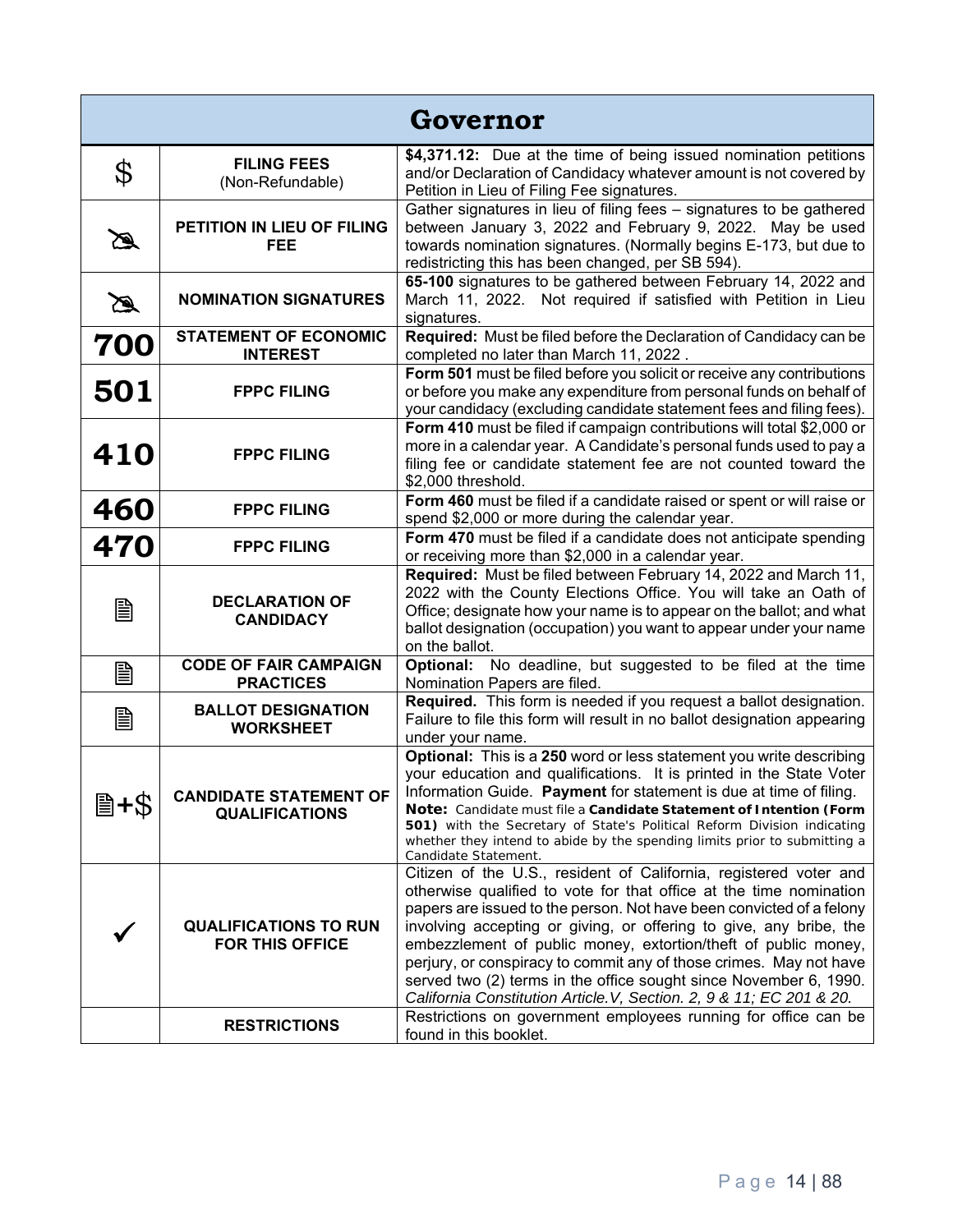| <b>Lieutenant Governor</b> |                                                        |                                                                                                                                                                                                                                                                                                                                                                                                                                                                                                                                                                                                                                       |
|----------------------------|--------------------------------------------------------|---------------------------------------------------------------------------------------------------------------------------------------------------------------------------------------------------------------------------------------------------------------------------------------------------------------------------------------------------------------------------------------------------------------------------------------------------------------------------------------------------------------------------------------------------------------------------------------------------------------------------------------|
| \$                         | <b>FILING FEES</b><br>(Non-Refundable)                 | \$3,278.34: Due at the time of being issued nomination petitions<br>and/or Declaration of Candidacy whatever amount is not covered by<br>Petition in Lieu of Filing Fee signatures.                                                                                                                                                                                                                                                                                                                                                                                                                                                   |
| $\mathscr{B}$              | PETITION IN LIEU OF FILING<br><b>FEE</b>               | Gather signatures in lieu of filing fees - signatures to be gathered<br>between January 3, 2022 and February 9, 2022. May be used<br>towards nomination signatures. (Normally begins E-173, but due to<br>redistricting this has been changed, per SB 594).                                                                                                                                                                                                                                                                                                                                                                           |
| $\mathscr{A}$              | <b>NOMINATION SIGNATURES</b>                           | 65-100 signatures to be gathered between February 14, 2022 and<br>March 11, 2022. Not required if satisfied with Petition in Lieu<br>signatures.                                                                                                                                                                                                                                                                                                                                                                                                                                                                                      |
| 700                        | <b>STATEMENT OF ECONOMIC</b><br><b>INTEREST</b>        | Required: Must be filed before the Declaration of Candidacy can be<br>completed no later than March 11, 2022.                                                                                                                                                                                                                                                                                                                                                                                                                                                                                                                         |
| 501                        | <b>FPPC FILING</b>                                     | Form 501 must be filed before you solicit or receive any contributions<br>or before you make any expenditure from personal funds on behalf of<br>your candidacy (excluding candidate statement fees and filing fees).                                                                                                                                                                                                                                                                                                                                                                                                                 |
| <b>410</b>                 | <b>FPPC FILING</b>                                     | Form 410 must be filed if campaign contributions will total \$2,000 or<br>more in a calendar year. A Candidate's personal funds used to pay a<br>filing fee or candidate statement fee are not counted toward the<br>\$2,000 threshold.                                                                                                                                                                                                                                                                                                                                                                                               |
| 460                        | <b>FPPC FILING</b>                                     | Form 460 must be filed if a candidate raised or spent or will raise or<br>spend \$2,000 or more during the calendar year.                                                                                                                                                                                                                                                                                                                                                                                                                                                                                                             |
| 470                        | <b>FPPC FILING</b>                                     | Form 470 must be filed if a candidate does not anticipate spending<br>or receiving more than \$2,000 in a calendar year.                                                                                                                                                                                                                                                                                                                                                                                                                                                                                                              |
| B                          | <b>DECLARATION OF</b><br><b>CANDIDACY</b>              | Required: Must be filed between February 14, 2022 and March 11,<br>2022 with the County Elections Office. You will take an Oath of<br>Office; designate how your name is to appear on the ballot; and what<br>ballot designation (occupation) you want to appear under your name<br>on the ballot.                                                                                                                                                                                                                                                                                                                                    |
| 圁                          | <b>CODE OF FAIR CAMPAIGN</b><br><b>PRACTICES</b>       | Optional: No deadline, but suggested to be filed at the time<br>Nomination Papers are filed.                                                                                                                                                                                                                                                                                                                                                                                                                                                                                                                                          |
| B                          | <b>BALLOT DESIGNATION</b><br><b>WORKSHEET</b>          | Required: This form is needed if you request a ballot designation.<br>Failure to file this form will result in no ballot designation appearing<br>under your name.                                                                                                                                                                                                                                                                                                                                                                                                                                                                    |
| 圖+\$                       | <b>CANDIDATE STATEMENT OF</b><br><b>QUALIFICATIONS</b> | Optional: This is a 250 word or less statement you write describing<br>your education and qualifications. It is printed in the State Voter<br>Information Guide. Payment for statement is due at time of filing.<br>Note: Candidate must file a Candidate Statement of Intention (Form<br>501) with the Secretary of State's Political Reform Division indicating<br>whether they intend to abide by the spending limits prior to submitting a<br>Candidate Statement.                                                                                                                                                                |
|                            | <b>QUALIFICATIONS TO RUN</b><br><b>FOR THIS OFFICE</b> | Citizen of the U.S., resident of California, registered voter and<br>otherwise qualified to vote for that office at the time nomination<br>papers are issued to the person. Not have been convicted of a felony<br>involving accepting or giving, or offering to give, any bribe, the<br>embezzlement of public money, extortion/theft of public money,<br>perjury, or conspiracy to commit any of those crimes. May not have<br>served two (2) terms in the office sought since November 6, 1990.<br>California Constitution Art. V, Sect. 2, 9 & 11; EC 201 & 20.<br>Restrictions on government employees running for office can be |
|                            | <b>RESTRICTIONS</b>                                    | found in this booklet.                                                                                                                                                                                                                                                                                                                                                                                                                                                                                                                                                                                                                |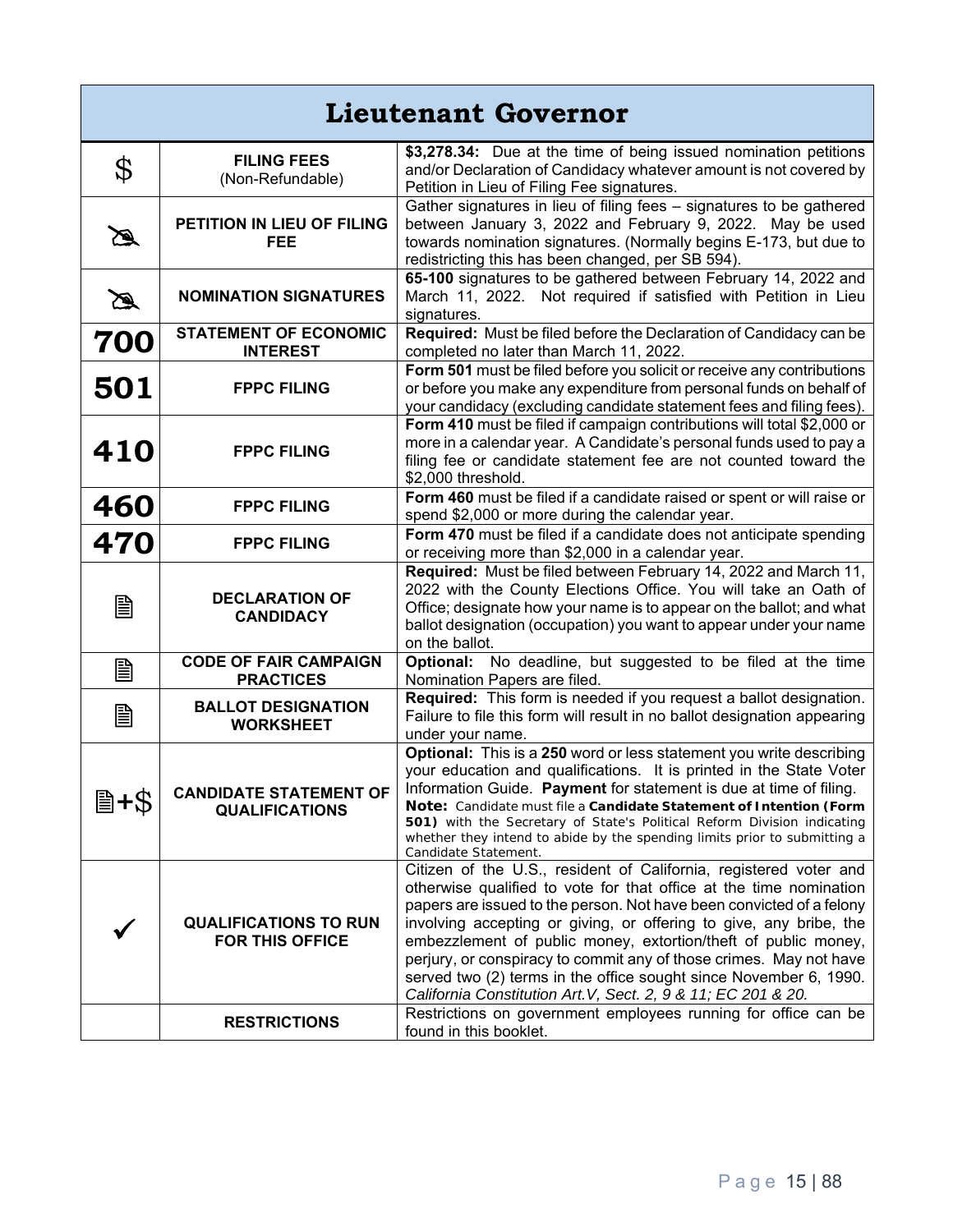| <b>Secretary of State</b> |                                                        |                                                                                                                                                                                                                                                                                                                                                                                                                                                                                                                                                                                                                                 |
|---------------------------|--------------------------------------------------------|---------------------------------------------------------------------------------------------------------------------------------------------------------------------------------------------------------------------------------------------------------------------------------------------------------------------------------------------------------------------------------------------------------------------------------------------------------------------------------------------------------------------------------------------------------------------------------------------------------------------------------|
| \$                        | <b>FILING FEES</b><br>(Non-Refundable)                 | \$3,278.34: Due at the time of being issued nomination petitions<br>and/or Declaration of Candidacy whatever amount is not covered by<br>Petition in Lieu of Filing Fee signatures.                                                                                                                                                                                                                                                                                                                                                                                                                                             |
| $\mathscr{B}$             | PETITION IN LIEU OF FILING<br><b>FEE</b>               | Gather signatures in lieu of filing fees - signatures to be gathered<br>between January 3, 2022 and February 9, 2022. May be used<br>towards nomination signatures. (Normally begins E-173, but due to<br>redistricting this has been changed, per SB 594).                                                                                                                                                                                                                                                                                                                                                                     |
| $\mathscr{A}$             | <b>NOMINATION SIGNATURES</b>                           | 65-100 signatures to be gathered between February 14, 2022 and<br>March 11, 2022. Not required if satisfied with Petition in Lieu<br>signatures.                                                                                                                                                                                                                                                                                                                                                                                                                                                                                |
| 700                       | <b>STATEMENT OF ECONOMIC</b><br><b>INTEREST</b>        | Required: Must be filed before the Declaration of Candidacy can be<br>completed no later than March 11, 2022.                                                                                                                                                                                                                                                                                                                                                                                                                                                                                                                   |
| 501                       | <b>FPPC FILING</b>                                     | Form 501 must be filed before you solicit or receive any contributions<br>or before you make any expenditure from personal funds on behalf of<br>your candidacy (excluding candidate statement fees and filing fees).                                                                                                                                                                                                                                                                                                                                                                                                           |
| <b>410</b>                | <b>FPPC FILING</b>                                     | Form 410 must be filed if campaign contributions will total \$2,000 or<br>more in a calendar year. A Candidate's personal funds used to pay a<br>filing fee or candidate statement fee are not counted toward the<br>\$2,000 threshold.                                                                                                                                                                                                                                                                                                                                                                                         |
| 460                       | <b>FPPC FILING</b>                                     | Form 460 must be filed if a candidate raised or spent or will raise or<br>spend \$2,000 or more during the calendar year.                                                                                                                                                                                                                                                                                                                                                                                                                                                                                                       |
| 470                       | <b>FPPC FILING</b>                                     | Form 470 must be filed if a candidate does not anticipate spending<br>or receiving more than \$2,000 in a calendar year.                                                                                                                                                                                                                                                                                                                                                                                                                                                                                                        |
| B                         | <b>DECLARATION OF</b><br><b>CANDIDACY</b>              | Required: Must be filed between February 14, 2022 and March 11,<br>2022 with the County Elections Office. You will take an Oath of<br>Office; designate how your name is to appear on the ballot; and what<br>ballot designation (occupation) you want to appear under your name<br>on the ballot.                                                                                                                                                                                                                                                                                                                              |
| 圁                         | <b>CODE OF FAIR CAMPAIGN</b><br><b>PRACTICES</b>       | Optional: No deadline, but suggested to be filed at the time<br>Nomination Papers are filed.                                                                                                                                                                                                                                                                                                                                                                                                                                                                                                                                    |
| B                         | <b>BALLOT DESIGNATION</b><br><b>WORKSHEET</b>          | Required: This form is needed if you request a ballot designation.<br>Failure to file this form will result in no ballot designation appearing<br>under your name.                                                                                                                                                                                                                                                                                                                                                                                                                                                              |
| 圖+\$                      | <b>CANDIDATE STATEMENT OF</b><br><b>QUALIFICATIONS</b> | Optional: This is a 250 word or less statement you write describing<br>your education and qualifications. It is printed in the State Voter<br>Information Guide. Payment for statement is due at time of filing.<br>Note: Candidate must file a Candidate Statement of Intention (Form<br>501) with the Secretary of State's Political Reform Division indicating<br>whether they intend to abide by the spending limits prior to submitting a<br>Candidate Statement.                                                                                                                                                          |
|                           | <b>QUALIFICATIONS TO RUN</b><br><b>FOR THIS OFFICE</b> | Citizen of the U.S., resident of California, registered voter and<br>otherwise qualified to vote for that office at the time that nomination<br>papers are issued to the person. Not have been convicted of a<br>felony involving accepting or giving, or offering to give, any bribe, the<br>embezzlement of public money, extortion/theft of public money,<br>perjury, or conspiracy to commit any of those crimes. Not have<br>served two (2) terms in the office sought since November 6, 1990.<br>California Constitution Art. V, Sect. 11; EC 201 & 20.<br>Restrictions on government employees running for office can be |
|                           | <b>RESTRICTIONS</b>                                    | found in this booklet.                                                                                                                                                                                                                                                                                                                                                                                                                                                                                                                                                                                                          |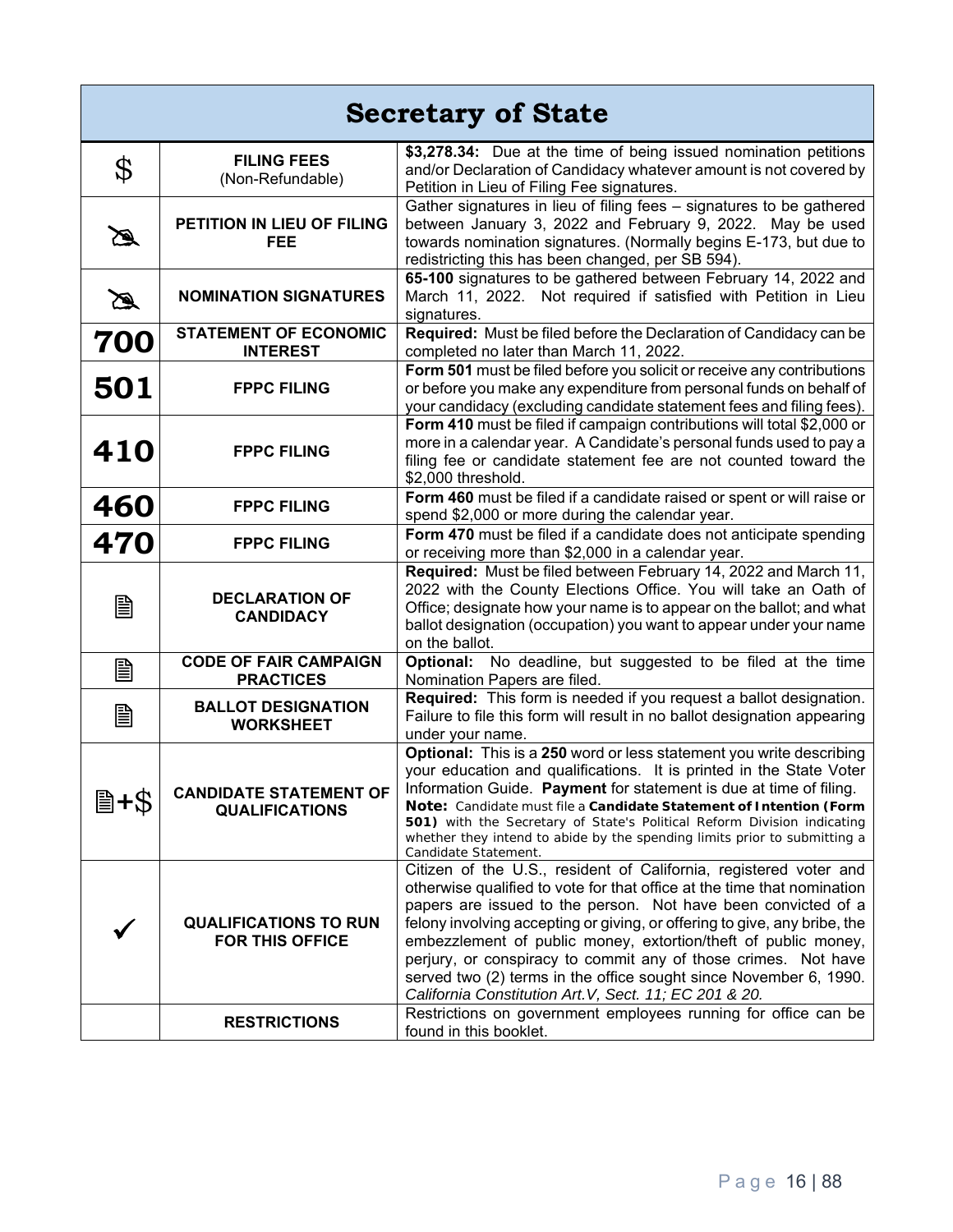| <b>Controller</b> |                                                        |                                                                                                                                                                                                                                                                                                                                                                                                                                                                                                                                                                                                                                       |
|-------------------|--------------------------------------------------------|---------------------------------------------------------------------------------------------------------------------------------------------------------------------------------------------------------------------------------------------------------------------------------------------------------------------------------------------------------------------------------------------------------------------------------------------------------------------------------------------------------------------------------------------------------------------------------------------------------------------------------------|
| \$                | <b>FILING FEES</b><br>(Non-Refundable)                 | \$3,496.86: Due at the time of being issued nomination petitions<br>and/or Declaration of Candidacy whatever amount is not covered by<br>Petition in Lieu of Filing Fee signatures.                                                                                                                                                                                                                                                                                                                                                                                                                                                   |
| B                 | PETITION IN LIEU OF FILING<br><b>FEE</b>               | Gather signatures in lieu of filing fees - signatures to be gathered<br>between January 3, 2022 and February 9, 2022. May be used<br>towards nomination signatures. (Normally begins E-173, but due to<br>redistricting this has been changed, per SB 594).                                                                                                                                                                                                                                                                                                                                                                           |
| $\mathbb Z$       | <b>NOMINATION SIGNATURES</b>                           | 65-100 signatures to be gathered between February 14, 2022 and<br>March 11, 2022. Not required if satisfied with Petition in Lieu<br>signatures.                                                                                                                                                                                                                                                                                                                                                                                                                                                                                      |
| 700               | <b>STATEMENT OF ECONOMIC</b><br><b>INTEREST</b>        | Required: Must be filed before the Declaration of Candidacy can be<br>completed no later than March 11, 2022.                                                                                                                                                                                                                                                                                                                                                                                                                                                                                                                         |
| 501               | <b>FPPC FILING</b>                                     | Form 501 must be filed before you solicit or receive any contributions<br>or before you make any expenditure from personal funds on behalf of<br>your candidacy (excluding candidate statement fees and filing fees).                                                                                                                                                                                                                                                                                                                                                                                                                 |
| 410               | <b>FPPC FILING</b>                                     | Form 410 must be filed if campaign contributions will total \$2,000 or<br>more in a calendar year. A Candidate's personal funds used to pay a<br>filing fee or candidate statement fee are not counted toward the<br>\$2,000 threshold.                                                                                                                                                                                                                                                                                                                                                                                               |
| 460               | <b>FPPC FILING</b>                                     | Form 460 must be filed if a candidate raised or spent or will raise or<br>spend \$2,000 or more during the calendar year.                                                                                                                                                                                                                                                                                                                                                                                                                                                                                                             |
| 470               | <b>FPPC FILING</b>                                     | Form 470 must be filed if a candidate does not anticipate spending or<br>receiving more than \$2,000 in a calendar year.                                                                                                                                                                                                                                                                                                                                                                                                                                                                                                              |
| B                 | <b>DECLARATION OF</b><br><b>CANDIDACY</b>              | Required: Must be filed between February 14, 2022 and March 11,<br>2022 with the County Elections Office. You will take an Oath of Office;<br>designate how your name is to appear on the ballot; and what ballot<br>designation (occupation) you want to appear under your name on the<br>ballot.                                                                                                                                                                                                                                                                                                                                    |
| B                 | <b>CODE OF FAIR CAMPAIGN</b><br><b>PRACTICES</b>       | Optional: No deadline, but suggested to be filed at the time<br>Nomination Papers are filed.                                                                                                                                                                                                                                                                                                                                                                                                                                                                                                                                          |
| B                 | <b>BALLOT DESIGNATION</b><br><b>WORKSHEET</b>          | Required: This form is needed if you request a ballot designation.<br>Failure to file this form will result in no ballot designation appearing<br>under your name.                                                                                                                                                                                                                                                                                                                                                                                                                                                                    |
| ≣+\$              | <b>CANDIDATE STATEMENT OF</b><br><b>QUALIFICATIONS</b> | Optional: This is a 250 word or less statement you write describing<br>your education and qualifications. It is printed in the State Voter<br>Information Guide. Payment for statement is required at time of filing.<br>Note: Candidate must file a Candidate Statement of Intention (Form<br><b>501)</b> with the Secretary of State's Political Reform Division indicating<br>whether they intend to abide by the spending limits prior to submitting a<br>Candidate Statement.                                                                                                                                                    |
|                   | <b>QUALIFICATIONS TO RUN</b><br><b>FOR THIS OFFICE</b> | Citizen of the U.S., resident of California, registered voter and<br>otherwise qualified to vote for that office at the time that nomination<br>papers are issued to the person. Not have been convicted of a felony<br>involving accepting or giving, or offering to give, any bribe, the<br>embezzlement of public money, extortion/theft of public money,<br>perjury, or conspiracy to commit any of those crimes. Not have<br>served two (2) terms in the office sought since November 6, 1990.<br>California Constitution Art. V, Sect. 11; EC 201 & 20.<br>Restrictions on government employees running for office can be found |
|                   | <b>RESTRICTIONS</b>                                    | in this booklet.                                                                                                                                                                                                                                                                                                                                                                                                                                                                                                                                                                                                                      |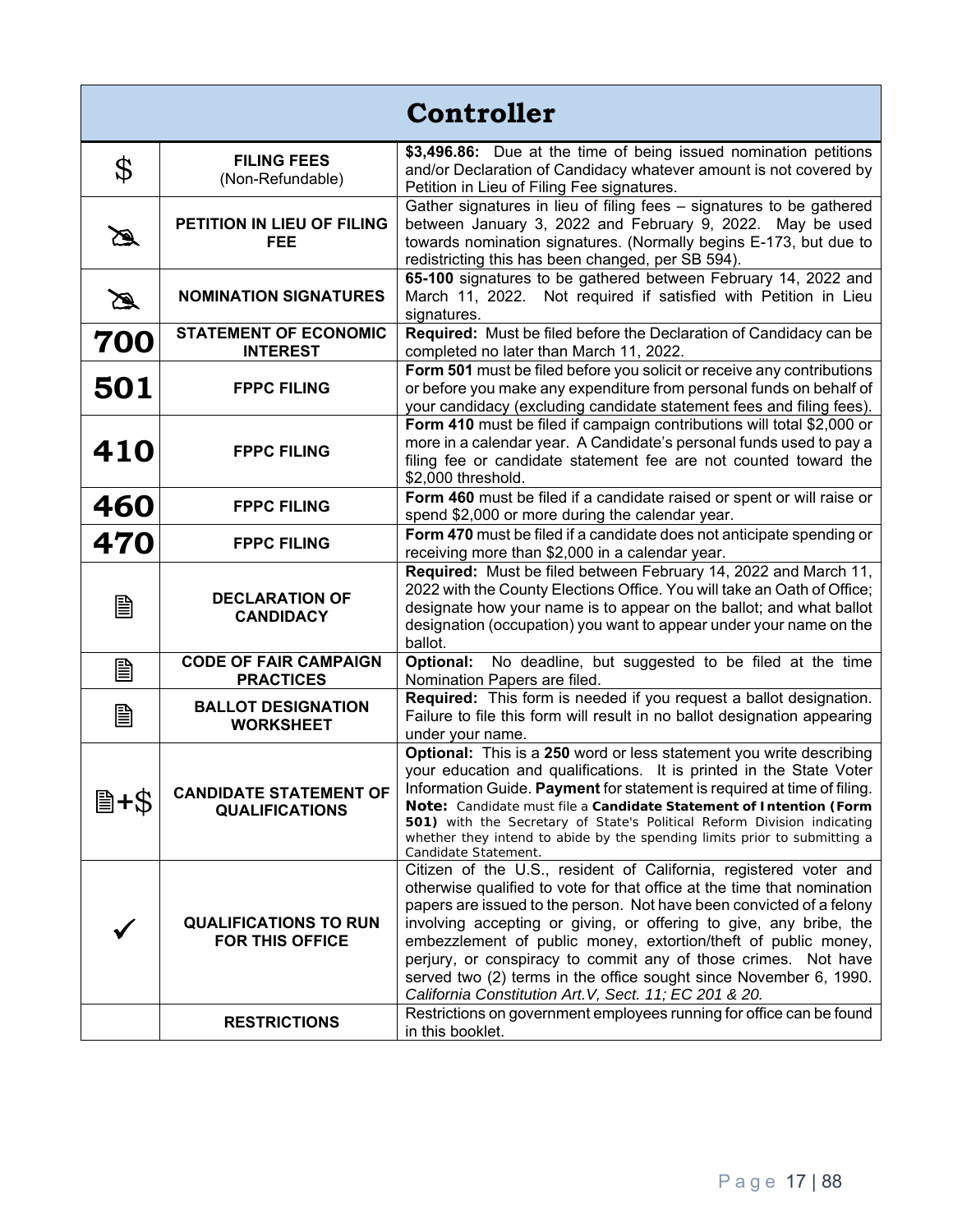| <b>Treasurer</b>                |                                                        |                                                                                                                                                                                                                                                                                                                                                                                                                                                                                                                                                                                                                                       |
|---------------------------------|--------------------------------------------------------|---------------------------------------------------------------------------------------------------------------------------------------------------------------------------------------------------------------------------------------------------------------------------------------------------------------------------------------------------------------------------------------------------------------------------------------------------------------------------------------------------------------------------------------------------------------------------------------------------------------------------------------|
| $\boldsymbol{\mathrm{\varphi}}$ | <b>FILING FEES</b><br>(Non-Refundable)                 | \$3,496.86: Due at the time of being issued nomination petitions<br>and/or Declaration of Candidacy whatever amount is not covered by<br>Petition in Lieu of Filing Fee signatures.                                                                                                                                                                                                                                                                                                                                                                                                                                                   |
| B                               | PETITION IN LIEU OF FILING<br><b>FEE</b>               | Gather signatures in lieu of filing fees - signatures to be gathered<br>between January 3, 2022 and February 9, 2022. May be used<br>towards nomination signatures. (Normally begins E-173, but due to<br>redistricting this has been changed, per SB 594).                                                                                                                                                                                                                                                                                                                                                                           |
| $\mathbb{Z}$                    | <b>NOMINATION SIGNATURES</b>                           | 65-100 signatures to be gathered between February 14, 2022 and<br>March 11, 2022. Not required if satisfied with Petition in Lieu<br>signatures.                                                                                                                                                                                                                                                                                                                                                                                                                                                                                      |
| 700                             | <b>STATEMENT OF ECONOMIC</b><br><b>INTEREST</b>        | Required: Must be filed before the Declaration of Candidacy can be<br>completed no later than March 11, 2022.                                                                                                                                                                                                                                                                                                                                                                                                                                                                                                                         |
| 501                             | <b>FPPC FILING</b>                                     | Form 501 must be filed before you solicit or receive any contributions<br>or before you make any expenditure from personal funds on behalf of<br>your candidacy (excluding candidate statement fees and filing fees).                                                                                                                                                                                                                                                                                                                                                                                                                 |
| 410                             | <b>FPPC FILING</b>                                     | Form 410 must be filed if campaign contributions will total \$2,000 or<br>more in a calendar year. A Candidate's personal funds used to pay a<br>filing fee or candidate statement fee are not counted toward the<br>\$2,000 threshold.                                                                                                                                                                                                                                                                                                                                                                                               |
| 460                             | <b>FPPC FILING</b>                                     | Form 460 must be filed if a candidate raised or spent or will raise or<br>spend \$2,000 or more during the calendar year.                                                                                                                                                                                                                                                                                                                                                                                                                                                                                                             |
| 470                             | <b>FPPC FILING</b>                                     | Form 470 must be filed if a candidate does not anticipate spending or<br>receiving more than \$2,000 in a calendar year.                                                                                                                                                                                                                                                                                                                                                                                                                                                                                                              |
| B                               | <b>DECLARATION OF</b><br><b>CANDIDACY</b>              | Required: Must be filed between February 14, 2022 and March 11,<br>2022 with the County Elections Office. You will take an Oath of Office;<br>designate how your name is to appear on the ballot; and what ballot<br>designation (occupation) you want to appear under your name on the<br>ballot.                                                                                                                                                                                                                                                                                                                                    |
| B                               | <b>CODE OF FAIR CAMPAIGN</b><br><b>PRACTICES</b>       | No deadline, but suggested to be filed at the time<br>Optional.<br>Nomination Papers are filed.                                                                                                                                                                                                                                                                                                                                                                                                                                                                                                                                       |
| B                               | <b>BALLOT DESIGNATION</b><br><b>WORKSHEET</b>          | Required: This form is needed if you request a ballot designation.<br>Failure to file this form will result in no ballot designation appearing<br>under your name.                                                                                                                                                                                                                                                                                                                                                                                                                                                                    |
| 圖+\$                            | <b>CANDIDATE STATEMENT OF</b><br><b>QUALIFICATIONS</b> | Optional: This is a 250 word or less statement you write describing<br>your education and qualifications. It is printed in the State Voter<br>Information Guide. Payment for statement is required at time of filing.<br>Note: Candidate must file a Candidate Statement of Intention (Form<br>501) with the Secretary of State's Political Reform Division indicating<br>whether they intend to abide by the spending limits prior to submitting a<br>Candidate Statement.                                                                                                                                                           |
|                                 | <b>QUALIFICATIONS TO RUN</b><br><b>FOR THIS OFFICE</b> | Citizen of the U.S., resident of California, registered voter and<br>otherwise qualified to vote for that office at the time that nomination<br>papers are issued to the person. Not have been convicted of a felony<br>involving accepting or giving, or offering to give, any bribe, the<br>embezzlement of public money, extortion/theft of public money,<br>perjury, or conspiracy to commit any of those crimes. Not have<br>served two (2) terms in the office sought since November 6, 1990.<br>California Constitution Art. V, Sect. 11; EC 201 & 20.<br>Restrictions on government employees running for office can be found |
|                                 | <b>RESTRICTIONS</b>                                    | in this booklet.                                                                                                                                                                                                                                                                                                                                                                                                                                                                                                                                                                                                                      |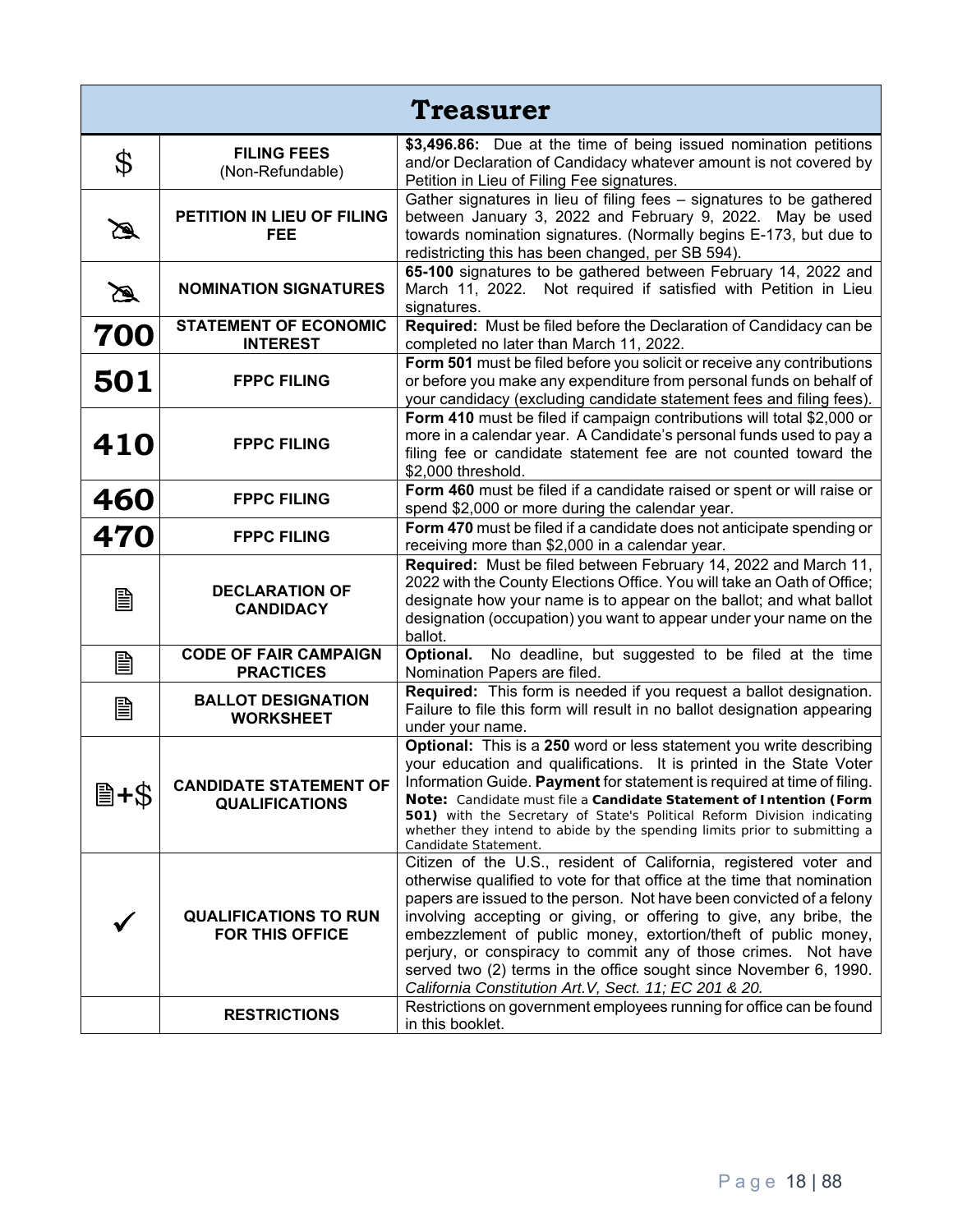| <b>Attorney General</b> |                                                        |                                                                                                                                                                                                                                                                                                                                                                                                                                                                                                                                                                                                                                                                                                                                                                                                                      |
|-------------------------|--------------------------------------------------------|----------------------------------------------------------------------------------------------------------------------------------------------------------------------------------------------------------------------------------------------------------------------------------------------------------------------------------------------------------------------------------------------------------------------------------------------------------------------------------------------------------------------------------------------------------------------------------------------------------------------------------------------------------------------------------------------------------------------------------------------------------------------------------------------------------------------|
| \$                      | <b>FILING FEES</b><br>(Non-Refundable)                 | \$3,796.82: Due at the time of being issued nomination petitions<br>and/or Declaration of Candidacy whatever amount is not covered by<br>Petition in Lieu of Filing Fee signatures.                                                                                                                                                                                                                                                                                                                                                                                                                                                                                                                                                                                                                                  |
| B                       | PETITION IN LIEU OF FILING<br><b>FEE</b>               | Gather signatures in lieu of filing fees - signatures to be gathered<br>between January 3, 2022 and February 9, 2022. May be used<br>towards nomination signatures. (Normally begins E-173, but due to<br>redistricting this has been changed, per SB 594).                                                                                                                                                                                                                                                                                                                                                                                                                                                                                                                                                          |
| $\mathbb Z$             | <b>NOMINATION SIGNATURES</b>                           | 65-100 signatures to be gathered between February 14, 2022 and<br>March 11, 2022. Not required if satisfied with Petition in Lieu<br>signatures.                                                                                                                                                                                                                                                                                                                                                                                                                                                                                                                                                                                                                                                                     |
| 700                     | <b>STATEMENT OF ECONOMIC</b>                           | Required: Must be filed before the Declaration of Candidacy can be                                                                                                                                                                                                                                                                                                                                                                                                                                                                                                                                                                                                                                                                                                                                                   |
| 501                     | <b>INTEREST</b><br><b>FPPC FILING</b>                  | completed no later than March 11, 2022.<br>Form 501 must be filed before you solicit or receive any contributions<br>or before you make any expenditure from personal funds on behalf of<br>your candidacy (excluding candidate statement fees and filing fees).                                                                                                                                                                                                                                                                                                                                                                                                                                                                                                                                                     |
| 410                     | <b>FPPC FILING</b>                                     | Form 410 must be filed if campaign contributions will total \$2,000 or<br>more in a calendar year. A Candidate's personal funds used to pay a<br>filing fee or candidate statement fee are not counted toward the<br>\$2,000 threshold.                                                                                                                                                                                                                                                                                                                                                                                                                                                                                                                                                                              |
| 460                     | <b>FPPC FILING</b>                                     | Form 460 must be filed if a candidate raised or spent or will raise or<br>spend \$2,000 or more during the calendar year.                                                                                                                                                                                                                                                                                                                                                                                                                                                                                                                                                                                                                                                                                            |
| 470                     | <b>FPPC FILING</b>                                     | Form 470 must be filed if a candidate does not anticipate spending<br>or receiving more than \$2,000 in a calendar year.                                                                                                                                                                                                                                                                                                                                                                                                                                                                                                                                                                                                                                                                                             |
| B                       | <b>DECLARATION OF</b><br><b>CANDIDACY</b>              | Required: Must be filed between February 14, 2022 and March 11,<br>2022 with the County Elections Office. You will take an Oath of<br>Office; designate how your name is to appear on the ballot; and what<br>ballot designation (occupation) you want to appear under your name<br>on the ballot.                                                                                                                                                                                                                                                                                                                                                                                                                                                                                                                   |
| B                       | <b>CODE OF FAIR CAMPAIGN</b><br><b>PRACTICES</b>       | No deadline, but suggested to be filed at the time<br>Optional:<br>Nomination Papers are filed.                                                                                                                                                                                                                                                                                                                                                                                                                                                                                                                                                                                                                                                                                                                      |
| B                       | <b>BALLOT DESIGNATION</b><br><b>WORKSHEET</b>          | Required: This form is needed if you request a ballot designation.<br>Failure to file this form will result in no ballot designation appearing<br>under your name.                                                                                                                                                                                                                                                                                                                                                                                                                                                                                                                                                                                                                                                   |
| 圖+\$                    | <b>CANDIDATE STATEMENT OF</b><br><b>QUALIFICATIONS</b> | Optional: This is a 250 word or less statement you write describing<br>your education and qualifications. It is printed in the State Voter<br>Information Guide. Payment for statement is due at time of filing.<br>Note: Candidate must file a Candidate Statement of Intention (Form<br><b>501)</b> with the Secretary of State's Political Reform Division indicating<br>whether they intend to abide by the spending limits prior to submitting a<br>Candidate Statement.                                                                                                                                                                                                                                                                                                                                        |
|                         | <b>QUALIFICATIONS TO RUN</b><br><b>FOR THIS OFFICE</b> | Citizen of the U.S., resident of California, registered voter and<br>otherwise qualified to vote for that office at the time that nomination<br>papers are issued to the person. Shall have been admitted to<br>practice before the California Supreme Court for at least five (5)<br>years immediately preceding his or her election to the office. Not<br>have been convicted of a felony involving accepting or giving, or<br>offering to give, any bribe, the embezzlement of public money,<br>extortion/theft of public money, perjury, or conspiracy to commit any<br>of those crimes. May not have served two (2) terms in the office<br>sought since November 6, 1990. California Constitution Art. V, Sect.<br>11; GC 12503; EC 201 & 20.<br>Restrictions on government employees running for office can be |
|                         | <b>RESTRICTIONS</b>                                    | found in this booklet.                                                                                                                                                                                                                                                                                                                                                                                                                                                                                                                                                                                                                                                                                                                                                                                               |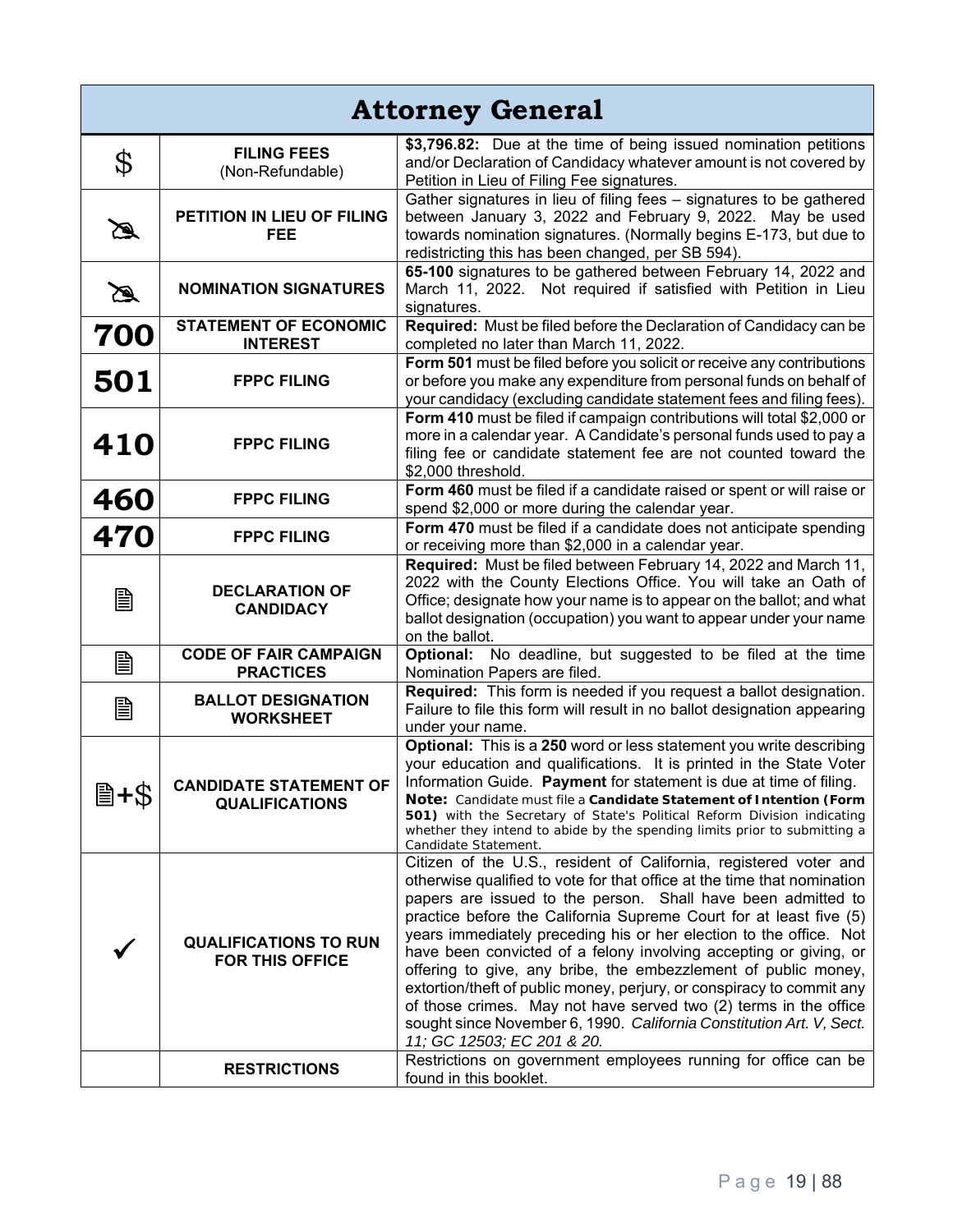| <b>Insurance Commissioner</b> |                                                        |                                                                                                                                                                                                                                                                                                                                                                                                                                                                                                                                                                                                                                                                                                                                                                                                                                                                                          |
|-------------------------------|--------------------------------------------------------|------------------------------------------------------------------------------------------------------------------------------------------------------------------------------------------------------------------------------------------------------------------------------------------------------------------------------------------------------------------------------------------------------------------------------------------------------------------------------------------------------------------------------------------------------------------------------------------------------------------------------------------------------------------------------------------------------------------------------------------------------------------------------------------------------------------------------------------------------------------------------------------|
| \$                            | <b>FILING FEES</b><br>(Non-Refundable)                 | \$3,496.86: Due at the time of being issued nomination petitions<br>and/or Declaration of Candidacy whatever amount is not covered by<br>Petition in Lieu of Filing Fee signatures.                                                                                                                                                                                                                                                                                                                                                                                                                                                                                                                                                                                                                                                                                                      |
| B                             | PETITION IN LIEU OF FILING<br>FEE                      | Gather signatures in lieu of filing fees - signatures to be gathered<br>between January 3, 2022 and February 9, 2022. May be used<br>towards nomination signatures. (Normally begins E-173, but due to<br>redistricting this has been changed, per SB 594).                                                                                                                                                                                                                                                                                                                                                                                                                                                                                                                                                                                                                              |
| $\mathbb Z$                   | <b>NOMINATION SIGNATURES</b>                           | 65-100 signatures to be gathered between February 14, 2022 and<br>March 11, 2022. Not required if satisfied with Petition in Lieu<br>signatures.                                                                                                                                                                                                                                                                                                                                                                                                                                                                                                                                                                                                                                                                                                                                         |
| 700                           | <b>STATEMENT OF ECONOMIC</b><br><b>INTEREST</b>        | Required: Must be filed before the Declaration of Candidacy can<br>be completed no later than March 11, 2022.                                                                                                                                                                                                                                                                                                                                                                                                                                                                                                                                                                                                                                                                                                                                                                            |
| 501                           | <b>FPPC FILING</b>                                     | Form 501 must be filed before you solicit or receive any<br>contributions or before you make any expenditure from personal<br>funds on behalf of your candidacy (excluding candidate statement<br>fees and filing fees).                                                                                                                                                                                                                                                                                                                                                                                                                                                                                                                                                                                                                                                                 |
| 410                           | <b>FPPC FILING</b>                                     | Form 410 must be filed if campaign contributions will total \$2,000 or<br>more in a calendar year. A Candidate's personal funds used to pay<br>a filing fee or candidate statement fee are not counted toward the<br>\$2,000 threshold.                                                                                                                                                                                                                                                                                                                                                                                                                                                                                                                                                                                                                                                  |
| 460                           | <b>FPPC FILING</b>                                     | Form 460 must be filed if a candidate raised or spent or will raise or<br>spend \$2,000 or more during the calendar year.                                                                                                                                                                                                                                                                                                                                                                                                                                                                                                                                                                                                                                                                                                                                                                |
| 470                           | <b>FPPC FILING</b>                                     | Form 470 must be filed if a candidate does not anticipate spending<br>or receiving more than \$2,000 in a calendar year.                                                                                                                                                                                                                                                                                                                                                                                                                                                                                                                                                                                                                                                                                                                                                                 |
| B                             | <b>DECLARATION OF</b><br><b>CANDIDACY</b>              | Required: Must be filed between February 14, 2022 and March 11,<br>2022 with the County Elections Office. You will take an Oath of<br>Office; designate how your name is to appear on the ballot; and<br>what ballot designation (occupation) you want to appear under your<br>name on the ballot.                                                                                                                                                                                                                                                                                                                                                                                                                                                                                                                                                                                       |
| B                             | <b>CODE OF FAIR CAMPAIGN</b><br><b>PRACTICES</b>       | Optional: No deadline, but suggested to be filed at the time<br>Nomination Papers are filed.                                                                                                                                                                                                                                                                                                                                                                                                                                                                                                                                                                                                                                                                                                                                                                                             |
| B                             | <b>BALLOT DESIGNATION</b><br><b>WORKSHEET</b>          | Required: This form is needed if you request a ballot designation.<br>Failure to file this form will result in no ballot designation appearing<br>under your name.                                                                                                                                                                                                                                                                                                                                                                                                                                                                                                                                                                                                                                                                                                                       |
| 圖+\$                          | <b>CANDIDATE STATEMENT OF</b><br><b>QUALIFICATIONS</b> | Optional: This is a 250 word or less statement you write describing<br>your education and qualifications. It is printed in the State Voter  <br>Information Guide. Payment for statement is due at time of filing.<br>Candidate must file a Candidate Statement of Intention<br>Note:<br>(Form 501) with the Secretary of State's Political Reform Division<br>indicating whether they intend to abide by the spending limits prior to<br>submitting a Candidate Statement.                                                                                                                                                                                                                                                                                                                                                                                                              |
|                               | <b>QUALIFICATIONS TO RUN</b><br>FOR THIS OFFICE        | Citizen of the U.S., resident of California, and a registered voter and<br>otherwise qualified to vote for that office at the time that nomination<br>papers are issued to the person. Not have been convicted of a<br>felony involving accepting or giving, or offering to give, any bribe,<br>the embezzlement of public money, extortion/theft of public money,<br>perjury, or conspiracy to commit any of those crimes. During the<br>tenure of office, may not be an officer, agent, or employee of an<br>insurer or directly or indirectly interested in any insurer or licensee<br>under the California Insurance Code, except (1) as a policyholder,<br>or (2) by virtue of relationship by blood or marriage to any person<br>interested in any insurer or licensee. May not served in the same<br>office more than two (2) terms. Insurance Code 12900, 12901; EC<br>201 & 20. |
|                               | <b>RESTRICTIONS</b>                                    | Restrictions on government employees running for office can be<br>found in this booklet.                                                                                                                                                                                                                                                                                                                                                                                                                                                                                                                                                                                                                                                                                                                                                                                                 |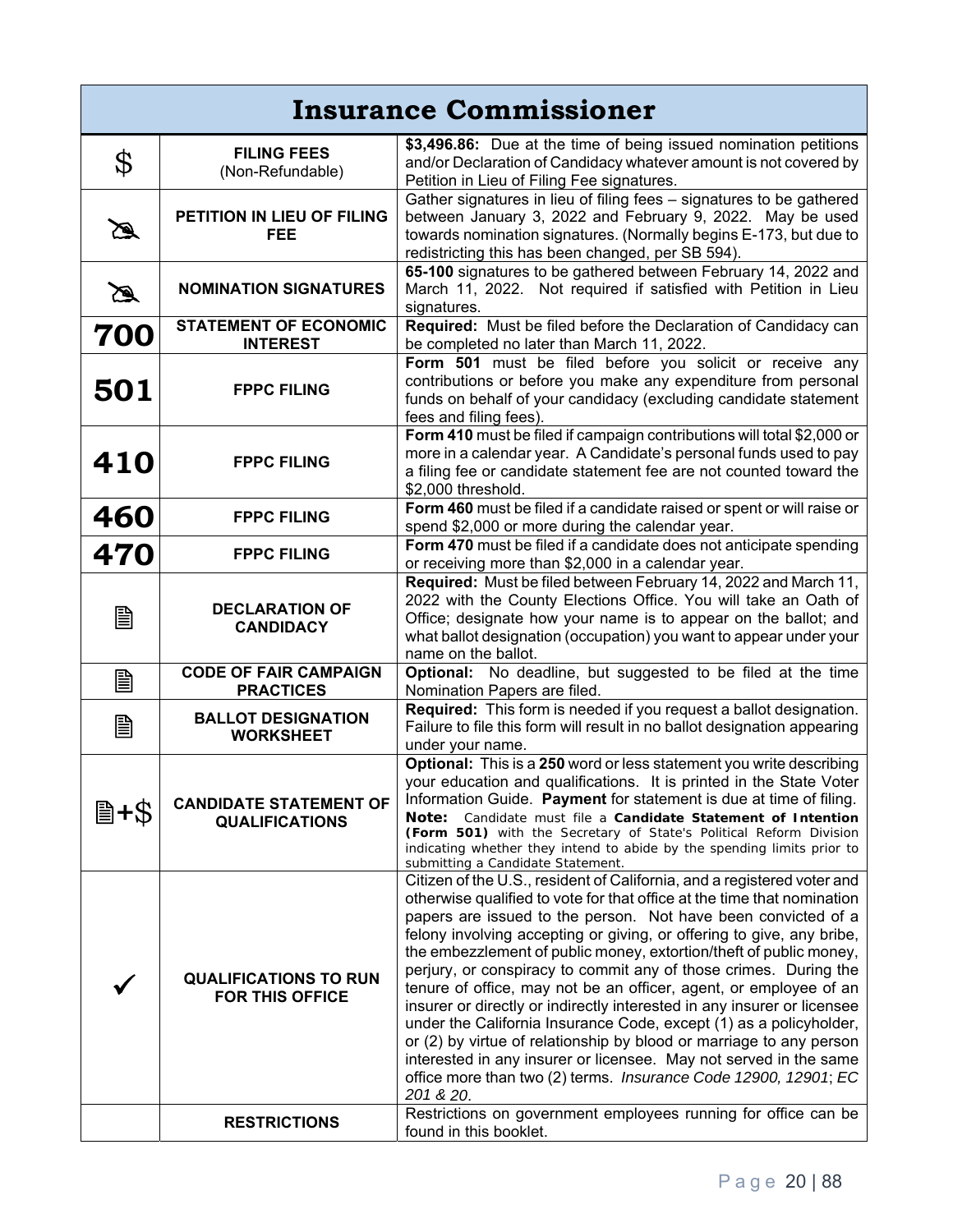| <b>Board of Equalization</b> |                                                        |                                                                                                                                                                                                                                                                                                                                                                                                                                                                                                                                                                                                                                                    |
|------------------------------|--------------------------------------------------------|----------------------------------------------------------------------------------------------------------------------------------------------------------------------------------------------------------------------------------------------------------------------------------------------------------------------------------------------------------------------------------------------------------------------------------------------------------------------------------------------------------------------------------------------------------------------------------------------------------------------------------------------------|
| \$                           | <b>FILING FEES</b><br>(Non-Refundable)                 | \$1,639.17: Due at the time of being issued nomination petitions<br>and/or Declaration of Candidacy whatever amount is not covered by<br>Petition in Lieu of Filing Fee signatures.                                                                                                                                                                                                                                                                                                                                                                                                                                                                |
| B                            | PETITION IN LIEU OF FILING<br><b>FEE</b>               | Gather signatures in lieu of filing fees - signatures to be gathered<br>between January 3, 2022 and February 9, 2022. May be used<br>towards nomination signatures. (Normally begins E-173, but due to<br>redistricting this has been changed, per SB 594).                                                                                                                                                                                                                                                                                                                                                                                        |
| $\mathbb Z$                  | <b>NOMINATION SIGNATURES</b>                           | 40-60 signatures to be gathered between February 14, 2022 and<br>March 11, 2022. Not required if satisfied with Petition in Lieu<br>signatures.                                                                                                                                                                                                                                                                                                                                                                                                                                                                                                    |
| 700                          | <b>STATEMENT OF ECONOMIC</b><br><b>INTEREST</b>        | Required: Must be filed before the Declaration of Candidacy can be<br>completed no later than March 11, 2022.                                                                                                                                                                                                                                                                                                                                                                                                                                                                                                                                      |
| 501                          | <b>FPPC FILING</b>                                     | Form 501 must be filed before you solicit or receive any contributions<br>or before you make any expenditure from personal funds on behalf of<br>your candidacy (excluding candidate statement fees and filing fees).                                                                                                                                                                                                                                                                                                                                                                                                                              |
| <b>410</b>                   | <b>FPPC FILING</b>                                     | Form 410 must be filed if campaign contributions will total \$2,000 or<br>more in a calendar year. A Candidate's personal funds used to pay a<br>filing fee or candidate statement fee are not counted toward the<br>\$2,000 threshold.                                                                                                                                                                                                                                                                                                                                                                                                            |
| 460                          | <b>FPPC FILING</b>                                     | Form 460 must be filed if a candidate raised or spent or will raise or<br>spend \$2,000 or more during the calendar year.                                                                                                                                                                                                                                                                                                                                                                                                                                                                                                                          |
| 470                          | <b>FPPC FILING</b>                                     | Form 470 must be filed if a candidate does not anticipate spending<br>or receiving more than \$2,000 in a calendar year.                                                                                                                                                                                                                                                                                                                                                                                                                                                                                                                           |
| B                            | <b>DECLARATION OF</b><br><b>CANDIDACY</b>              | Required: Must be filed between February 14, 2022 and March 11,<br>2022 with the County Elections Office. You will take an Oath of<br>Office; designate how your name is to appear on the ballot; and what<br>ballot designation (occupation) you want to appear under your name<br>on the ballot.                                                                                                                                                                                                                                                                                                                                                 |
| B                            | <b>CODE OF FAIR CAMPAIGN</b><br><b>PRACTICES</b>       | Optional: No deadline, but suggested to be filed at the time<br>Nomination Papers are filed.                                                                                                                                                                                                                                                                                                                                                                                                                                                                                                                                                       |
| B                            | <b>BALLOT DESIGNATION</b><br><b>WORKSHEET</b>          | Required: This form is needed if you request a ballot designation.<br>Failure to file this form will result in no ballot designation appearing<br>under your name.                                                                                                                                                                                                                                                                                                                                                                                                                                                                                 |
| 圖+\$                         | <b>CANDIDATE STATEMENT OF</b><br><b>QUALIFICATIONS</b> | Optional: This is a 250 word or less statement you write describing<br>your education and qualifications. It is printed in the State Voter<br>Information Guide. Payment for statement is due at time of filing.<br>Note: Candidate must file a Candidate Statement of Intention (Form<br>501) with the Secretary of State's Political Reform Division indicating<br>whether they intend to abide by the spending limits prior to submitting a<br>Candidate Statement.                                                                                                                                                                             |
|                              | <b>QUALIFICATIONS TO RUN</b><br><b>FOR THIS OFFICE</b> | Citizen of the U.S., resident of California, and a registered voter and<br>otherwise qualified to vote for that office at the time that nomination<br>papers are issued to the person. Not have been convicted of a<br>felony involving accepting or giving, or offering to give, any bribe, the<br>embezzlement of public money, extortion/theft of public money,<br>perjury, or conspiracy to commit any of those crimes. May not serve<br>in the same office for more than two terms since November 6, 1990.<br>California Constitution Art. V, Sect. 2, 9 & 11; EC 201 & 20.<br>Restrictions on government employees running for office can be |
|                              | <b>RESTRICTIONS</b>                                    | found in this booklet.                                                                                                                                                                                                                                                                                                                                                                                                                                                                                                                                                                                                                             |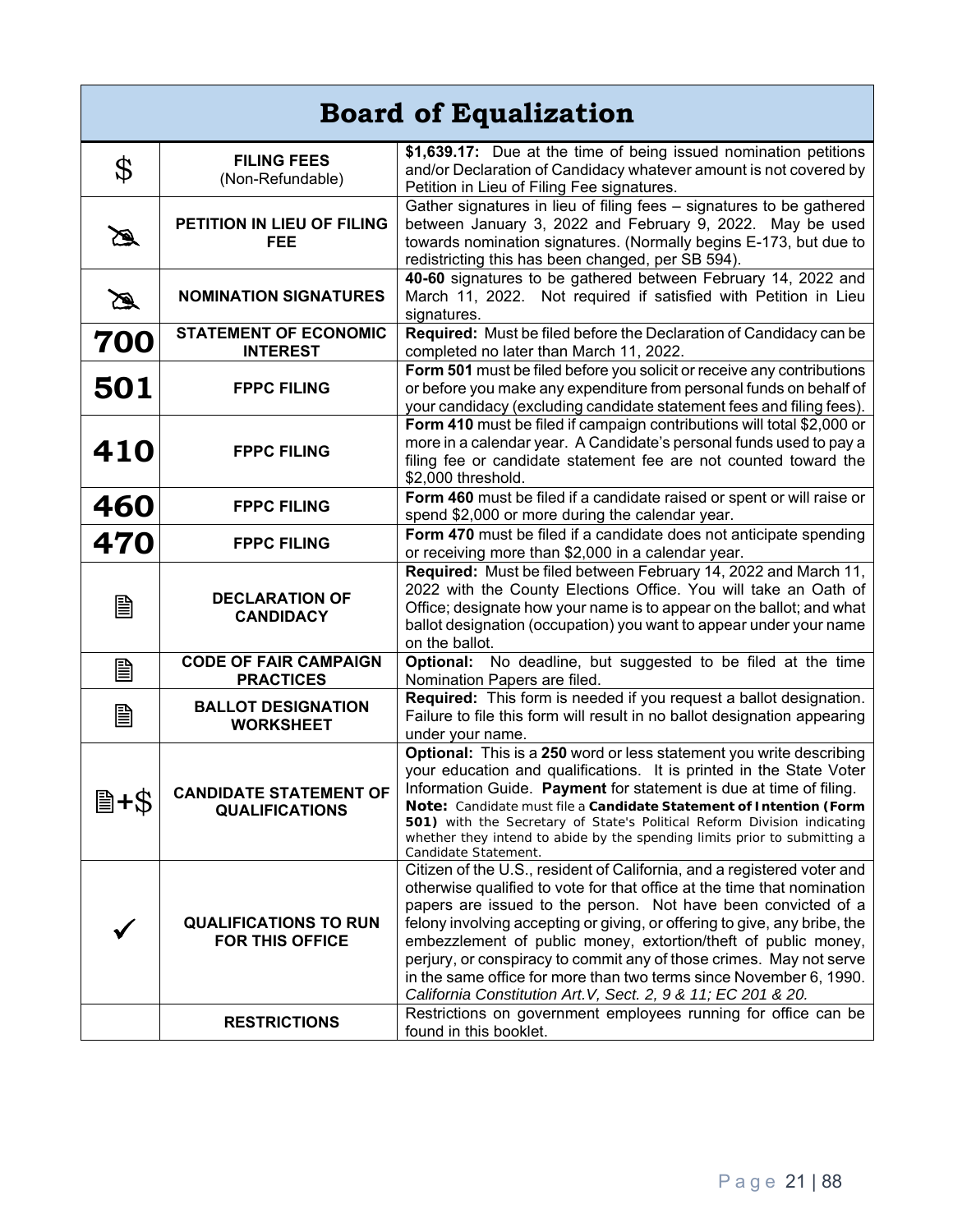| <b>Superintendent of Public Instruction</b> |                                                        |                                                                                                                                                                                                                                                                                                                                                                                                                                                                                                                                                                                  |
|---------------------------------------------|--------------------------------------------------------|----------------------------------------------------------------------------------------------------------------------------------------------------------------------------------------------------------------------------------------------------------------------------------------------------------------------------------------------------------------------------------------------------------------------------------------------------------------------------------------------------------------------------------------------------------------------------------|
| \$                                          | <b>FILING FEES</b><br>(Non-Refundable)                 | \$3,796.82: Due at the time of being issued nomination petitions<br>and/or Declaration of Candidacy whatever amount is not covered by<br>Petition in Lieu of Filing Fee signatures.                                                                                                                                                                                                                                                                                                                                                                                              |
| B                                           | PETITION IN LIEU OF FILING<br><b>FEE</b>               | Gather signatures in lieu of filing fees - signatures to be gathered<br>between January 3, 2022 and February 9, 2022. May be used<br>towards nomination signatures. (Normally begins E-173, but due to<br>redistricting this has been changed, per SB 594).                                                                                                                                                                                                                                                                                                                      |
| $\mathbb Z$                                 | <b>NOMINATION SIGNATURES</b>                           | 65-100 signatures to be gathered between February 14, 2022 and<br>March 11, 2022. Not required if satisfied with Petition in Lieu<br>signatures.                                                                                                                                                                                                                                                                                                                                                                                                                                 |
| 700                                         | <b>STATEMENT OF ECONOMIC</b><br><b>INTEREST</b>        | Required: Must be filed before the Declaration of Candidacy can be<br>completed no later than March 11, 2022.                                                                                                                                                                                                                                                                                                                                                                                                                                                                    |
| 501                                         | <b>FPPC FILING</b>                                     | Form 501 must be filed before you solicit or receive any contributions<br>or before you make any expenditure from personal funds on behalf of<br>your candidacy (excluding candidate statement fees and filing fees).                                                                                                                                                                                                                                                                                                                                                            |
| 410                                         | <b>FPPC FILING</b>                                     | Form 410 must be filed if campaign contributions will total \$2,000 or<br>more in a calendar year. A Candidate's personal funds used to pay a<br>filing fee or candidate statement fee are not counted toward the<br>\$2,000 threshold.                                                                                                                                                                                                                                                                                                                                          |
| 460                                         | <b>FPPC FILING</b>                                     | Form 460 must be filed if a candidate raised or spent or will raise or<br>spend \$2,000 or more during the calendar year.                                                                                                                                                                                                                                                                                                                                                                                                                                                        |
| 470                                         | <b>FPPC FILING</b>                                     | Form 470 must be filed if a candidate does not anticipate spending<br>or receiving more than \$2,000 in a calendar year.                                                                                                                                                                                                                                                                                                                                                                                                                                                         |
| B                                           | <b>DECLARATION OF</b><br><b>CANDIDACY</b>              | Required: Must be filed between February 14, 2022 and March 11,<br>2022 with the County Elections Office. You will take an Oath of<br>Office; designate how your name is to appear on the ballot; and what<br>ballot designation (occupation) you want to appear under your name<br>on the ballot.                                                                                                                                                                                                                                                                               |
| B                                           | <b>CODE OF FAIR CAMPAIGN</b><br><b>PRACTICES</b>       | Optional: No deadline, but suggested to be filed at the time<br>Nomination Papers are filed.                                                                                                                                                                                                                                                                                                                                                                                                                                                                                     |
| B                                           | <b>BALLOT DESIGNATION</b><br><b>WORKSHEET</b>          | Required: This form is needed if you request a ballot designation.<br>Failure to file this form will result in no ballot designation appearing<br>under your name.                                                                                                                                                                                                                                                                                                                                                                                                               |
|                                             | <b>CANDIDATE STATEMENT OF</b><br><b>QUALIFICATIONS</b> | Optional: This is a 250 word or less statement you write describing<br>your education and qualifications. It is printed in the State Voter<br>Information Guide. Payment for statement is due at time of filing.<br>Note: Candidate must file a Candidate Statement of Intention (Form<br>501) with the Secretary of State's Political Reform Division indicating<br>whether they intend to abide by the spending limits prior to submitting a<br>Candidate Statement.                                                                                                           |
|                                             | <b>QUALIFICATIONS TO RUN</b><br><b>FOR THIS OFFICE</b> | Citizen of the U.S., resident of California, and a registered voter and<br>otherwise qualified to vote for that office at the time that nomination<br>papers are issued to the person. Not have been convicted of a<br>felony involving accepting or giving, or offering to give, any bribe, the<br>embezzlement of public money, extortion/theft of public money,<br>perjury, or conspiracy to commit any of those crimes. May not serve<br>in the same office for more than two terms since November 6, 1990.<br>California Constitution Art. V, Sect. 2, 9 & 11; EC 201 & 20. |
|                                             | <b>RESTRICTIONS</b>                                    | Restrictions on government employees running for office can be<br>found in this booklet.                                                                                                                                                                                                                                                                                                                                                                                                                                                                                         |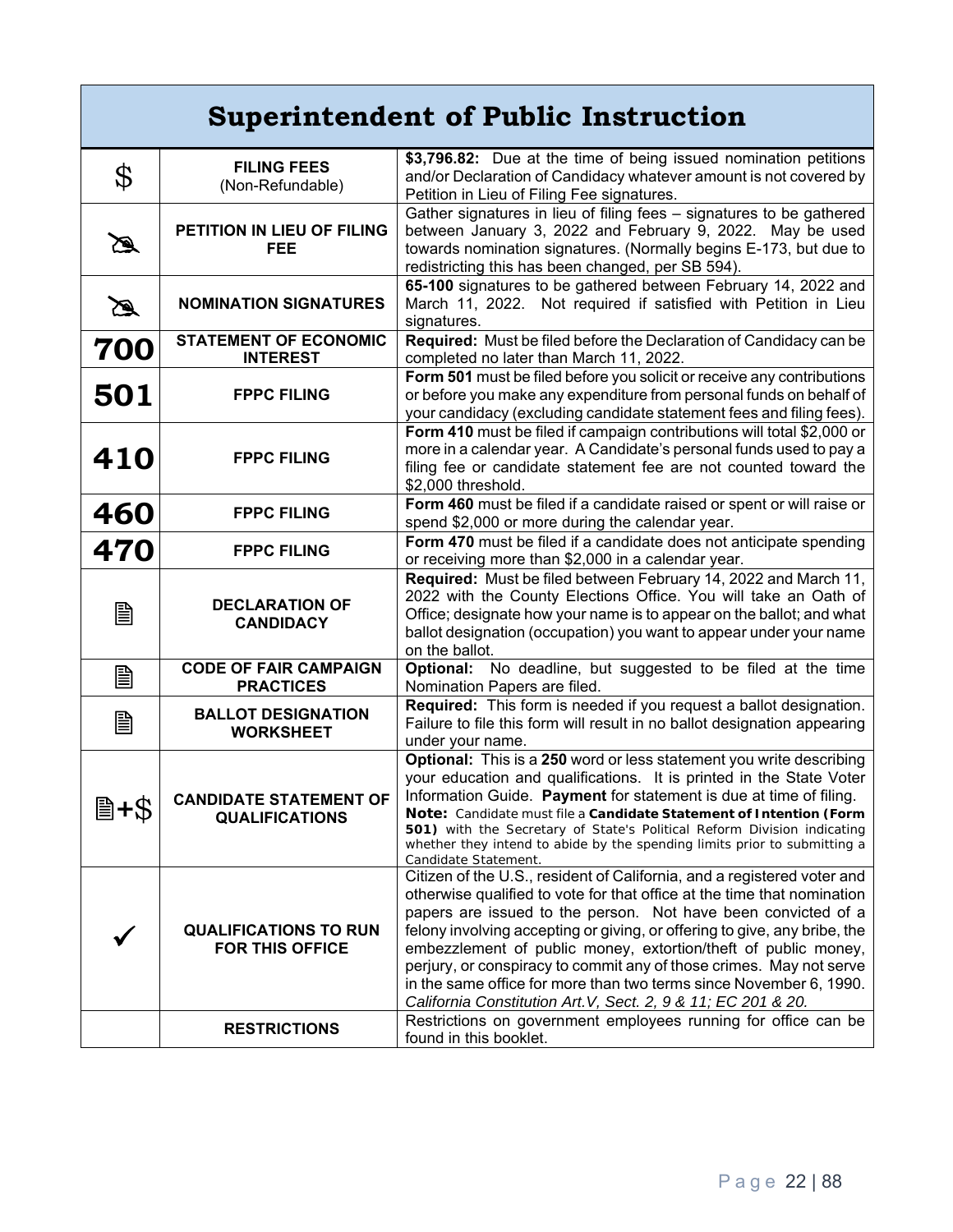| <b>United States Senator</b> |                                                                      |                                                                                                                                                                                                                                                                                                    |
|------------------------------|----------------------------------------------------------------------|----------------------------------------------------------------------------------------------------------------------------------------------------------------------------------------------------------------------------------------------------------------------------------------------------|
| \$                           | <b>FILING FEES</b>                                                   | \$3,480.00: Due at the time of being issued Nomination Petitions<br>and/or Declaration of Candidacy whatever amount is not covered by<br>Petition in Lieu of Filing Fee signatures.                                                                                                                |
| ∕∾                           | <b>PETITION IN LIEU OF FILING</b><br><b>FEE</b>                      | Gather signatures in lieu of filing fees - signatures to be gathered<br>between January 3, 2022 and February 9, 2022. May be used<br>towards nomination signatures. (Normally begins E-173, but due to<br>redistricting this has been changed, per SB 594).                                        |
| ☎                            | <b>NOMINATION SIGNATURES</b>                                         | 65-100 signatures to be gathered between February 14, 2022 and<br>March 11, 2022. Not required if satisfied with Petition in Lieu<br>signatures.                                                                                                                                                   |
| 圁                            | <b>CAMPAIGN FINANCIAL</b><br><b>STATEMENTS REQUIRED BY</b><br>F.E.C. | These forms are not obtained from or filed with the County Elections<br>Office - consult the F.E.C. for filing deadlines.                                                                                                                                                                          |
| B                            | <b>DECLARATION OF</b><br><b>CANDIDACY</b>                            | Required: Must be filed between February 14, 2022 and March 11,<br>2022 with the County Elections Office. You will take an Oath of<br>Office; designate how your name is to appear on the ballot; and what<br>ballot designation (occupation) you want to appear under your name<br>on the ballot. |
| B                            | <b>CODE OF FAIR CAMPAIGN</b><br><b>PRACTICES</b>                     | Optional: No deadline, but suggested to be filed at the time<br>Nomination Papers are filed.                                                                                                                                                                                                       |
| B                            | <b>BALLOT DESIGNATION</b><br><b>WORKSHEET</b>                        | Required. This form is needed if you request a ballot designation.<br>Failure to file this form will result in no ballot designation appearing<br>under your name.                                                                                                                                 |
| ■+\$                         | <b>CANDIDATE STATEMENT OF</b><br><b>QUALIFICATIONS</b>               | Optional: This is a 250 word or less statement you write describing<br>your education and qualifications. It is printed in the State Voter<br>Information Guide. Payment for statement is required at time of<br>filing.                                                                           |
|                              | <b>QUALIFICATIONS TO RUN</b><br><b>FOR THIS OFFICE</b>               | At least 30 years of age; a Citizen of the U.S. for nine (9) years; and<br>a resident of California by the date he/she would be sworn into office<br>if elected.                                                                                                                                   |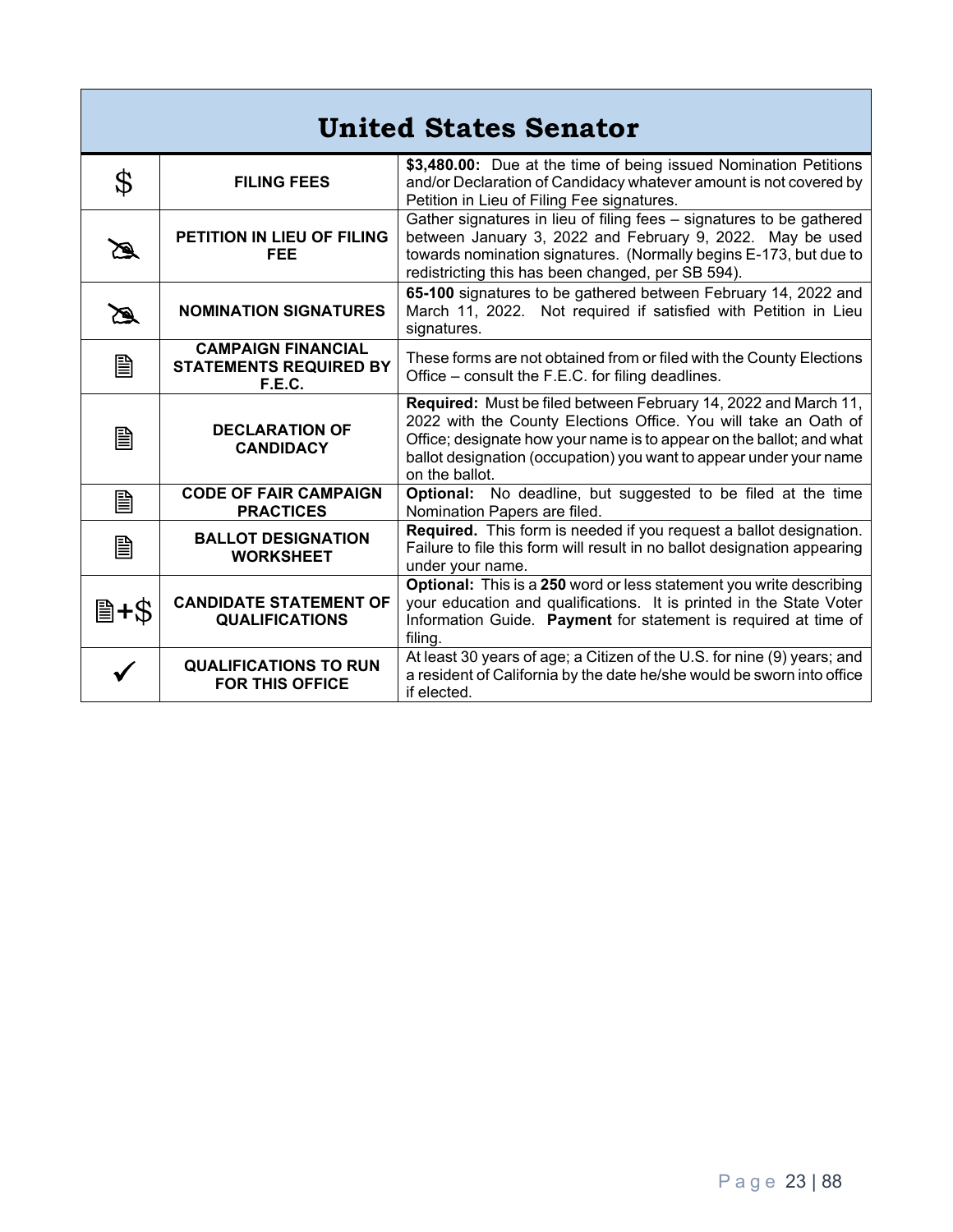| <b>United States Representative Congress</b> |                                                                             |                                                                                                                                                                                                                                                                                                    |
|----------------------------------------------|-----------------------------------------------------------------------------|----------------------------------------------------------------------------------------------------------------------------------------------------------------------------------------------------------------------------------------------------------------------------------------------------|
| \$                                           | <b>FILING FEES</b><br>(Non-Refundable)                                      | \$1,740.00: Due at the time of being issued nomination petitions<br>and/or Declaration of Candidacy whatever amount is not covered by<br>Petition in Lieu of Filing Fee signatures.                                                                                                                |
| ☎                                            | PETITION IN LIEU OF FILING<br><b>FEE</b>                                    | Gather signatures in lieu of filing fees - signatures to be gathered<br>between January 3, 2022 and February 9, 2022. May be used<br>towards nomination signatures. (Normally begins E-173, but due to<br>redistricting this has been changed, per SB 594).                                        |
| B                                            | <b>NOMINATION SIGNATURES</b>                                                | 40-60 signatures to be gathered between February 14, 2022 and<br>March 11, 2022. Not required if satisfied with Petition in Lieu<br>signatures.                                                                                                                                                    |
| 圁                                            | <b>CAMPAIGN FINANCIAL</b><br><b>STATEMENTS REQUIRED BY</b><br><b>F.E.C.</b> | These forms are not obtained from or filed with the County Elections<br>Office - consult the F.E.C. for filing deadlines.                                                                                                                                                                          |
| B                                            | <b>DECLARATION OF</b><br><b>CANDIDACY</b>                                   | Required: Must be filed between February 14, 2022 and March 11,<br>2022 with the County Elections Office. You will take an Oath of<br>Office; designate how your name is to appear on the ballot; and what<br>ballot designation (occupation) you want to appear under your name<br>on the ballot. |
| 圁                                            | <b>CODE OF FAIR CAMPAIGN</b><br><b>PRACTICES</b>                            | Optional: No deadline, but suggested to be filed at the time<br>Nomination Papers are filed.                                                                                                                                                                                                       |
| B                                            | <b>BALLOT DESIGNATION</b><br><b>WORKSHEET</b>                               | Required: This form is needed if you request a ballot designation.<br>Failure to file this form will result in no ballot designation appearing<br>under your name.                                                                                                                                 |
| 圖+\$                                         | <b>CANDIDATE STATEMENT OF</b><br><b>QUALIFICATIONS</b>                      | <b>Optional:</b> This is a 250 word or less statement you write describing<br>your education and qualifications. It is printed in the County Voter<br>Information Guide. Payment for statement is required at time of<br>filing.                                                                   |
|                                              | <b>QUALIFICATIONS TO RUN</b><br><b>FOR THIS OFFICE</b>                      | At least 25 years of age at the time they would take office, a citizen of<br>the U.S. for at least 7 years, and resident of California by the date<br>he/she would be sworn into office if elected.                                                                                                |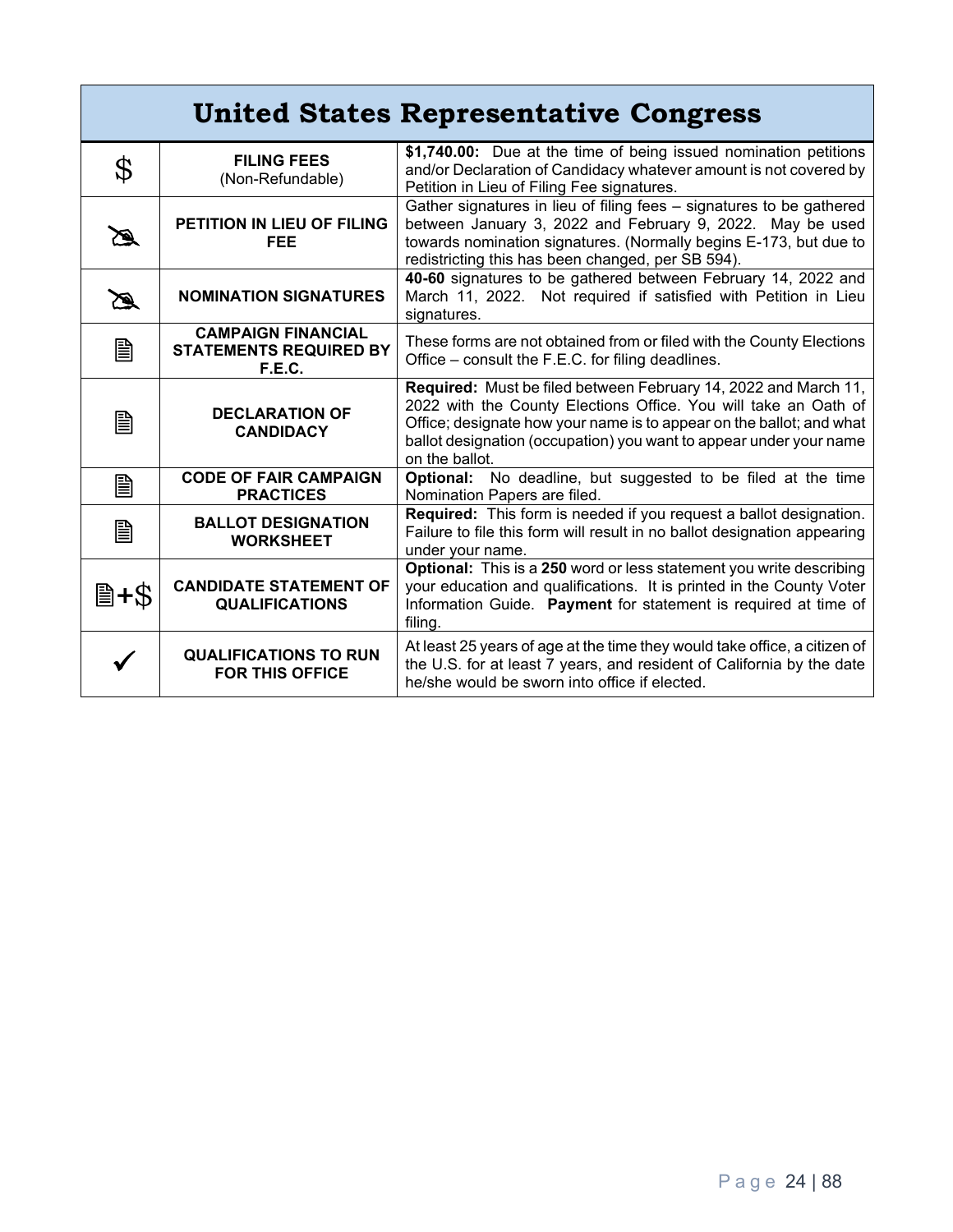| <b>Senator</b> |                                                        |                                                                                                                                                                                                                                                                                                                                                                                                                                                                                                                                                                             |
|----------------|--------------------------------------------------------|-----------------------------------------------------------------------------------------------------------------------------------------------------------------------------------------------------------------------------------------------------------------------------------------------------------------------------------------------------------------------------------------------------------------------------------------------------------------------------------------------------------------------------------------------------------------------------|
| \$             | <b>FILING FEES</b>                                     | \$1,197.02: Due at the time of being issued Nomination Petitions<br>and/or Declaration of Candidacy whatever amount is not covered by<br>Petition in Lieu of Filing Fee signatures.                                                                                                                                                                                                                                                                                                                                                                                         |
| Ø              | PETITION IN LIEU OF FILING<br><b>FEE</b>               | Gather signatures in lieu of filing fees - signatures to be gathered<br>between January 3, 2022 and February 9, 2022. May be used<br>towards nomination signatures. (Normally begins E-173, but due to<br>redistricting this has been changed, per SB 594).                                                                                                                                                                                                                                                                                                                 |
| $\mathbb Z$    | <b>NOMINATION SIGNATURES</b>                           | 40-60 signatures to be gathered between February 14, 2022 and<br>March 11, 2022. Not required if satisfied with Petition in Lieu<br>signatures.                                                                                                                                                                                                                                                                                                                                                                                                                             |
| 700            | <b>STATEMENT OF ECONOMIC</b><br><b>INTEREST</b>        | Required: Must be filed before the Declaration of Candidacy can be<br>completed no later than March 11, 2022.                                                                                                                                                                                                                                                                                                                                                                                                                                                               |
| 501            | <b>FPPC FILING</b>                                     | Form 501 must be filed before you solicit or receive any<br>contributions or before you make any expenditure from personal<br>funds on behalf of your candidacy (excluding candidate statement<br>fees and filing fees).                                                                                                                                                                                                                                                                                                                                                    |
| <b>410</b>     | <b>FPPC FILING</b>                                     | Form 410 must be filed if campaign contributions will total \$2,000 or<br>more in a calendar year. A Candidate's personal funds used to pay<br>a filing fee or candidate statement fee are not counted toward the<br>\$2,000 threshold.                                                                                                                                                                                                                                                                                                                                     |
| <b>460</b>     | <b>FPPC FILING</b>                                     | Form 460 must be filed if a candidate raised or spent or will raise or<br>spend \$2,000 or more during the calendar year.                                                                                                                                                                                                                                                                                                                                                                                                                                                   |
| 470            | <b>FPPC FILING</b>                                     | Form 470 must be filed if a candidate does not anticipate spending<br>or receiving more than \$2,000 in a calendar year.                                                                                                                                                                                                                                                                                                                                                                                                                                                    |
| B              | <b>DECLARATION OF</b><br><b>CANDIDACY</b>              | Required: Must be filed between February 14, 2022 and March 11,<br>2022 with the County Elections Office. You will take an Oath of<br>Office; designate how your name is to appear on the ballot; and what<br>ballot designation (occupation) you want to appear under your name<br>on the ballot.                                                                                                                                                                                                                                                                          |
| B              | <b>CODE OF FAIR CAMPAIGN</b><br><b>PRACTICES</b>       | Optional: No deadline, but suggested to be filed at the time<br>Nomination Papers are filed.                                                                                                                                                                                                                                                                                                                                                                                                                                                                                |
| B              | <b>BALLOT DESIGNATION</b><br><b>WORKSHEET</b>          | Required: This form is needed if you request a ballot designation.<br>Failure to file this form will result in no ballot designation appearing<br>under your name.                                                                                                                                                                                                                                                                                                                                                                                                          |
| 圖+\$           | <b>CANDIDATE STATEMENT OF</b><br><b>QUALIFICATIONS</b> | <b>Optional:</b> This is a 250 word or less statement you write describing<br>your education and qualifications. It is printed in the County's Voter<br>Information Guide. It must be filed before or at the time of filing your<br>Declaration of Candidacy. Payment for statement is required at time<br>of filing.<br>Note: Candidate must file a Candidate Statement of Intention (Form<br>501) with the Secretary of State's Political Reform Division indicating<br>whether they intend to abide by the spending limits prior to submitting a<br>Candidate Statement. |
|                | <b>QUALIFICATIONS TO RUN</b><br><b>FOR THIS OFFICE</b> | Citizen of the U.S., registered voter and otherwise qualified to vote<br>for that office at the time that nomination papers are issued to the<br>person. Not have been convicted of a felony involving accepting or<br>giving, or offering to give, any bribe, the embezzlement of public<br>money, extortion/theft of public money, perjury, or conspiracy to<br>commit any of those crimes. Candidate subject to Term Limits see<br>California Constitution Art. IV, Sect. 2; EC 201 & 20.                                                                                |
|                | <b>RESTRICTIONS</b>                                    | Restrictions on government employees running for office can be<br>found in this booklet.                                                                                                                                                                                                                                                                                                                                                                                                                                                                                    |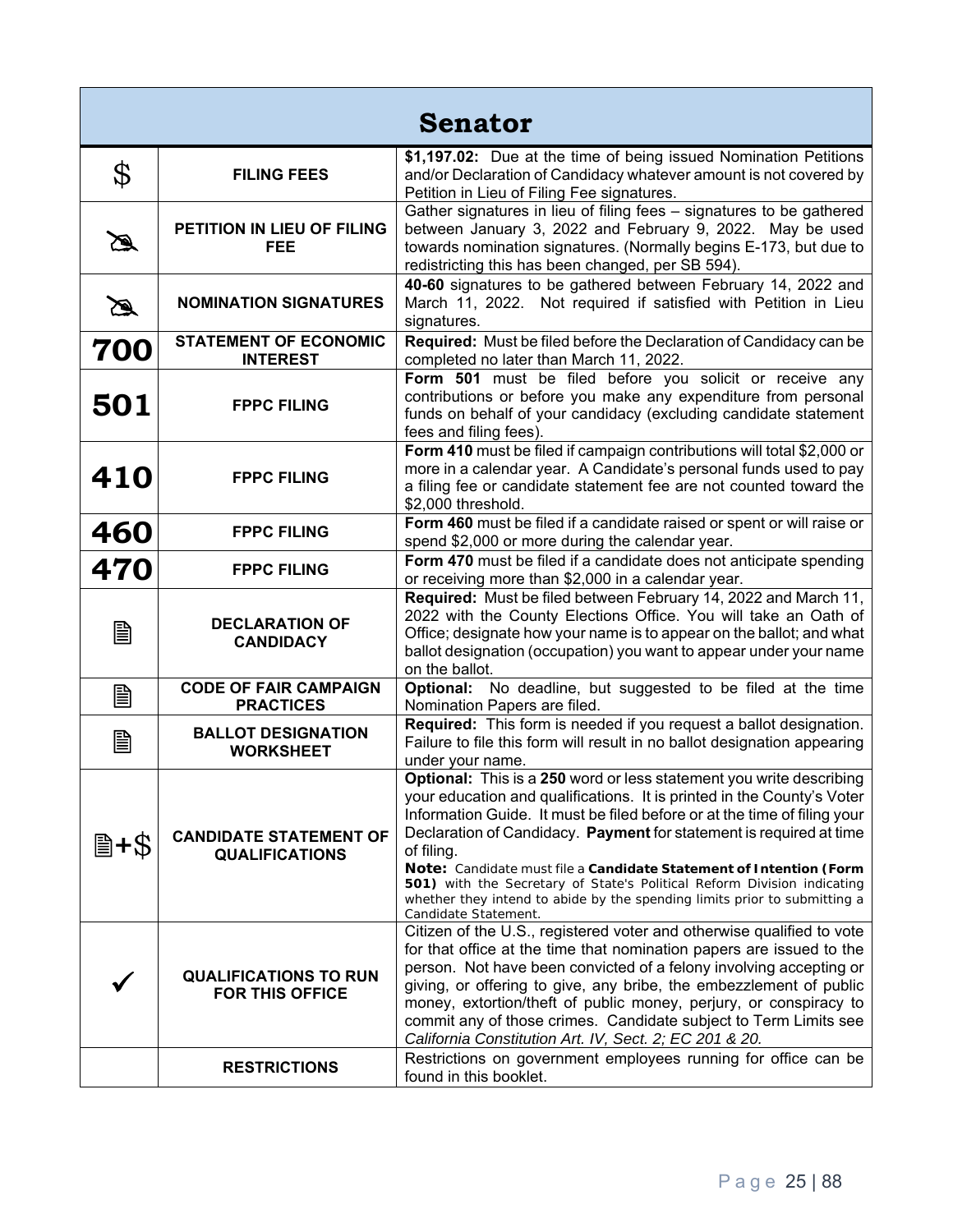| <b>Assembly District</b> |                                                        |                                                                                                                                                                                                                                                                                                                                                                                                                                                                                                                                                                        |
|--------------------------|--------------------------------------------------------|------------------------------------------------------------------------------------------------------------------------------------------------------------------------------------------------------------------------------------------------------------------------------------------------------------------------------------------------------------------------------------------------------------------------------------------------------------------------------------------------------------------------------------------------------------------------|
| \$                       | <b>FILING FEES</b>                                     | \$1,197.02: Due at the time of being issued nomination petitions<br>and/or Declaration of Candidacy whatever amount is not covered by<br>Petition in Lieu of Filing Fee signatures.                                                                                                                                                                                                                                                                                                                                                                                    |
| $\mathscr{B}$            | PETITION IN LIEU OF FILING<br><b>FEE</b>               | Gather signatures in lieu of filing fees - signatures to be gathered<br>between January 3, 2022 and February 9, 2022. May be used<br>towards nomination signatures. (Normally begins E-173, but due to<br>redistricting this has been changed, per SB 594).                                                                                                                                                                                                                                                                                                            |
| $\mathbb Z$              | <b>NOMINATION SIGNATURES</b>                           | 40-60 signatures to be gathered between February 14, 2022 and<br>March 11, 2022. Not required if satisfied with Petition in Lieu<br>signatures.                                                                                                                                                                                                                                                                                                                                                                                                                        |
| 700                      | <b>STATEMENT OF ECONOMIC</b><br><b>INTEREST</b>        | Required: Must be filed before the Declaration of Candidacy can be<br>completed no later than March 11, 2022.                                                                                                                                                                                                                                                                                                                                                                                                                                                          |
| 501                      | <b>FPPC FILING</b>                                     | Form 501 must be filed before you solicit or receive any contributions<br>or before you make any expenditure from personal funds on behalf of<br>your candidacy (excluding candidate statement fees and filing fees).                                                                                                                                                                                                                                                                                                                                                  |
| 410                      | <b>FPPC FILING</b>                                     | Form 410 must be filed if campaign contributions will total \$2,000 or<br>more in a calendar year. A Candidate's personal funds used to pay a<br>filing fee or candidate statement fee are not counted toward the<br>\$2,000 threshold.                                                                                                                                                                                                                                                                                                                                |
| 460                      | <b>FPPC FILING</b>                                     | Form 460 must be filed if a candidate raised or spent or will raise or<br>spend \$2,000 or more during the calendar year.                                                                                                                                                                                                                                                                                                                                                                                                                                              |
| 470                      | <b>FPPC FILING</b>                                     | Form 470 must be filed if a candidate does not anticipate spending<br>or receiving more than \$2,000 in a calendar year.                                                                                                                                                                                                                                                                                                                                                                                                                                               |
| B                        | <b>DECLARATION OF</b><br><b>CANDIDACY</b>              | Required: Must be filed between February 14, 2022 and March 11,<br>2022 with the County Elections Office. You will take an Oath of<br>Office; designate how your name is to appear on the ballot; and what<br>ballot designation (occupation) you want to appear under your name<br>on the ballot.                                                                                                                                                                                                                                                                     |
| B                        | <b>CODE OF FAIR CAMPAIGN</b><br><b>PRACTICES</b>       | <b>Optional:</b> No deadline, but suggested to be filed at the time<br>Nomination Papers are filed.                                                                                                                                                                                                                                                                                                                                                                                                                                                                    |
| B                        | <b>BALLOT DESIGNATION</b><br><b>WORKSHEET</b>          | Required: This form is needed if you request a ballot designation.<br>Failure to file this form will result in no ballot designation appearing<br>under your name.                                                                                                                                                                                                                                                                                                                                                                                                     |
| 圖+\$                     | <b>CANDIDATE STATEMENT OF</b><br><b>QUALIFICATIONS</b> | Optional: This is a 250 word or less statement you write describing<br>your education and qualifications. It is printed in the County's Voter  <br>Information Guide. It must be filed before or at the time of filing your<br>Declaration of Candidacy. Payment for statement is required at time<br>of filing.<br>Note: Candidate must file a Candidate Statement of Intention (Form 501)<br>with the Secretary of State's Political Reform Division indicating whether<br>they intend to abide by the spending limits prior to submitting a Candidate<br>statement. |
|                          | <b>QUALIFICATIONS TO RUN</b><br><b>FOR THIS OFFICE</b> | Citizen of U.S.; registered voter and otherwise qualified to vote for<br>that office at the time that nomination papers are issued to the<br>person. Not have been convicted of a felony involving accepting or<br>giving, or offering to give, any bribe, the embezzlement of public<br>money, extortion/theft of public money, perjury, or conspiracy to<br>commit any of those crimes. Candidate may be subject to Term<br>Limits see California Constitution Art. IV, Sect. 2; EC 201 & 20.                                                                        |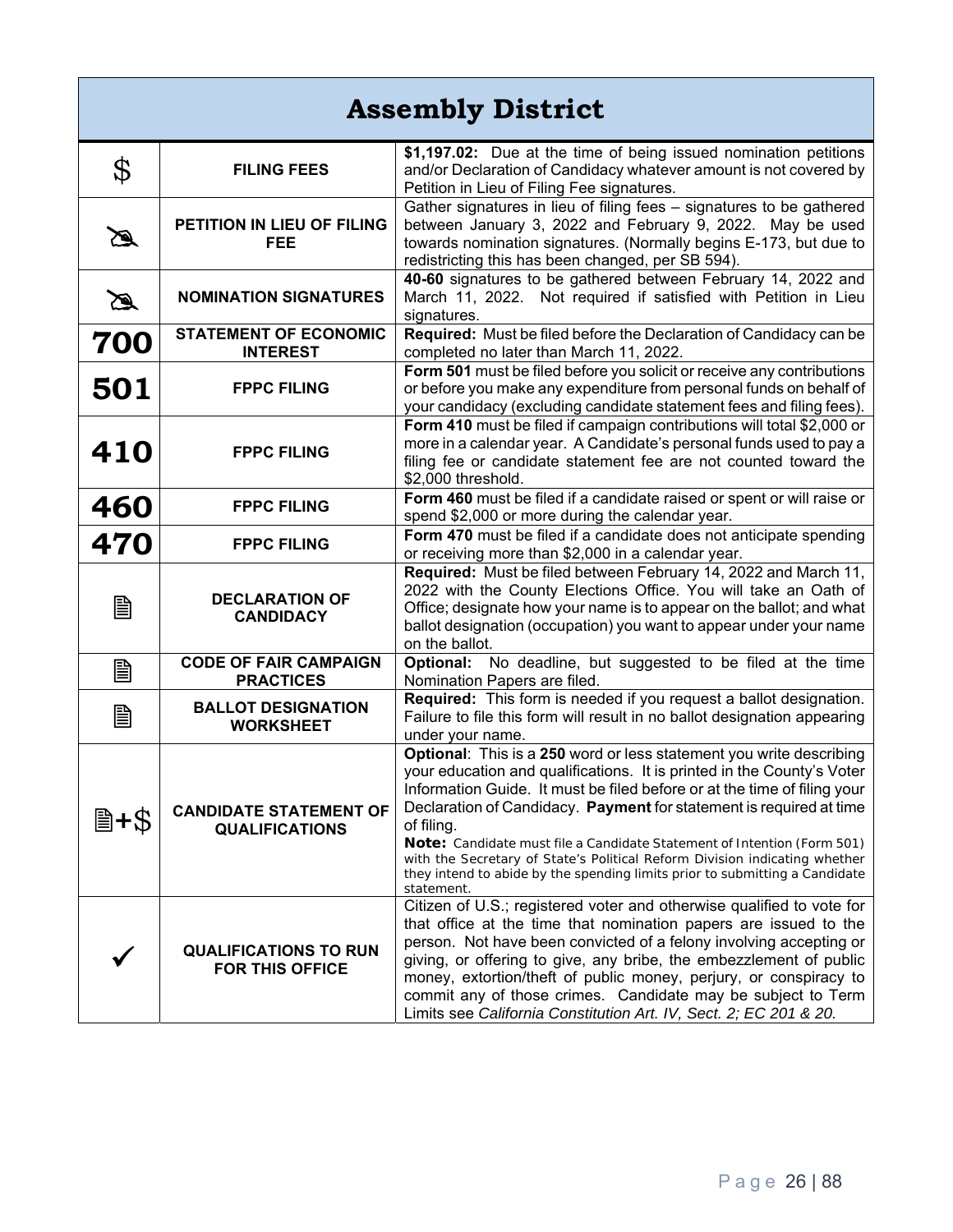|               | <b>Superior Court Judge</b>                            |                                                                                                                                                                                                                                                                                                                                                                                                                                                                                                                                         |  |
|---------------|--------------------------------------------------------|-----------------------------------------------------------------------------------------------------------------------------------------------------------------------------------------------------------------------------------------------------------------------------------------------------------------------------------------------------------------------------------------------------------------------------------------------------------------------------------------------------------------------------------------|--|
| \$            | <b>FILING FEES</b>                                     | \$2,250.74: Due at the time required for filing a Declaration of Intent<br>whatever amount is not covered by Petition in Lieu of Filing Fee<br>signatures.                                                                                                                                                                                                                                                                                                                                                                              |  |
| B             | <b>DECLARATION OF INTENT</b>                           | Superior Court Judges are required to file this Declaration not more<br>than 14 days nor less than 5 days before the Nomination Period<br>begins January 31, 2022 to February 9, 2022.                                                                                                                                                                                                                                                                                                                                                  |  |
| B             | PETITION IN LIEU OF FILING<br><b>FEE</b>               | Gather signatures in lieu of filing fees - signatures to be gathered<br>between January 3, 2022 and February 9, 2022. May be used<br>towards nomination signatures. (Normally begins E-173, but due to<br>redistricting this has been changed, per SB 594).                                                                                                                                                                                                                                                                             |  |
| $\mathbb Z$   | <b>NOMINATION SIGNATURES</b>                           | 20-40 signatures to be gathered between February 14, 2022 and<br>March 11, 2022. Not required if satisfied with Petition in Lieu<br>signatures.                                                                                                                                                                                                                                                                                                                                                                                         |  |
| 700           | <b>STATEMENT OF ECONOMIC</b><br><b>INTEREST</b>        | Required: Must be filed before the Declaration of Candidacy can be<br>completed no later than March 11, 2022.                                                                                                                                                                                                                                                                                                                                                                                                                           |  |
| 501           | <b>FPPC FILING</b>                                     | Form 501 must be filed before you solicit or receive any<br>contributions or before you make any expenditure from personal<br>funds on behalf of your candidacy (excluding candidate statement<br>fees and filing fees).                                                                                                                                                                                                                                                                                                                |  |
| 410           | <b>FPPC FILING</b>                                     | Form 410 must be filed if campaign contributions will total \$2,000 or<br>more in a calendar year. A Candidate's personal funds used to pay<br>a filing fee or candidate statement fee are not counted toward the<br>\$2,000 threshold.                                                                                                                                                                                                                                                                                                 |  |
| 460           | <b>FPPC FILING</b>                                     | Form 460 must be filed if a candidate raised or spent or will raise or<br>spend \$2,000 or more during the calendar year.                                                                                                                                                                                                                                                                                                                                                                                                               |  |
| 470           | <b>FPPC FILING</b>                                     | Form 470 must be filed if a candidate does not anticipate spending                                                                                                                                                                                                                                                                                                                                                                                                                                                                      |  |
| 圁             | <b>DECLARATION OF</b><br><b>CANDIDACY</b>              | or receiving more than \$2,000 in a calendar year.<br>Required: Must be filed between February 14, 2022 and March 11,<br>2022 with the County Elections Office. You will take an Oath of<br>Office; designate how your name is to appear on the ballot; and what<br>ballot designation (occupation) you want to appear under your name<br>on the ballot.                                                                                                                                                                                |  |
| B             | <b>CODE OF FAIR CAMPAIGN</b><br><b>PRACTICES</b>       | Optional: No deadline, but suggested to be filed at the time<br>Nomination Papers are filed.                                                                                                                                                                                                                                                                                                                                                                                                                                            |  |
| 戶<br>$\equiv$ | <b>BALLOT DESIGNATION</b><br><b>WORKSHEET</b>          | Required: This form is needed if you request a ballot designation.<br>Failure to file this form will result in no ballot designation appearing<br>under your name.                                                                                                                                                                                                                                                                                                                                                                      |  |
| 圖+\$          | <b>CANDIDATE STATEMENT OF</b><br><b>QUALIFICATIONS</b> | Optional: This is a 200 word or less statement you write describing<br>your education and qualifications. It is printed in the County's Voter<br>Information Guide. It must be filed before or at the time of filing your<br>Declaration of Candidacy. Payment for statement is required at time<br>of filing.                                                                                                                                                                                                                          |  |
|               | <b>QUALIFICATIONS TO RUN</b><br><b>FOR THIS OFFICE</b> | Citizen of U.S., registered voter, and have been a member of the<br>State Bar for ten (10) years or has served as a Judge of a California<br>Court of Record for ten (10) years immediately preceding the<br>election. California Constitution Art. VI, Sect. 15. Note: California<br>Constitution Art. IV, Sect. 2(c) requires residency within the county for which elected;<br>however, it is the legal opinion of the Secretary of State's office that this provision<br>violates the California Constitution and is unenforceable. |  |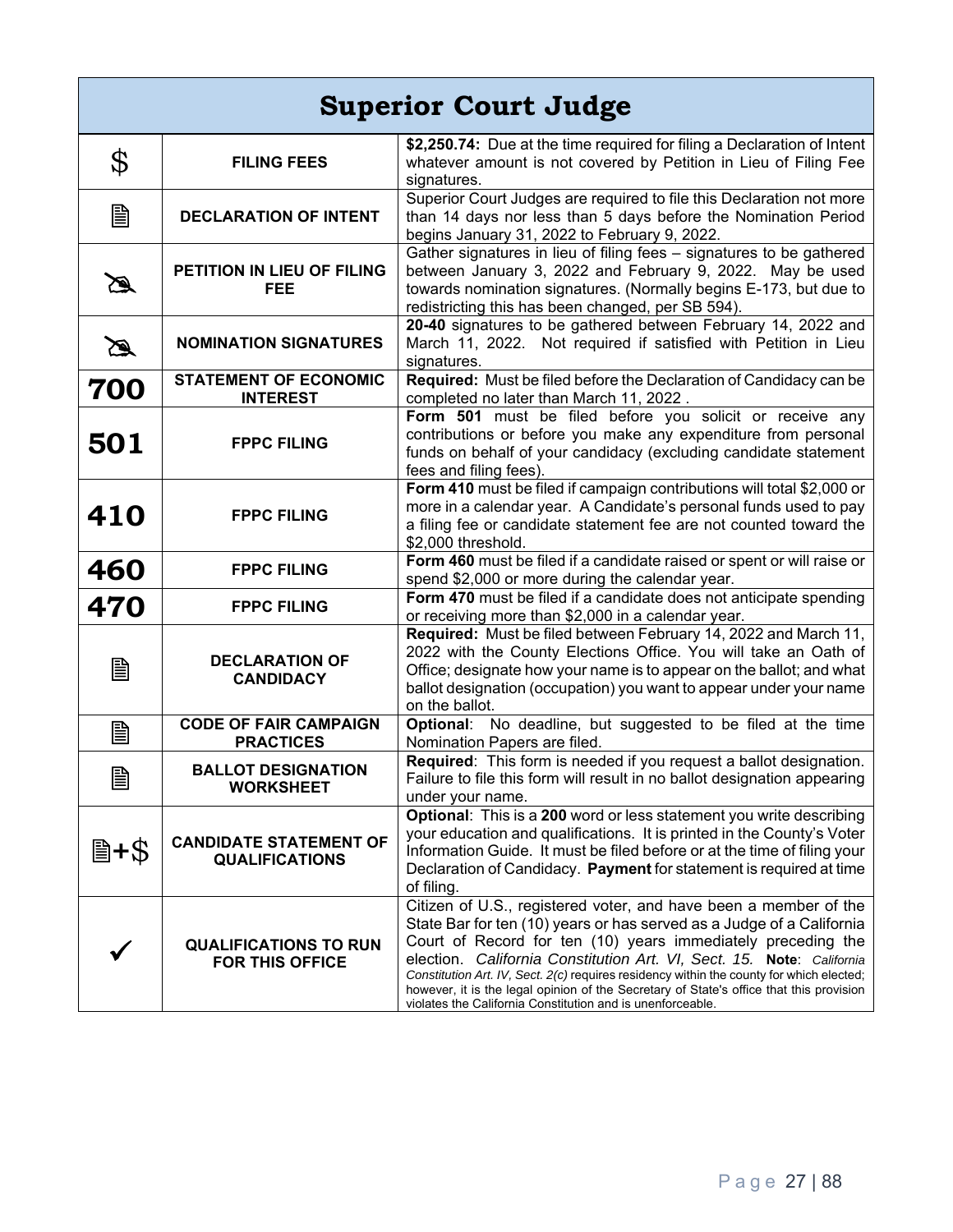| <b>County Supervisor</b> |                                                        |                                                                                                                                                                                                                                                                                                                |
|--------------------------|--------------------------------------------------------|----------------------------------------------------------------------------------------------------------------------------------------------------------------------------------------------------------------------------------------------------------------------------------------------------------------|
| \$                       | <b>FILING FEES</b>                                     | \$1,182.24: Due at the time of being issued nomination petitions<br>and/or Declaration of Candidacy whatever amount is not covered by<br>Petition in Lieu of Filing Fee signatures.                                                                                                                            |
| $\mathscr{A}$            | PETITION IN LIEU OF FILING<br><b>FEE</b>               | Gather signatures in lieu of filing fees - signatures to be gathered<br>between January 4, 2022 and February 9, 2022. May be used<br>towards nomination signatures.                                                                                                                                            |
| $\mathbb Z$              | <b>NOMINATION SIGNATURES</b>                           | 20-40 signatures to be gathered between February 14, 2022 and<br>March 11, 2022. Not required if satisfied with Petition in Lieu<br>signatures.                                                                                                                                                                |
| 700                      | <b>STATEMENT OF ECONOMIC</b><br><b>INTEREST</b>        | Required: Must be filed before the Declaration of Candidacy can be<br>completed no later than March 11, 2022.                                                                                                                                                                                                  |
| 501                      | <b>FPPC FILING</b>                                     | Form 501 must be filed before you solicit or receive any contributions<br>or before you make any expenditure from personal funds on behalf of<br>your candidacy (excluding candidate statement fees and filing fees).                                                                                          |
| 410                      | <b>FPPC FILING</b>                                     | Form 410 must be filed if campaign contributions will total \$2,000 or<br>more in a calendar year. A Candidate's personal funds used to pay a<br>filing fee or candidate statement fee are not counted toward the<br>\$2,000 threshold.                                                                        |
| 460                      | <b>FPPC FILING</b>                                     | Form 460 must be filed if a candidate raised or spent or will raise or<br>spend \$2,000 or more during the calendar year.                                                                                                                                                                                      |
| 470                      | <b>FPPC FILING</b>                                     | Form 470 must be filed if a candidate does not anticipate spending<br>or receiving more than \$2,000 in a calendar year.                                                                                                                                                                                       |
| B                        | <b>DECLARATION OF</b><br><b>CANDIDACY</b>              | Required: Must be filed between February 14, 2022 and March 11,<br>2022 with the County Elections Office. You will take an Oath of<br>Office; designate how your name is to appear on the ballot; and what<br>ballot designation (occupation) you want to appear under your name<br>on the ballot.             |
| B                        | <b>CODE OF FAIR CAMPAIGN</b><br><b>PRACTICES</b>       | Optional: No deadline, but suggested to be filed at the time<br>Nomination Papers are filed.                                                                                                                                                                                                                   |
| B                        | <b>BALLOT DESIGNATION</b><br><b>WORKSHEET</b>          | Required: This form is needed if you request a ballot designation.<br>Failure to file this form will result in no ballot designation appearing<br>under your name.                                                                                                                                             |
| 圖+\$                     | <b>CANDIDATE STATEMENT OF</b><br><b>QUALIFICATIONS</b> | Optional: This is a 200 word or less statement you write describing<br>your education and qualifications. It is printed in the County's Voter<br>Information Guide. It must be filed before or at the time of filing your<br>Declaration of Candidacy. Payment for statement is required at time<br>of filing. |
|                          | <b>QUALIFICATIONS TO RUN</b><br><b>FOR THIS OFFICE</b> | Registered voter of the supervisorial district for at least 30 days<br>preceding the deadline for filing nomination papers and throughout<br>the term of office.                                                                                                                                               |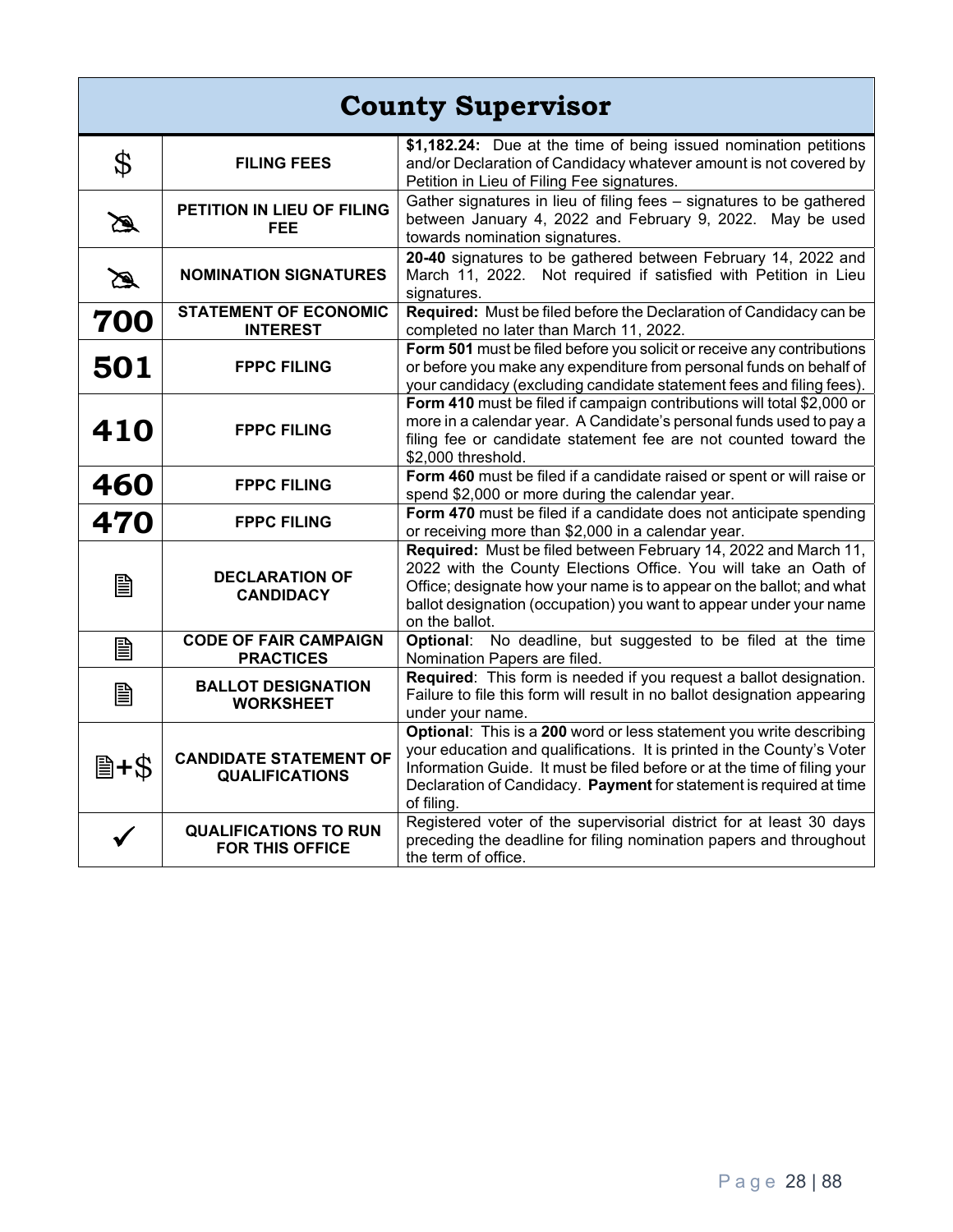| <b>Auditor-Controller/Treasurer-Tax Collector</b> |                                                        |                                                                                                                                                                                                                                                                                                                                                                                                                                      |
|---------------------------------------------------|--------------------------------------------------------|--------------------------------------------------------------------------------------------------------------------------------------------------------------------------------------------------------------------------------------------------------------------------------------------------------------------------------------------------------------------------------------------------------------------------------------|
| \$                                                | <b>FILING FEES</b>                                     | \$1,203.27: Due at the time of being issued nomination petitions<br>and/or Declaration of Candidacy whatever amount is not covered by<br>Petition in Lieu of Filing Fee signatures.                                                                                                                                                                                                                                                  |
| $\mathscr{B}$                                     | PETITION IN LIEU OF FILING<br><b>FEE</b>               | Gather signatures in lieu of filing fees - signatures to be gathered<br>between January 3, 2022 and February 9, 2022. May be used<br>towards nomination signatures.                                                                                                                                                                                                                                                                  |
| $\mathscr{B}$                                     | <b>NOMINATION SIGNATURES</b>                           | 20-40 signatures to be gathered between February 14, 2022 and<br>March 11, 2022. Not required if satisfied with Petition in Lieu<br>signatures.                                                                                                                                                                                                                                                                                      |
| 700                                               | <b>STATEMENT OF ECONOMIC</b><br><b>INTEREST</b>        | Required: Must be filed before the Declaration of Candidacy can be<br>completed no later than March 11, 2022.                                                                                                                                                                                                                                                                                                                        |
| 501                                               | <b>FPPC FILING</b>                                     | Form 501 must be filed before you solicit or receive any contributions<br>or before you make any expenditure from personal funds on behalf of<br>your candidacy (excluding candidate statement fees and filing fees).                                                                                                                                                                                                                |
| 410                                               | <b>FPPC FILING</b>                                     | Form 410 must be filed if campaign contributions will total \$2,000 or<br>more in a calendar year. A Candidate's personal funds used to pay a<br>filing fee or candidate statement fee are not counted toward the<br>\$2,000 threshold.                                                                                                                                                                                              |
| 460                                               | <b>FPPC FILING</b>                                     | Form 460 must be filed if a candidate raised or spent or will raise or<br>spend \$2,000 or more during the calendar year.                                                                                                                                                                                                                                                                                                            |
| 470                                               | <b>FPPC FILING</b>                                     | Form 470 must be filed if a candidate does not anticipate spending or<br>receiving more than \$2,000 in a calendar year.                                                                                                                                                                                                                                                                                                             |
| B                                                 | <b>DECLARATION OF</b><br><b>CANDIDACY</b>              | Required: Must be filed between February 14, 2022 and March 11,<br>2022 with the County Elections Office. You will take an Oath of<br>Office; designate how your name is to appear on the ballot; and what<br>ballot designation (occupation) you want to appear under your name<br>on the ballot.                                                                                                                                   |
| B                                                 | <b>CODE OF FAIR CAMPAIGN</b><br><b>PRACTICES</b>       | No deadline, but suggested to be filed at the time<br><b>Optional:</b><br>Nomination Papers are filed.                                                                                                                                                                                                                                                                                                                               |
| B                                                 | <b>BALLOT DESIGNATION</b><br><b>WORKSHEET</b>          | Required: This form is needed if you request a ballot designation.<br>Failure to file this form will result in no ballot designation appearing<br>under your name.                                                                                                                                                                                                                                                                   |
| 圖+\$                                              | <b>CANDIDATE STATEMENT</b><br>OF QUALIFICATIONS        | Optional: This is a 200 word or less statement you write describing<br>your education and qualifications. It is printed in the County's Voter<br>Information Guide. It must be filed before or at the time of filing your<br>Declaration of Candidacy. Payment for statement is required at time<br>of filing.                                                                                                                       |
|                                                   | <b>QUALIFICATIONS TO RUN</b><br><b>FOR THIS OFFICE</b> | Citizen of U.S., registered voter in Tulare County at the time<br>nomination papers are issued.<br>Candidates must meet at least one (1) of the following:<br>The qualifications of an Auditor-Controller as defined in<br>Government Code 26945 and 26946.<br>$-OR-$<br>The qualifications of a Treasurer-Tax Collector as defined in<br>Government Code 27000.7.<br>Restrictions on government employees running for office can be |
|                                                   | <b>RESTRICTIONS</b>                                    | found in this booklet.                                                                                                                                                                                                                                                                                                                                                                                                               |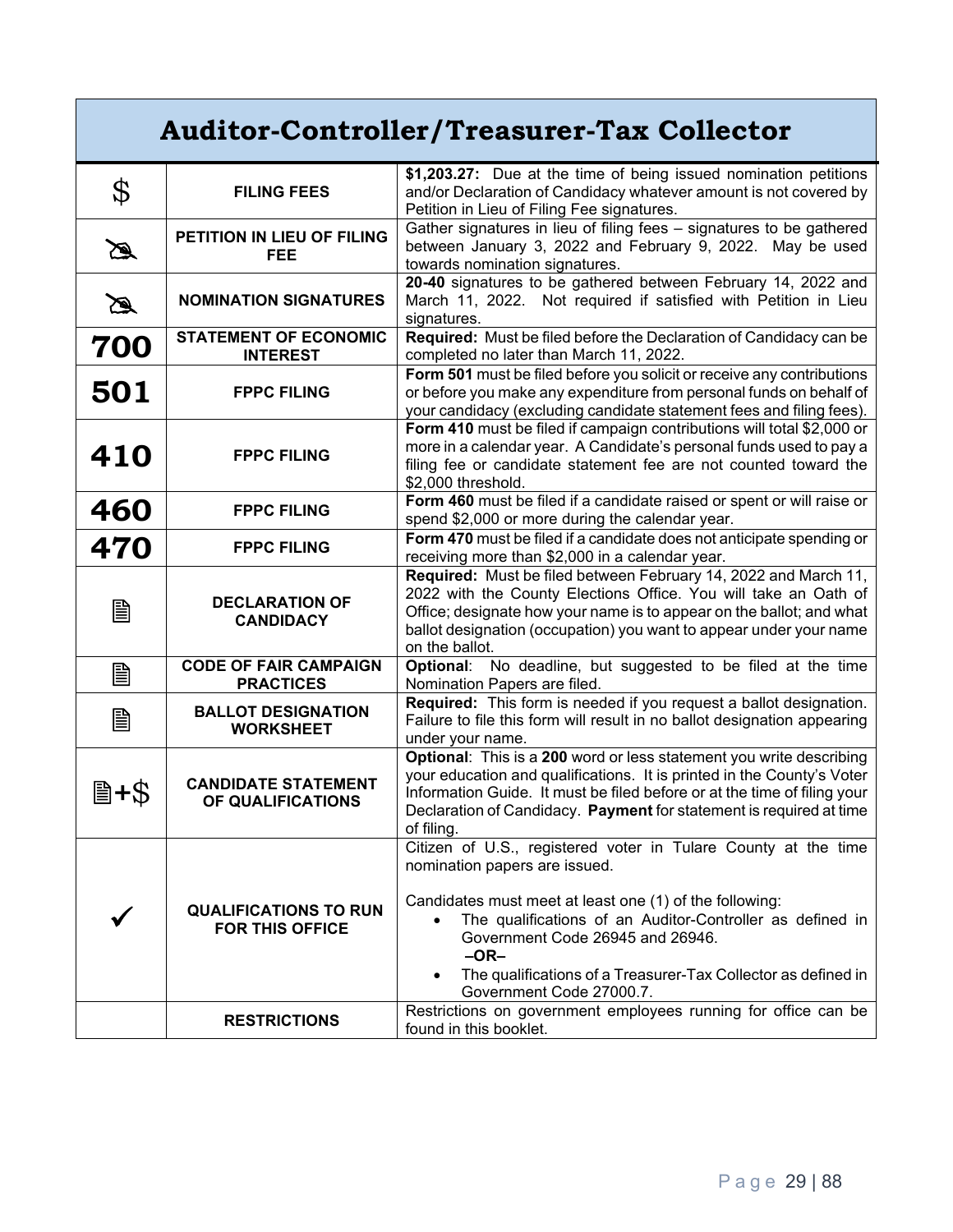#### **Auditor-Controller:**

*Government Code 26945*. No person shall hereafter be elected or appointed to the office of county auditor of any county unless the person meets at least one of the following criteria:

- The person possesses a valid certificate issued by the California Board of Accountancy under Chapter 1 (commencing with Section 5000) of Division 3 of the Business and Professions Code showing the person to be, and a permit authorizing the person to practice as, a certified public accountant or as a public accountant.
- The person possesses a baccalaureate degree from an accredited university, college, or other four-year institution, with a major in accounting or its equivalent, as described in subdivision (a) of Section 5081.1 of the Business and Professions Code, and has served within the last five years in a senior fiscal management position in a county, city, or other public agency, a private firm, or a nonprofit organization, dealing with similar fiscal responsibilities, for a continuous period of not less than three years.
- The person possesses a certificate issued by the Institute of Internal Auditors showing the person to be a designated professional internal auditor, with a minimum of 16 college semester units, or their equivalent, in accounting, auditing, or finance.
- The person has served as county auditor, chief deputy county auditor, or chief assistant county auditor for a continuous period of not less than three years.

*Government Code 26946*. The provisions of this article shall become effective in only those counties in which, prior to the first day of the period for filing declarations of candidacy for the office of county auditor, the board of supervisors by a unanimous vote, at a regular meeting with all members present, enacts an ordinance adopting the provisions of this article. The ordinance so adopted may be repealed by the board of supervisors at any time.

#### **Treasurer-Tax Collector:**

*Government Code 27000.7*.

- No person shall be eligible for election or appointment to the office of county treasurer, county tax collector, or county treasurer-tax collector of any county unless that person meets at least one of the following criteria:
	- $\circ$  The person has served in a senior financial management position in a county, city, or other public agency dealing with similar financial responsibilities for a continuous period of not less than three years, including, but not limited to, treasurer, tax collector, auditor, auditor-controller, or the chief deputy or an assistant in those offices.
	- o The person possesses a valid baccalaureate, masters, or doctoral degree from an accredited college or university in any of the following major fields of study: business administration, public administration, economics, finance, accounting, or a related field, with a minimum of 16 college semester units, or their equivalent, in accounting, auditing, or finance.
	- $\circ$  The person possesses a valid certificate issued by the California Board of Accountancy pursuant to Chapter 1 (commencing with Section 5000) of Division 3 of the Business and Professions Code, showing that person to be, and a permit authorizing that person to practice as, a certified public accountant.
	- o The person possesses a valid charter issued by the Institute of Chartered Financial Analysts showing the person to be designated a Chartered Financial Analyst, with a minimum of 16 college semester units, or their equivalent, in accounting, auditing, or finance.
	- o The person possesses a valid certificate issued by the Treasury Management Association showing the person to be designated a Certified Cash Manager, with a minimum of 16 college semester units, or their equivalent, in accounting, auditing, or finance.
- This section shall only apply to any person duly elected or appointed as a county treasurer, county tax collector, or county treasurer-tax collector on or after January 1, 1998.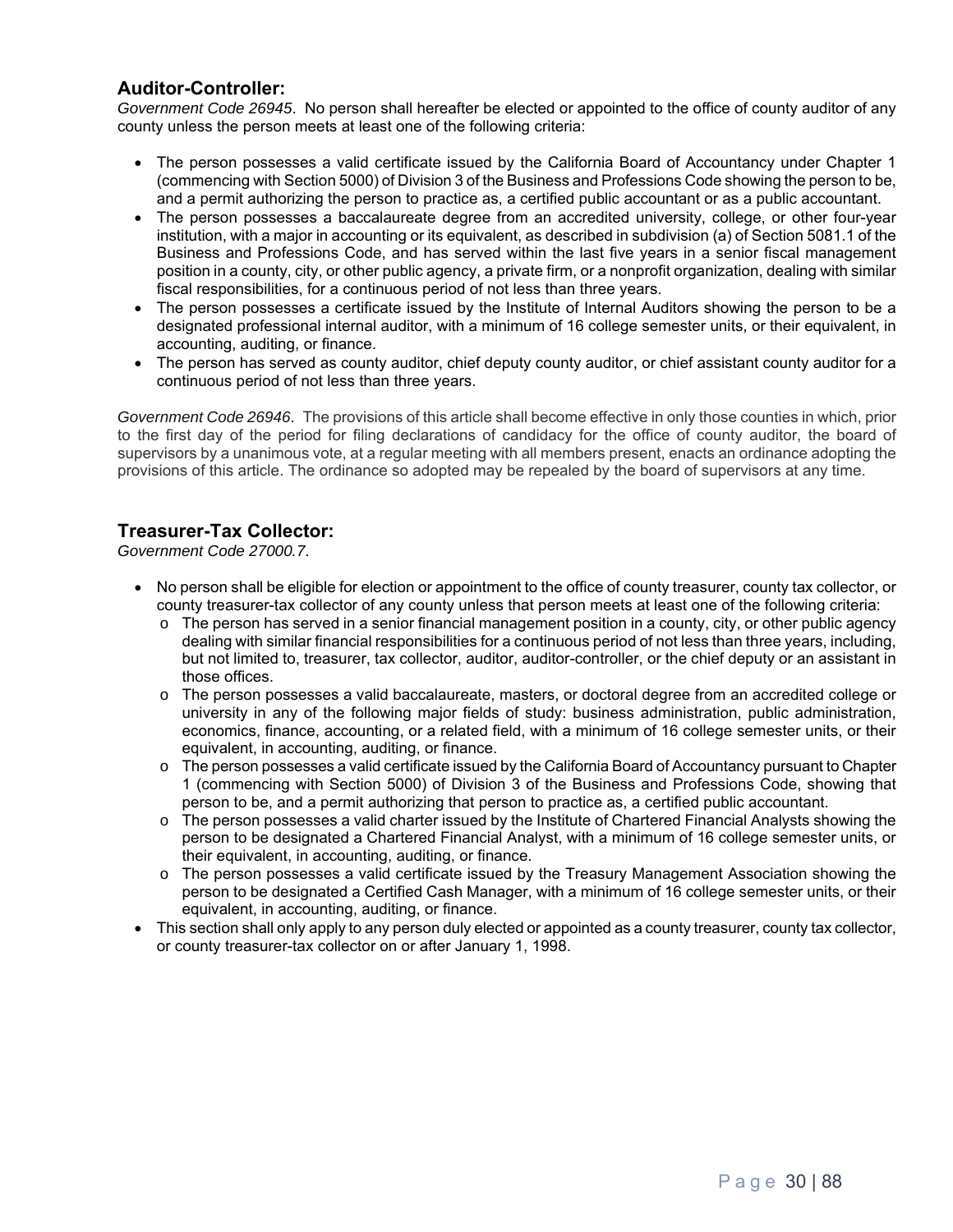| <b>Assessor/Clerk-Recorder</b> |                                                        |                                                                                                                                                                                                                                                                                                                                                                                                                                                                                                                                                                                                                                                                                                                                                 |
|--------------------------------|--------------------------------------------------------|-------------------------------------------------------------------------------------------------------------------------------------------------------------------------------------------------------------------------------------------------------------------------------------------------------------------------------------------------------------------------------------------------------------------------------------------------------------------------------------------------------------------------------------------------------------------------------------------------------------------------------------------------------------------------------------------------------------------------------------------------|
| \$                             | <b>FILING FEES</b>                                     | \$1,203.27: Due at the time of being issued nomination petitions<br>and/or Declaration of Candidacy whatever amount is not covered by<br>Petition in Lieu of Filing Fee signatures.                                                                                                                                                                                                                                                                                                                                                                                                                                                                                                                                                             |
| $\mathbb Z$                    | PETITION IN LIEU OF FILING<br><b>FEE</b>               | Gather signatures in lieu of filing fees - signatures to be gathered<br>between January 3, 2022 and February 9, 2022. May be used<br>towards nomination signatures.                                                                                                                                                                                                                                                                                                                                                                                                                                                                                                                                                                             |
| $\mathbb Z$                    | <b>NOMINATION SIGNATURES</b>                           | 20-40 signatures to be gathered between February 14, 2022 and<br>March 11, 2022. Not required if satisfied with Petition in Lieu<br>signatures.                                                                                                                                                                                                                                                                                                                                                                                                                                                                                                                                                                                                 |
| 700                            | <b>STATEMENT OF ECONOMIC</b><br><b>INTEREST</b>        | Required: Must be filed before the Declaration of Candidacy can be<br>completed no later than March 11, 2022.                                                                                                                                                                                                                                                                                                                                                                                                                                                                                                                                                                                                                                   |
| 501                            | <b>FPPC FILING</b>                                     | Form 501 must be filed before you solicit or receive any<br>contributions or before you make any expenditure from personal<br>funds on behalf of your candidacy (excluding candidate statement<br>fees and filing fees)                                                                                                                                                                                                                                                                                                                                                                                                                                                                                                                         |
| 410                            | <b>FPPC FILING</b>                                     | Form 410 must be filed if campaign contributions will total \$2,000 or<br>more in a calendar year. A Candidate's personal funds used to pay<br>a filing fee or candidate statement fee are not counted toward the<br>\$2,000 threshold.                                                                                                                                                                                                                                                                                                                                                                                                                                                                                                         |
| 460                            | <b>FPPC FILING</b>                                     | Form 460 must be filed if a candidate raised or spent or will raise or<br>spend \$2,000 or more during the calendar year.                                                                                                                                                                                                                                                                                                                                                                                                                                                                                                                                                                                                                       |
| 470                            | <b>FPPC FILING</b>                                     | Form 470 must be filed if a candidate does not anticipate spending<br>or receiving more than \$2,000 in a calendar year.                                                                                                                                                                                                                                                                                                                                                                                                                                                                                                                                                                                                                        |
| B                              | <b>DECLARATION OF</b><br><b>CANDIDACY</b>              | Required: Must be filed between February 14, 2022 and March 11,<br>2022 with the County Elections Office. You will take an Oath of<br>Office; designate how your name is to appear on the ballot; and what<br>ballot designation (occupation) you want to appear under your name<br>on the ballot.                                                                                                                                                                                                                                                                                                                                                                                                                                              |
| B                              | <b>CODE OF FAIR CAMPAIGN</b><br><b>PRACTICES</b>       | Optional: No deadline, but suggested to be filed at the time<br>Nomination Papers are filed.                                                                                                                                                                                                                                                                                                                                                                                                                                                                                                                                                                                                                                                    |
| B                              | <b>BALLOT DESIGNATION</b><br><b>WORKSHEET</b>          | Required: This form is needed if you request a ballot designation.<br>Failure to file this form will result in no ballot designation appearing<br>under your name.                                                                                                                                                                                                                                                                                                                                                                                                                                                                                                                                                                              |
| 圖+\$                           | <b>CANDIDATE STATEMENT OF</b><br><b>QUALIFICATIONS</b> | Optional: This is a 200 word or less statement you write describing<br>your education and qualifications. It is printed in the County's Voter<br>Information Guide. It must be filed before or at the time of filing your<br>Declaration of Candidacy. Payment for statement is required at time<br>of filing.                                                                                                                                                                                                                                                                                                                                                                                                                                  |
|                                | <b>QUALIFICATIONS TO RUN</b><br><b>FOR THIS OFFICE</b> | Citizen of U.S., registered voter in Tulare County at the time<br>nomination papers are issued and:<br>A person may not exercise the powers and duties of the<br>office of assessor unless he/she holds a valid appraiser's<br>certificate issued by the State Board of Equalization<br>pursuant to Article 8 (commencing with Section 670) of<br>Chapter 3 of Part 2 of Division 1 of the Revenue and<br>Taxation Code.<br>Notwithstanding subdivision (a), a duly elected or appointed<br>٠<br>person may exercise the power and duties of assessor, for a<br>period not to exceed one (1) year, if he/she acquires a<br>temporary appraiser's certificate from the State Board of<br>Equalization no later than 30 days after taking office. |
|                                | <b>RESTRICTIONS</b>                                    | Restrictions on government employees running for office can be<br>found in this booklet.                                                                                                                                                                                                                                                                                                                                                                                                                                                                                                                                                                                                                                                        |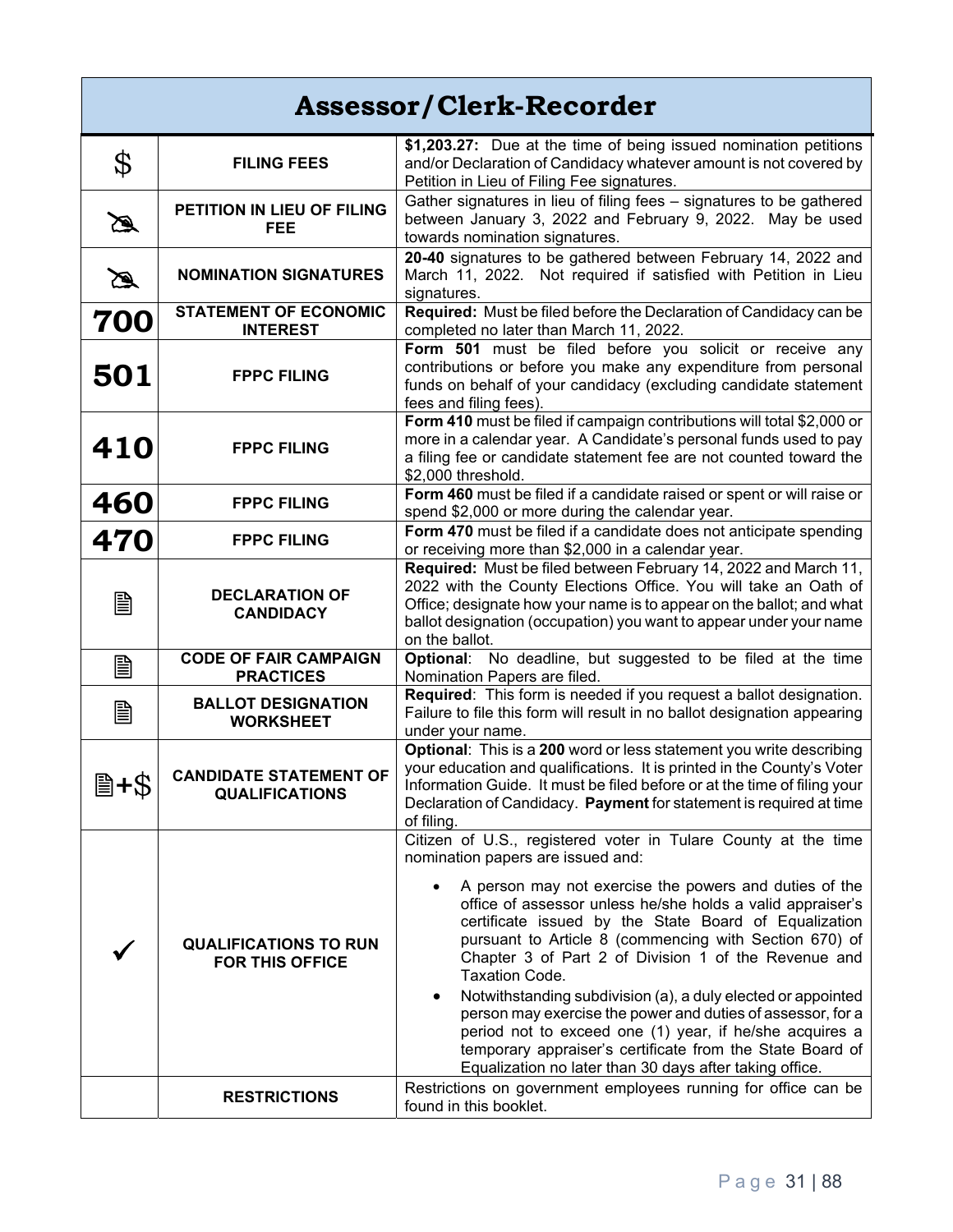| <b>District Attorney</b> |                                                        |                                                                                                                                                                                                                                                                                                                |
|--------------------------|--------------------------------------------------------|----------------------------------------------------------------------------------------------------------------------------------------------------------------------------------------------------------------------------------------------------------------------------------------------------------------|
| \$                       | <b>FILING FEES</b>                                     | \$1,547.06: Due at the time of being issued nomination petitions<br>and/or Declaration of Candidacy whatever amount is not covered by<br>Petition in Lieu of Filing Fee signatures.                                                                                                                            |
| $\mathscr{A}$            | PETITION IN LIEU OF FILING<br><b>FEE</b>               | Gather signatures in lieu of filing fees - signatures to be gathered<br>between January 3, 2022 and February 9, 2022. May be used<br>towards nomination signatures.                                                                                                                                            |
| $\mathbb Z$              | <b>NOMINATION SIGNATURES</b>                           | 20-40 signatures to be gathered between February 14, 2022 and<br>March 11, 2022. Not required if satisfied with Petition in Lieu<br>signatures.                                                                                                                                                                |
| 700                      | <b>STATEMENT OF ECONOMIC</b><br><b>INTEREST</b>        | Required: Must be filed before the Declaration of Candidacy can be<br>completed no later than March 11, 2022.                                                                                                                                                                                                  |
| 501                      | <b>FPPC FILING</b>                                     | Form 501 must be filed before you solicit or receive any<br>contributions or before you make any expenditure from personal<br>funds on behalf of your candidacy (excluding candidate statement<br>fees and filing fees).                                                                                       |
| 410                      | <b>FPPC FILING</b>                                     | Form 410 must be filed if campaign contributions will total \$2,000 or<br>more in a calendar year. A Candidate's personal funds used to pay<br>a filing fee or candidate statement fee are not counted toward the<br>\$2,000 threshold.                                                                        |
| 460                      | <b>FPPC FILING</b>                                     | Form 460 must be filed if a candidate raised or spent or will raise or<br>spend \$2,000 or more during the calendar year.                                                                                                                                                                                      |
| 470                      | <b>FPPC FILING</b>                                     | Form 470 must be filed if a candidate does not anticipate spending<br>or receiving more than \$2,000 in a calendar year.                                                                                                                                                                                       |
| B                        | <b>DECLARATION OF</b><br><b>CANDIDACY</b>              | Required: Must be filed between February 14, 2022 and March 11,<br>2022 with the County Elections Office. You will take an Oath of<br>Office; designate how your name is to appear on the ballot; and what<br>ballot designation (occupation) you want to appear under your name<br>on the ballot.             |
| B                        | <b>CODE OF FAIR CAMPAIGN</b><br><b>PRACTICES</b>       | Optional: No deadline, but suggested to be filed at the time<br>Nomination Papers are filed.                                                                                                                                                                                                                   |
| B                        | <b>BALLOT DESIGNATION</b><br><b>WORKSHEET</b>          | Required: This form is needed if you request a ballot designation.<br>Failure to file this form will result in no ballot designation appearing<br>under your name.                                                                                                                                             |
| 圖+\$                     | <b>CANDIDATE STATEMENT OF</b><br><b>QUALIFICATIONS</b> | Optional: This is a 200 word or less statement you write describing<br>your education and qualifications. It is printed in the County's Voter<br>Information Guide. It must be filed before or at the time of filing your<br>Declaration of Candidacy. Payment for statement is required at<br>time of filing. |
|                          | <b>QUALIFICATIONS TO RUN</b><br><b>FOR THIS OFFICE</b> | Citizen of U.S., registered voter in Tulare County at the time<br>nomination papers are issued. Candidate must have been admitted<br>to practice law in the Supreme Court of the State of California.                                                                                                          |
|                          | <b>RESTRICTIONS</b>                                    | Restrictions on government employees running for office can be<br>found in this booklet.                                                                                                                                                                                                                       |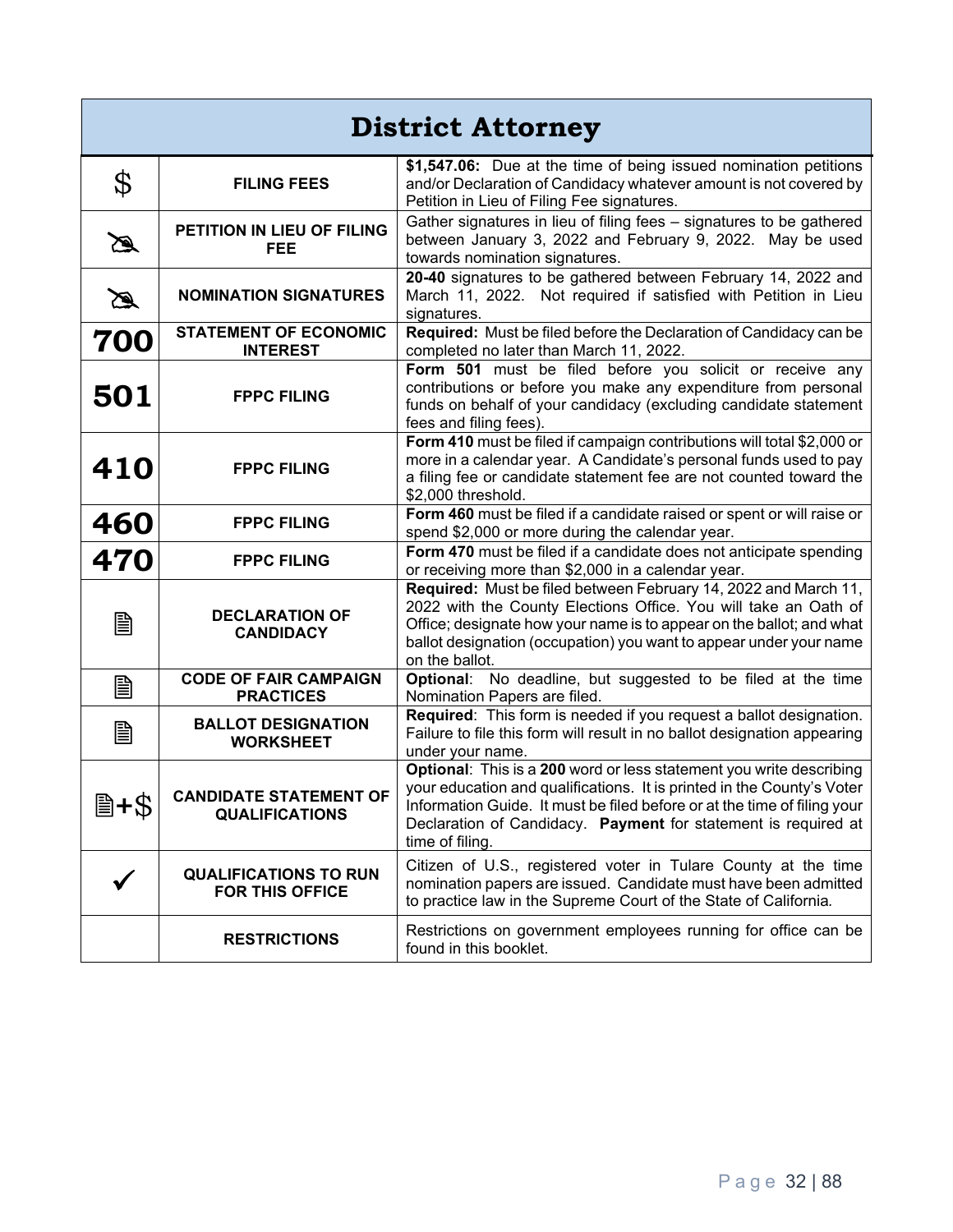| <b>Sheriff-Coroner</b> |                                                        |                                                                                                                                                                                                                                                                                                                                                                                                                                                                                                                                                                                                                                                                                                                                                                                                                                                           |
|------------------------|--------------------------------------------------------|-----------------------------------------------------------------------------------------------------------------------------------------------------------------------------------------------------------------------------------------------------------------------------------------------------------------------------------------------------------------------------------------------------------------------------------------------------------------------------------------------------------------------------------------------------------------------------------------------------------------------------------------------------------------------------------------------------------------------------------------------------------------------------------------------------------------------------------------------------------|
| \$                     | <b>FILING FEES</b>                                     | \$1,547.06: Due at the time of being issued nomination petitions<br>and/or Declaration of Candidacy whatever amount is not covered by<br>Petition in Lieu of Filing Fee signatures.                                                                                                                                                                                                                                                                                                                                                                                                                                                                                                                                                                                                                                                                       |
| $\mathbb{Z}$           | PETITION IN LIEU OF FILING<br>FEE                      | Gather signatures in lieu of filing fees - signatures to be gathered<br>between January 3, 2022 and February 9, 2022. May be used<br>towards nomination signatures.                                                                                                                                                                                                                                                                                                                                                                                                                                                                                                                                                                                                                                                                                       |
| $\mathbb{Z}$           | <b>NOMINATION SIGNATURES</b>                           | 20-40 signatures to be gathered between February 14, 2022 and<br>March 11, 2022. Not required if satisfied with Petition in Lieu<br>signatures.                                                                                                                                                                                                                                                                                                                                                                                                                                                                                                                                                                                                                                                                                                           |
| 700                    | <b>STATEMENT OF ECONOMIC</b><br><b>INTEREST</b>        | Required: Must be filed before the Declaration of Candidacy can be<br>completed, no later than March 11, 2022.                                                                                                                                                                                                                                                                                                                                                                                                                                                                                                                                                                                                                                                                                                                                            |
| 501                    | <b>FPPC FILING</b>                                     | Form 501 must be filed before you solicit or receive any<br>contributions or before you make any expenditure from personal<br>funds on behalf of your candidacy (excluding candidate statement<br>fees and filing fees).                                                                                                                                                                                                                                                                                                                                                                                                                                                                                                                                                                                                                                  |
| 410                    | <b>FPPC FILING</b>                                     | Form 410 must be filed if campaign contributions will total \$2,000 or<br>more in a calendar year. A Candidate's personal funds used to pay<br>a filing fee or candidate statement fee are not counted toward the<br>\$2,000 threshold.                                                                                                                                                                                                                                                                                                                                                                                                                                                                                                                                                                                                                   |
| 460                    | <b>FPPC FILING</b>                                     | Form 460 must be filed if a candidate raised or spent or will raise or<br>spend \$2,000 or more during the calendar year.                                                                                                                                                                                                                                                                                                                                                                                                                                                                                                                                                                                                                                                                                                                                 |
| 470                    | <b>FPPC FILING</b>                                     | Form 470 must be filed if a candidate does not anticipate spending<br>or receiving more than \$2,000 in a calendar year.                                                                                                                                                                                                                                                                                                                                                                                                                                                                                                                                                                                                                                                                                                                                  |
| B                      | <b>DECLARATION OF</b><br><b>CANDIDACY</b>              | Required: Must be filed between February 14, 2022 and March 11,<br>2022 with the County Elections Office. You will take an Oath of<br>Office; designate how your name is to appear on the ballot; and what<br>ballot designation (occupation) you want to appear under your name<br>on the ballot.                                                                                                                                                                                                                                                                                                                                                                                                                                                                                                                                                        |
| ₿                      | <b>CODE OF FAIR CAMPAIGN</b><br><b>PRACTICES</b>       | Optional: No deadline, but suggested to be filed at the time<br>Nomination Papers are filed.                                                                                                                                                                                                                                                                                                                                                                                                                                                                                                                                                                                                                                                                                                                                                              |
| B                      | <b>BALLOT DESIGNATION</b><br><b>WORKSHEET</b>          | Required: This form is needed if you request a ballot designation.<br>Failure to file this form will result in no ballot designation appearing<br>under your name.                                                                                                                                                                                                                                                                                                                                                                                                                                                                                                                                                                                                                                                                                        |
|                        | <b>CANDIDATE STATEMENT OF</b><br><b>QUALIFICATIONS</b> | Optional: This is a 200 word or less statement you write describing<br>your education and qualifications. It is printed in the County's Voter<br>Information Guide. It must be filed before or at the time of filing your<br>Declaration of Candidacy. Payment for statement is required at time<br>of filing.                                                                                                                                                                                                                                                                                                                                                                                                                                                                                                                                            |
|                        | <b>QUALIFICATIONS TO RUN</b><br><b>FOR THIS OFFICE</b> | Citizen of U.S., registered voter in Tulare County at the time<br>nomination papers are issued.<br>Candidate must also meet one (1) of the following criteria:<br>An active/inactive advanced certificate issued by the<br>Commission on Peace Officer Standards and Training.<br>$-OR-$<br>One (1) year of full-time, salaried law enforcement<br>$\bullet$<br>experience at least a portion of which shall have been<br>accomplished within five (5) years prior to the date of filing -<br>AND- possesses a master's degree from an accredited<br>college/university.<br>$-OR-$<br>Two (2) years of full time, salaried law enforcement<br>experience at least a portion of which shall have been<br>accomplished within five (5) years prior to the date of filling -<br>AND- possesses a Bachelor's degree from an accredited<br>college/university. |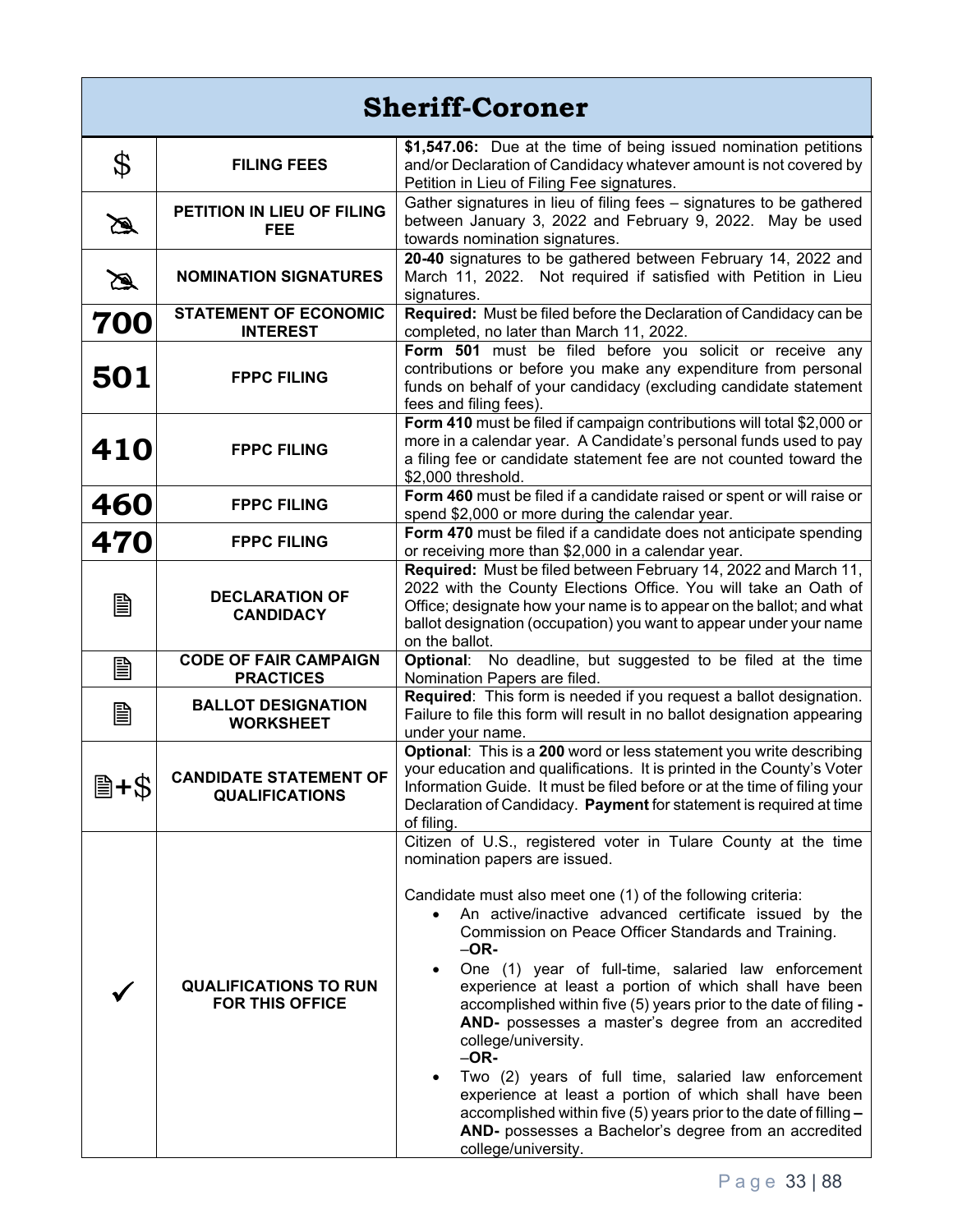|                                                                       | $-OR-$                                                                                                                                                                                                                                                                                                                                                                                                                                                                                                                                                                                                                                                                                                      |
|-----------------------------------------------------------------------|-------------------------------------------------------------------------------------------------------------------------------------------------------------------------------------------------------------------------------------------------------------------------------------------------------------------------------------------------------------------------------------------------------------------------------------------------------------------------------------------------------------------------------------------------------------------------------------------------------------------------------------------------------------------------------------------------------------|
| <b>QUALIFICATIONS TO RUN</b><br><b>FOR THIS OFFICE</b><br>(continued) | Three (3) years of full time, salaried law enforcement<br>$\bullet$<br>experience at least a portion of which shall have been<br>accomplished within five (5) years prior to the date of filling -<br>AND- possesses an Associates in Arts/Science degree, or<br>the equivalent from an accredited college/university.<br>$-OR-$<br>• Four (4) years of full time, salaried law enforcement<br>experience at least a portion of which shall have been<br>accomplished within five (5) years prior to the date of filing -<br>AND- possesses a high school diploma or the equivalent.<br>Notes: Salaried law enforcement experience is defined in Penal Code<br>830.1 and 830.2, GC 24004.3(b), EC 201 & 20. |
| <b>RESTRICTIONS</b>                                                   | Restrictions on government employees running for office can be<br>found in this booklet.                                                                                                                                                                                                                                                                                                                                                                                                                                                                                                                                                                                                                    |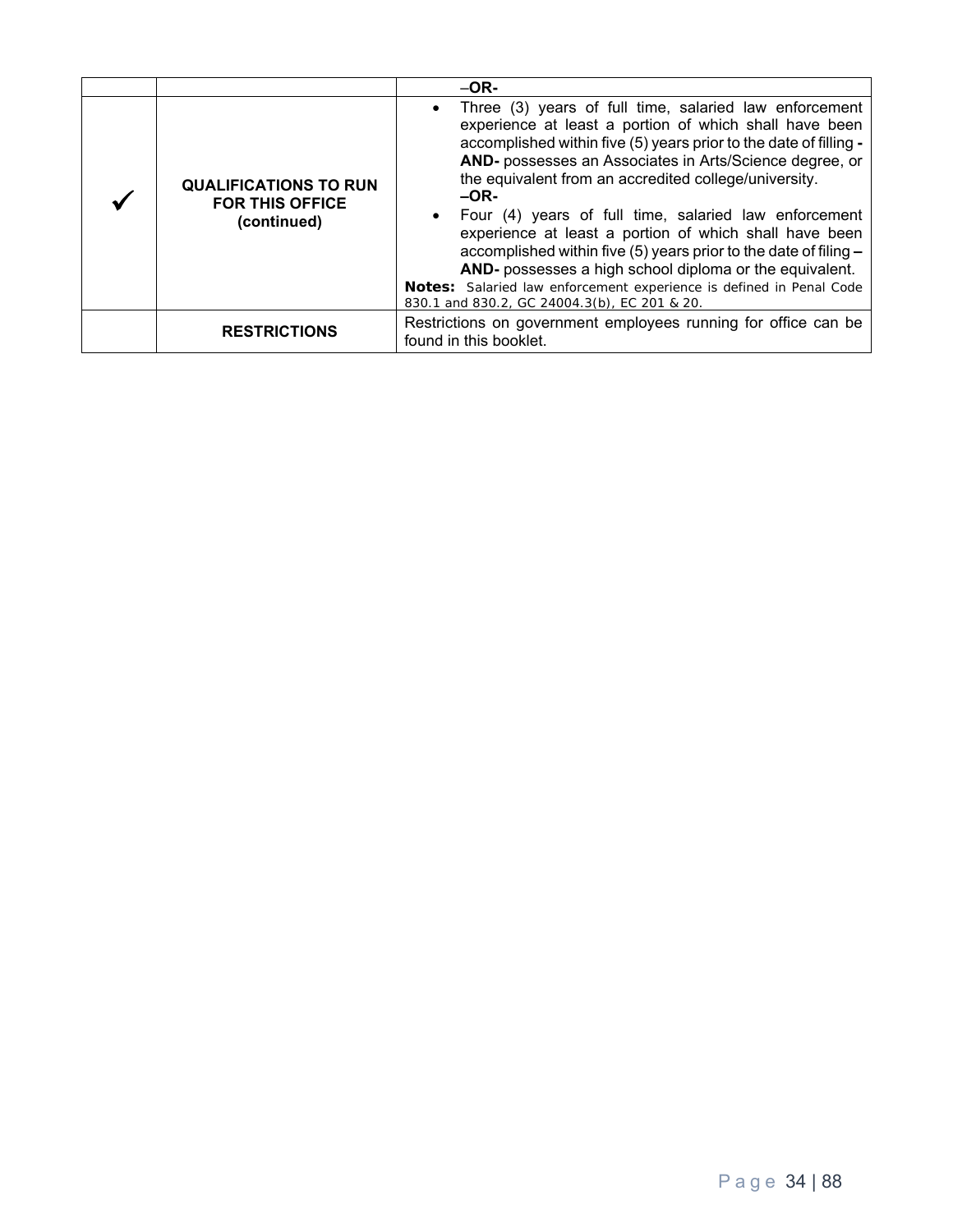## **Superintendent of Schools**

| \$            | <b>FILING FEES</b>                                     | \$2,803.02: Due at the time of being issued nomination petitions<br>and/or Declaration of Candidacy whatever amount is not covered by<br>Petition in Lieu of Filing Fee signatures.                                                                                                                                                                                                                                        |
|---------------|--------------------------------------------------------|----------------------------------------------------------------------------------------------------------------------------------------------------------------------------------------------------------------------------------------------------------------------------------------------------------------------------------------------------------------------------------------------------------------------------|
| $\mathscr{A}$ | PETITION IN LIEU OF FILING<br><b>FEE</b>               | Gather signatures in lieu of filing fees - signatures to be gathered<br>between January 3, 2022 and February 9, 2022. May be used<br>towards nomination signatures.                                                                                                                                                                                                                                                        |
| $\mathbb Z$   | <b>NOMINATION SIGNATURES</b>                           | 20-40 signatures to be gathered between February 14, 2022 and<br>March 11, 2022. Not required if satisfied with Petition in Lieu<br>signatures.                                                                                                                                                                                                                                                                            |
| 700           | <b>STATEMENT OF ECONOMIC</b><br><b>INTEREST</b>        | Required: Must be filed before the Declaration of Candidacy can be<br>completed no later than March 11, 2022.                                                                                                                                                                                                                                                                                                              |
| 501           | <b>FPPC FILING</b>                                     | Form 501 must be filed before you solicit or receive any contributions<br>or before you make any expenditure from personal funds on behalf of<br>your candidacy (excluding candidate statement fees and filing fees).                                                                                                                                                                                                      |
| 410           | <b>FPPC FILING</b>                                     | Form 410 must be filed if campaign contributions will total \$2,000 or<br>more in a calendar year. A Candidate's personal funds used to pay a<br>filing fee or candidate statement fee are not counted toward the<br>\$2,000 threshold.                                                                                                                                                                                    |
| 460           | <b>FPPC FILING</b>                                     | Form 460 must be filed if a candidate raised or spent or will raise or<br>spend \$2,000 or more during the calendar year.                                                                                                                                                                                                                                                                                                  |
| 470           | <b>FPPC FILING</b>                                     | Form 470 must be filed if a candidate does not anticipate spending<br>or receiving more than \$2,000 in a calendar year.                                                                                                                                                                                                                                                                                                   |
| B             | <b>DECLARATION OF</b><br><b>CANDIDACY</b>              | Required: Must be filed between February 14, 2022 and March 11,<br>2022 with the County Elections Office. You will take an Oath of<br>Office; designate how your name is to appear on the ballot; and what<br>ballot designation (occupation) you want to appear under your name<br>on the ballot.                                                                                                                         |
| B             | <b>CODE OF FAIR CAMPAIGN</b><br><b>PRACTICES</b>       | No deadline, but suggested to be filed at the time<br>Optional:<br>Nomination Papers are filed.                                                                                                                                                                                                                                                                                                                            |
| B             | <b>BALLOT DESIGNATION</b><br><b>WORKSHEET</b>          | Required: This form is needed if you request a ballot designation.<br>Failure to file this form will result in no ballot designation appearing<br>under your name.                                                                                                                                                                                                                                                         |
| 圖+\$          | <b>CANDIDATE STATEMENT OF</b><br><b>QUALIFICATIONS</b> | Optional: This is a 200 word or less statement you write describing<br>your education and qualifications. It is printed in the County's Voter<br>Information Guide. It must be filed before or at the time of filing your<br>Declaration of Candidacy. Payment for statement is required at time<br>of filing.                                                                                                             |
|               | <b>QUALIFICATIONS TO RUN</b><br><b>FOR THIS OFFICE</b> | Citizen of U.S. Candidate must possess a valid credential issued by<br>the State Board of Education and a certification document<br>authorizing administrative services. The possession of a valid<br>elementary administrative credential and a valid secondary<br>administrative credential are equivalent to the possession of a valid<br>general administrative credential Education Code 1206 & 1208, EC<br>201 & 20. |
|               | <b>RESTRICTIONS</b>                                    | Restrictions on government employees running for office can be<br>found in this booklet.                                                                                                                                                                                                                                                                                                                                   |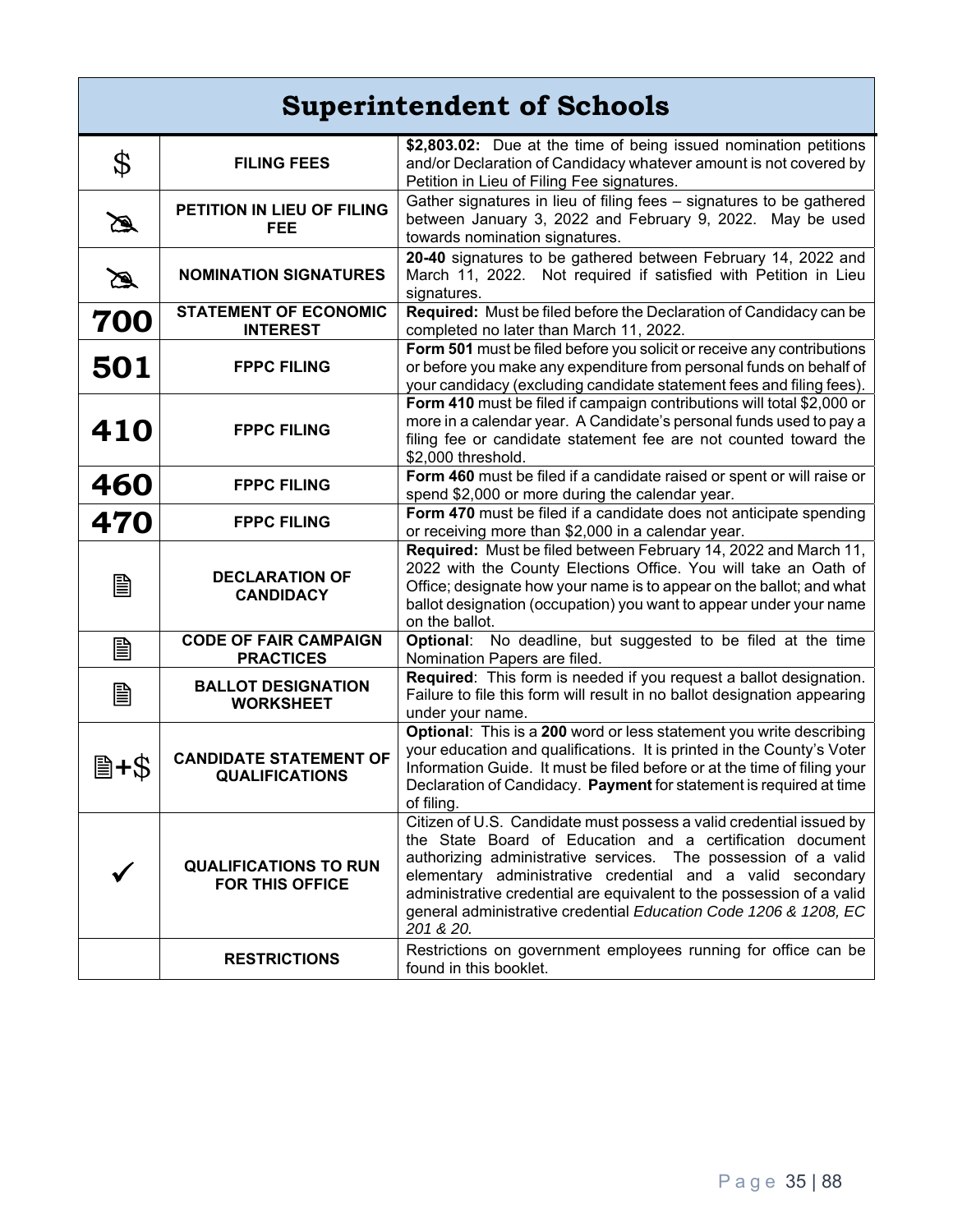## **QUALIFICATIONS TO RUN FOR OFFICE**

*(EC 13, 20, 201, 349, 8001, 8003, 8304 and GC 52337)* 

## **DECLARATION OF CANDIDACY – LEGALLY QUALIFIED CANDIDATE**

The California Elections Code 13 requires:

- A person shall not be considered a legally qualified candidate for an office, for party nomination for a partisan office, or for nomination to participate in the general election for a voter-nominated office, under the laws of this state unless that person has filed a declaration of candidacy or statement of write-in candidacy with the proper official for the particular election or primary, or is entitled to have his or her name placed on a general election ballot by reason of having been nominated at a primary election, or having been selected to fill a vacancy on the general election ballot as provided in Section 8807, or having been selected as an independent candidate pursuant to Section 8304.
- Nothing in this section shall be construed as preventing or prohibiting any qualified voter of this state from casting a ballot for a person by writing the name of that person on the ballot, or from having that ballot counted or tabulated, nor shall this section be construed as preventing or prohibiting a person from standing or campaigning for an elective office by means of a "write-in" campaign. However, nothing in this section shall be construed as an exception to the requirements of Section 15341 or to permit a person to be a write-in candidate contrary to Sections 8600 and 8606.
- It is the intent of the Legislature, in enacting this section, to enable the Federal Communications Commission to determine who is a "legally qualified candidate" in this state for the purposes of administering Section 315 of Title 47 of the United States Code.

## **DECLARATION OF CANDIDACY FOR PARTISAN OFFICES**

The California Elections Code 8001 requires:

• No declaration of candidacy for a partisan office or for membership on a County Central Committee shall be filed, by a candidate unless (1) at the time of presentation of the declaration and continuously for not less than three months immediately prior to that time, or for as long as he has been eligible to register to vote in the state, the candidate is shown by his affidavit of registration to be affiliated with the political party of the nomination of which he seeks; and (2) the candidate has not been registered as affiliated with a qualified political party other than that political party of the nomination of which he seeks, within 12 months prior to the filing of the declaration.

*Note: California Constitution, Article 2, Section 6 (a) provides that all judicial, school, county and city offices shall be nonpartisan. A nonpartisan office is one for which no political party may nominate a candidate.* 

## **PROHIBITION AGAINST FILING FOR MULTIPLE OFFICES**

The California Elections Code 8003 requires:

- A candidate whose name has been on the ballot as a candidate of a party at the direct primary and who has been defeated for that party nomination is ineligible for nomination as an independent candidate. He/she is also ineligible to be a candidate named by a party central committee to fill a vacancy on the ballot for a General Election.
- No person may file nomination papers for a party nomination and an independent nomination for the same office, or for more than one (1) office at the same election.

*Exception: A person may be a candidate for a party County Central Committee position and for another public office at the same election. (Central Committee member has been determined by the Secretary of State's office to NOT be an "office" within the meaning of Section 8003).*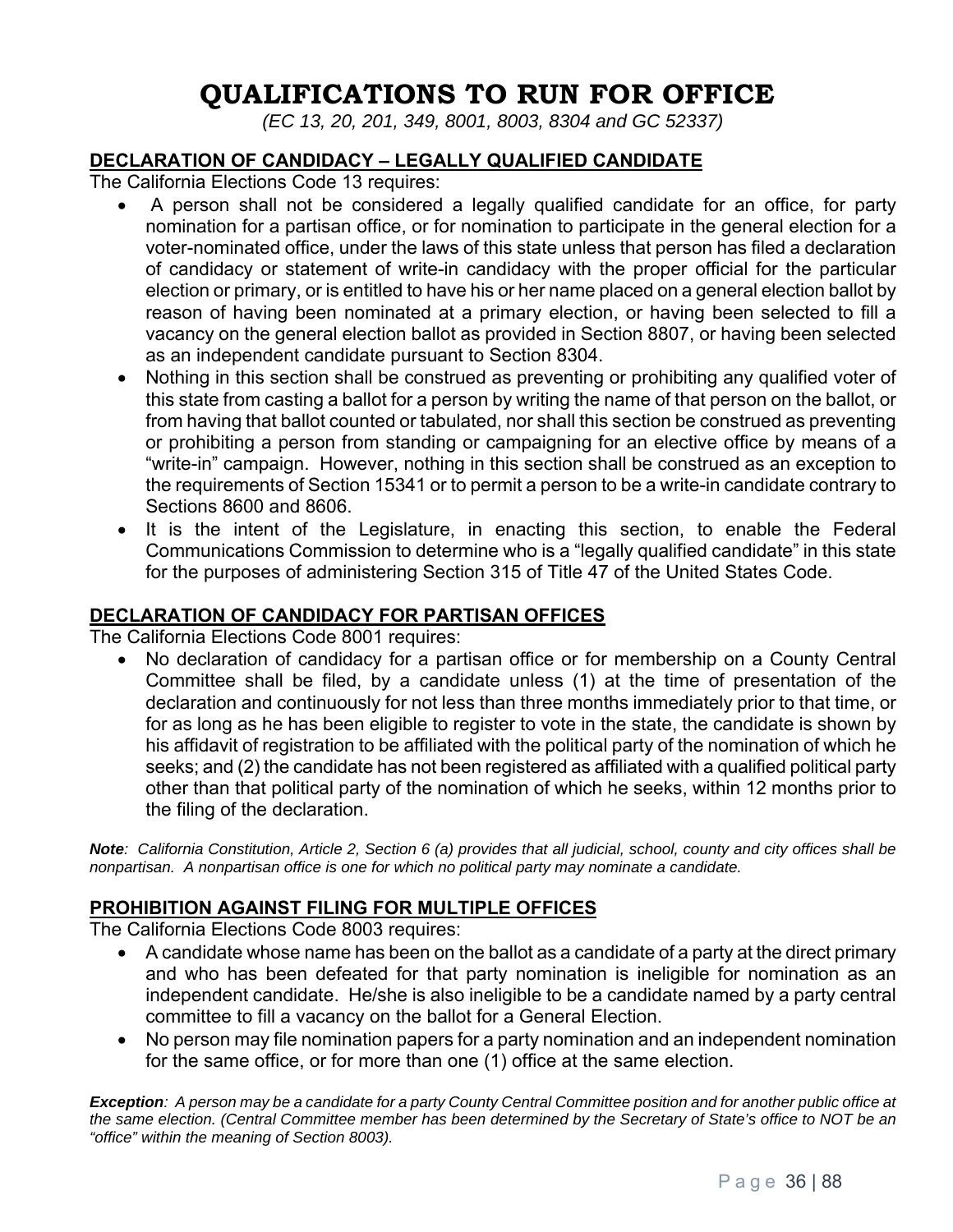#### **NON-PARTISAN OFFICES**

A public officer who is appointed or elected to another public office and enters upon the duties of the second office, automatically vacates the first office **if the two (2) are incompatible.**

Offices are incompatible, in the absence of statutes suggesting a contrary result, if there is any significant clash of duties between the offices, if the dual office holding would be improper for reasons of public policy, or if either officer exercises a supervisory, or removal power over the other. 58 Ops. California Attorney General 323, 324-325 (1975).

The County Elections Office is not allowed to give legal advice or interpret which offices are "incompatible". If you intend to file nomination papers for a second elected office, you should consult your own legal counsel or contact the Attorney General's office at (916) 210-6276 or visit their website: https://oag.ca.gov. The State of California Attorney General's office has issued many opinions regarding compatibility questions. Here are six (6) examples of incompatible offices:

- The offices of City Councilman and School District Board Member where the City and the School District have territory in common.
- Fire Chief of a County Fire Protection District and member of the Board of Supervisors of the same county.
- High School District Trustee and Trustee of an Elementary School District which is completely within the geographic boundaries of the High School District.
- Water District Director and a City Council member.
- Water District Director and a School District Trustee having territory in common.
- Deputy Sheriff and County Supervisor.

#### **PROOF OF QUALIFICATIONS REQUIRED FOR SOME OFFICES**

For offices specified in these pages, no person shall be considered a legally qualified candidate unless that person has filed all appropriate papers accompanied by documentation, including, but not necessarily limited to, **certificates, declarations under penalty of perjury, diplomas, or official correspondence**, sufficient to establish, in the determination of the official with whom the declaration or statement is filed, that the person meets each qualification established for service in that office.

#### **RESTRICTIONS ON GOVERNMENT EMPLOYEES RUNNING FOR OFFICE**

An employee of a local agency (a city, county, district, municipal or public corporation, political subdivision, or other public agency of the state) may not be sworn into office as an elected or appointed member of the legislative body (board of supervisors, city council, governing body of a district, etc.) of that local agency unless he/she resigns as an employee. If the employee does not resign, the employment shall automatically terminate upon his or her being sworn into office.This does not apply to any volunteer firefighter who does not receive a salary.

#### **FAMILY MEMBER OF CANDIDATE SERVING AS A POLLWORKER**

Neither a candidate nor members of a candidate's immediate family are eligible to serve as poll worker/precinct officers at any polling place which has ballots on which the candidate's name appears.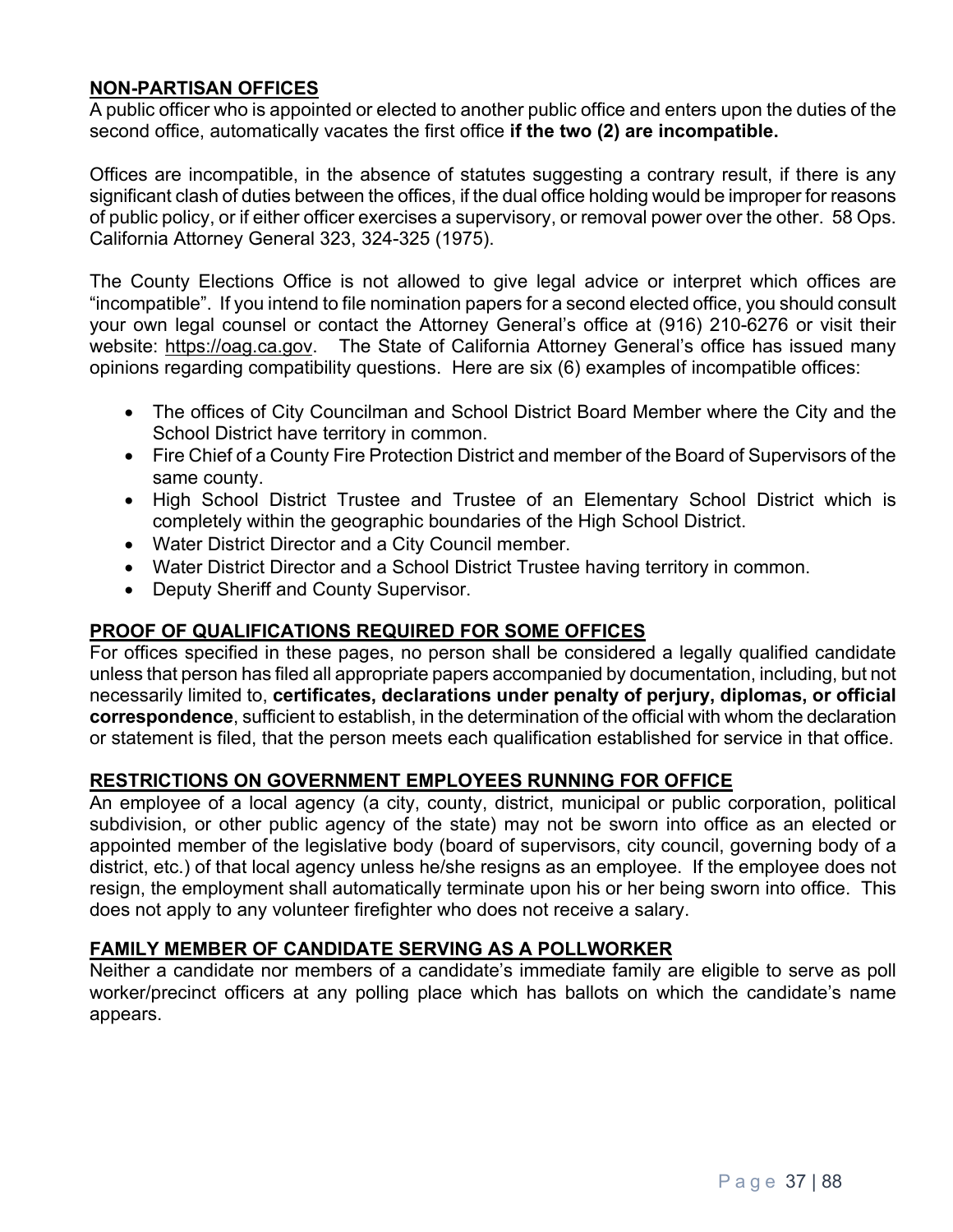# **DECLARATION OF INTENT**

*(EC 8023, 8104, 8105, 8200, 8201, 8204)* 

#### **JUDICIAL OFFICES**

Candidates for Judicial office (Superior Court) are required to file a Declaration of Intent to become a candidate prior to filing their nomination documents. Candidates must submit signatures in lieu of the filing fee or pay the non-refundable filing fee at the time the Declaration of Intent is filed.

Judicial candidates shall file with the County Elections Official a Declaration of Intent to become a candidate for that office and shall state for which numerically designated office he/she is filing, if any. Judicial candidates must also file nomination papers in the same manner and times as other candidates for office. If a candidate neglects to file the Declaration of Intention within the specified dates, the County Elections Official cannot accept any Declaration of Candidacy or Nomination Petition for filing, unless the provisions of Section 8204 applies.

#### **EXTENSION IF INCUMBENT FAILS TO FILE DECLARATION OF INTENT**

If the incumbent fails to file a Declaration of Intent by the end of that period, persons other than the incumbent may file Declarations of Intent no later than the first day for filing nomination papers. The extension does not apply to offices where the incumbent could not file because of term limits.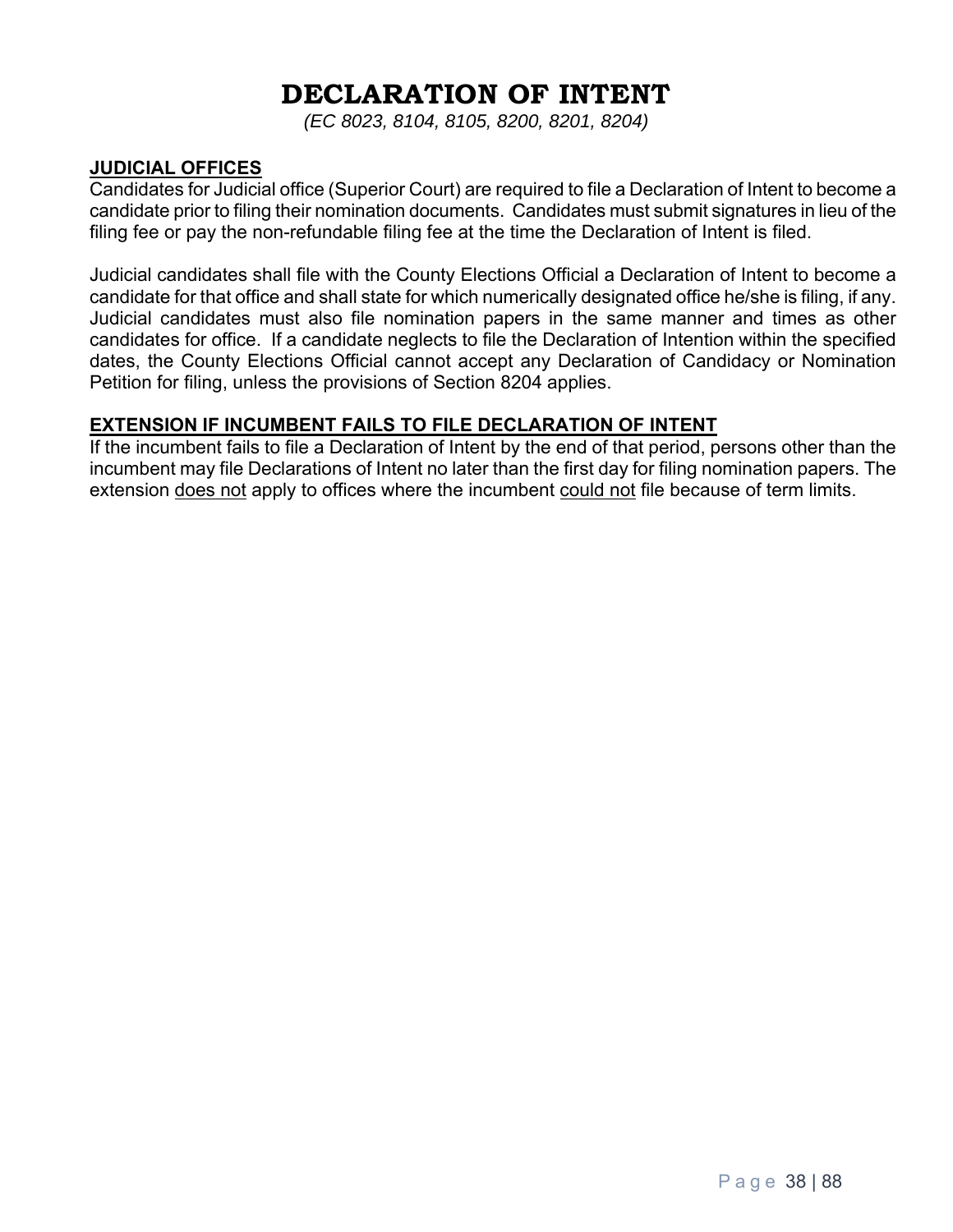## **NOMINATION PETITION**

*(EC 100, 102, 104, 106, 2151, 8061, 8062, 8065, 8066, 8068, 8069, 8081)* 

The Nomination Petitions are not necessary if sufficient nomination signatures were already submitted on a Petition in Lieu of Filing Fee Petition. If the filed Petition in Lieu documents do not contain the requisite number of valid signatures to be counted toward the nomination signature requirement, the candidate shall file a nomination petition in order to obtain the requisite number of valid signatures required to be filed.

It is suggested that prospective candidates obtain the necessary forms from the Elections Official as soon as possible on or after the first day to circulate and file, and that the papers be filed as soon as completed so that any irregularities may be corrected before the last filing date. If the papers are found "Not Sufficient," no additions or corrections can be made after 5:00 p.m. on the last day to file.

#### **QUALIFICATIONS OF NOMINATION PAPER SIGNERS**

Each signer must be currently registered in the candidate's district (and party if a partisan office) and at the correct address.

Note for Partisan Offices: Voters who have declined to state an affiliation to a political party (Non-Partisan or No Party Preference voters) may NOT sign nomination petitions for partisan office candidates despite the fact that they may be able to vote for them and sign their Petition in Lieu forms in the case where the party formally authorizes No Party Preference voters to vote the ballot of that political party per Secretary of State CCROV Memo #01067 dated 04/13/2001.

Each signer must sign their own name and residence address (post office boxes and ditto marks are not accepted). A person who is unable to personally affix the required information may request another person to print the voter's name and place of residence in the appropriate spaces of the petition, but the voter shall personally affix his or her mark or signature which shall be witnessed by one (1) person by subscribing his or her name thereon.

Each signer of a nomination paper can sign only as many nomination papers as there are places to be filled for that office.

No more signatures shall be secured for any candidate than the maximum nor less than the minimum required for the office. See "Filing Fees & Signatures Required" to see the number of nomination signatures required for each office.

#### **CIRCULATORS OF NOMINATION PAPERS**

- 1. Candidates may circulate signatures him/herself or may appoint circulators to gather signatures on Nomination Papers.
- 2. The circulator shall be 18 years of age or older to circulate petitions.
- 3. Only one (1) person may circulate a petition section. Whoever circulates the petition must complete the affidavit of circulator certifying all signatures were made in their presence.

#### **CONFIDENTIALITY**

Once filed, nomination petitions can be viewed but not photocopied.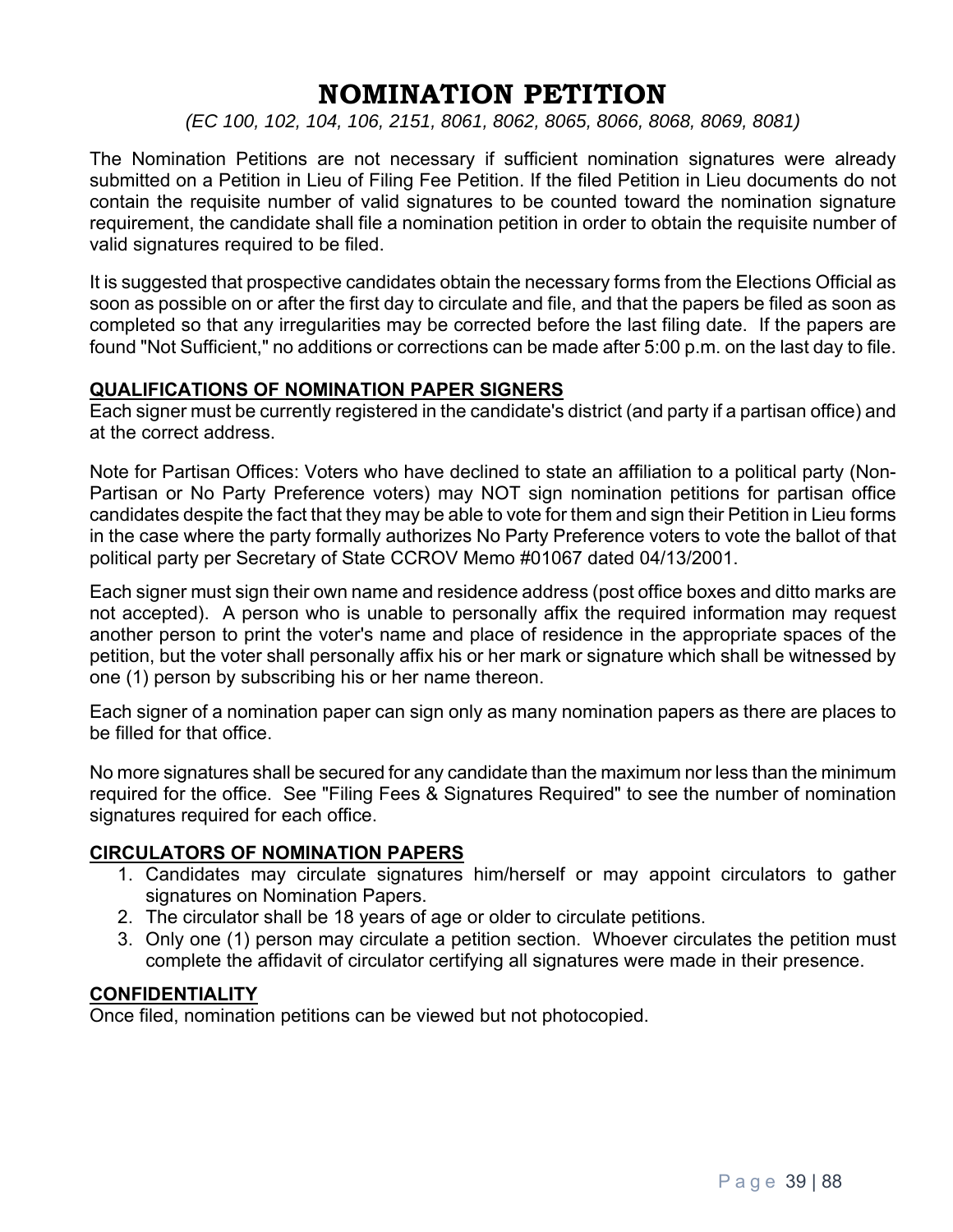# **DECLARATION OF CANDIDACY**

*(EC 13, 8020, 13104, 13106, 13107, 13111, 13112, 13118)* 

A sufficient Declaration of Candidacy must be filed before 5:00 p.m. on the close of the Nomination Period for the candidate's name to appear on the ballot.

#### **CANDIDATE MUST SIGN THE DECLARATION OF CANDIDACY**

The Candidate must sign the Declaration of Candidacy in two (2) places:

- The Affidavit of Nominee.
- The Oath of Allegiance. The Oath must be signed before a Deputy Elections Official, a Notary, the City Clerk (for city offices), the District Secretary (in cases of an office in a special district such as memorial or irrigation districts), or the Superintendent of Schools (in cases of candidates for school board).

#### **CANDIDATE MUST PRINT HIS OR HER NAME AS IT IS TO APPEAR ON THE BALLOT**

No title or degree can be used on the same line as the candidate's name.

The candidate's name will be printed on the ballot exactly as it appears on the Declaration of Candidacy. Nicknames of candidates are permitted on the ballot provided the candidate has declared his or her candidacy or has accepted the nomination under that name. Nicknames should not indicate or allude to an occupation or a title, but should be limited to derivatives of the candidate's name.

If a candidate changes his or her name within one (1) year of any election, the new name shall not appear upon the ballot unless the change was made by marriage or decree of any court of competent jurisdiction.

If there are two (2) candidates with the same or similar name who have filed for the same office, the candidates may, at the time of filing their nomination papers, or within five (5) days after the time for filing nomination papers has expired, file with the County Elections Official a statement asking that a "number" be assigned and placed next to their name on the ballot as a distinguishing mark. If both candidates request to have a number assigned, the numbers will be assigned according to the time the candidates filed their completed nomination papers.

#### **CANDIDATE MAY INDICATE A BALLOT DESIGNATION**

At the option of the candidate, a designation may appear under the candidate's name on the ballot. Designations are subject to the limitations of EC 13107 and the California Code of Regulations 20710 et. seq. See section on Ballot Designations.

#### **CANDIDATE MUST INDICATE IF HE OR SHE WILL FILE A CANDIDATE STATEMENT**

A candidate must indicate if he/she chooses to file a statement of qualifications, known as a Candidate Statement. Candidate Statements are printed and mailed to the voters in the County Voter Information Guide. See Candidate Statement portion of this Guide.

#### **RANDOM ALPHA SEQUENCE OF NAMES ON THE BALLOT**

After the close of the extended nomination period, the Secretary of State will conduct the randomized alphabet drawing. This process is a random drawing of the letters of the alphabet, which will be used to determine the primary placement of candidate names on the ballot for all offices. This order remains the same throughout the district.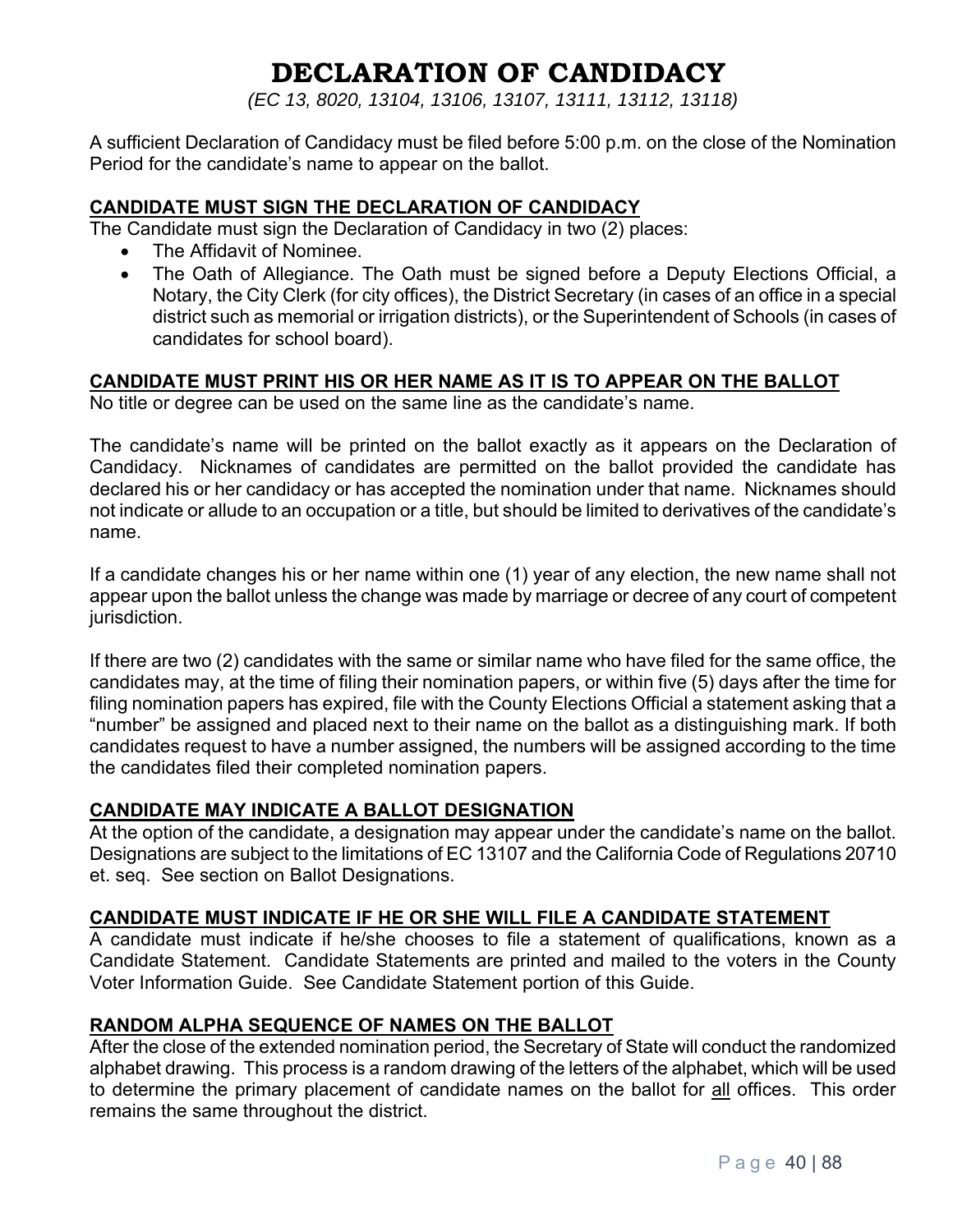For State Assembly or State Senate offices where the district includes more than one (1) county, the County Elections Official in each county, instead of the Secretary of State, shall conduct a separate drawing of the letters of the alphabet called a county randomized alphabet which will apply to these offices only.

## **ROTATION OF CANDIDATES' NAMES ON BALLOT**

- **STATEWIDE, U.S. REPRESENTATIVE CANDIDATES: Candidates for statewide office shall** rotate by Assembly Districts. Rotated names will appear in the random alpha order in the lowest numbered Assembly District in which the name appears; thereafter for each succeeding Assembly District, the name appearing first in the last preceding Assembly District shall be placed last, the order of the other names remaining unchanged.
- **COUNTY-WIDE OFFICES THAT ONLY APPEAR IN TULARE COUNTY**: Candidates for countywide offices (e.g. District Attorney, Sheriff-Coroner, etc.) shall rotate by County Supervisorial District. Rotated names will appear in the random alpha order in the lowest numbered Supervisorial District in which the office appears; thereafter, for each succeeding Supervisorial District, the name appearing first in the last preceding Supervisorial District shall be placed last, the order of the other names remaining unchanged.
- **ALL OTHER OFFICES DO NOT ROTATE**: The order of candidate's names for all other offices will not change.

## **EXTENSION OF NOMINATION PERIOD**

An extension of the Nomination Period applies if the incumbent does not file by 5:00 p.m. on the last day of the nomination period (88 days before the election). Incumbents cannot file during the extension, but any other qualified candidate may file.

The extension of the nomination period does not apply to the following:

- Vacant seats
- Seats in which the incumbent cannot file due to term limits
- Presidential Candidates
- County Central Committees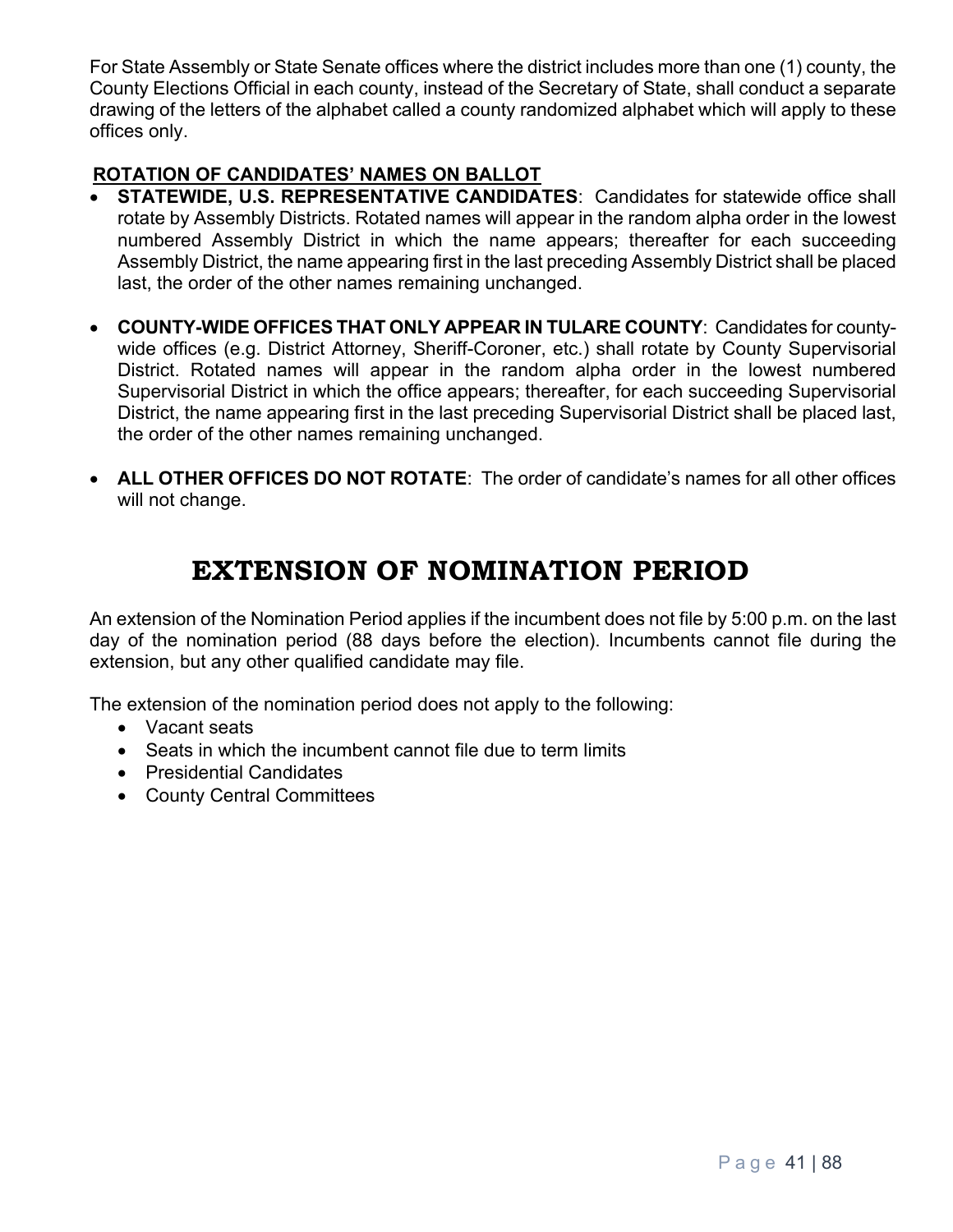## **OFFICES THAT WILL NOT APPEAR ON THE BALLOT**

*(EC 7228, 7423, 7673, 7772.1, 8140, 8203)* 

#### **JUDICIAL OFFICES NOT ON THE BALLOT**

In a PRIMARY Election, any judicial district in which only the incumbent has filed nomination papers for the office of Superior Court Judge, the incumbent's name shall not appear on the ballot, unless a PETITION IS FILED INDICATING A WRITE-IN CAMPAIGN WILL BE CONDUCTED FOR THE OFFICE. The petition must be signed by 100 registered voters qualified to vote with respect to the office.

- FOR A JUDICIAL OFFICE TO APPEAR ON THE BALLOT FOR THE **PRIMARY** The petition must be filed with the County Elections Official within 10 days after the final date for filing nomination papers for the office.
- FOR A JUDICIAL OFFICE TO APPEAR ON THE BALLOT FOR THE **GENERAL** The petition must be filed not less than 83 days before the General Election if the office has not appeared on the direct Primary Election ballot.

#### **COUNTY CENTRAL COMMITTEE OFFICES NOT ON THE BALLOT**

For Democratic, Republican & American Independent parties, if the number of County Central Committee candidates who have filed for each supervisorial district does not exceed the number to be elected, OR for Green, Libertarian, and Peace & Freedom parties, if the number of County Central Committee (county council) candidates who have filed does not exceed the number to be elected in the county, the County Elections Official shall not include that office or those candidates on the ballot.

If someone wants to run as a write-in candidate for one (1) of the offices not on the ballot, a petition signed by 25 registered voters indicating that a write-in campaign will be conducted for the office must be filed with the County Elections Official no later than 68 days before the election. This petition will result in the office being printed on the ballot so the write-in candidate may run. In lieu of this petition, the Board of Supervisors shall declare elected the candidates who were nominated.

#### **COUNTY OFFICES NOT APPEARING ON THE BALLOT**

Unlike most local offices, if only one (1) candidate files for a county office, there are no provisions in the law which allow a county office to be left off the Primary Election ballot and the candidate to be appointed in lieu of an election (County offices would include Board of Supervisors, Assessor, Auditor, Sheriff, etc.).

In a Primary Election, if a candidate for a county office receives a majority of the ballots cast for candidates in that office (50% + 1 vote), then they are considered elected and that office will NOT appear on the General Election ballot. If a candidate for county office does not receive more than half of the votes cast, the top two (2) vote-getters from the Primary Election will go to a runoff election in the General Election.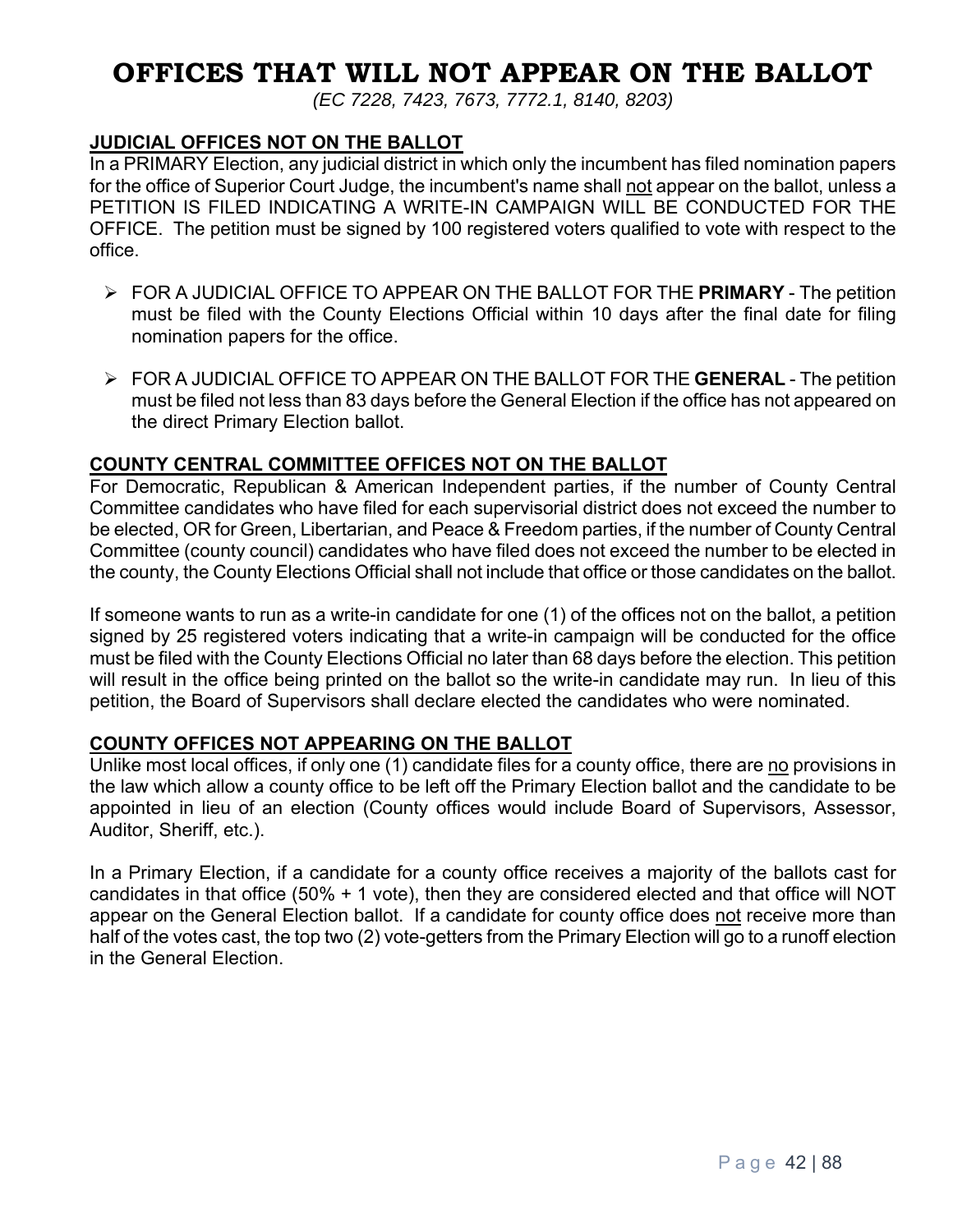# **BALLOT DESIGNATIONS**

*(EC 13107 & Cal Regulation 20711 et. seq.)* 

The candidate may request a ballot designation appear under his or her name on the ballot, but are not required to and may leave the space for such designation blank. In order to notify the Elections Official of the candidate's intention if no occupation is desired on the ballot under his or her name, the word "none" must be written on the application in the appropriate space. "None" will not appear on the ballot, the candidate must initial the appropriate box on the Declaration of Candidacy.

A candidate who wishes to have a ballot designation appear under his or her name on the ballot may choose **ONLY ONE (1)** of the following:

| <b>Office Title</b>                                                                                                                                                                                                                                                                                                                                                                                         |                                                                                                                                                                                                                                                                                      |  |  |  |  |
|-------------------------------------------------------------------------------------------------------------------------------------------------------------------------------------------------------------------------------------------------------------------------------------------------------------------------------------------------------------------------------------------------------------|--------------------------------------------------------------------------------------------------------------------------------------------------------------------------------------------------------------------------------------------------------------------------------------|--|--|--|--|
| Words designating the office may be used if the candidate at the<br>time of filing nomination papers holds an elective office (federal,<br>state, county, city or district) to which he/she was elected by a<br>vote of the people.                                                                                                                                                                         | <b>Examples:</b><br>Representative in Congress, 19th District<br>Member of the Board of Supervisors                                                                                                                                                                                  |  |  |  |  |
| Incumbent                                                                                                                                                                                                                                                                                                                                                                                                   |                                                                                                                                                                                                                                                                                      |  |  |  |  |
| The word "Incumbent" may be used if the candidate is a<br>candidate for the same office which he/she holds at the time of<br>filing nomination papers, and was elected to that office by a vote<br>of the people, or appointed as a nominated candidate, in lieu of<br>Note: Judicial candidates may use the word<br>an election.<br>"Incumbent" whether they were elected or appointed to the<br>position. | Example:<br>Incumbent                                                                                                                                                                                                                                                                |  |  |  |  |
| <b>Appointed Incumbent</b>                                                                                                                                                                                                                                                                                                                                                                                  |                                                                                                                                                                                                                                                                                      |  |  |  |  |
| The words "Appointed Incumbent" may be used if the candidate<br>holds an office by appointment, and is filing as a candidate for<br>election to the same office. An appointed officeholder may also<br>use the word "Appointed" and the title of the office if the candidate<br>is filing for election to the same office or to some other office.                                                          | <b>Examples:</b><br>Appointed Incumbent<br><b>Appointed Governing Board Member</b><br>Appointed City Council member                                                                                                                                                                  |  |  |  |  |
| Principal Occupation, Vocation, or Profession in 3 Words or Less                                                                                                                                                                                                                                                                                                                                            |                                                                                                                                                                                                                                                                                      |  |  |  |  |
| The candidate may use a generic form of their principal<br>profession, vocation, or occupation in no more than three (3)<br>words. Note: California geographical names will be considered<br>one word.<br>See following for RESTRICTIONS ON OCCUPATION<br><b>DESIGNATIONS.</b>                                                                                                                              | <b>Examples of acceptable designations:</b><br>farmer, school teacher, small business<br>owner, legislator<br><b>Examples of acceptable designations</b><br>denoting a vocation:<br>housewife, homemaker, parent, mother,<br>father<br><b>Examples of unacceptable designations:</b> |  |  |  |  |
|                                                                                                                                                                                                                                                                                                                                                                                                             | Sunkist Farmer, Divisadero School<br>Teacher, Owner of McDonald's                                                                                                                                                                                                                    |  |  |  |  |
| NO MISLEADING DESIGNATIONS:<br>The designation must not mislead the voter. No acronyms.                                                                                                                                                                                                                                                                                                                     | Example: You cannot use "teacher" if you<br>only volunteer teaching Sunday School at<br>church and are not a credentialed teacher.                                                                                                                                                   |  |  |  |  |
| NO STATUSES:<br>The designation must be the candidate's principal occupation or<br>vocation and cannot be a status.                                                                                                                                                                                                                                                                                         | <b>Examples of unacceptable designations:</b><br>activist, taxpayer, patriot, concerned citizen,<br>husband, wife, or veteran                                                                                                                                                        |  |  |  |  |
| <b>NO EVALUATIONS:</b><br>The designation must not suggest an evaluation of a candidate.                                                                                                                                                                                                                                                                                                                    | <b>Examples of unacceptable designations:</b><br>outstanding, leading, expert, virtuous,<br>popular, or eminent                                                                                                                                                                      |  |  |  |  |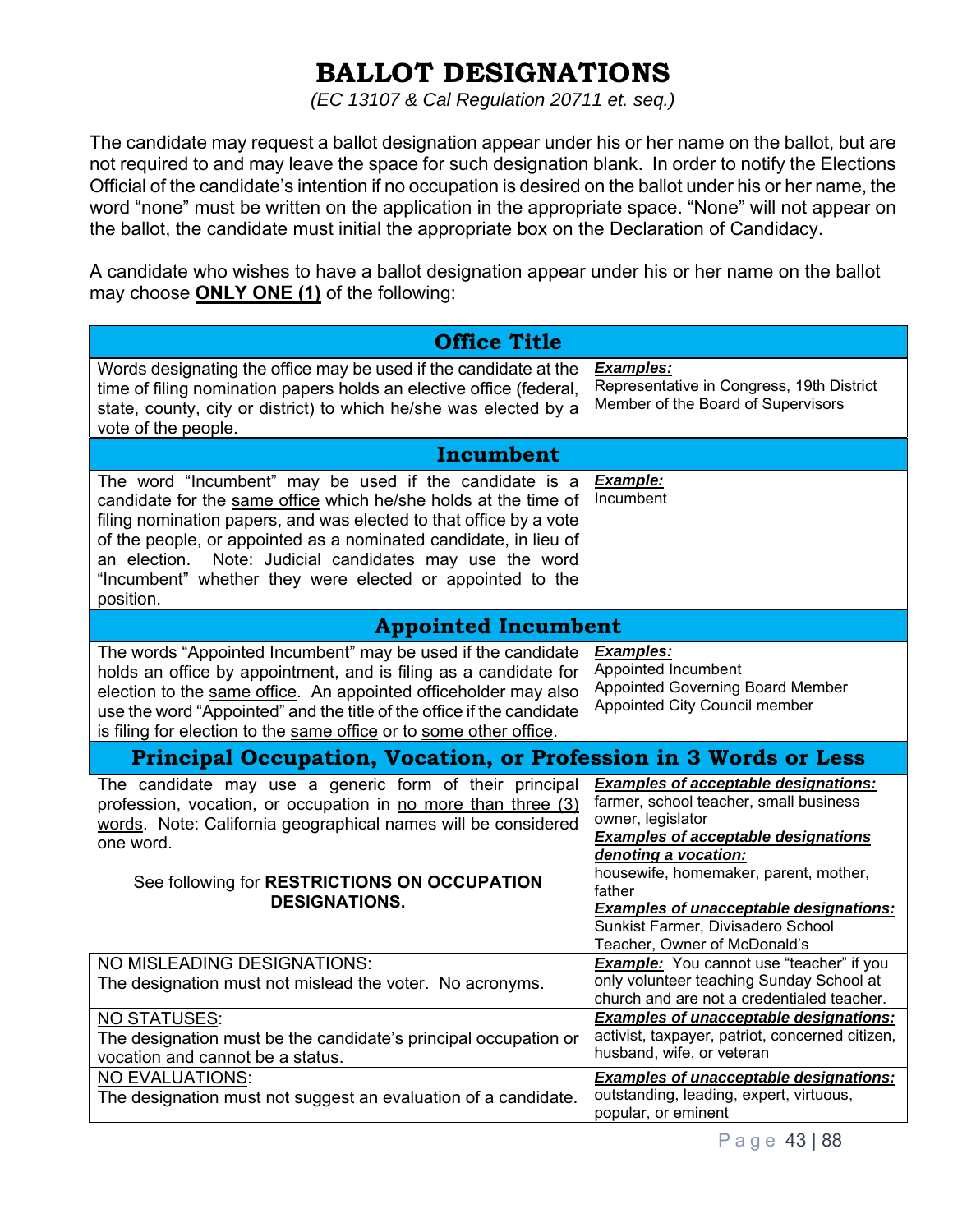| NO ABBREVIATION OF THE WORD "RETIRED":<br>No abbreviations of the word "retired" may be used and "retired"<br>may not be placed following any word or words it modifies.                            | <b>Example of acceptable designation:</b><br><b>Retired Police Officer</b><br><b>Examples of unacceptable designations:</b><br>Ret. Police Officer<br>Police Officer, Retired |
|-----------------------------------------------------------------------------------------------------------------------------------------------------------------------------------------------------|-------------------------------------------------------------------------------------------------------------------------------------------------------------------------------|
| <b>NO PREFIXES:</b><br>No prefix which indicates prior status may be used, except for the<br>word "retired" (see above).                                                                            | <b>Examples of unacceptable designations:</b><br>Former Surgeon<br><b>Ex-School Principal</b>                                                                                 |
| NO POLITICAL PARTY:<br>The name of a political party may not be used, whether or not it<br>has been qualified for the ballot. Note: Central Committee<br>candidates are the exception to this rule. | <b>Examples of unacceptable designations:</b><br>Republican Legislator<br>Democratic Congressman                                                                              |
| NO UNLAWFUL ACTIVITIES:<br>No references related to any activity which is prohibited by law<br>may be used.                                                                                         | <b>Example of unacceptable designations:</b><br>Drug Dealer                                                                                                                   |
| NO RACIAL, RELIGIOUS, OR ETHNIC GROUP:<br>No words may be used that refer to a racial, religious or ethnic<br>group.                                                                                | <b>Example of acceptable designation:</b><br>Priest<br>Example of unacceptable designation:<br><b>Catholic Priest</b>                                                         |

#### **NOTICE OF UNACCEPTABLE DESIGNATION**

If an Election Official finds an occupational designation to be in violation of the above restrictions, the candidate will be notified by certified mail with a return receipt requested.

The candidate must come to the Elections Office and provide an alternative designation within three (3) days from the date of receipt of the notice. If he/she fails to provide an alternative designation within this time, the candidate's name will appear on the ballot without a designation.

#### **BALLOT DESIGNATION WORKSHEET**

A Ballot Designation Worksheet is required to be filed whenever a ballot designation is indicated on the Declaration of Candidacy. The Ballot Designation Worksheet is due at the same time that the candidate files the Declaration of Candidacy. The worksheet may include information such as proposed alternate ballot designations ranked in order of the candidate's preference in case the original is unacceptable, a statement identifying the factual basis upon which the candidate claims the proposed ballot designation(s) especially if somewhat vague or potentially misleading, and in general, proof or justification of the designation the candidate has selected.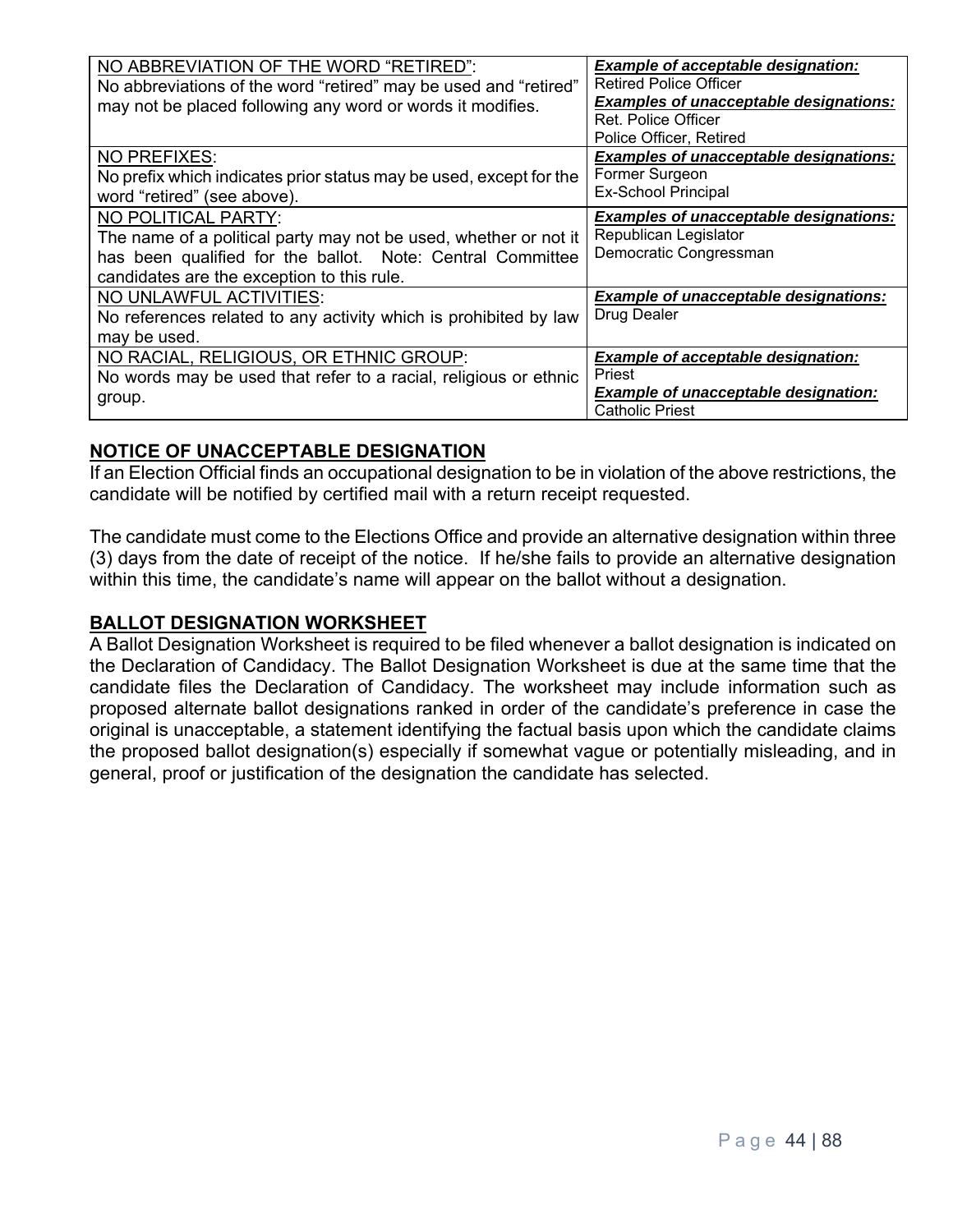# **CANDIDATE STATEMENT OF QUALIFICATIONS**

*(EC 9, 13111, 13112, 13303, 13306, 13307, 13309, 13311, 13313)* 

A statement by the candidate describing his or her education and qualifications is optional and can be printed in the County Voter Information Guide. The candidate statement and full deposit must be submitted at the same time and must be received by the Registrar of Voters' office when the candidate's nomination papers are returned for filing, no later than the end of the Nomination Filing Period.

The candidate's statement is designed to acquaint voters with a candidate's qualifications for the office he/she is seeking. The statement may include the name, age, and occupation of the candidate and a brief description of no more than **200 words** about the candidate's education and qualifications. You **MUST** submit your statement in Word format electronically by March 11, 2022 to the following email address: electionsmaterials@tularecounty.ca.gov.

#### **FORMAT**

All statements must be submitted on, or attached to the form provided by the Elections Official. Election Code requires Candidate Statements have UNIFORMITY IN APPEARANCE. In addition, there are page layout and spacing restrictions which require candidate statements to adhere to the following rules. **Any Candidate Statement which does not conform to the rules below will be reformatted by the Elections Official:**

- **Statements must be typed in UPPER & LOWER CASE. Capitalization is only allowed at the beginning of a sentence or for proper nouns.**
- **No BOLD, UNDERLINES, or** *ITALICS* **may be used.**
- **Statements must be in BLOCK PARAGRAPH FORM.**
- **NO BULLETS, STARS, ASTERISKS or QUOTATION MARKS are allowed.**
- **TABLES or LISTS of items or phrases should NOT be vertical or indented, but must be strung together in paragraph format.**

#### **CONTENT**

Statement shall not, in any way, make reference to other candidates for office or to another candidate's qualifications, character or activities. Moreover, no statement shall contain any demonstrably false, slanderous or libelous statements, nor any obscene or profane language, statements or insinuations.

Statements shall be written in the first person (i.e. "I am running..." **not** "She is running..." or "Jane Doe is running...") and shall be limited to a recitation of the candidate's own personal background and qualifications.

The statement shall not include the party affiliation of the candidate, nor membership or activity in partisan political organizations.

Each statement shall be accompanied by a declaration executed under penalty of perjury declaring that the information contained therein is true and correct.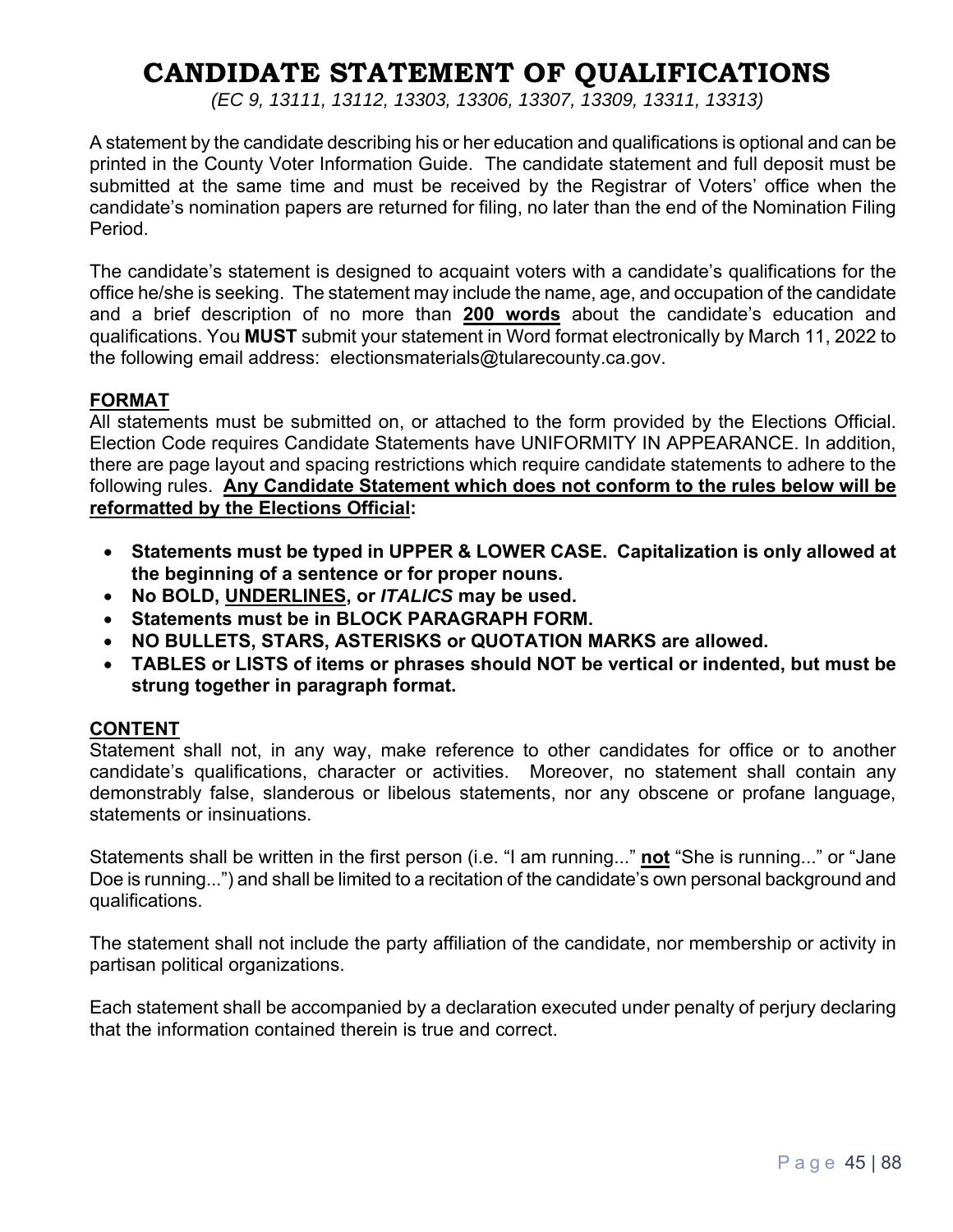#### **ORDER OF STATEMENTS IN COUNTY VOTER INFORMATION GUIDE**

Statements for the same office will be printed in the County Voter Information Guide in randomized alphabet drawn order, rotation does not apply to the order.

#### **TRANSLATIONS INTO OTHER LANGUAGES**

The statements will automatically be printed in languages required by the federal Voting Rights Act. In Tulare County, the County Elections Official will arrange for all statements to be translated, printed and mailed in Spanish as well as English. Translations will be provided by the Election Official, not the candidate.

#### **MAILING COUNTY VOTER INFORMATION GUIDES**

The Elections Office shall send to each registered voter a County Voter Information Guide with the candidate statement of each candidate. County Voter Information Guides will be mailed not less than 21 days before the election to each voter who is registered at least 29 days prior to the election. Please take note, voters in mailed ballot precincts are sent an official ballot as soon as they are available, starting at 29 days before the election. A County Voter Information Guide will be included with the official ballot. Additionally, the Elections Office is not legally required to mail County Voter Information Guides or candidate statements to voters who register less than 54 days before the election.

#### **CANDIDATE STATEMENT FILING INFORMATION**

The Candidate Statement shall be filed with the County Elections Official of the county of residence at the time the nomination papers are filed. If the statement is for an election in which nomination papers are not required to be filed, then the statements must be filed no later than the 88<sup>th</sup> day before the election.

#### **PUBLIC EXAMINATION PERIOD**

Once filed the Candidate Statements shall remain confidential until the expiration of the filing deadline for nomination papers for such office for the election (typically at 5:00 p.m. on the 88<sup>th</sup> day prior to the election).

Candidate Statements shall be on public display and, as such, subject to examination and challenge by any voter of the jurisdiction for a period of 10 calendar days following the close of filing for each such office.

#### **CHANGING OR WITHDRAWING A CANDIDATE STATEMENT**

A Candidate Statement may be withdrawn, but shall not be changed, at any time up to 5:00 p.m. the next working day following the filing deadline for nomination papers for such office. Once withdrawn, a new statement may not be filed.

#### **CANDIDATE STATEMENTS FEES**

An estimation of the total prorated cost of printing (includes English and Spanish languages), handling and mailing the 1/4 page Candidate Statements will include costs incurred as a result of complying with the Voting Rights Act of 1965. Costs may vary depending upon the number of candidates who file a statement for the same office, number of ballot types in the district, number of pages in the various county voter information guides and number of registered voters who will be receiving the various county voter information guides. These variables may cause actual costs to vary significantly from estimated costs.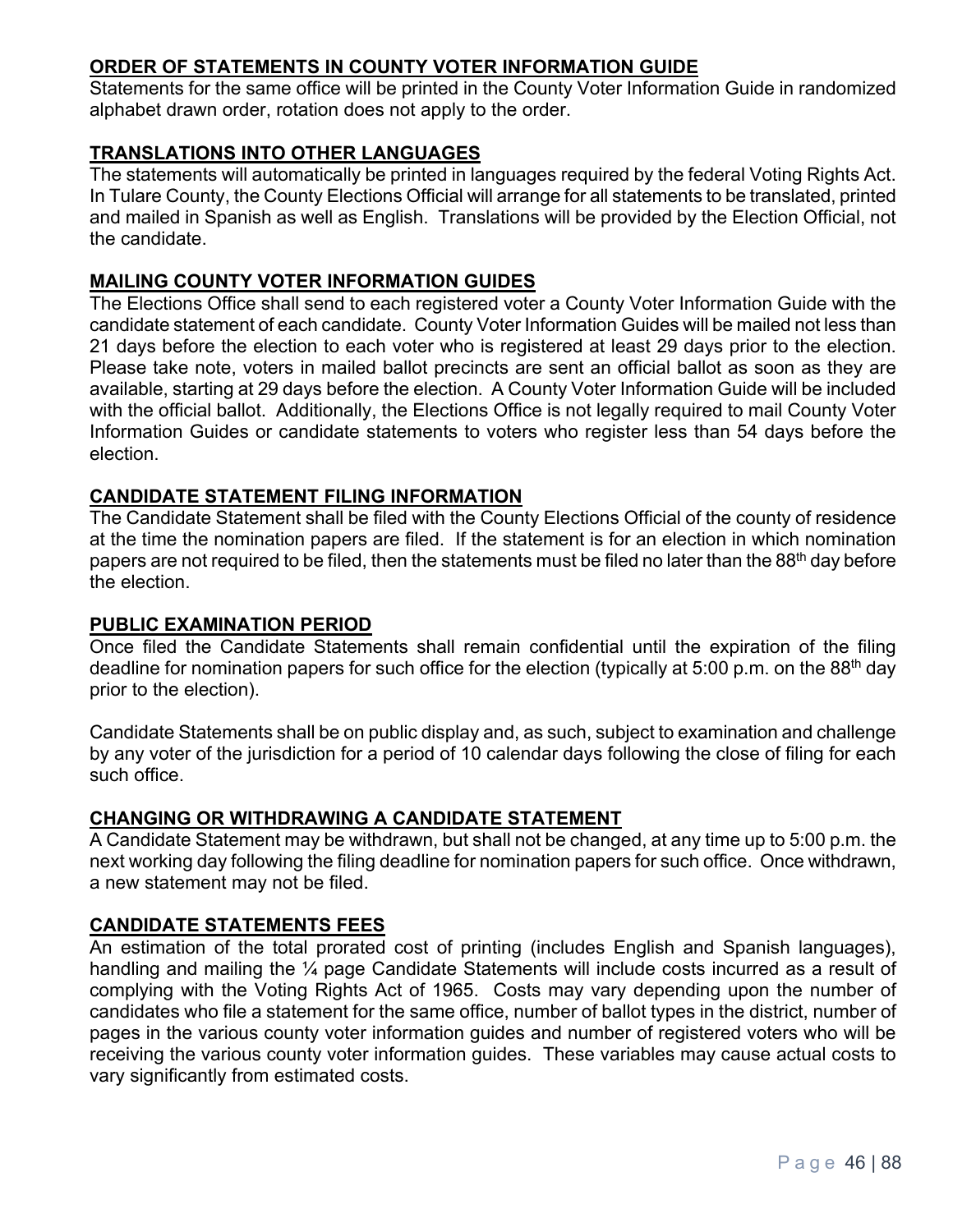This estimated cost is due upon filing the statement. Cost of the statement will double if the Candidate Statement extends beyond the allotted ¼ page space. Make checks payable to: Tulare County Registrar of Voters.

If a candidate declares they are unable to pay in advance the estimated cost for submitting a Candidate Statement, the candidate shall submit an Affidavit of Financial Worth (form available from the Elections Office) and a copy of their last federal income tax report (or a signed release form) to be used by the district in determining whether or not he/she is eligible to submit a Candidate Statement without payment of the fee in advance.

If the actual cost is less than the deposit you will receive a refund. If the actual cost is more than the deposit, you will receive an invoice for the difference and are required to pay the balance upon receipt of the invoice. In the case of shared county districts it is the responsibility of the candidate to contact each county involved and establish their costs and formatting restrictions. The Tulare County Registrar of Voters does not accept Candidate Statements or statement fees on behalf of other counties.

#### **HOW TO COUNT WORDS**

Listed below are the guidelines for counting the number of words submitted on any document whose content is limited by statute, such as Candidate Statements. This section does not apply to counting words for ballot designations.

| Category                                                               | Example                            | <b>Word Count</b>         |
|------------------------------------------------------------------------|------------------------------------|---------------------------|
| Each  <br>Acronyms and Abbreviations:                                  | CSUF, C.S.U.F., Nov., etc.         | One                       |
| abbreviation for a word, phrase, or                                    |                                    |                           |
| expression will be counted as one word.                                |                                    |                           |
| Dates: Dates will be counted as one word.                              | 01/01/2022 or January 1, 2022      | One                       |
| E-Mail                                                                 | AV1@tularecounty.ca.gov            | One                       |
| <b>Geographical Name</b>                                               | Tulare County or City of Visalia   | One                       |
| Hyphenated Words - Published in U.S.                                   | Mother-in-law                      | One                       |
| dictionary within the past 10 years                                    |                                    |                           |
| Hyphenated Words - Not published in U.S.                               | Taxpayer-advocate                  | One<br>for<br>each        |
| dictionary within the past 10 years,                                   |                                    | word = $Two(2)$           |
| considered separate words.                                             |                                    |                           |
| <b>Internet Address</b>                                                | www.tularecoelections.org          | One                       |
| Numbers using digits:<br>Any number                                    | 1,10,100, etc.                     | One                       |
| consisting of a digit(s) will be considered as                         |                                    |                           |
| one word.                                                              |                                    |                           |
| Numbers spelled out: Any number that is                                | <b>One Hundred Thousand</b>        | for<br><b>One</b><br>each |
| spelled will be considered as a separate                               |                                    | word = Three $(3)$        |
| word.                                                                  |                                    |                           |
| Numerical Computations: Digit(s) used with                             | $50\%$ , $\frac{1}{2}$ , 2.3, etc. | One                       |
| $\frac{1}{2}, \frac{1}{2}, \frac{1}{2}, \frac{1}{2}, \frac{1}{2}$ etc. |                                    |                           |
| <b>Telephone Numbers</b>                                               | 559-624-7300                       | One                       |
| <b>Titles</b>                                                          | <b>Friends for Measure A</b>       | One<br>for<br>each        |
|                                                                        |                                    | word = Four $(4)$         |
| Punctuation: Punctuation is not counted.                               |                                    |                           |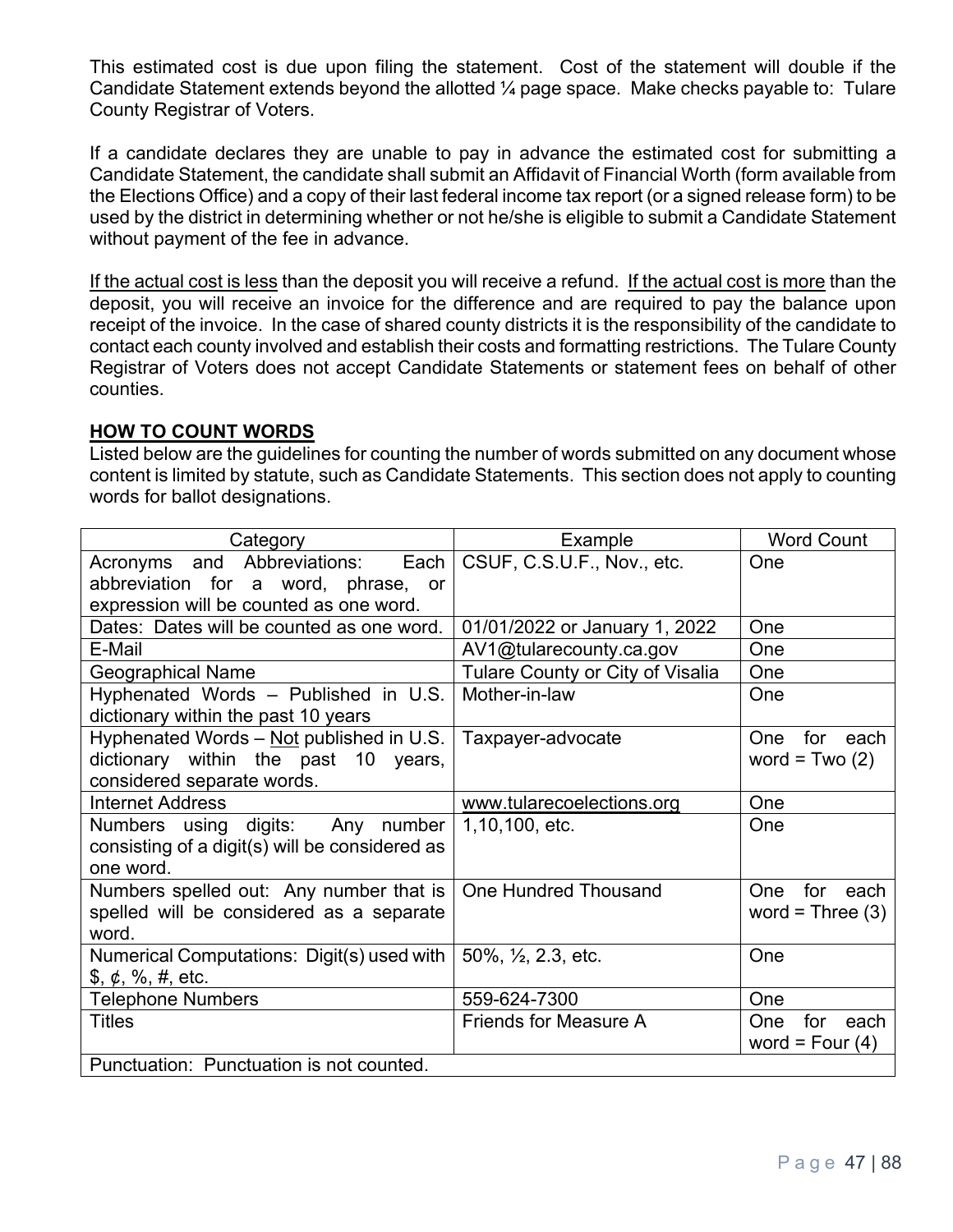# **Candidate Statement Example**

| (including cost, word limit, and who is to pay)                                                                                                                                             |                                                                                                                                                                                                                                                                                                                                                                                                                                                                                                                                                                                                                                                                                                                                                                                                                                                                                                                                                                                                                                                                |                                                                                                                                                                                                                                                                                                   |                                                                                                                                                                                 |                                                          |  |  |
|---------------------------------------------------------------------------------------------------------------------------------------------------------------------------------------------|----------------------------------------------------------------------------------------------------------------------------------------------------------------------------------------------------------------------------------------------------------------------------------------------------------------------------------------------------------------------------------------------------------------------------------------------------------------------------------------------------------------------------------------------------------------------------------------------------------------------------------------------------------------------------------------------------------------------------------------------------------------------------------------------------------------------------------------------------------------------------------------------------------------------------------------------------------------------------------------------------------------------------------------------------------------|---------------------------------------------------------------------------------------------------------------------------------------------------------------------------------------------------------------------------------------------------------------------------------------------------|---------------------------------------------------------------------------------------------------------------------------------------------------------------------------------|----------------------------------------------------------|--|--|
|                                                                                                                                                                                             |                                                                                                                                                                                                                                                                                                                                                                                                                                                                                                                                                                                                                                                                                                                                                                                                                                                                                                                                                                                                                                                                |                                                                                                                                                                                                                                                                                                   |                                                                                                                                                                                 |                                                          |  |  |
|                                                                                                                                                                                             | ESTIMATED COST OF STATEMENT: \$ 1,000                                                                                                                                                                                                                                                                                                                                                                                                                                                                                                                                                                                                                                                                                                                                                                                                                                                                                                                                                                                                                          | TO BE PAID BY (circle one):                                                                                                                                                                                                                                                                       | CANDIDATE<br>DISTRICT                                                                                                                                                           |                                                          |  |  |
|                                                                                                                                                                                             | SMART SCHOOL DISTRICT<br>Governing Board Member                                                                                                                                                                                                                                                                                                                                                                                                                                                                                                                                                                                                                                                                                                                                                                                                                                                                                                                                                                                                                |                                                                                                                                                                                                                                                                                                   |                                                                                                                                                                                 |                                                          |  |  |
| Occupation may<br>be more                                                                                                                                                                   | Jane Doe<br>NAME:                                                                                                                                                                                                                                                                                                                                                                                                                                                                                                                                                                                                                                                                                                                                                                                                                                                                                                                                                                                                                                              |                                                                                                                                                                                                                                                                                                   | AGE: 32<br><b>Optional</b>                                                                                                                                                      |                                                          |  |  |
| descriptive than                                                                                                                                                                            | Occupation: Businesswoman<br>@ptonal - Maybe more descriptue than what will appear on the ballot                                                                                                                                                                                                                                                                                                                                                                                                                                                                                                                                                                                                                                                                                                                                                                                                                                                                                                                                                               |                                                                                                                                                                                                                                                                                                   |                                                                                                                                                                                 |                                                          |  |  |
| ballot designation                                                                                                                                                                          | Education and Qualifications:<br>(Statement and word countbegin here)                                                                                                                                                                                                                                                                                                                                                                                                                                                                                                                                                                                                                                                                                                                                                                                                                                                                                                                                                                                          |                                                                                                                                                                                                                                                                                                   |                                                                                                                                                                                 | If either age<br>or                                      |  |  |
| All statements<br>should be typed,                                                                                                                                                          | I am running for the governing board of the Smart School District because I feel I can bring a balance to<br>the board. I attended local schools, graduating from Smart High School in 1985. I am married and<br>currently have two children attending school in the district.                                                                                                                                                                                                                                                                                                                                                                                                                                                                                                                                                                                                                                                                                                                                                                                 |                                                                                                                                                                                                                                                                                                   |                                                                                                                                                                                 | occupation<br>is left blank,<br>none will be<br>printed. |  |  |
| in upper and<br>lower case<br>lettering, block                                                                                                                                              | I own and operate my own business, so I am well aware of the need to operate within a budget. With<br>proper distribution of resources and educational materials I am convinced we can offer quality education<br>to all students within the district.                                                                                                                                                                                                                                                                                                                                                                                                                                                                                                                                                                                                                                                                                                                                                                                                         |                                                                                                                                                                                                                                                                                                   |                                                                                                                                                                                 |                                                          |  |  |
| paragraph style.                                                                                                                                                                            |                                                                                                                                                                                                                                                                                                                                                                                                                                                                                                                                                                                                                                                                                                                                                                                                                                                                                                                                                                                                                                                                | I have been active in the P.T.A., served on the Save Our Youth committee, and am an active member of<br>the All-Faith Church. I have served as Boy Scout Den Mother and Girl Scout Leader for the past 3 years.<br>I also served as a volunteer at the Community Recycling Center as time allows. |                                                                                                                                                                                 |                                                          |  |  |
|                                                                                                                                                                                             | I am looking forward to serving you on the Smart School District Governing Board.                                                                                                                                                                                                                                                                                                                                                                                                                                                                                                                                                                                                                                                                                                                                                                                                                                                                                                                                                                              |                                                                                                                                                                                                                                                                                                   |                                                                                                                                                                                 |                                                          |  |  |
| Correct any<br>typos prior to                                                                                                                                                               | Thank your for your vote.                                                                                                                                                                                                                                                                                                                                                                                                                                                                                                                                                                                                                                                                                                                                                                                                                                                                                                                                                                                                                                      |                                                                                                                                                                                                                                                                                                   |                                                                                                                                                                                 |                                                          |  |  |
| filing and                                                                                                                                                                                  | J.D.                                                                                                                                                                                                                                                                                                                                                                                                                                                                                                                                                                                                                                                                                                                                                                                                                                                                                                                                                                                                                                                           |                                                                                                                                                                                                                                                                                                   |                                                                                                                                                                                 |                                                          |  |  |
| initial.<br>By checking this box,<br>your statement will                                                                                                                                    | I declare that I prepared the above statement which is to be printed in a voter's pamphlet and mailed to each registered.<br>voter of my district. I further state that if the cost of printing is the responsibility of the candidate, I will pay for my prorated.<br>cost of the statement at such time as instructed by the elections official.<br>❤️ If I have no competition or my contest will not appear on the ballot, I wish to withdraw my Candidate Statement within<br>24 hours and receive a full refund.                                                                                                                                                                                                                                                                                                                                                                                                                                                                                                                                         |                                                                                                                                                                                                                                                                                                   |                                                                                                                                                                                 | Candidate                                                |  |  |
| not be printed and<br>you will receive a full                                                                                                                                               | Jane Doe                                                                                                                                                                                                                                                                                                                                                                                                                                                                                                                                                                                                                                                                                                                                                                                                                                                                                                                                                                                                                                                       | Jane Doe                                                                                                                                                                                                                                                                                          |                                                                                                                                                                                 | must sign                                                |  |  |
| refund if:                                                                                                                                                                                  | PrintName                                                                                                                                                                                                                                                                                                                                                                                                                                                                                                                                                                                                                                                                                                                                                                                                                                                                                                                                                                                                                                                      | Signature of Candidate                                                                                                                                                                                                                                                                            | Condidate Statement doc /12-21-2009                                                                                                                                             | form.                                                    |  |  |
| There<br>1)<br>are<br>not<br>enough candidates                                                                                                                                              | <b>SMART SCHOOL DISTRICT</b><br>Governing Board Member                                                                                                                                                                                                                                                                                                                                                                                                                                                                                                                                                                                                                                                                                                                                                                                                                                                                                                                                                                                                         |                                                                                                                                                                                                                                                                                                   |                                                                                                                                                                                 |                                                          |  |  |
| for your contest to<br>go to the ballot, or<br>2)<br>There are not<br>enough candidates<br>for your contest,<br>but your contest is<br>required to appear<br>the<br>ballot<br>on<br>anyway. | <b>JANE DOE</b><br>Occupation: Businesswoman<br>Education & Qualifications:<br>I am running for the governing board of the Smart School District<br>because I feel I can bring a balance to the board. I attended<br>local schools, graduating from Smart High School in 1985. I am<br>married and currently have two children attending school in the<br>district.<br>I own and operate my own business, so I am well aware of the<br>need to operate within a budget. With proper distribution of<br>resources and educational materials I am convinced we can offer<br>quality education to all students within the district.<br>Thave been active in the P.T.A., served on the Save Our Youth<br>committee, and am an active member of the AII-Faith Church. I<br>have served as Boy Scout Den Mother and Girl Scout Leader for<br>the past 3 years. I also served as a volunteer at the Community<br>Recycling Center as time allows.<br>I am looking forward to serving you on the Smart School District<br>Governing Board.<br>Thank you for your vote. | AGE: 32                                                                                                                                                                                                                                                                                           | Your Candidate Statement will<br>appear in the Sample Ballot<br>Booklet on an $8\frac{1}{2} \times 11$ size<br>page with as many as 3 other<br>statements<br>in this<br>format. | basic                                                    |  |  |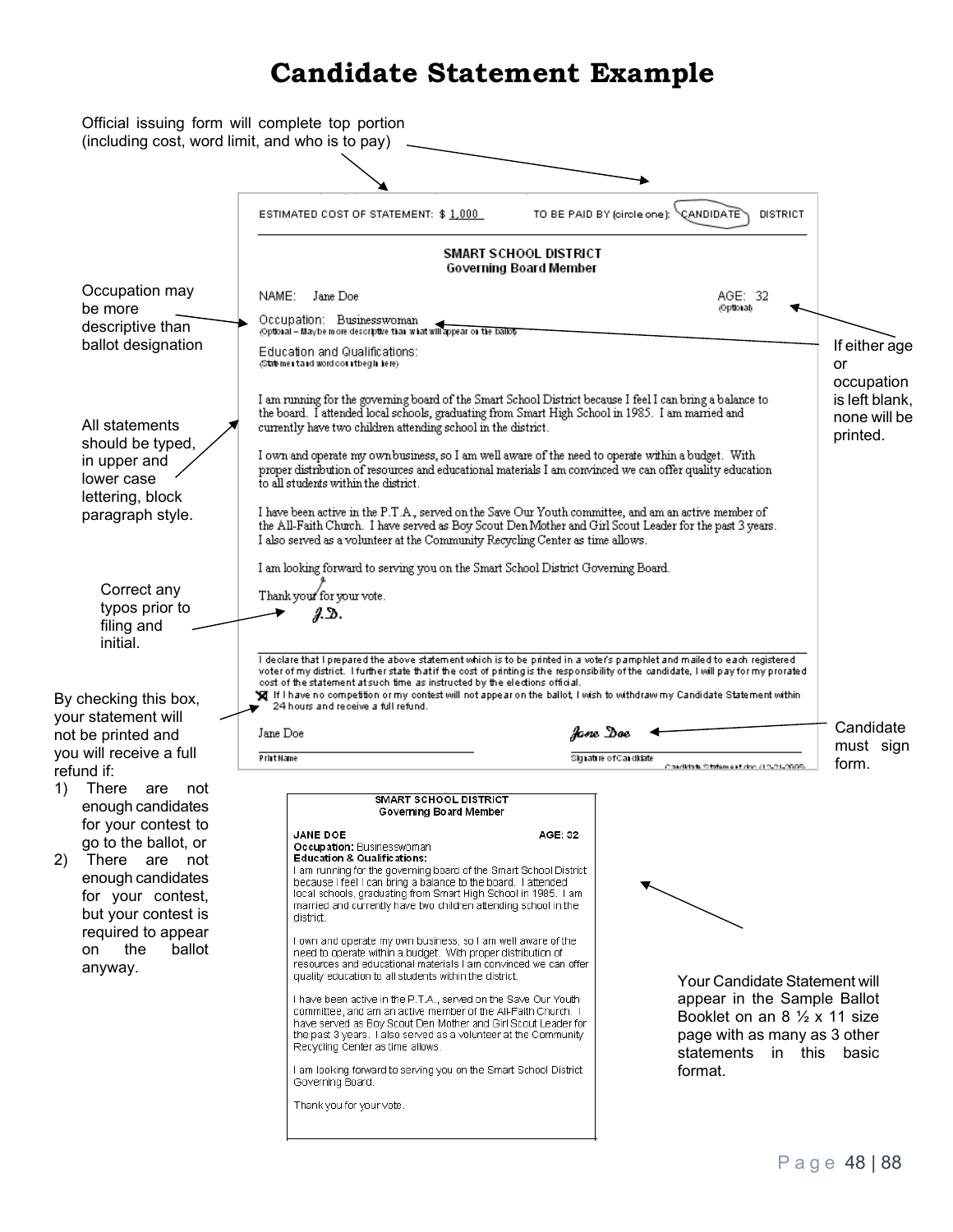# **WITHDRAWAL OF CANDIDACY**

The last day a candidate may withdraw his candidacy for a particular office is always the last day of the nomination period for that office (either the  $88<sup>th</sup>$  day before the election or the last day of the extension, if applicable). Once the nomination period is over, requests for withdrawal of candidacy are not accepted and the candidate's name will appear on the ballot (or in cases where there are insufficient nominees, the candidate's name will be submitted for appointment in lieu of election).

To withdraw, a candidate must submit a written and signed request to withdraw his or her candidacy to the Elections Office by the deadline.

If a candidate decides that they want to run for a different office, they must submit a request to withdraw their candidacy and then complete the regular paperwork to file for the new office.

If nomination signatures were gathered for the first office and then the candidate withdraws, the signatures will not apply towards a different office. Nomination signatures are gathered for a specific office and cannot be transferred to a different office. The candidate may have the voter sign the nomination petition for the new office.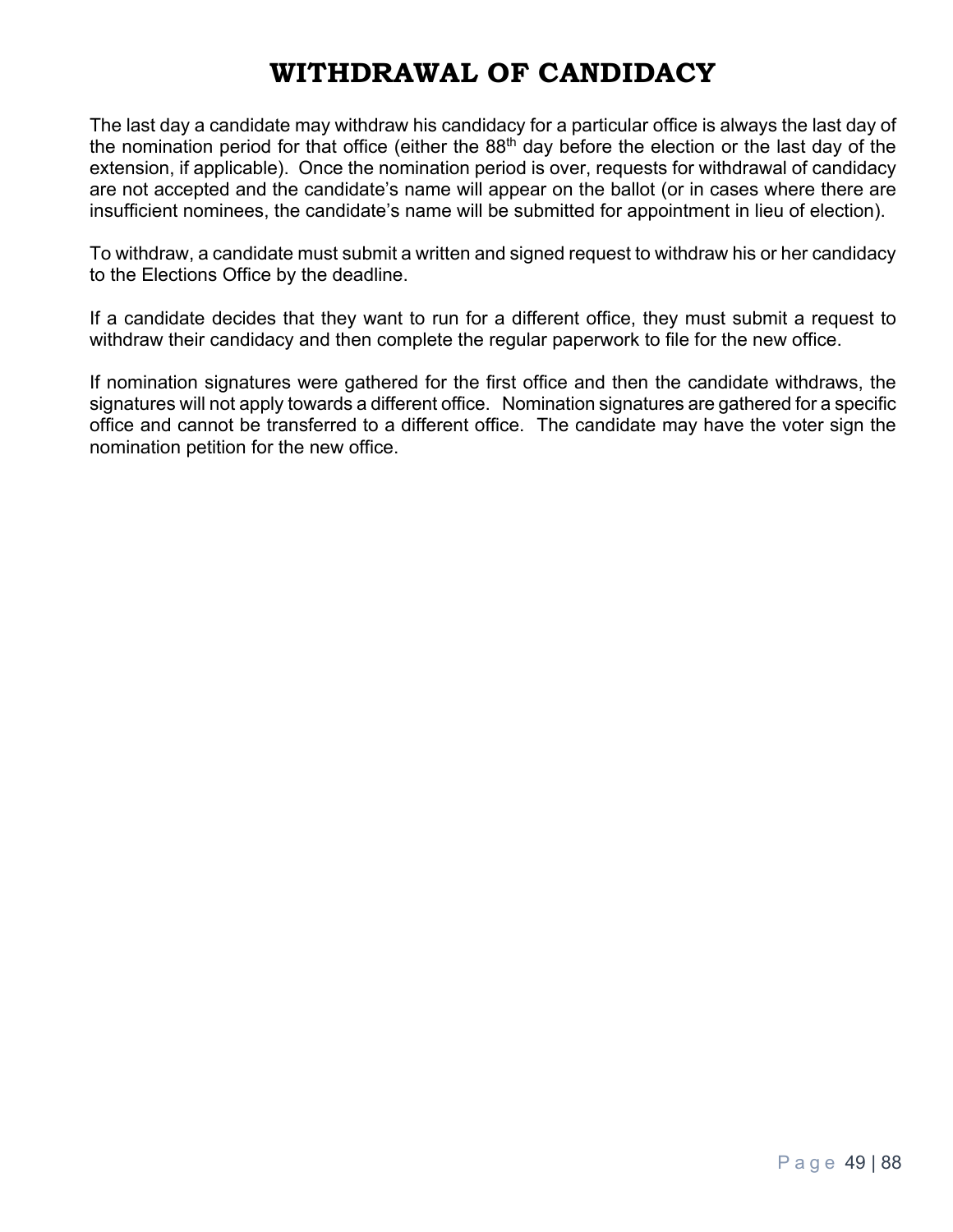## **WRITE-IN CANDIDATES**

*(EC 8601, 8603, 8604, 15341, 15342 and CA Admin Title II, Div VII20100-20105)*

#### **FILING AS A WRITE-IN CANDIDATE**

Every person who declares to be a write-in candidate shall file:

- (1) Declaration of Candidacy for Write-In Candidates provided by the Elections Official.
- (2) The required number of signatures on the Nomination Papers.

The Declaration of Candidacy for Write-In Candidates and nomination papers shall be available on the 57th day prior to the election and shall be filed with the Elections Official no later than 14 days before the election.

Signers of nomination papers for write-in candidates shall be voters in the district or political subdivision in which the candidate is to be voted on. If the candidate is seeking a party nomination for an office, the signers shall also be affiliated with the party whose nomination is sought.

No name written upon a ballot by the voter shall be counted for an office or nomination unless the candidate whose name has been written on the ballot has complied with the above requirements. There is no filing fee for a write-in candidate.

Under the Top Two Candidates Open Primary Act only Write-In Candidates that are in the top two (2) vote getters will move on to the General Election.

#### **TALLYING OF WRITE-IN VOTES**

Write-in votes will only be partially processed on election night. There will, however, be **no reporting of write-in vote results on election evening**. Because write-in votes must be hand tallied, the counting of write-in votes is handled as part of the official canvass.

#### **REPORTING VOTES FOR WRITE-IN CANDIDATES ON ELECTION NIGHT**

Final results for "qualified" write-in candidates will not be reported on election night. Instead, the election night report will show a total count of votes cast for ALL write-in candidates (whether qualified or not). The votes for qualified write-in candidates are hand-tallied and reported in the Official After Canvass Report (usually days after the election).

#### **OTHER ITEMS OF INTEREST**

The California Administrative Code, Title II, Division VII, Sections 20100-20105, specifies the requirements for the counting of write-in votes (e.g. misspelled or incomplete name, etc.). Rather than enumerating the requirements herein, a copy of the provisions will be provided, upon request, to qualified write-in candidates and other interested parties.

The name of a write-in candidate shall be written by hand upon a ballot. The use of pressuresensitive stickers or methods other than handwriting to indicate the name of the write-in candidate is not valid, and a name indicated by any such method shall not be counted.

In order to vote for a write-in candidate when voting on a Touchscreen unit, the voter presses the oval next to the write-in line, an image of a keyboard appears on the screen and the voter types in the name of the write-in candidate.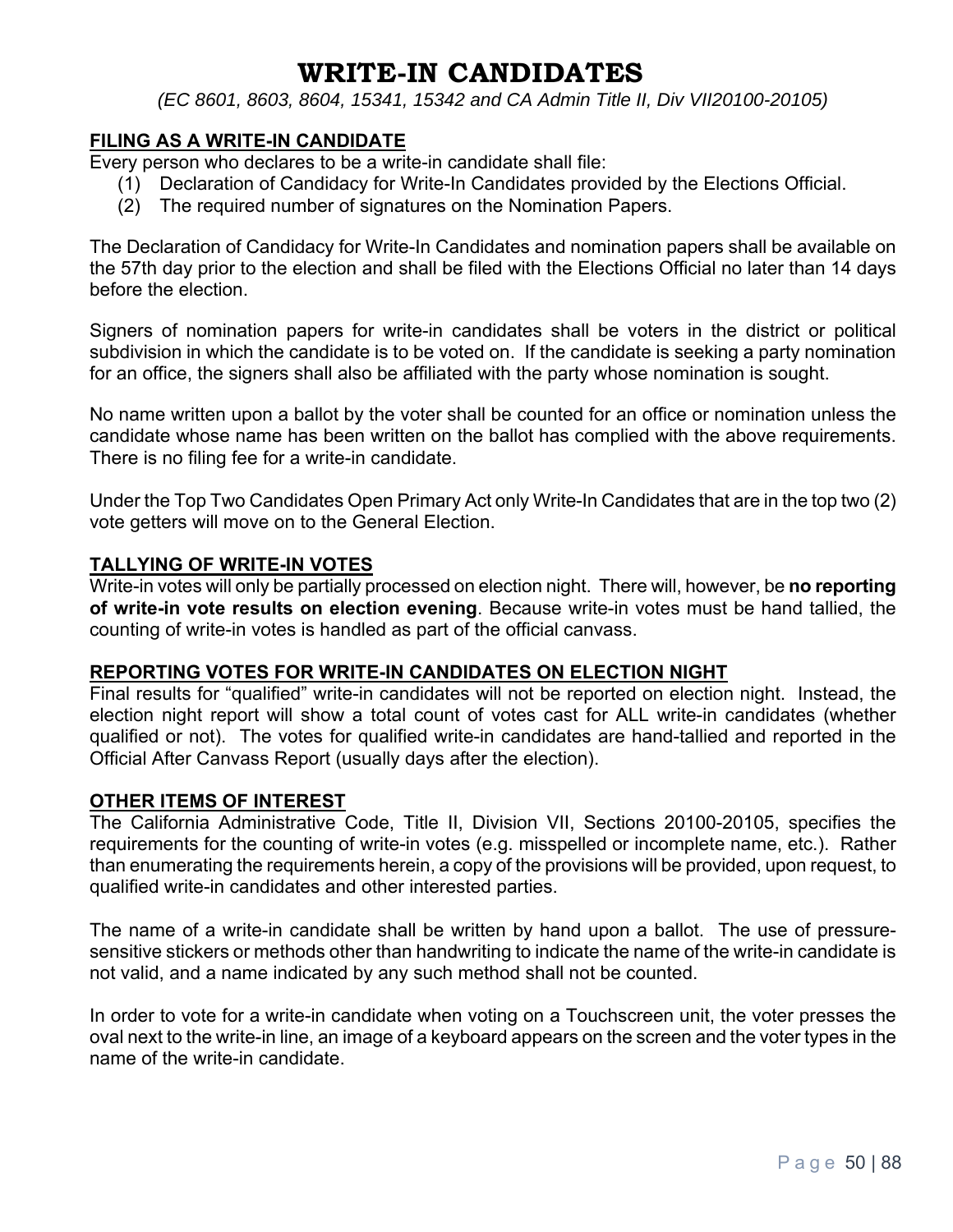# **CAMPAIGN FINANCIAL STATEMENTS (FPPC)**

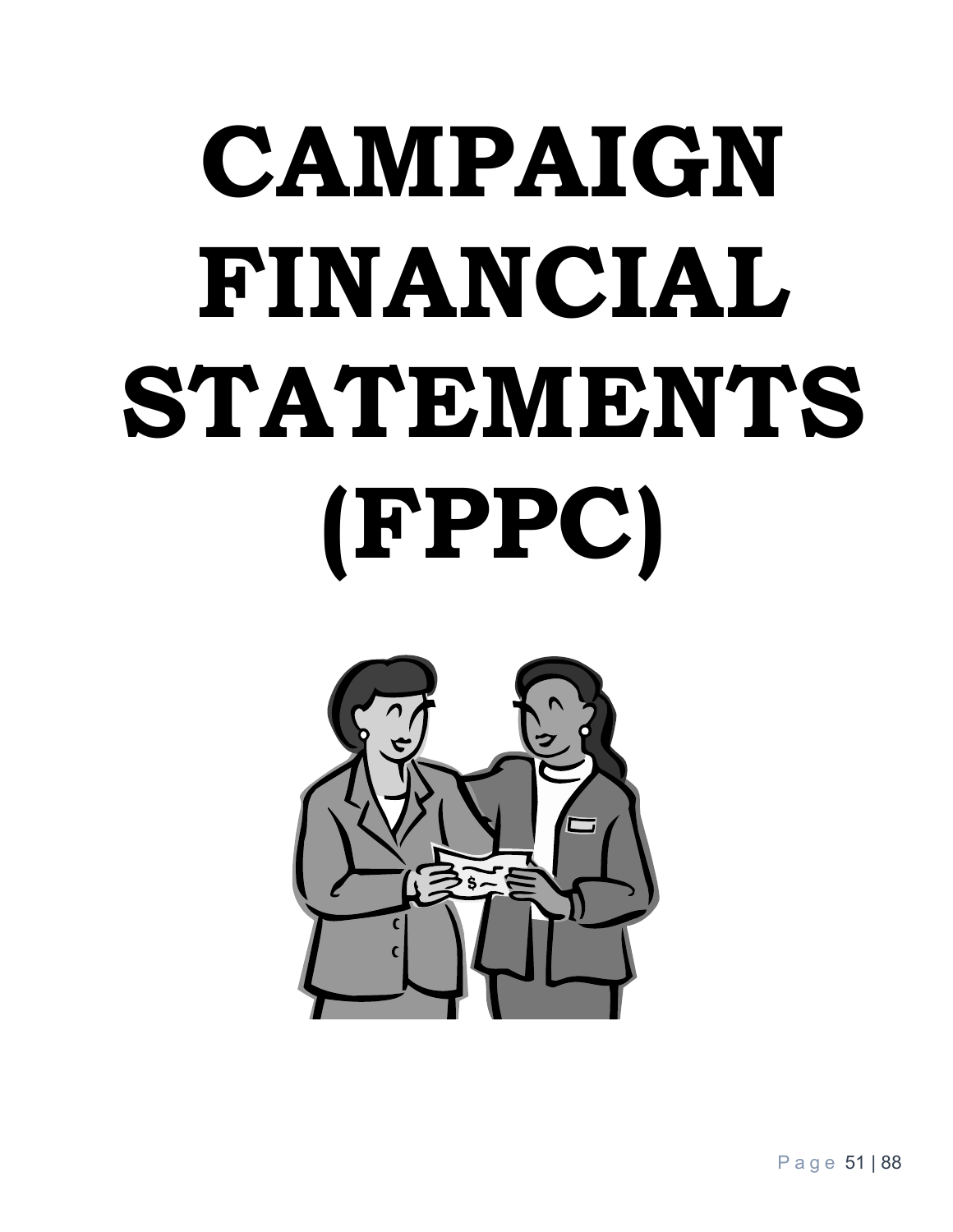# **CAMPAIGN DISCLOSURE CONTACT INFORMATION**

The FPPC website provides detailed and up-to-date information to help you navigate the highly complex campaign disclosure rules and requirements. The "Campaign Rules, Forms & Manuals" link provides access to many detailed and easy to read resources such as election specific filing deadlines, fast facts, frequently asked questions and all of the necessary forms and manuals. The newest addition to the resources offered is free webinars. We highly recommend all new candidates and their campaign Treasurers take advantage of the free tools and information provided by FPPC.

## **Fair Political Practices Commission (FPPC)**

1102 Q Street, Suite 3000 Sacramento, CA 95814 Technical Assistance: (866) ASK-FPPC (275-3772) Fax: (916) 322-0886 www.fppc.ca.gov

## **Secretary of State Political Reform Commission**

1500 - 11th Street, Room 495 Sacramento, CA 95814 Telephone: (916) 653-6224 Fax: (916) 653-5045 www.sos.ca.gov

## **Federal Elections Commission (FEC)**

Telephone: (800) 424-9530

## **Tulare County Registrar of Voters**

5951 South Mooney Blvd Visalia, CA 93277 Telephone: (559) 624-7300 Fax: (559) 737-4498 www.tularecoelections.org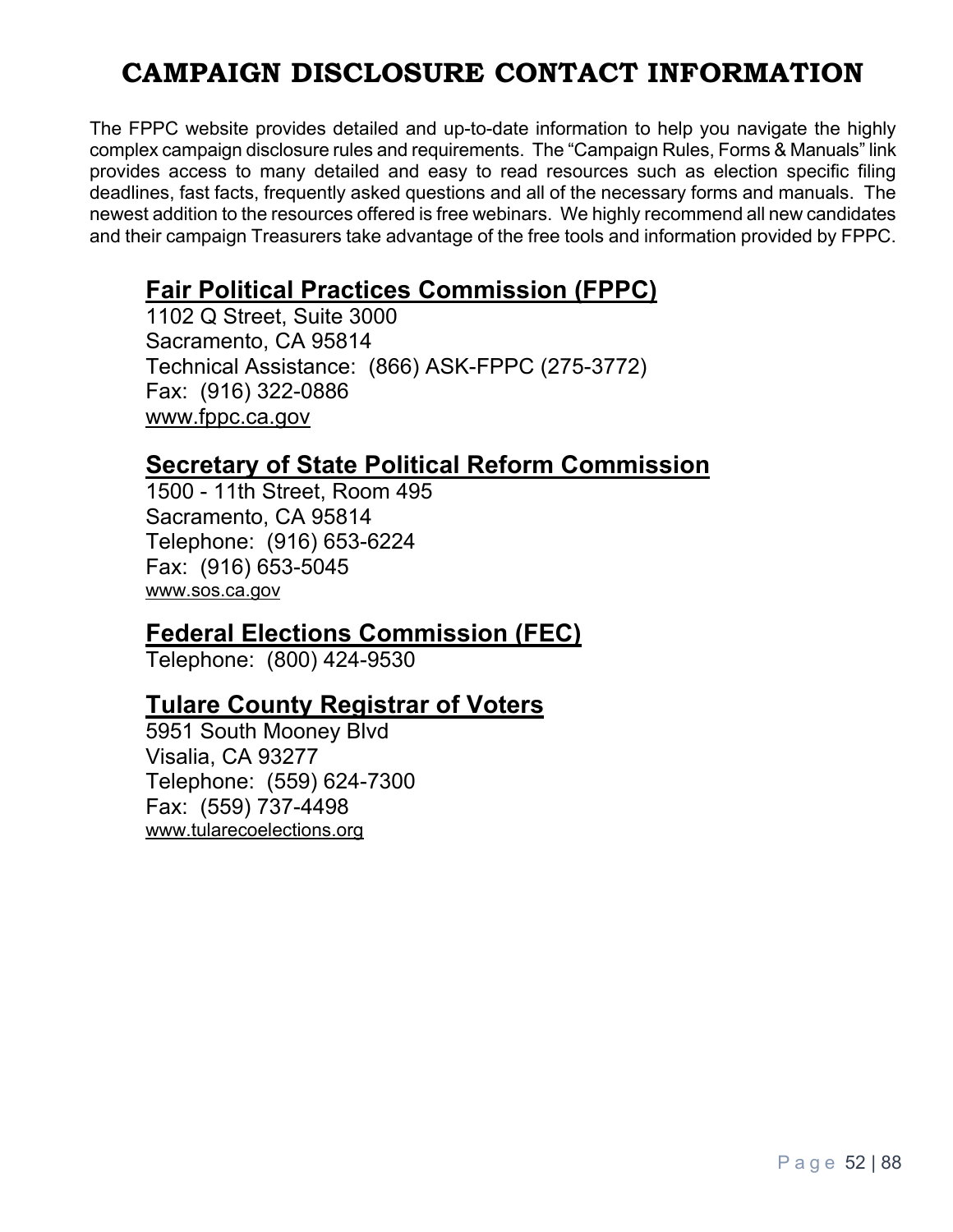# **FAIR POLITICAL PRACTICES COMMISSION FILING SCHEDULE**

## **STATE CANDIDATES and CONTROLLED COMMITTEES June 7, 2022**

| <b>DEADLINE</b>                   | <b>TYPE OF</b><br><b>STATEMENT</b> | <b>PERIOD</b>                                                   | <b>FORM</b> | <b>NOTES</b>                                                                                                                                                                                                                                                                                                                                                                                                                                                                                                                          |
|-----------------------------------|------------------------------------|-----------------------------------------------------------------|-------------|---------------------------------------------------------------------------------------------------------------------------------------------------------------------------------------------------------------------------------------------------------------------------------------------------------------------------------------------------------------------------------------------------------------------------------------------------------------------------------------------------------------------------------------|
| January 31, 2022                  | Semi-Annual                        | $* - 12/31/21$                                                  | 460         | All committees must file this report.                                                                                                                                                                                                                                                                                                                                                                                                                                                                                                 |
| Within 10<br><b>Business Days</b> | \$5,000 Report                     | Ongoing – file any<br>time other than 90-<br>day Election Cycle | 497         | Only e-filers file this report:<br>File if a contribution of \$5,000 or more is received<br>from a single source.<br>No paper copy is required.                                                                                                                                                                                                                                                                                                                                                                                       |
|                                   |                                    |                                                                 |             |                                                                                                                                                                                                                                                                                                                                                                                                                                                                                                                                       |
| Within 24 Hours                   | <b>Election Cycle</b><br>Reports   | $03/09/22 - 06/07/22$                                           | 497         | File if a contribution of \$1,000 or more in the<br>$\bullet$<br>aggregate is received from a single source.<br>File if a contribution of \$1,000 or more in the<br>aggregate is made in connection with a candidate or<br>ballot measure being voted upon the June 7, 2022<br>ballot, or made to a political party committee.<br>The recipient of an in-kind contribution must file a<br>Form 497 within 48 hours from the time the in-kind<br>or non-monetary contribution is received.<br>E-file only - no paper copy is required. |
| April 28, 2022                    | 1 <sup>st</sup> Pre-Election       | $01/01/22 - 04/23/22$                                           | 460         | All committees must file this report.<br>$\bullet$                                                                                                                                                                                                                                                                                                                                                                                                                                                                                    |
| May 26, 2018                      | 2 <sup>nd</sup> Pre-Election       | $04/24/22 - 05/21/22$                                           | 460         | All committees must file Form 460.<br>$\bullet$<br>Paper copies must be filed by personal delivery or<br>guaranteed overnight service only.                                                                                                                                                                                                                                                                                                                                                                                           |
| August 1, 2022                    | Semi-Annual                        | $05/22/22 - 06/30/22$                                           | 460         | All committees must file this report.<br>$\bullet$                                                                                                                                                                                                                                                                                                                                                                                                                                                                                    |

#### **Additional Reports:**

Depending on committee activity, one or more of the following reports may also be required:

- **Payments Related to a State Ballot Measure (E-Filers only)**: File Form 460 (24-hour Independent Expenditure Report) or Form 497 (24-hour Contribution Report) within 10 business days of making payments totaling \$5,000 or more in connection with a single state ballot measure. No paper copy is required.
- **Form 511**: File within 10 days of making either of the following expenditures related to an advertisement to support or oppose a ballot measure: 1) A payment totaling \$5,000 or more to an individual to appear in an advertisement, or 2) A payment of any amount to an individual portraying a member of a licensed occupation (i.e., nurse, doctor, firefighter). E-Filers also file online.
- **Form E-530**: File within 48 hours of making a payment of \$50,000 or more during the 45 days prior to an election for a communication that identifies a state candidate being voted upon in the election, but does not expressly advocate the election or defeat of the candidate. No paper copy is required.

#### **Additional Notes:**

- **Period Covered:** The period covered by any statement begins on the day after the closing date of the last statement filed, or January 1, if no previous statement has been filed.
- **Deadline Extensions:** Deadlines are extended when they fall on a Saturday, Sunday, or an official state holiday. This extension does not apply to a 24-Hour/10-Day Contribution Report (Form 497) that is due the weekend before the election, and this extension never applies to any 24-Hour/10-Day Independent Expenditure Report (Form 496). Such reports must be filed within 24 hours, regardless of the day of the week.
- **California Access Replacement System (CARS):** The new Cal-Access system is expected to go live in June of 2021.
- **Where to File:** Until the California Access Replacement System (CARS) is live, state committees that are e-filers, file reports with the Secretary of State. Candidate controlled committees that are not e-filers file paper copies with the elections' official at the candidate's county of domicile. Once the CARS system is live, all state committees file reports and statements online or electronically with the Secretary of State.
- **Form 501:** All state candidates must file Form 501 before soliciting or receiving any contributions or before making expenditures from personal funds. A candidate may, until the deadline for filing nomination papers set forth in Section 8020 of the Elections Code, amend Form 501 to change his/her statement of acceptance or rejection of voluntary expenditure limits provides he or she has not exceeded the limits.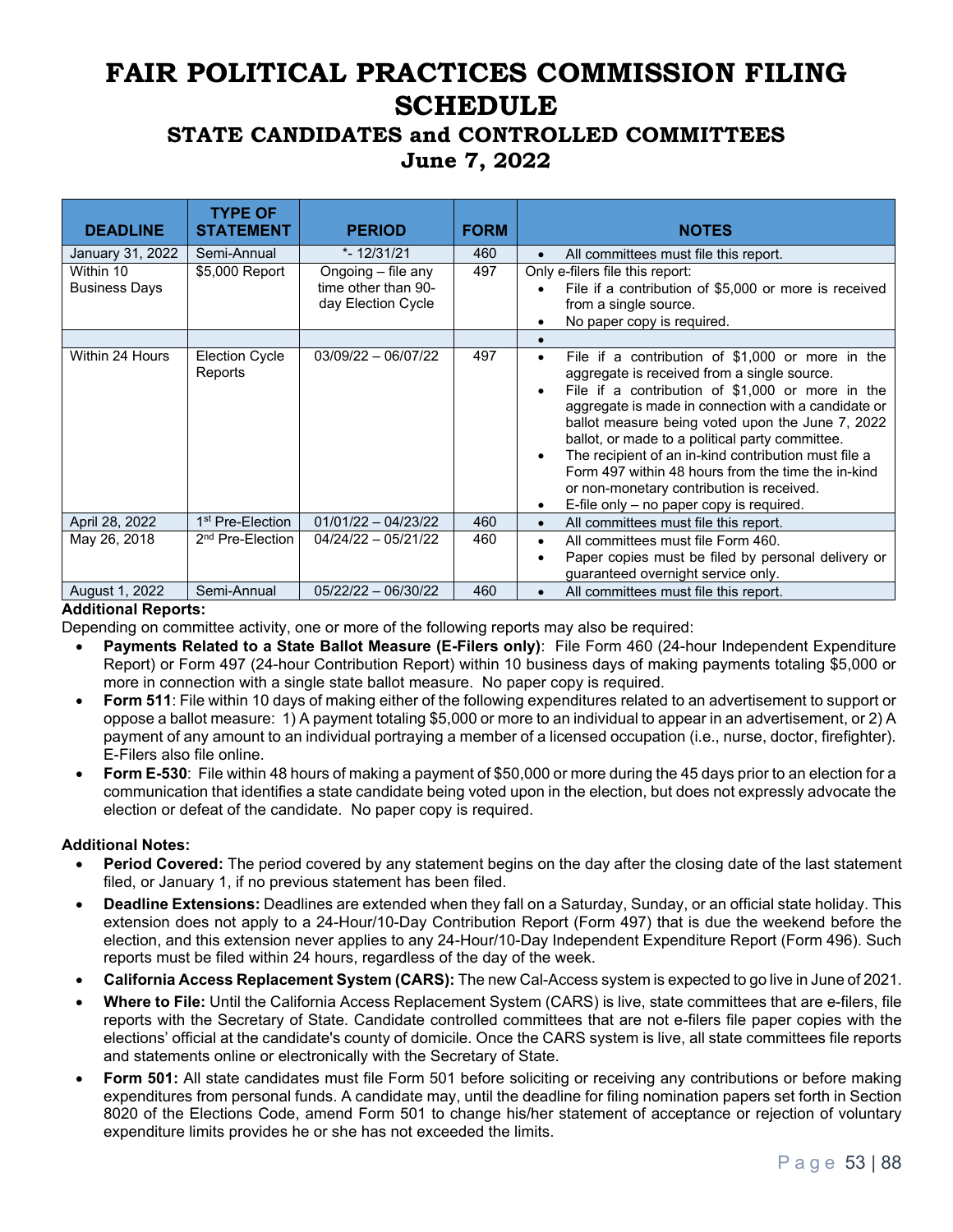- **E-filer:** Until the California Access Replacement System (CARS) is live, only state committees that have received contributions or made expenditures totaling \$25,000 or more e-file. Once the CARS system is live, all state committees will file online or electronically with the Secretary of State.
- **Form 460:** All state committees, including e-filers, must also file paper statements. Once the California Access Replacement System (CARS) system is live, all state committees will file online or electronically with the Secretary of State, no paper copies will be required.
- **Form 470 (2021):** Candidates who did not raise or spend \$2,000 or more in 2021 and do not have an open committee may file Form 470 (Short Form) on or before January 31, 2021. If a Form 470 is filed and later, during the calendar year, the candidate raises or spends \$2,000 or more, a Form 470 Supplement and a Form 410 must be filed.
- **Form 470 (2022):** Candidates who do not raise or spend \$2,000 or more (or anticipate raising or spending \$2,000 or more) in 2022 and do not have an open committee may file Form 470 on or before April 28, 2022. If, later during the calendar year, the candidate raises or spends \$2,000 or more, a campaign committee must be opened, and a Form 470 Supplement and a Form 410 must be filed.
- **Paper Filings:** Until the California Access Replacement System (CARS) is live, all paper filings may be filed by first class mail unless otherwise noted. Once the CARS system is live, all state committees will file online or electronically with the Secretary of State, no paper copies will be required.
- **Forms 496 and 497:** All reports filed online only.
- Committees making independent expenditures totaling \$1,000 or more to support or oppose other candidates or ballot measures also file:
	- o **Form 462**: This verification form must be e-mailed to the FPPC within 10-Days. Once the California Access Replacement System (CARS) system is live, this report will be eliminated, and the information captured on other reports.
	- o **Form 496**: This form is due within 24 hours if made in the 90-day, 24-Hour reporting period of the candidate's or measure's election. Refer to the applicable filing schedule. Form 496 is filed with the filing officer in the jurisdiction of the affected candidate or measure.
- **Multiple Committees**: All committees controlled by a state candidate listed on the June ballot must file statements on the pre-election filing deadlines, in addition to the committee formed for this election. For example, a candidate for Senate listed on the June 7, 2022 ballot who maintains an Assembly officeholder committee must file pre-election statements for both committees even if the Assembly committee has not received or made payments.
- **State Contribution Limits:** Refer to the contribution limits chart on the FPPC website.
- **Penalties:** Late statements and reports are subject to a fine of \$10 per day on both the paper and the e-filed version (i.e., \$20 per day for a late Form 460). Once the California Access Replacement System (CARS) system is live, all state committees will file online or electronically with the Secretary of State and late e-filed statements and reports will be subject to a fine of \$10 per day. Failure to file a statement or report could result in an enforcement penalty of \$5,000 per violation.
- **Public Documents:** All statements and reports are public documents.
- **Resources:** Campaign manuals and other instructional materials are available on the Campaign Rules page or, visit www.fppc.ca.gov > Learn > Campaign Rules.

#### **Download Blank Forms or Complete Your Forms On-Line**

Need blank forms to fill out? Don't really like filling out your forms by hand, but don't have a typewriter? If you have access to the internet, go to either website below. You can print out blank forms or complete your forms on-line, then print them out with a clean, typed look www.tularecoelections.org **OR**  www.fppc.ca.gov**.**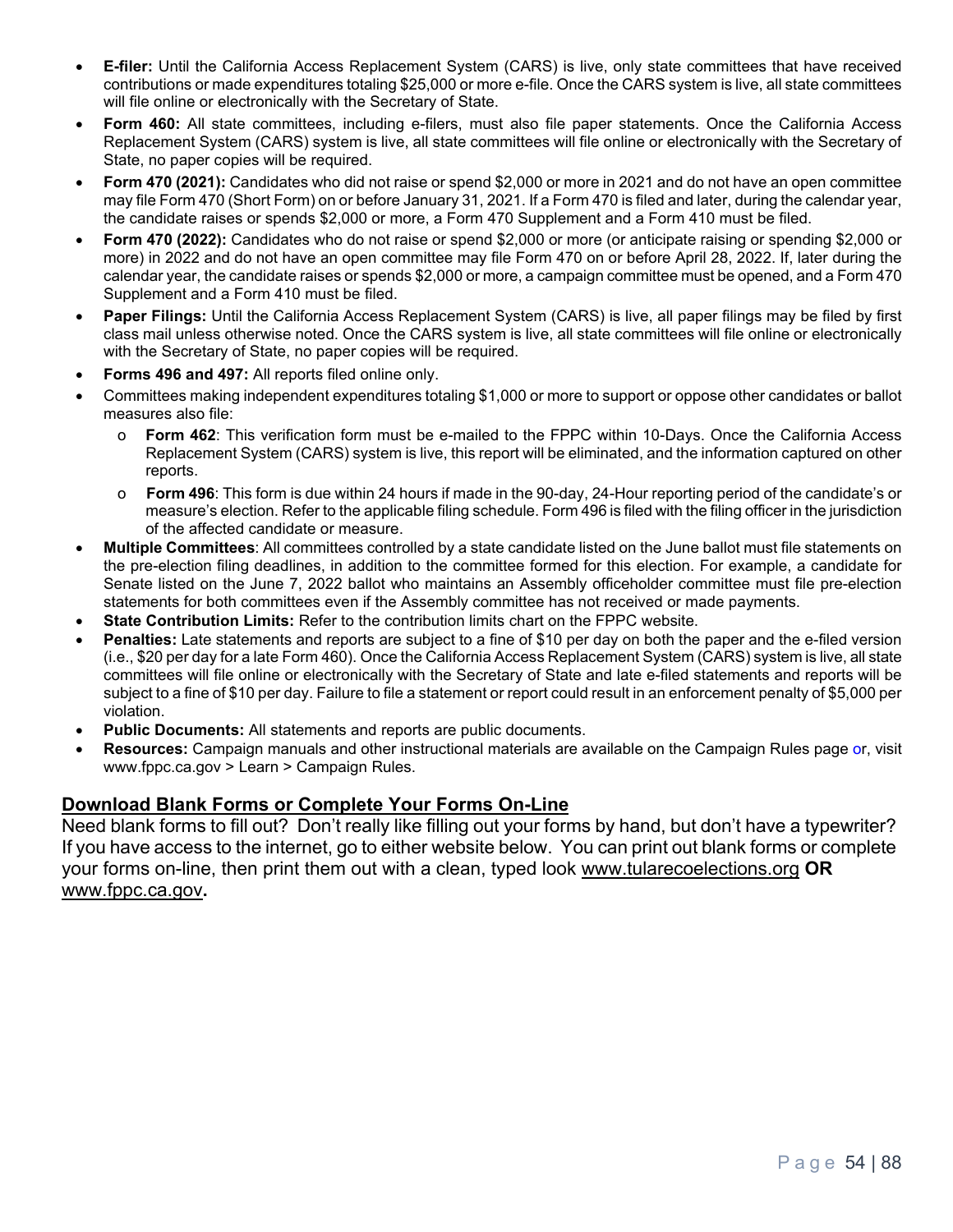# **FAIR POLITICAL PRACTICES COMMISSION FILING SCHEDULE**

## **LOCAL CANDIDATES and CONTROLLED COMMITTEES June 7, 2022**

| <b>DEADLINE</b>           | <b>TYPE OF</b><br><b>STATEMENT</b> | <b>PERIOD</b>         | <b>FORM</b>   | <b>NOTES</b>                                                                                                                                                                                                                                                                                                                                                                                                                                                                                                                                                 |
|---------------------------|------------------------------------|-----------------------|---------------|--------------------------------------------------------------------------------------------------------------------------------------------------------------------------------------------------------------------------------------------------------------------------------------------------------------------------------------------------------------------------------------------------------------------------------------------------------------------------------------------------------------------------------------------------------------|
| January 31,<br>2022       | Semi-Annual                        | $* - 12/31/21$        | 460 or<br>470 | 460: All committees must file Form 460.<br>$\bullet$<br>470: If a candidate raised or spent less than \$2,000<br>$\bullet$<br>during 2021, file Form 470 (see below).                                                                                                                                                                                                                                                                                                                                                                                        |
| Within 24<br><b>Hours</b> | Contribution<br>Reports            | $03/09/22 - 06/07/22$ | 497           | File if a contribution of \$1,000 or more in the<br>$\bullet$<br>aggregate is received from a single source.<br>File if a contribution of \$1,000 or more in the<br>$\bullet$<br>aggregate is made to another candidate or measure<br>being voted upon June 7, 2022.<br>The recipient of a non-monetary contribution of<br>$\bullet$<br>\$1,000 or more must file a Form 497 within 48 hours<br>from the tine the contribution is received.<br>File by personal delivery, e-mail, quaranteed overnight<br>$\bullet$<br>service, fax or online, if available. |
| April 28, 2022            | 1 <sup>st</sup> Pre-Election       | $01/01/22 - 04/23/22$ | 460 or<br>470 | Each candidate listed on the ballot must file Form 460<br>$\bullet$<br>or Form 470 (see below).                                                                                                                                                                                                                                                                                                                                                                                                                                                              |
| May 26, 2022              | 2 <sup>nd</sup> Pre-Election       | $04/24/22 - 05/21/22$ | 460           | All committees must file Form 460.<br>$\bullet$<br>File by personal delivery, guaranteed overnight service<br>$\bullet$<br>or online, if available.                                                                                                                                                                                                                                                                                                                                                                                                          |
| <b>August 1, 2022</b>     | Semi-Annual                        | $05/22/22 - 06/30/22$ | 460           | All committees must file Form 460 unless the<br>$\bullet$<br>committee filed termination Forms 410 and 460 before<br>June 30, 2018.                                                                                                                                                                                                                                                                                                                                                                                                                          |

#### **Additional Notes:**

- **\*Period Covered:** The period covered by any statement begins on the day after the closing date of the last statement filed, or January 1, if no previous statement has been filed.
- **Local Ordinance:** Always check on whether additional local rules apply.
- **Deadline Extensions:** Deadlines are extended when they fall on a Saturday, Sunday, or an official state holiday. This extension does not apply to a 24-Hour/10-Day Contribution Report (Form 497) that is due the weekend before the election, and this extension never applies to any 24-Hour/10-Day Independent Expenditure Report (Form 496). Such reports must be filed within 24 hours, regardless of the day of the week.
- **Method of Delivery:** All paper filings may be filed by first class mail unless otherwise noted. A paper copy of a statement may not be required if a local agency requires online filing pursuant to a local ordinance.
- **Form 501:** All candidates must file Form 501 (Candidate Intention Statement) before soliciting/receiving contributions.
- **Form 460:** Candidates who have raised/spent \$2,000 or more file the Form 460. The Form 410 (Statement of Organization) must also be filed once \$2,000 or more has been raised/spent.
- **Form 470 (2021):** Non-incumbent candidates who raised or spent less than \$2,000 during 2021 and did not have an open committee must file Form 470 by January 31, 2021.
- **Form 470 (2022):** Candidates who do not raise or spend \$2,000 or more (or anticipate raising or spending \$2,000 or more) in 2022 and do not have an open committee may file Form 470 on or before April 28, 2022. If, later during the calendar year, the candidate raises or spends \$2,000 or more, a Form 470 Supplement and a Form 410 must be filed.
- **Independent Expenditures:** Committees making independent expenditures totaling \$1,000 or more to support or oppose other candidates or ballot measures also file:
	- **Form 496**: This form is due within 24 hours if made in the 90-day, 24-hour reporting period of the candidate's or measure's election. Refer to the applicable filing schedule. Form 496 is filed with the filing officer in the jurisdiction of the affected candidate or measure.
	- **Form 462:** This verification form must be e-mailed to the FPPC within 10 days. Once the California Access Replacement System (CARS) system is live, this report will be eliminated, and the information captured on other reports.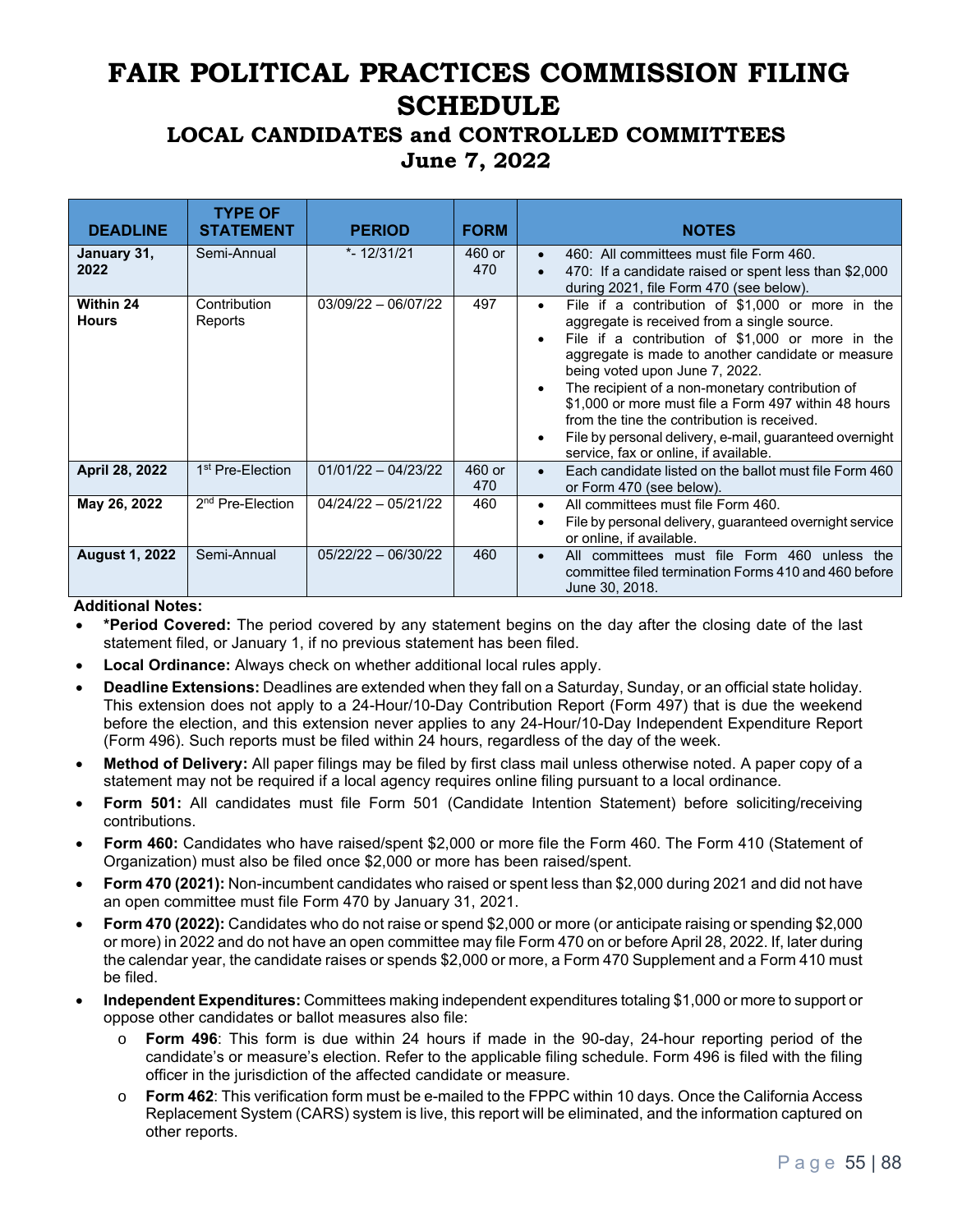- **After the Election:** Reporting requirements will depend on whether the candidate is successful and whether a campaign committee is open. See Campaign Disclosure Manual 2 for additional information.
- **Public Documents:** All statements and reports are public documents.
- **Resources:** Campaign manuals and other instructional materials are available on the Campaign Rules page or visit fppc.ca.gov/> Learn > Campaign Rules.

#### **LOCAL ORDINANCE REQUIRING ELECTRONIC FILING**

In October 2019, the County of Tulare adopted Ordinance No. 3572 requiring all campaign disclosure documents to be filed electronically. The County of Tulare Registrar of Voters office has adopted the use of eCampaign to meet this electronic filing requirement. eCampaign is available for filing forms directly at southtechhosting.com/TulareCounty/eCampaign/ or through a link on the Registrar of Voters website. Forms filed using eCampaign are available for public viewing directly at southtechhosting.com/TulareCounty/CampaignDocsWebRetrieval/Default.aspx or through a link on the Registrar of Voters website.

There is no fee associated with creating an eCampaign account, filing campaign disclosure documents in the system, or viewing campaign disclosure documents in the system. In order to create an eCampaign account, please submit an email to AV1@tularecounty.ca.gov requesting an account and include your name, email address, contact phone number, and mailing address. If you have a treasurer or other officers on your committee, other than yourself, and would like access to be granted to them, please include their name and email address in your request. Please allow one business day for your account request to be processed and your Login ID to be emailed to you.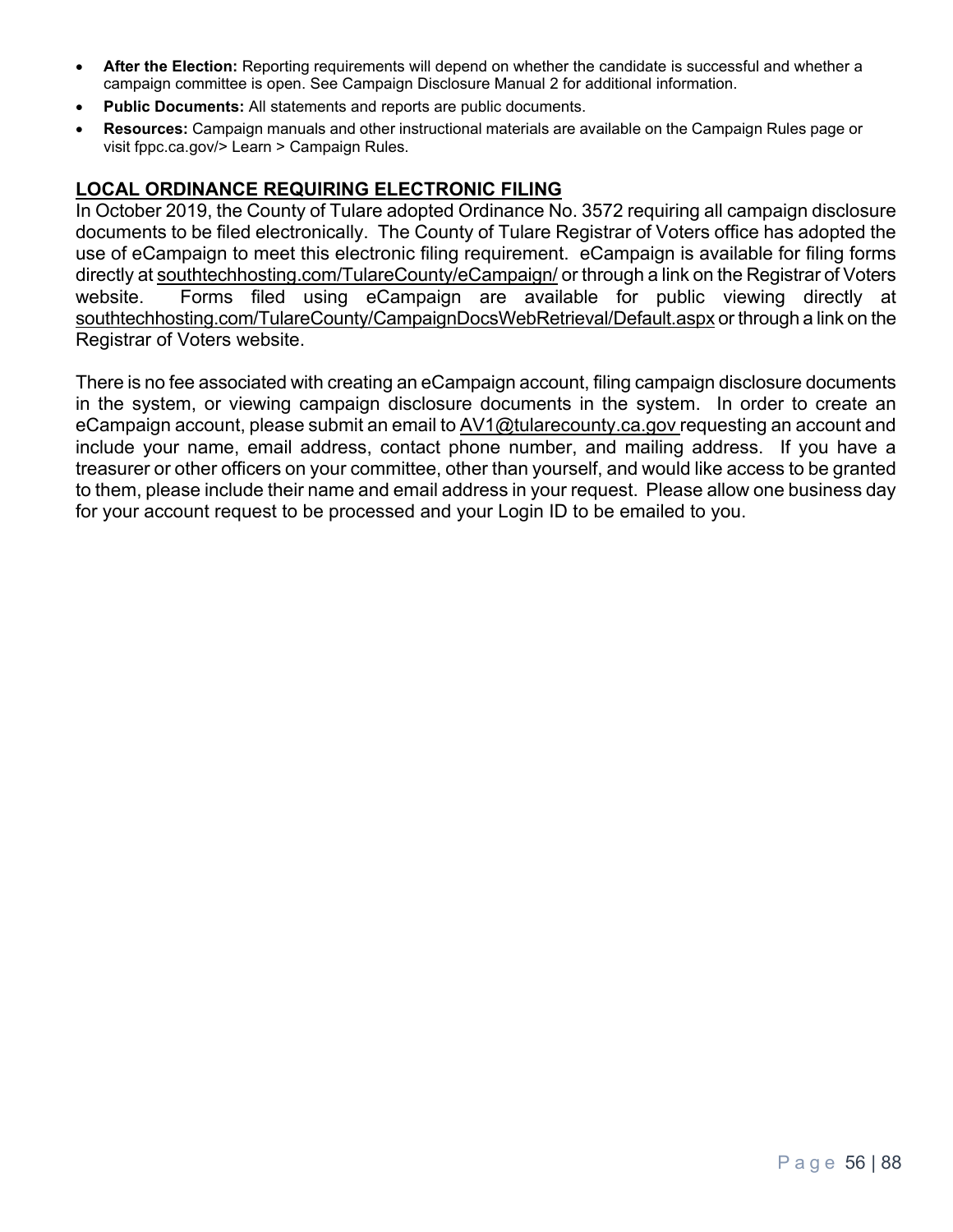# **FAIR POLITICAL PRACTICES COMMISSION FILING SCHEDULE**

## **STATE CANDIDATES and CONTROLLED COMMITTEES November 8, 2022**

| <b>DEADLINE</b>            | <b>TYPE OF</b><br><b>STATEMENT</b> | <b>PERIOD</b>                                                   | <b>FORM</b>   | <b>NOTES</b>                                                                                                                                                                                                                                                                                                                                                                                                                                                                                                                                                                                           |
|----------------------------|------------------------------------|-----------------------------------------------------------------|---------------|--------------------------------------------------------------------------------------------------------------------------------------------------------------------------------------------------------------------------------------------------------------------------------------------------------------------------------------------------------------------------------------------------------------------------------------------------------------------------------------------------------------------------------------------------------------------------------------------------------|
| August 1, 2022             | Semi-Annual                        | $* - 6/30/22$                                                   | 460 or<br>470 | All committees must file Form 460 or Form 470.<br>$\bullet$                                                                                                                                                                                                                                                                                                                                                                                                                                                                                                                                            |
| Within 10 Business<br>Days | \$5,000 Report                     | Ongoing - file any<br>time other than 90-<br>day Election Cycle | 497           | Only e-filers file this report:<br>File if a contribution of \$5,000 or more is received<br>from a single source.<br>No paper copy is required.<br>$\bullet$<br>File within 10 business days of receipt of<br>$\bullet$<br>contribution.<br>Until the California Access Replacement System<br>(CARS) is live, all filers file this report if a<br>contribution of \$5,000 or more is received from a<br>single source.                                                                                                                                                                                 |
|                            |                                    |                                                                 |               | $\bullet$                                                                                                                                                                                                                                                                                                                                                                                                                                                                                                                                                                                              |
| Within 24 Hours            | <b>Election Cycle</b><br>Reports   | $08/10/22 - 11/08/22$                                           | 497           | File if a contribution of \$1,000 or more in the<br>$\bullet$<br>aggregate is received from a single source.<br>File if a contribution of \$1,000 or more in the<br>$\bullet$<br>aggregate is made in connection with a candidate<br>or ballot measure being voted upon the November<br>8, 2022 ballot, or made to a political party<br>committee.<br>The recipient of a non-monetary contribution of<br>\$1,000 or more in the aggregate must file a Form<br>497 within 48 hours from the time the non-<br>monetary contribution is received.<br>E-file only. No paper copy is required.<br>$\bullet$ |
| September 29, 2022         | 1 <sup>st</sup> Pre-Election       | $07/01/22 - 09/24/22$                                           | 460 or<br>470 | All committees must file Form 460 or 470.<br>$\bullet$                                                                                                                                                                                                                                                                                                                                                                                                                                                                                                                                                 |
| October 27, 2022           | 2 <sup>nd</sup> Pre-Election       | $09/25/22 - 10/22/22$                                           | 460           | All committees must file Form 460.<br>$\bullet$<br>Paper copies must be filed by personal delivery or<br>$\bullet$<br>guaranteed overnight service only.                                                                                                                                                                                                                                                                                                                                                                                                                                               |
| January 31, 2023           | Semi-Annual                        | $10/23/22 - 12/31/22$                                           | 460           | All committees must file this report. unless the<br>$\bullet$<br>committee files termination Forms 410 and 460<br>before December 31, 2022.                                                                                                                                                                                                                                                                                                                                                                                                                                                            |

#### **Additional Reports:**

Depending on committee activity, one or more of the following reports may also be required:

- **Payments Related to a State Ballot Measure (E-Filers only)**: File Form 460 (24-hour Independent Expenditure Report) or Form 497 (24-hour Contribution Report) within 10 business days of making payments totaling \$5,000 or more in connection with a single state ballot measure. No paper copy is required.
- **Form 511**: File within 10 days of making either of the following expenditures related to an advertisement to support or oppose a ballot measure: 1) A payment totaling \$5,000 or more to an individual to appear in an advertisement, or 2) A payment of any amount to an individual portraying a member of a licensed occupation (i.e., nurse, doctor, firefighter). E-Filers also file online.
- **Form E-530**: File within 48 hours of making a payment of \$50,000 or more during the 45 days prior to an election for a communication that identifies a state candidate being voted upon in the election, but does not expressly advocate the election or defeat of the candidate. No paper copy is required.

#### **Additional Notes:**

- **\*Period Covered:** The period covered by any statement begins on the day after the closing date of the last statement filed, or January 1, if no previous statement has been filed.
- **Deadline Extensions:** Deadlines are extended when they fall on a Saturday, Sunday, or an official state holiday. This extension does not apply to a 24-Hour/1Day Contribution Report (Form 497) that is due the weekend before the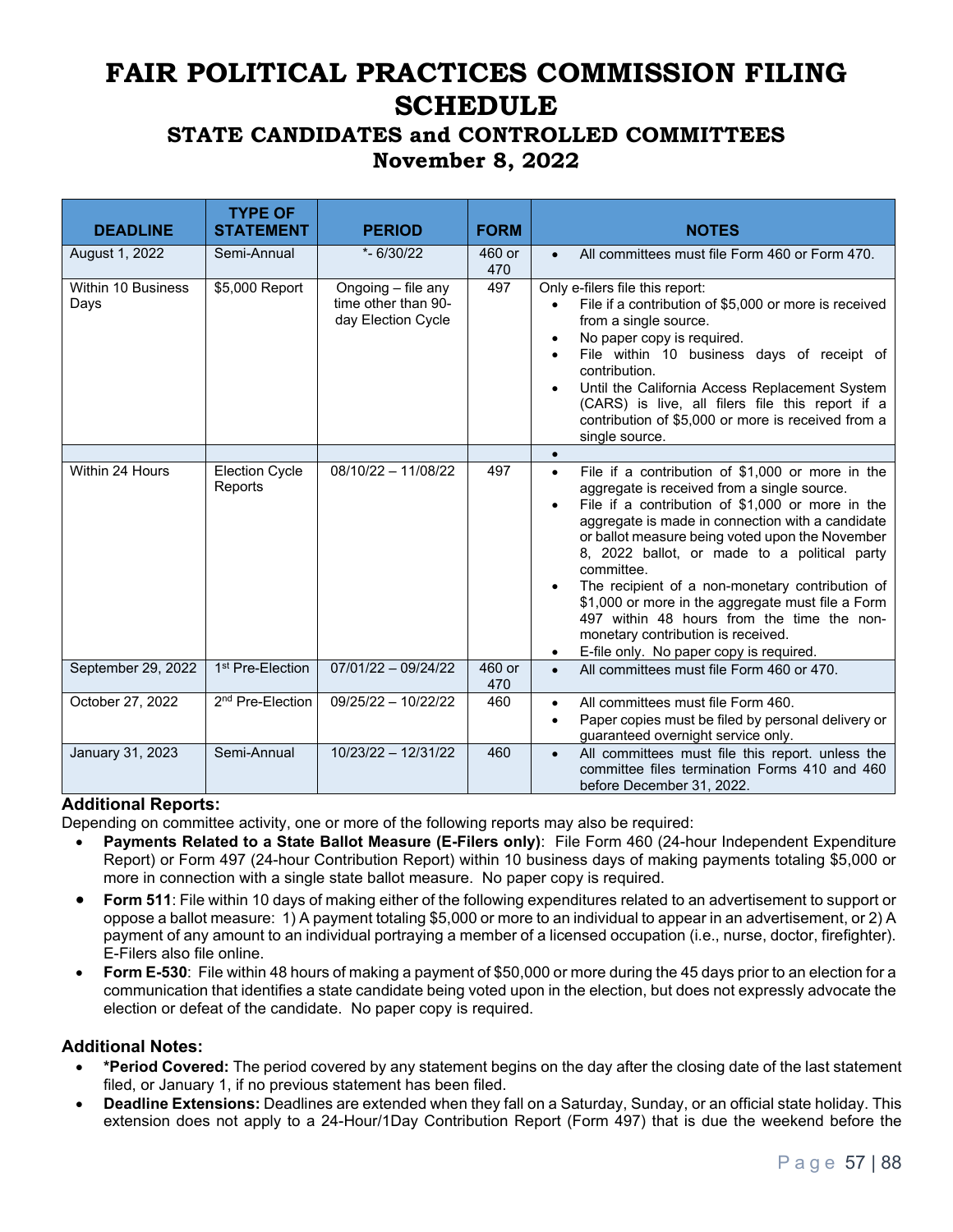election, and this extension never applies to any 24-Hour/10-Day Independent Expenditure Report (Form 496). Such reports must be filed within 24 hours, regardless of the day of the week.

- **California Access Replacement System (CARS):** The new Cal-Access system is expected to go live in 2021.
- **Where to File:** Until the California Access Replacement System (CARS) is live, state committees that are e-filers, file reports with the Secretary of State. Candidate controlled committees that are not e-filers file paper copies with the elections' official at the candidate's county of domicile. Once the CARS system live, all state committees file reports and statements online or electronically with the Secretary of State.
- **Form 501:** All state candidates must file Form 501 before soliciting or receiving any contributions or before making expenditures from personal funds. A candidate may, until the deadline for filing nomination papers set forth in Section 8020 of the Elections Code, amend Form 501 to change his/her statement of acceptance or rejection of voluntary expenditure limits provides he or she has not exceeded the limits.
- **E-filer:** Until the California Access Replacement System (CARS) is live, only state committees that have received contributions or made expenditures totaling \$25,000 or more e-file. Once the CARS system is live, all state committees will file online or electronically with the Secretary of State.
- **Form 460:** All state committees, including e-filers, must also file paper statements. Once the California Access Replacement System (CARS) system is live, all state committees will file online or electronically with the Secretary of State, no paper copies will be required.
- **Form 470:** Candidates who do not raise or spend \$2,000 or more (or anticipate raising or spending \$2,000 or more) in 2022 and do not have an open committee may file Form 470 on or before September 29, 2022. If, later during the calendar year, the candidate raises or spends \$2,000 or more, a campaign committee must be opened, and a Form 470 Supplement and a Form 410 must be filed.
- **Paper Filings:** Until the California Access Replacement System (CARS) is live, all paper filings may be filed by first class mail unless otherwise noted. Once the CARS system is live, all state committees will file online or electronically with the Secretary of State, no paper copies will be required.
- **Forms 496 and 497:** All reports filed online only.
- Committees making independent expenditures totaling \$1,000 or more to support or oppose other candidates or ballot measures also file:
	- o **Form 462**: This verification form must be e-mailed to the FPPC within 10-Days. Once the California Access Replacement System (CARS) system is live, this report will be eliminated, and the information captured on other reports.
	- o **Form 496**: This form is due within 24 hours if made in the 90-day, 24-Hour reporting period of the candidate's or measure's election. Refer to the applicable filing schedule. Form 496 is filed with the filing officer in the jurisdiction of the affected candidate or measure.
- **Multiple Committees**: All committees controlled by a state candidate listed on the June ballot must file statements on the pre-election filing deadlines, in addition to the committee formed for this election. For example, a candidate for Senate listed on the November 8, 2022 ballot who maintains an Assembly officeholder committee must file pre-election statements for both committees even if the Assembly committee has not received or made payments.
- **State Contribution Limits:** Refer to the contribution limits chart on the FPPC website.
- **Penalties:** Late statements and reports are subject to a fine of \$10 per day on both the paper and the e-filed version (i.e., \$20 per day for a late Form 460). Once the California Access Replacement System (CARS) system is live, all state committees will file online or electronically with the Secretary of State and late e-filed statements and reports will be subject to a fine of \$10 per day. Failure to file a statement or report could result in an enforcement penalty of \$5,000 per violation.
- **Public Documents:** All statements and reports are public documents.
- **Resources:** Campaign manuals and other instructional materials are available on the Campaign Rules page or visit www.fppc.ca.gov > Learn > Campaign Rules.

#### **Download Blank Forms Or Complete Your Forms On-Line**

Need blank forms to fill out? Don't really like filling out your forms by hand, but don't have a typewriter? If you have access to the internet, go to either website below. You can print out blank forms or complete your forms on-line, then print them out with a clean, typed look www.tularecoelections.org **OR**  www.fppc.ca.gov**.**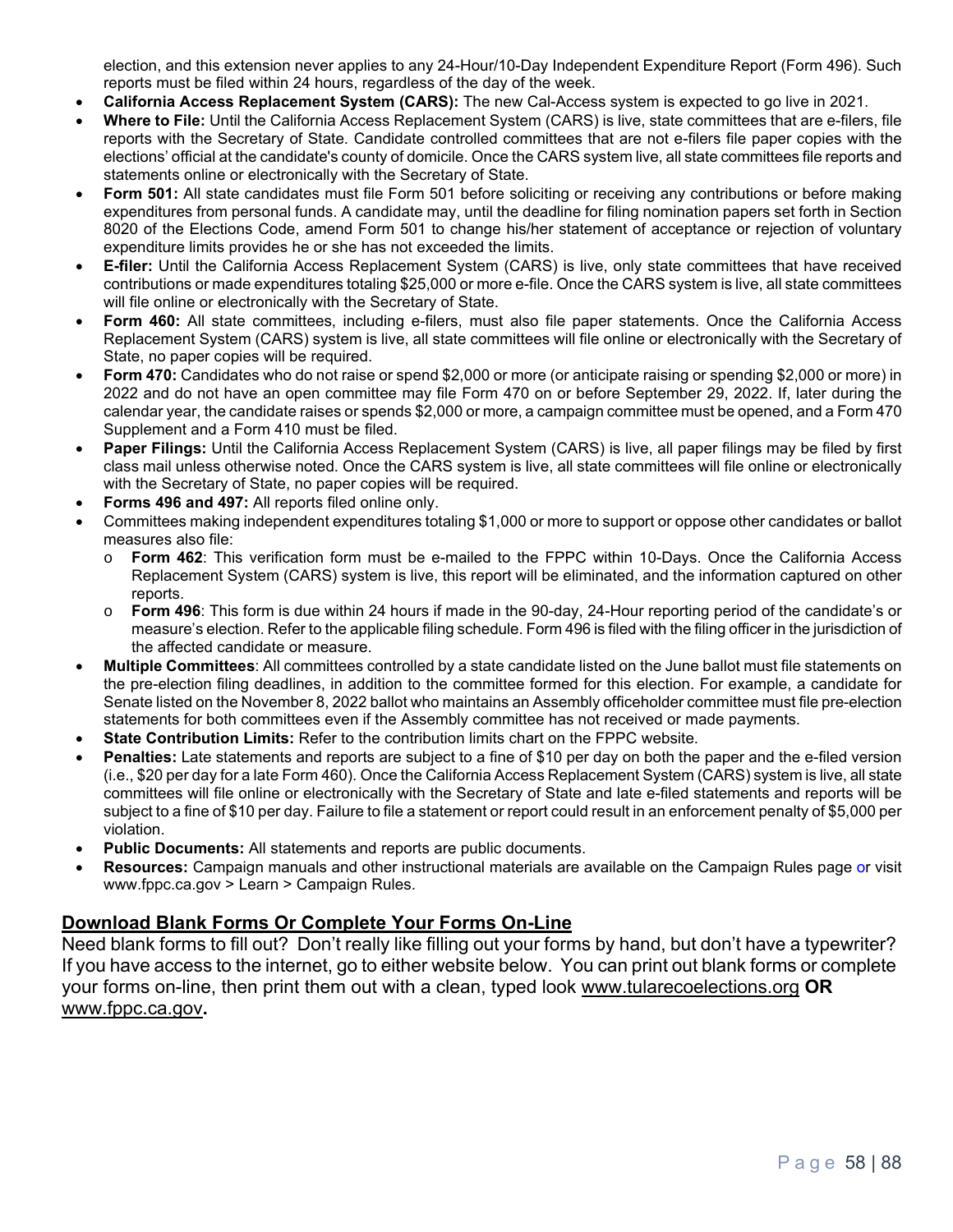# **FAIR POLITICAL PRACTICES COMMISSION FILING SCHEDULE**

## **LOCAL CANDIDATES and CONTROLLED COMMITTEES November 8, 2022**

| <b>DEADLINE</b>        | <b>TYPE OF</b><br><b>STATEMENT</b> | <b>PERIOD</b>         | <b>FORM</b>   | <b>NOTES</b>                                                                                                                                                                                                                                                                                                                                                                                                                                                                                                                                                     |
|------------------------|------------------------------------|-----------------------|---------------|------------------------------------------------------------------------------------------------------------------------------------------------------------------------------------------------------------------------------------------------------------------------------------------------------------------------------------------------------------------------------------------------------------------------------------------------------------------------------------------------------------------------------------------------------------------|
| <b>August 1, 2022</b>  | Semi-Annual                        | $* - 6/30/22$         | 460 or<br>470 | 460: All committees must file Form 460.<br>$\bullet$<br>470: If a candidate raised or spent less than \$2,000<br>$\bullet$<br>during 2021, file Form 470 (see below).                                                                                                                                                                                                                                                                                                                                                                                            |
| <b>Within 24 Hours</b> | Contribution<br>Reports            | $08/10/22 - 11/08/22$ | 497           | File if a contribution of \$1,000 or more in the<br>$\bullet$<br>aggregate is received from a single source.<br>File if a contribution of \$1,000 or more in the<br>$\bullet$<br>aggregate is made to another candidate or measure<br>being voted upon November 8, 2022.<br>The recipient of a non-monetary contribution of \$1,000<br>$\bullet$<br>or more must file a Form 497 within 48 hours from the<br>tine the contribution is received.<br>File by personal delivery, e-mail, quaranteed overnight<br>$\bullet$<br>service, fax or online, if available. |
| September 29,<br>2022  | 1 <sup>st</sup> Pre-Election       | $07/01/22 - 09/24/22$ | 460 or<br>470 | Each candidate listed on the ballot must file Form 460<br>$\bullet$<br>or Form 470 (see below).                                                                                                                                                                                                                                                                                                                                                                                                                                                                  |
| October 27,<br>2022    | 2 <sup>nd</sup> Pre-Election       | 09/25/22 - 11/22/22   | 460           | All committees must file Form 460.<br>$\bullet$<br>File by personal delivery, guaranteed overnight service<br>$\bullet$<br>or online, if available.                                                                                                                                                                                                                                                                                                                                                                                                              |
| January 31,<br>2023    | Semi-Annual                        | 10/23/22 - 12/31/22   | 460           | All committees must file Form 460 unless the<br>$\bullet$<br>committee filed termination Forms 410 and 460 before<br>December 31, 2022.                                                                                                                                                                                                                                                                                                                                                                                                                          |

#### **Additional Notes:**

- **\*Period Covered:** The period covered by any statement begins on the day after the closing date of the last statement filed, or January 1, if no previous statement has been filed.
- **Local Ordinance:** Always check on whether additional local rules apply.
- **Deadline Extensions:** Deadlines are extended when they fall on a Saturday, Sunday, or an official state holiday. This extension does not apply to a 24-Hour/10-Day Contribution Report (Form 497) that is due the weekend before the election, and this extension never applies to any 24-Hour/10-Day Independent Expenditure Report (Form 496). Such reports must be filed within 24 hours, regardless of the day of the week.
- **Method of Delivery:** All paper filings may be filed by first class mail unless otherwise noted. A paper copy of a statement may not be required if a local agency requires online filing pursuant to a local ordinance.
- **Form 501:** All candidates must file Form 501 (Candidate Intention Statement) before soliciting/receiving contributions.
- **Form 460:** Candidates who have raised/spent \$2,000 or more file the Form 460. The Form 410 (Statement of Organization) must also be filed once \$2,000 or more has been raised/spent.
- **Form 470:** Candidates who do not raise or spend \$2,000 or more (or anticipate raising or spending \$2,000 or more) in 2022 and do not have an open committee may file Form 470 on or before September 29, 2022. If, later during the calendar year, the candidate raises or spends \$2,000 or more, a Form 470 Supplement and a Form 410 must be filed.
- **Independent Expenditures:** Committees making independent expenditures totaling \$1,000 or more to support or oppose other candidates or ballot measures also file:
	- o **Form 496:** This form is due within 24 hours if made in the 90-day, 24-hour reporting period of the candidate's or measure's election. Refer to the applicable filing schedule. Form 496 is filed with the filing officer in the jurisdiction of the affected candidate or measure.
	- **Form 462:** This verification form must be e-mailed to the FPPC within 10 days. Once the California Access Replacement System (CARS) system is live, this report will be eliminated, and the information captured on other reports.
- **After the Election:** Reporting requirements will depend on whether the candidate is successful and whether a campaign committee is open. See Campaign Disclosure Manual 2 for additional information.
- **Public Documents:** All statements and reports are public documents.
- **Resources:** Campaign manuals and other instructional materials are available on the Campaign Rules page or, visit www.fppc.ca.gov > Learn > Campaign Rules.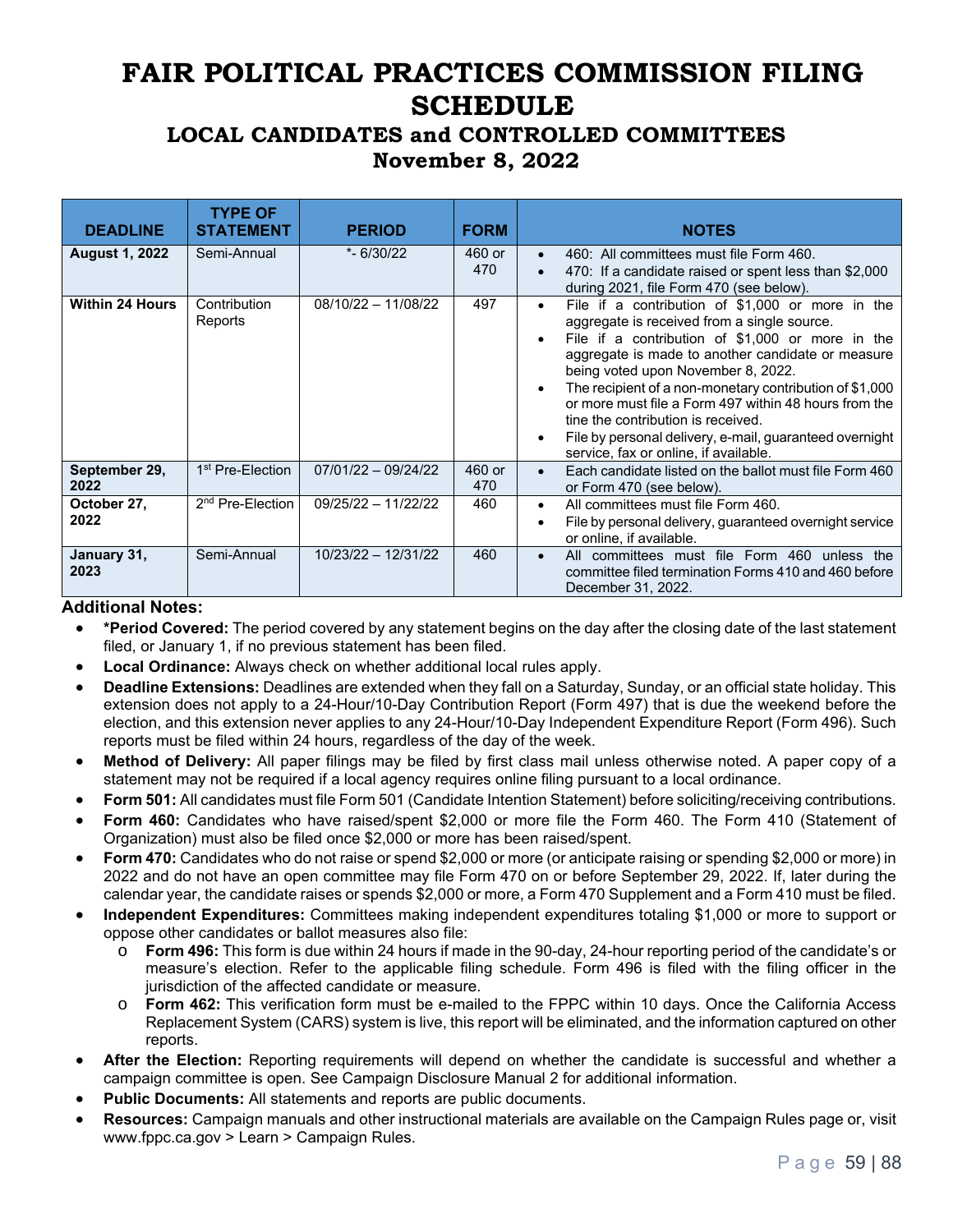## **LOCAL ORDINANCE REQUIRING ELECTRONIC FILING**

In October 2019, the County of Tulare adopted Ordinance No. 3572 requiring all campaign disclosure documents to be filed electronically. The County of Tulare Registrar of Voters office has adopted the use of eCampaign to meet this electronic filing requirement. eCampaign is available for filing forms directly at southtechhosting.com/TulareCounty/eCampaign/ or through a link on the Registrar of Voters website. Forms filed using eCampaign are available for public viewing directly at southtechhosting.com/TulareCounty/CampaignDocsWebRetrieval/Default.aspx or through a link on the Registrar of Voters website.

There is no fee associated with creating an eCampaign account, filing campaign disclosure documents in the system, or viewing campaign disclosure documents in the system. In order to create an eCampaign account, please submit an email to AV1@tularecounty.ca.gov requesting an account and include your name, email address, contact phone number, and mailing address. If you have a treasurer or other officers on your committee, other than yourself, and would like access to be granted to them, please include their name and email address in your request. Please allow one business day for your account request to be processed and your Login ID to be emailed to you.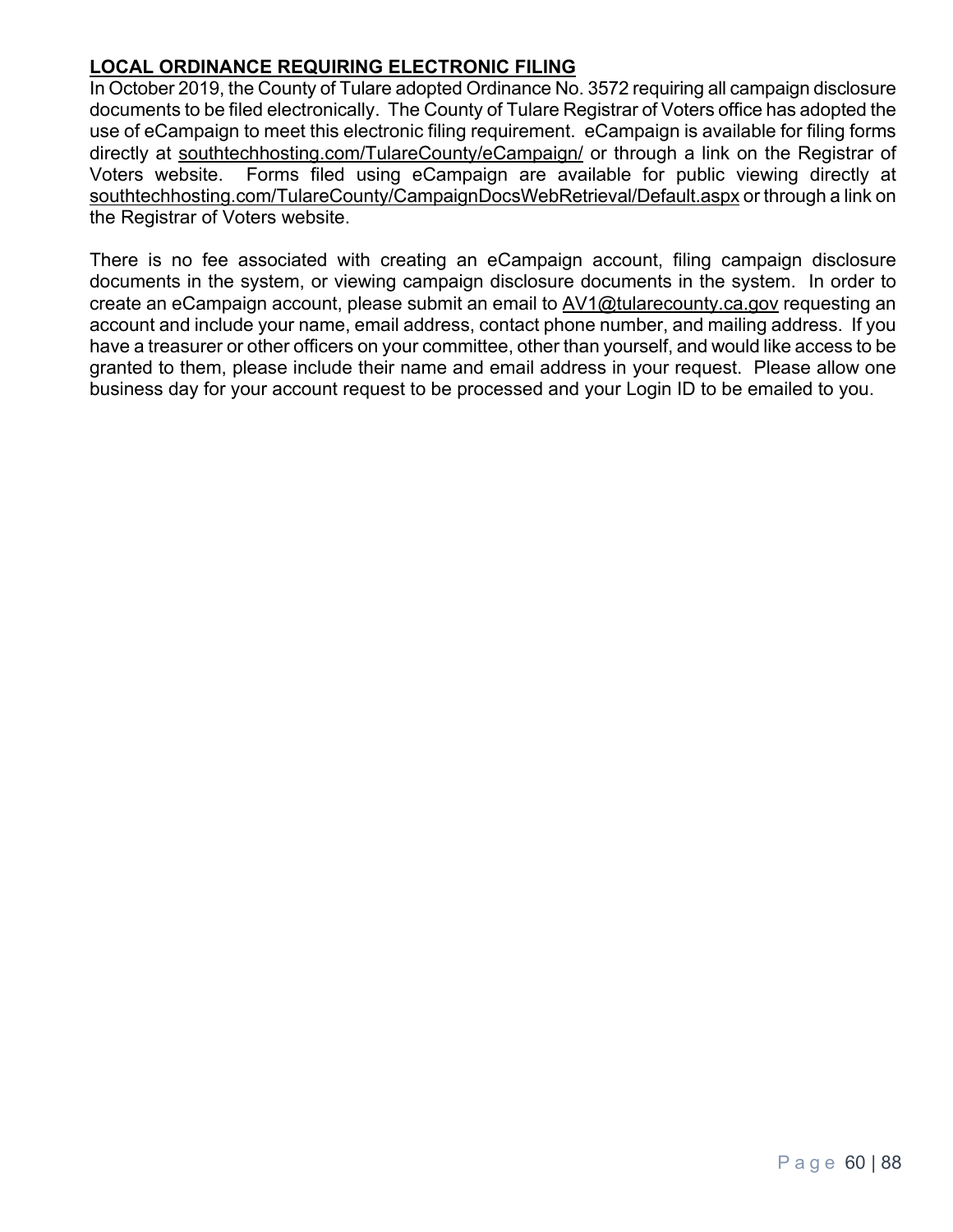# **ON-LINE DISCLOSURE STATEMENTS FOR STATE CANDIDATES**

*(GC 85309, 85500)*

**Candidates for elective state office and state ballot measure committees** that are required to file electronically with the Secretary of State must file a report disclosing receipt of a contribution of \$1,000 or more from a single source received during the 90-day period before an election. These reports must be filed within 24 hours of receipt of the contribution. No paper copy is required to be filed except during the late contribution reporting period.

**Committees that are required to file electronically with the Secretary of State** must file a report disclosing each independent expenditure of \$1,000 or more made to support or oppose a state candidate during the 90-day period before an election. These reports must be filed within 24 hours of making the independent expenditure. No paper copy is required to be filed, except during the late independent expenditure report period.

All candidates for state legislative office who raise or spend \$50,000 or more must file their contribution and expenditure reports electronically and on paper. Log-on instructions and approved electronic filing vendors are posted on the Secretary of State's website at www.sos.ca.gov.

Candidates may download all the latest campaign forms from the Fair Political Practices Commission's website at www.fppc.ca.gov, or the Secretary of State's website at www.sos.ca.gov/campaign-lobbying/campaign-disclosure-and-requirements/campaign-forms-andinstructions. Candidates may also call the Political Reform Division at (916) 653-6224. Please contact the Fair Political Practices Commission at (916) 322-5660 for all applicable contribution and spending limits as well as the latest online filing requirements.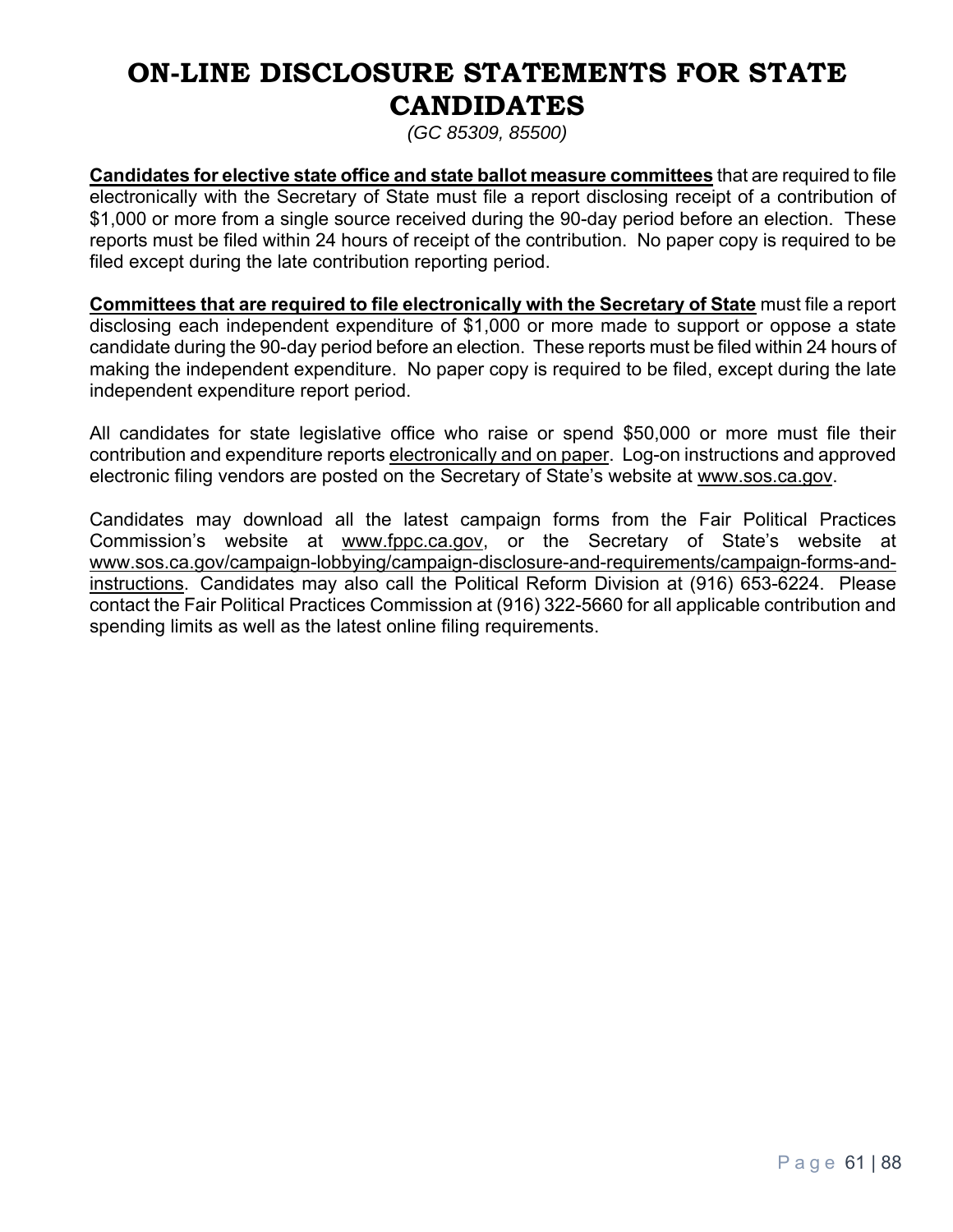## **FINES & WAIVERS STRICT POLICY FOR LATE FPPC DISCLOSURE STATEMENTS**

For over twenty years, the Political Reform Act has required timely disclosure of the financing of political campaigns and state lobbying.

Unfortunately, over the years there has been a large number of campaign statements filed after legally required deadlines. These late filings deny voters and the general public of important information that should be current and readily available.

Disclosure statements filed late are subject to fines. In the past, however, a substantial number of late fines have been waived.

Effective immediately, the Registrar of Voters will only consider waiver requests based upon specified "good cause" reasons for late filing. (A complete listing of "good cause" reasons and related documentation are listed on the next page).

Acceptable "good cause" reasons involve situations beyond a filer's control, for example, incapacitating physical illness and natural disasters. The new rules for fine waiver requests are very specific and limited.

Examples of reasons for waiver request that are **NOT** "good cause" reasons and not acceptable:

- not being aware of law or its requirements
- not receiving notice of filing requirements
- not being available to sign forms
- not sending filing to proper official
- not knowing where to get forms
- not having complete information by filing deadline
- not picking up mail
- secretarial error

In addition, it is important to note that the Political Reform Act does not provide any exemptions for late fines if a filer fails to comply with written notification from a filing officer. Specifically, the Act mandates that late fines be imposed if after the filing officer has sent specific written notice of the filing requirement the campaign statements are not filed within 12 days before an election.

Finally, it is important to remember that the great majority of people who file campaign and lobbying statements comply with the law. Many individuals devote long and hard hours to ensuring that disclosure statements are complete, accurate and filed on time. Consequently, it is a simple matter of fairness to implement a more rigorous policy for waiving fines imposed on those filers who are not diligent.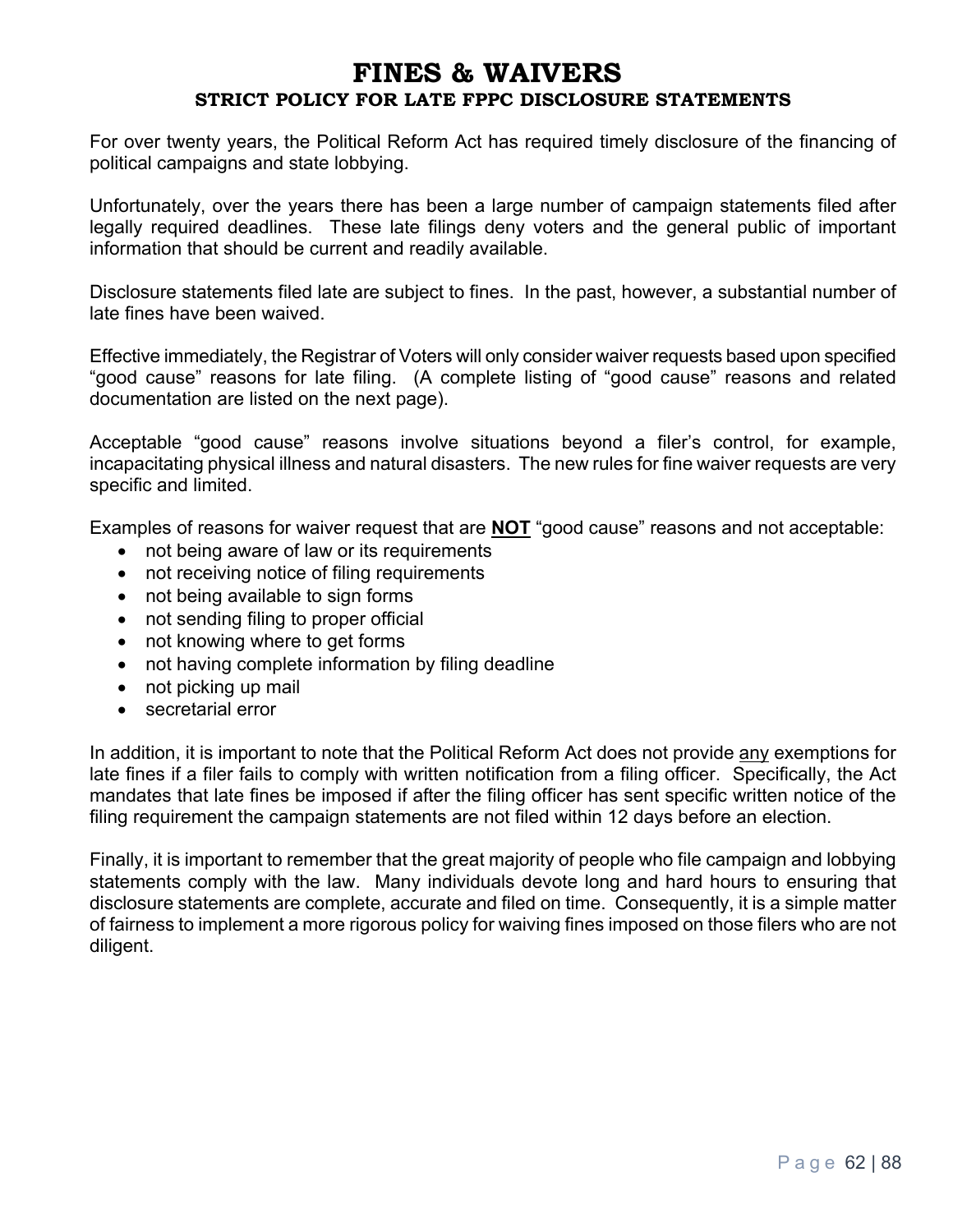# **"GOOD CAUSE" REASONS FOR WAIVING LATE FILING FEES**

## **FPPC Campaign Disclosure Statements (Forms 460, 497, etc.)**

The Registrar of Voters will consider a request to waive the payment of a late filing fee if the request is based on "good cause".

#### **WAIVER REQUEST**

A request of waiver must be submitted on a Request for Waiver of Liability Form. The waiver request must be signed by the person(s) required to file the particular statement or report upon which the late filing fee was assessed. There are two categories of "good cause" for waiving late filing fees. These causes must relate to the person required to file the report or statement.

#### **FIRST CATEGORY OF GOOD CAUSE**

- **INCAPACITATION FOR MEDICAL REASONS:** Adequate documentation consists of a doctor's, psychologist's, therapist's or chiropractor's statement giving the nature of the incapacitation, the date(s) thereof, and the individual's name.
- 2. **HOSPITALIZATION**: Adequate documentation consists of a copy of the hospital bill or doctor's statement showing the patient's name and the date(s) of the hospitalization.
- 3. **ACCIDENT INVOLVEMENT**: If medical attention is provided and results in the late filing, a copy of the hospital bill, emergency room service, or doctor's statement, showing the patient's name and date(s) and time(s) of medical attention, is adequate documentation. If the accident involvement results in delay or vehicle disablement which caused the late filing, adequate documentation consists of a police report showing the individual's name, the date and time of the accident, and if applicable, whether or not the vehicle was disabled.
- 4. **DEATH**: Adequate documentation, a copy of the death certificate or obituary notice.

#### **SECOND CATEGORY OF GOOD CAUSE**

The second category is defined as other unique, unintentional factors beyond the filer's control not stemming from a negligent act or non-action. The factors are:

- 1. **THE LOSS OR UNAVAILABILITY OF RECORDS**: Due to a fire, flood, theft or similar reason. Adequate documentation shall consist of a police, fire or insurance report containing the date of the occurrence and the extent of the loss/damage.
- 2. **OTHER UNIQUE REASONS:** These include compelling reasons beyond the filer's control.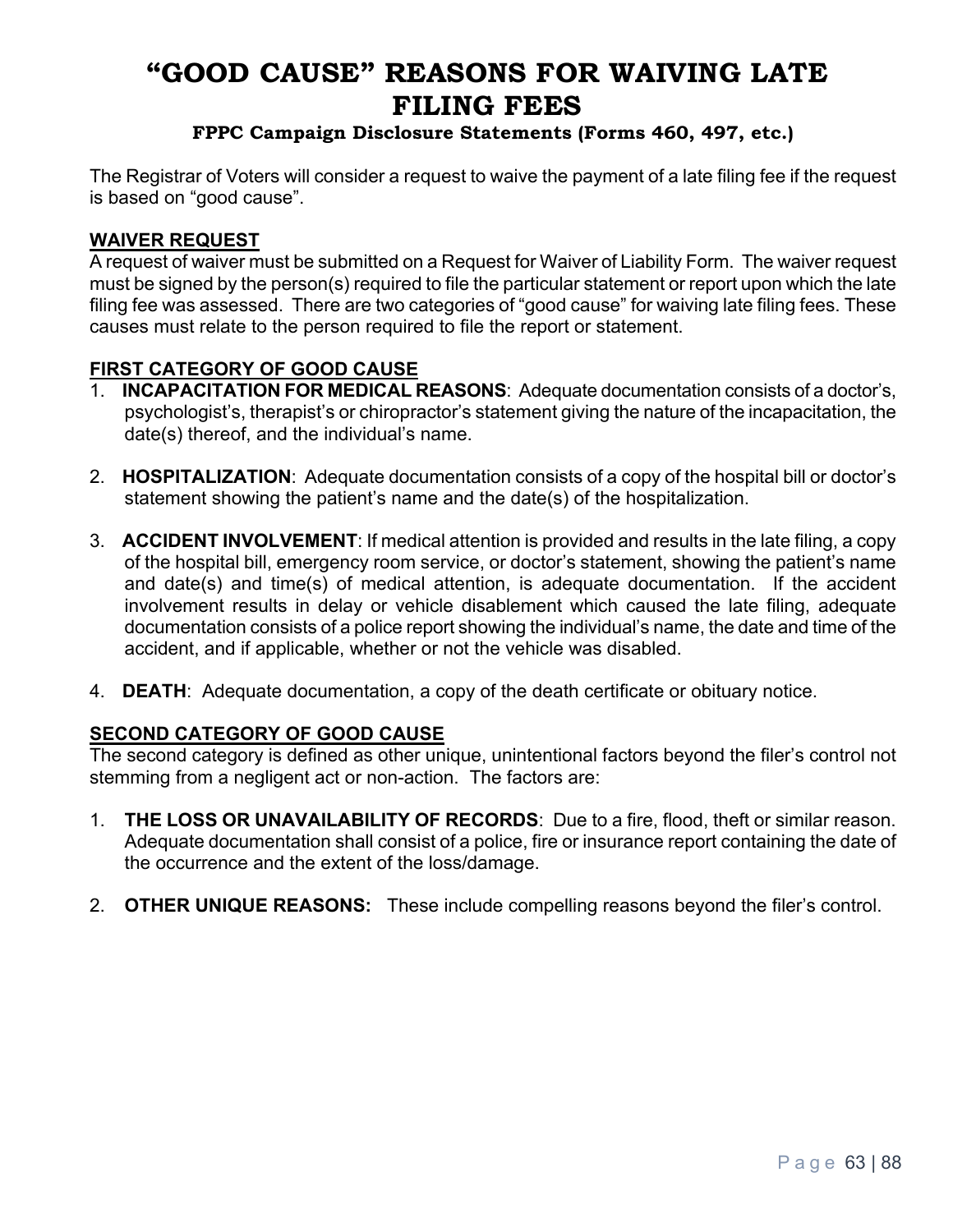# **IMPORTANT THINGS TO REMEMBER**

## 1. **FPPC FORMS, MANUALS, FILING SCHEDULES AND WEBINARS**

Information available at www.fppc.ca.gov.

#### 2. **BE INFORMED**

Study FPPC Information Manual 2 for local candidates. Local candidates should also ask their Election Official about any local campaign restrictions.

#### 3. **FREE FPPC HELPLINE**

Toll free Helpline number is 1-866-275-3772, can answer specific questions and provide advice on campaign disclosure rules.

#### 4. **BEFORE RAISING OR SPENDING ANY MONEY**

File Form 501, Candidate Intention Statement. A separate Form 501 is required for each election, including re-election to the same office.

#### 5. **IF** *LESS* **THAN \$2,000 WILL BE RAISED/SPENT**

File FPPC Short Form 470 prior to the 1<sup>st</sup> pre-election filing deadline. No additional forms will be required unless you later exceed the \$2,000 threshold.

#### 6. **IF** *MORE* **THAN \$2,000 WILL BE RAISED/SPENT**

Open a separate bank account for campaign purposes. File FPPC Form 410 Statement of Organization with the Secretary of State and a copy with your local filing officer. The Secretary of State will issue a committee number.

#### 7. **KEEP COMMITTEE INFORMATION UP TO DATE**

File an FPPC Form 410 Amendment if changes are made to treasurer, committee name, addresses, etc.

#### 8. **ANNUAL \$50 FEE**

There is a \$50 annual Secretary of State open FPPC committee fee. The fee is required to be paid to the Secretary of State within 15 days of filing the initial FPPC Form 410 and thereafter, before January 15 of each year until the committee terminates. There is a penalty of \$150 if the annual fee is not paid timely. For questions contact the Secretary of State's office at 1-916-653- 6224.

#### 9. **MARK YOUR CALENDAR**

Know the due dates for campaign statements and file on time. All open committees must file periodic disclosure statements that are subject to late fees and fines if deadlines are not met.

#### 10. **KEEP GOOD RECORDS**

Maintain details of contributions and expenditures of \$25 or more. Refer to recordkeeping guidelines in FPPC Information Manual 2. Note: it is a good idea to keep copies of all contributor checks received.

#### 11. **\$100 OR MORE IN CASH?**

Never accept or spend \$100 or more in cash.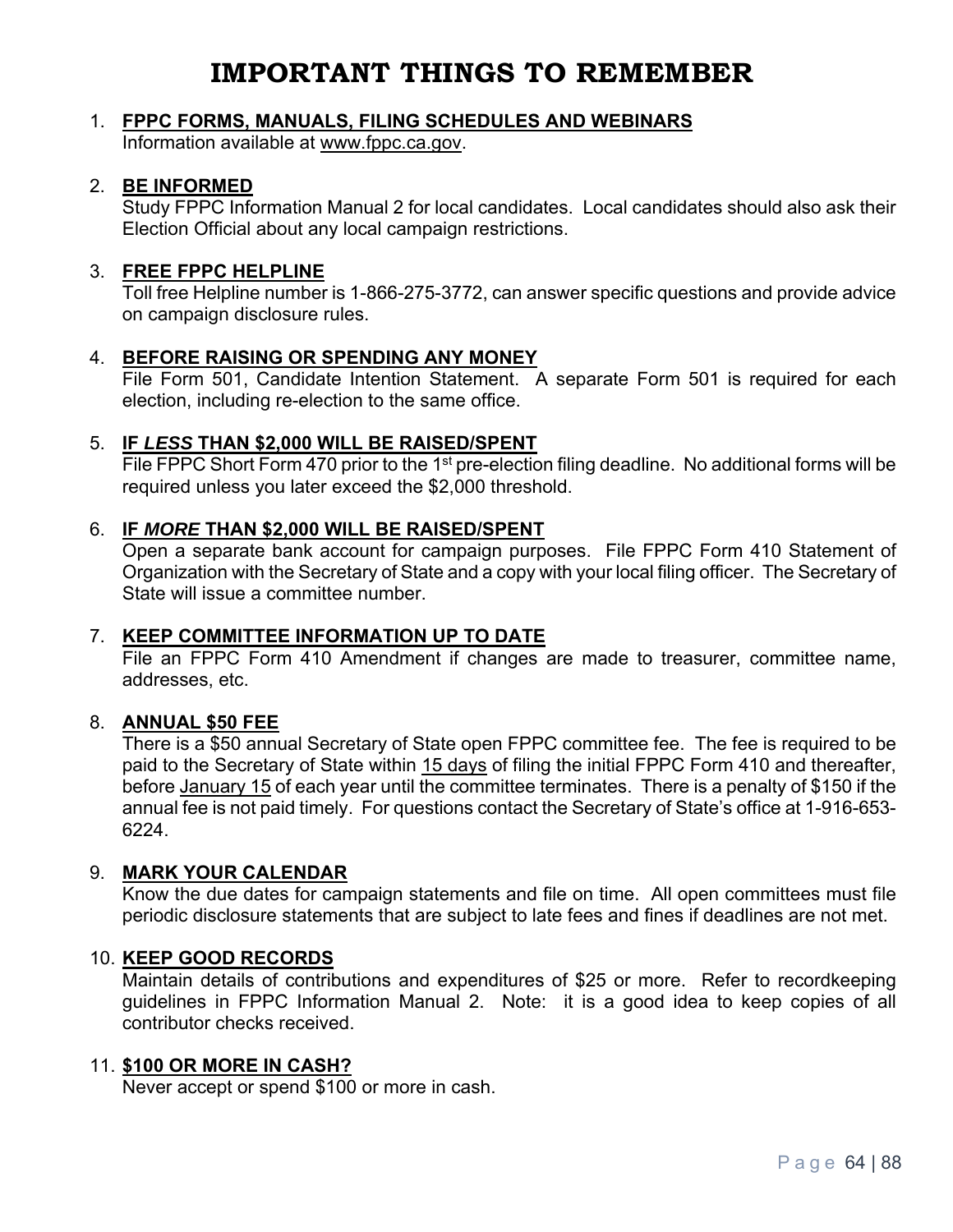## 12. **DON'T SPEND PERSONAL FUNDS FOR CAMPAIGN EXPENSES**

All personal funds used for campaign purposes must first be deposited in the campaign bank account, except for those used for a Candidate Statement published in the Voter Information Guide and/or for a filing fee. You have a choice of depositing your personal funds into your campaign bank account as either a contribution or a loan to your committee.

#### 13. **PURCHASES**

If any campaign goods/services are purchased, disclose sub-vendors and the amounts paid.

#### 14. **ITEMIZED CONTRIBUTORS**

For contributions of \$100 or more including loans and in-kind contributions, you must disclose the contributor's name, address, occupation and employer.

#### 15. **REPORT LATE CONTRIBUTIONS**

If \$1,000 or more is received from one (1) contributor during the last 90 days before the election, disclose receipt within 24 hours, even if the contribution is from your personal funds. Each late contribution report FPPC Form 497 must have a unique report number to be used by the filer.

#### 16. **MULTIPLE CONTRIBUTIONS FROM ONE (1) SOURCE**

Keep track of each check received. Report the aggregate amount.

#### 17. **IF AN AGENT/CAMPAIGN CONSULTANT BUYS GOODS OR SERVICES FOR THE CAMPAIGN**

Itemize expenditures of \$500 or more made by the agent/consultant. Make sure to keep receipts of all purchases.

#### 18. **SURPLUS FUNDS**

Surplus funds are subject to restrictions as outline in the Political Reform Act. Surplus campaign funds are campaign funds that are under the control of a former candidate/elected officer as 90 days following either the date of leaving elective office or the end of the postelection reporting period following the defeat of the candidate for elective office, whichever occurred last. For example, leftover funds from the November 4, 2014 election becomes surplus on March 31, 2015, 90 days after the December 31, 2014 post-election reporting period.

#### 19. **USE OF CAMPAIGN FUNDS TO PAY FINES**

The expenditure of campaign funds of any amount to pay a fine, penalty, judgment, or settlement relating to an expenditure of campaign funds that resulted in a personal benefit (more than \$200) to the candidate/officer is prohibited if it is determined that the expenditure was not reasonably related to a political, legislative, or governmental purpose.

#### 20. **USE OF CAMPAIGN FUNDS TO PAY SPOUSE FOR SERVICES**

The Political Reform Act prohibits a spouse/domestic partner of an elected officer or a candidate for elective office from receiving compensation in exchange for any services rendered from campaign funds held by a controlled committee of the officer/candidate.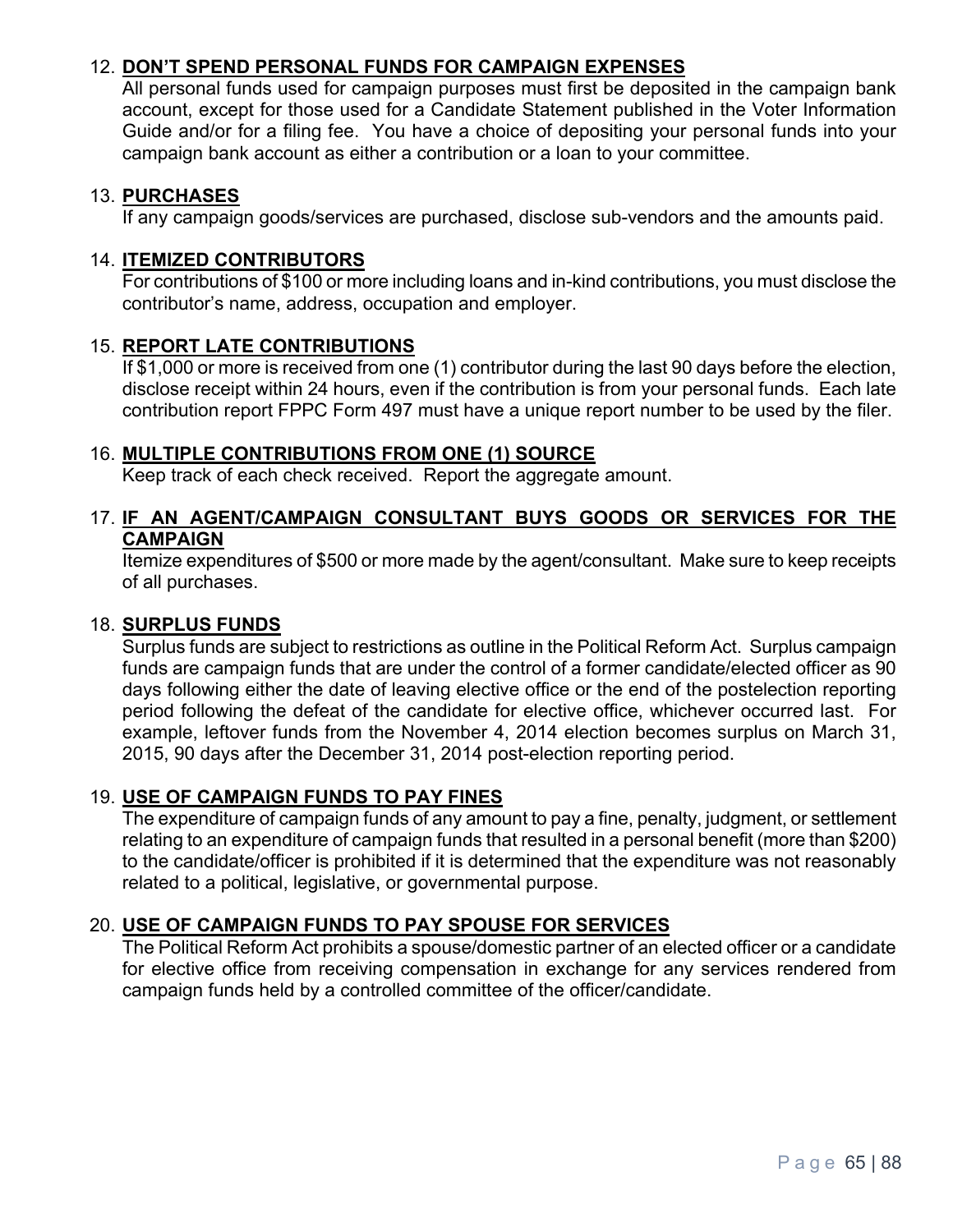#### 21. **IDENTIFY CANDIDATE/COMMITTEE ON MAILINGS**

Include the words "paid for by" and your committee name and campaign address in at least 6 point type on the outside of all mass mailings (more than 200 pieces) and on at least one (1) insert in a color that contrasts with the background. No newsletter or other mass mailing can be sent at public expense.

#### 22. **DISCLOSE ORIGINAL LOAN SOURCES**

List any loan, even a personal loan to the candidate, all or partly used for the campaign. Also disclose all loan guarantors of \$100 or more.

#### 23. **NO PERSONAL USE OF CAMPAIGN FUNDS**

Use campaign funds only for political, legislative, or governmental purposes.

#### 24. **WHERE TO FILE**

Statewide, Legislative and Judicial offices file with the Secretary of State and a copy with the county of domicile. Local district offices file with the county elections office and municipal offices file with their city clerks.

#### 25. **TAX ID NUMBER REQUIREMENT**

The FPPC does not require a tax ID number; however, some banks may require one (1) in order to open a campaign bank account. A tax ID number may be requested through the Internal Revenue Service website at http://www.irs.gov.

#### 26. **STATE CONTRIBUTION LIMITS**

The FPPC website provides annual charts for state contribution limits and state voluntary expenditure limits.

#### 27. **GIFTS, MEALS AND TRAVELS**

There are special reporting rules for candidate controlled committees when reporting expenditures for gifts, meals and travel. Restrictions and detailed information can be found in the FPPC Information Manual 2.

#### 28. **READY TO CLOSE YOUR COMMITTEE?**

Filing requirements for open committees do not automatically terminate when activity ceases or when an officeholder vacates the office. You must file an FPPC Form 460 Termination Statement showing a zero (0) balance AND an FPPC Form 410 Termination Statement to stop future filing obligations.

*Note: the above is not necessarily applicable to federal offices.*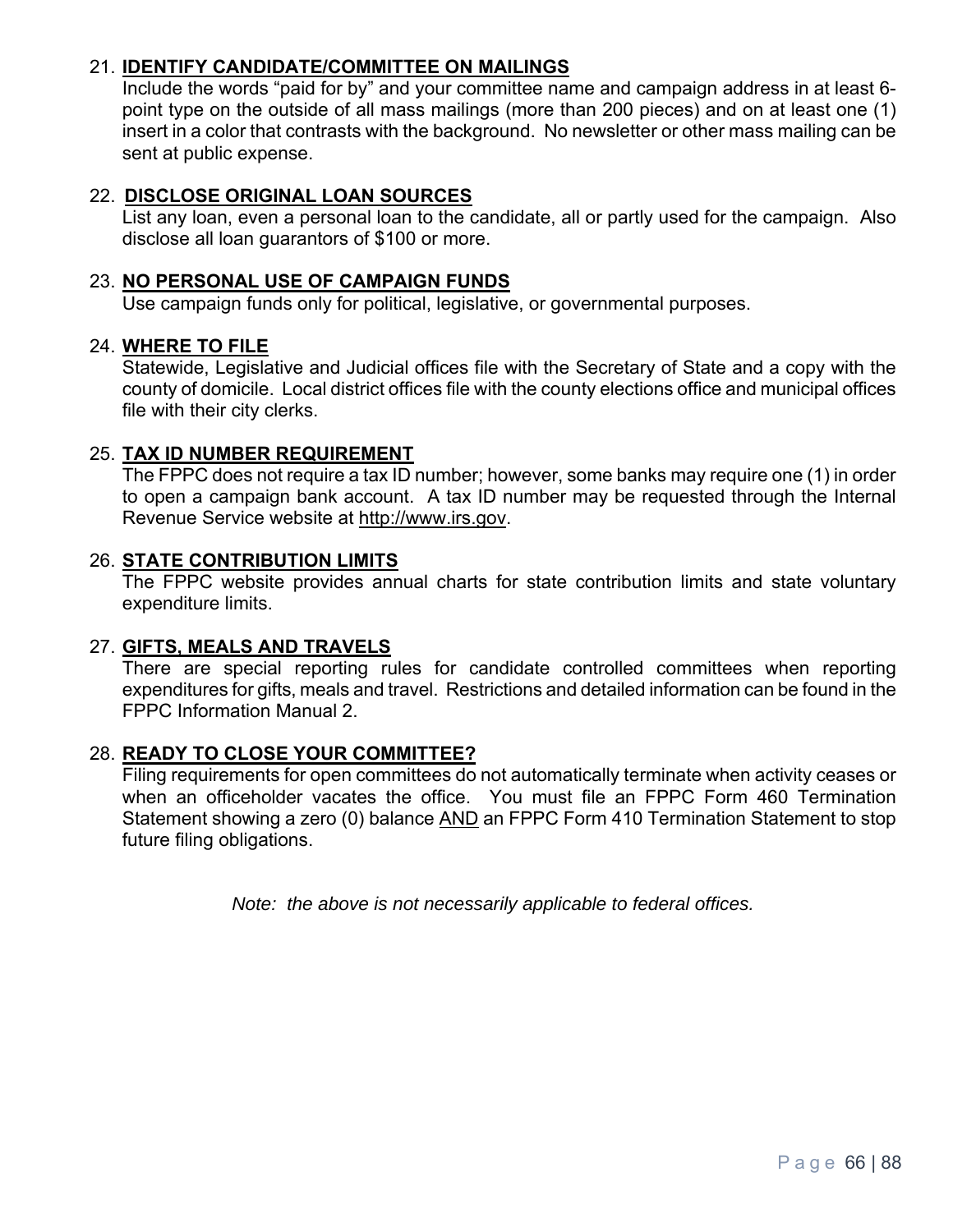# **CAMPAIGN**  LAWS & **REGULATIONS**



Page 67 | 88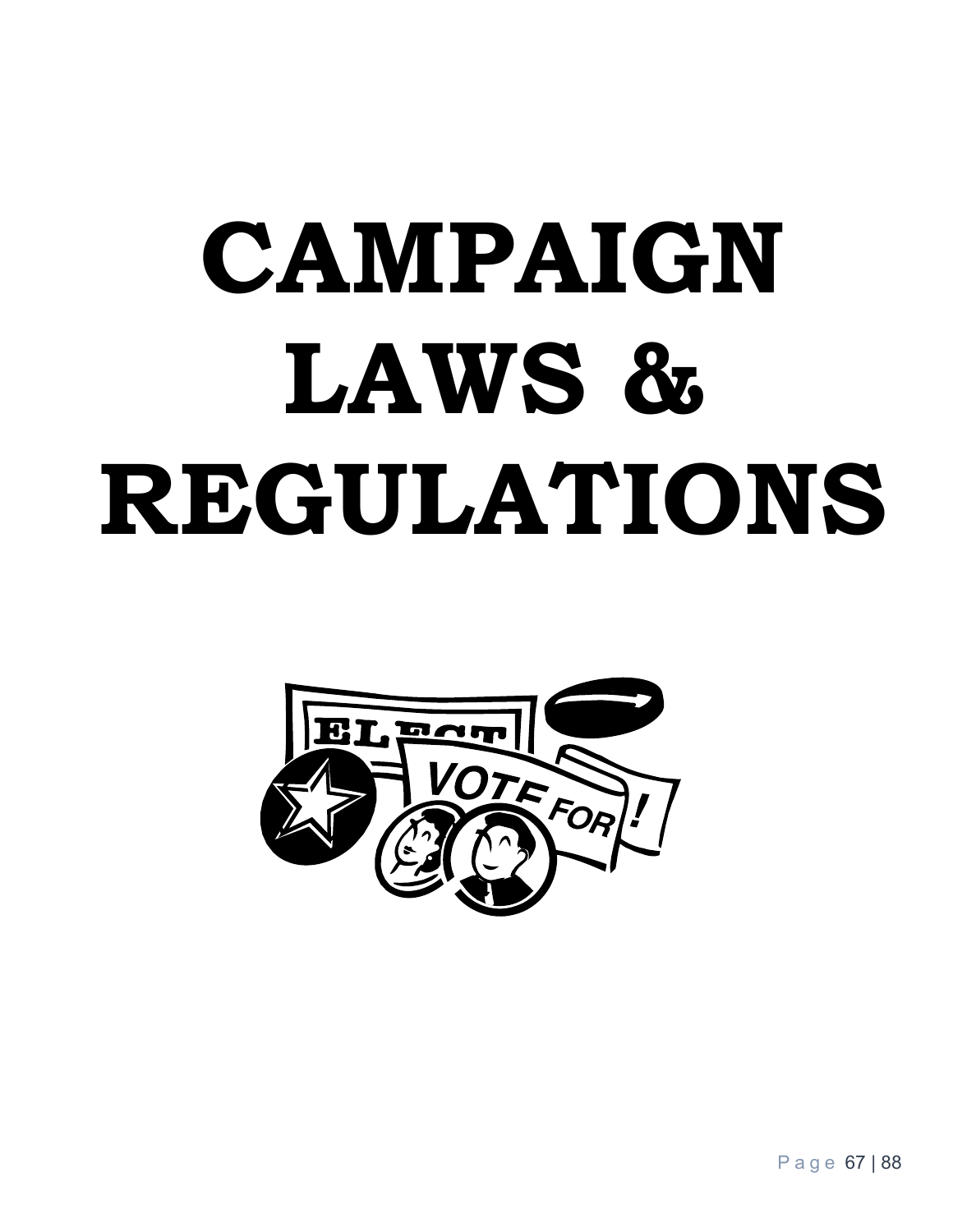# **POSTING POLITICAL SIGNS**

*(GC 4216)*

## **STATE RULES**

§ 5405.3 of the State Outdoor Advertising Act, exempts the placing of Temporary Political Signs from normal outdoor advertising display requirements.

A Temporary Political Sign meets the following criteria:

- Encourages a particular vote in a scheduled election.
- Is placed not sooner than ninety (90) days prior to the scheduled election and is removed within ten (10) days after that election.
- Is no larger than thirty-two (32) square feet.
- Has had a Statement of Responsibility filed with the Department of Transportation certifying a person who will be responsible for removing sign(s).

A Statement of Responsibility form can be obtained from the County Elections Office and should be returned to: Department of Transportation, Division of Traffic Operations, Central California Outdoor Advertising Branch, P.O. Box 942874 MS-36, Sacramento, California, 94274-0001. Their phone number is (916) 651-1254.

Temporary Political Signs shall not be placed within the right-of-way of any highway or be visible within six hundred and sixty (660) feet of the edge of the right-of-way of a classified "landscaped freeway."

State law directs the Department of Transportation to remove unauthorized Temporary Political Signs and bill the responsible party for their removal.

*Note: Information above obtained from the Department of Transportation letter re: regulation of "Temporary Political Signs" dated November 2005.* 

## **COUNTY RULES**

Contact the Tulare County Resource Management Agency (Road Use Investigator) at (559) 624- 7000 OR 5961 S. Mooney Boulevard in Visalia (across from Mooney Grove in the Government Plaza building).

A posting of any kind on county property is prohibited. County property pertains to any real or personal property owned, leased or operated by the County and includes County property leased or licensed to third parties (Ordinance 3332,  $\S$  2-09-1000 through 2-09-1025 – passed by Resolution 2006-0676 on 08/09/2006).

## **CITY RULES**

Most cities have additional restrictions on the posting of political signs within their city limits. Please contact your city department to obtain information or a complete set of their rules regarding the posting of political signs.

## **GAS COMPANY RECOMMENDATIONS**

When digging holes in order to post signs The Gas Company would like you to be aware that there are dangers of damaging gas and other utility lines. California One Call Law GC 4216 requires that you call Underground Service Alert (USA) - two (2) days prior to digging. After you have delineated

Page 68 | 88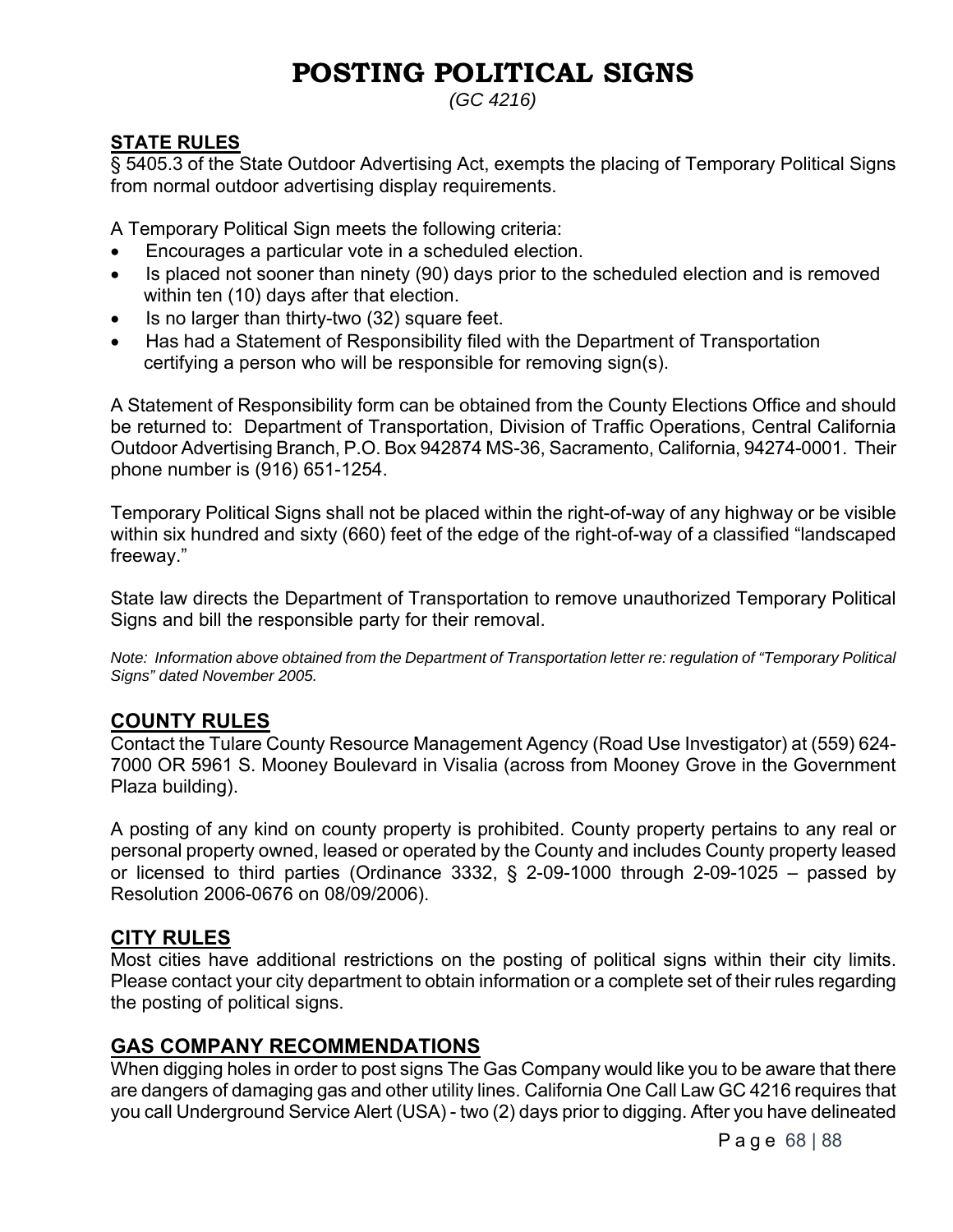the exact digging location with white spray paint, the utilities will mark any underground lines in the area that may be affected by the proposed excavation. Call 1-800-227-2600 or 811.

## **HANGING CAMPAIGN SIGNS ON TELEPHONE OR UTILITY POLES IS PROHIBITED**

The unauthorized attachment to supply, street light or communication poles or structures of signs, posters, banners, decorations, or any other such equipment foreign to the purposes of overhead electric line construction is a violation of Public Utilities Commission General Order 95 (Rule 34- A1a). Further, candidates and their campaigns who put signs on utility or communication poles are liable for the cost of any repair or injury resulting from such posting (Public Utilities Code §10251).

## **VOTER REGISTRATION DRIVES LAST DAY TO REGISTER FOR JUNE 7, 2022 PRIMARY ELECTION IS MAY 23, 2022**

*(EC 2106, 2121, 2138, 2139, 2150, 2158)*

Candidates are allowed to distribute and collect voter registration cards. Registration cards can be obtained at any time from the County Elections Office upon completion of a "Voter Registration Card Statement of Distribution Plans" form. The rules are as follows:

- 1. A person entitled to vote must be a U.S. citizen, a resident of California, not in prison or on parole for the conviction of a felony, and at least 18 years of age at the time of the election.
- 2. No fee may be charged for registration.
- 3. Completed voter registration cards received from voters shall be returned to the Election Official **within three (3) days**.
- 4. On the day of the close of registration for any election, all organizations shall immediately return all completed affidavits of registration in their possession. Unused cards shall be returned upon completion of the distribution plan.
- 5. If any person assists in completing an affidavit of registration, that person shall sign and date the affidavit below the signature of the voter. Person assisting must also sign and deliver the stub and instructions to the voter.

# **POLITICAL ADVERTISEMENT REQUIREMENTS**

*(EC 20008)*

Any paid political advertisement that refers to an election or to any candidate for elective office and that is contained in or distributed with a newspaper, shall bear on each surface or page, in type or lettering at least half as large as the type or lettering of the advertisement or in 10-point roman type, whichever is larger, the words "Paid Political Advertisement". The words shall be set apart from any other printed matter.

"Paid Political Advertisement" means and shall be limited to, published statements paid for by advertisers for purposes of supporting/defeating any person who has filed for an elective office.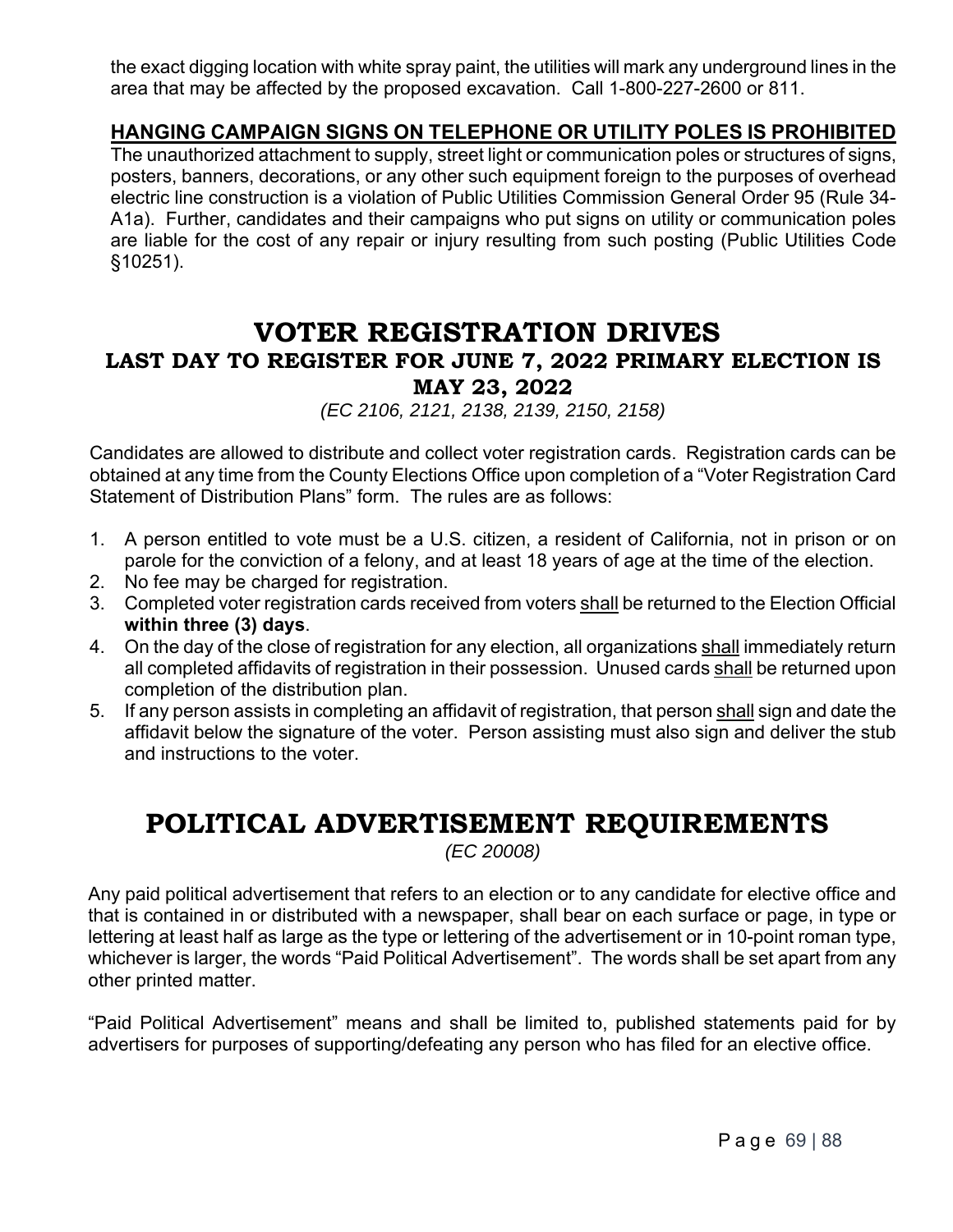# **ELECTIONEERING (CAMPAIGNING) NEAR POLLING PLACES**

## *{EC 18370}*

No person on Election Day, shall campaign within 100 feet of a polling place. This includes the following:

- 1. Circulate an initiative, referendum, recall, nomination petition or any other petition.
- 2. Solicit a vote or speak to a voter on the subject of marking his or her ballot.
- 3. Place a sign relating to voters' qualifications or speak to a voter on the subject of his or her qualifications.
- 4. Do any electioneering.

As used in this section "100 feet of a polling place" means a distance of 100 feet from the room or rooms in which voters are signing the roster and casting ballots. These provisions also apply to campaign signs on or in a truck or car parked within 100 feet of a polling place.

Any person who violates any of the provisions of this section is guilty of a misdemeanor.

# **SIMULATED BALLOT REQUIREMENTS**

*{EC 20009}*

Every simulated ballot or Sample Ballot shall bear on each surface or page, in type or lettering at least half as large as the type of lettering of the statement or words or in 10-point roman type, whichever is larger, in a printed or drawn box and set apart from any other printed matter, the following statement:

> NOTICE TO VOTERS (Required by Law) This is not an official ballot or an official sample ballot prepared by the County Elections Official or the Secretary of State. This is an unofficial, marked ballot prepared by *(insert name and address of*

*the person or organization responsible for preparation thereof)* .

Nothing in this section shall be construed to require this notice in any editorial or other statement appearing in a regularly published newspaper or magazine other than a paid political advertisement.

No simulated ballot or Sample Ballot shall bear any official seal or the insignia of any public entity, nor shall that seal or insignia appear upon the envelope in which it is mailed or otherwise.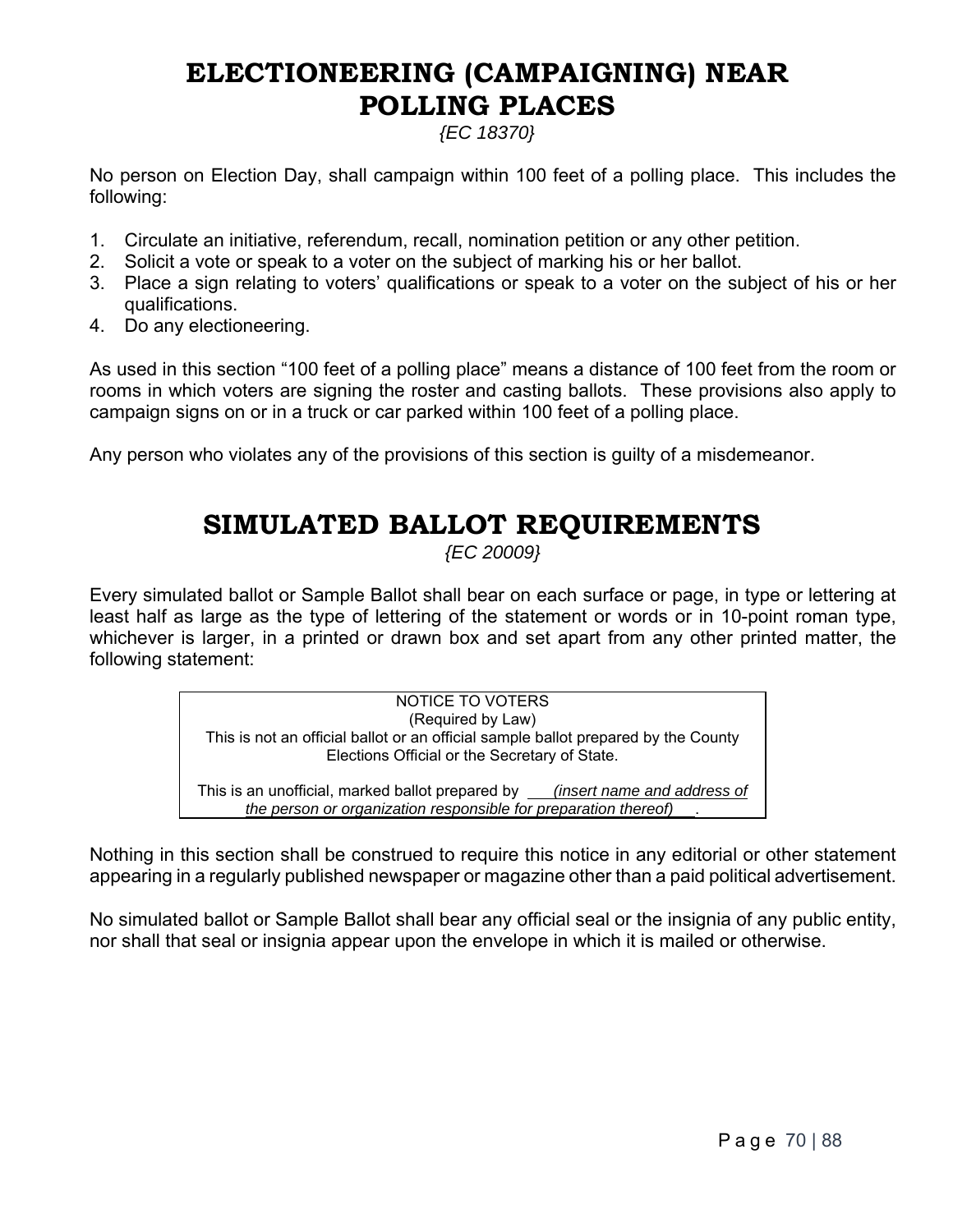# **MASS MAILING OF CAMPAIGN LITERATURE**

*(EC 16 and GC 82041, 84305)* 

The following section of the Government Code does not constitute all of the law pertaining to this subject matter. However EC 16 requires that you be provided with the full text of this section at the time of filing your declaration of candidacy or petition for local initiative of referendum.

#### **GOVERNMENT CODE 82041**

"Mass mailing" means over two hundred (200) substantially similar pieces of mail, but does not include a form letter or other mail which is sent in response to an unsolicited request, letter or other inquiry.

#### **GOVERNMENT CODE 84305**

- (a) Except as provided in subdivision (b), no candidate or committee shall send a mass mailing unless the name, street address, and city of the candidate or committee are shown on the outside of each piece of mail in the mass mailing and on at least one of the inserts included within each piece of mail of the mailing in no less than 6-point type which shall be in a color or print which contrasts with the background so as to be easily legible. A post office box may be stated in lieu of a street address if the organization's address is a matter of public record with the Secretary of State.
- (b) If the sender of the mass mailing is a single candidate or committee, the name, street address, and city of the candidate or committee need only be shown on the outside of each piece of mail.
- (c) If the sender of a mass mailing is a controlled committee, the name of the person controlling the committee shall be included in addition to the information required by subdivision (a).

## **EXIT POLL TAKING**

Exit poll taking must be at least 25 feet from the door of the polling place. (Daily Herald Co. v. Munro (1988) 838 F. 2d 380).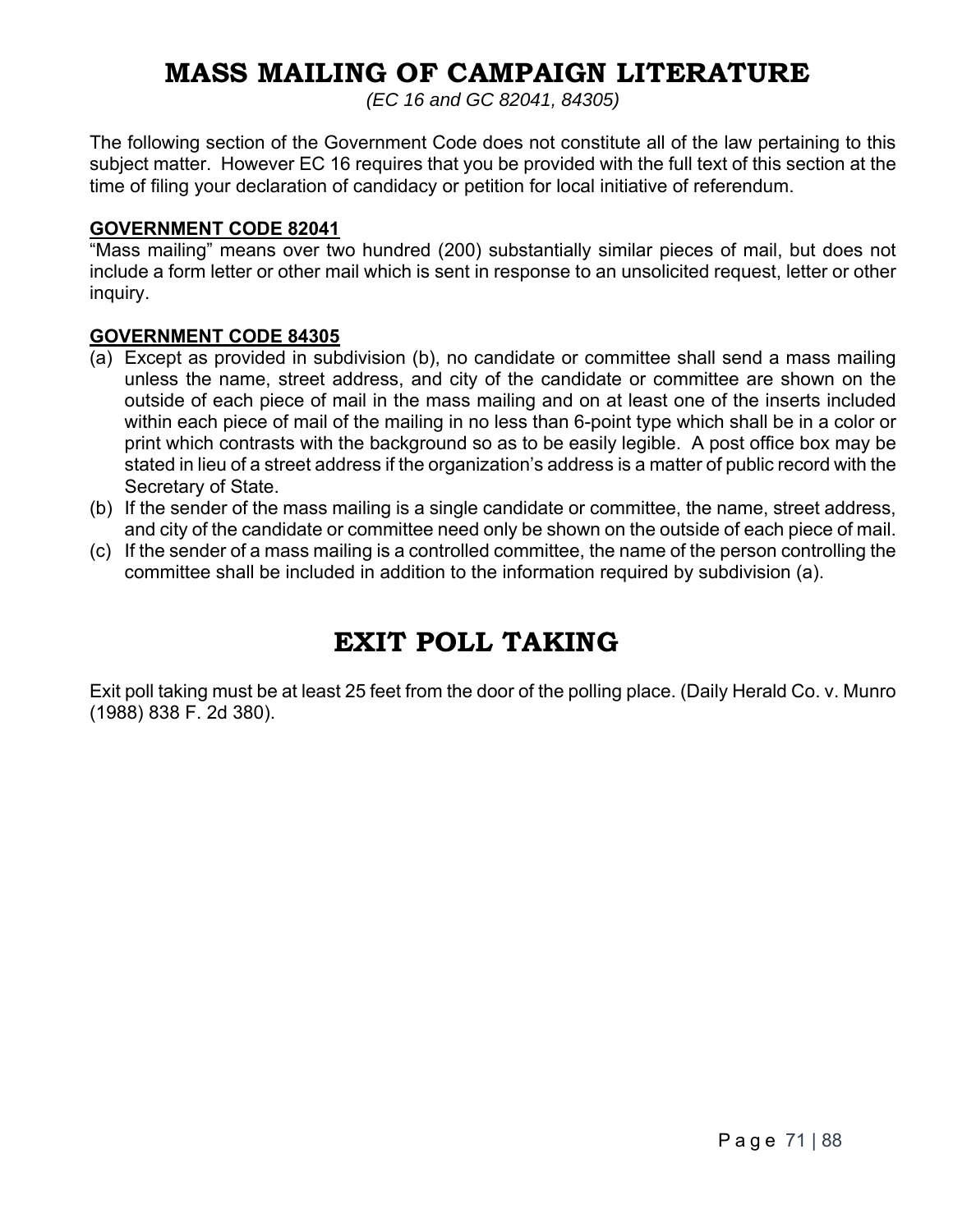# **CONDITIONAL VOTER REGISTRATION**

Conditional Voter Registration (CVR) is when an individual completes a voter's registration card at their county Elections Office during the period of 14 days prior to Election Day through and including Election Day. The completed registration card is collected and the voter is given a CVR Provisional Ballot to vote immediately.

Once the County Elections Official processes the voter's registration card, determines the individual's eligibility to register and validates the individual's information, the registration becomes permanent and the CVR provisional ballot will be counted. This process occurs before or during the canvass period.

Conditional voter registrations are treated and processed the same as other registrations; CVR provisional ballots are treated and processed the same as other provisional ballots.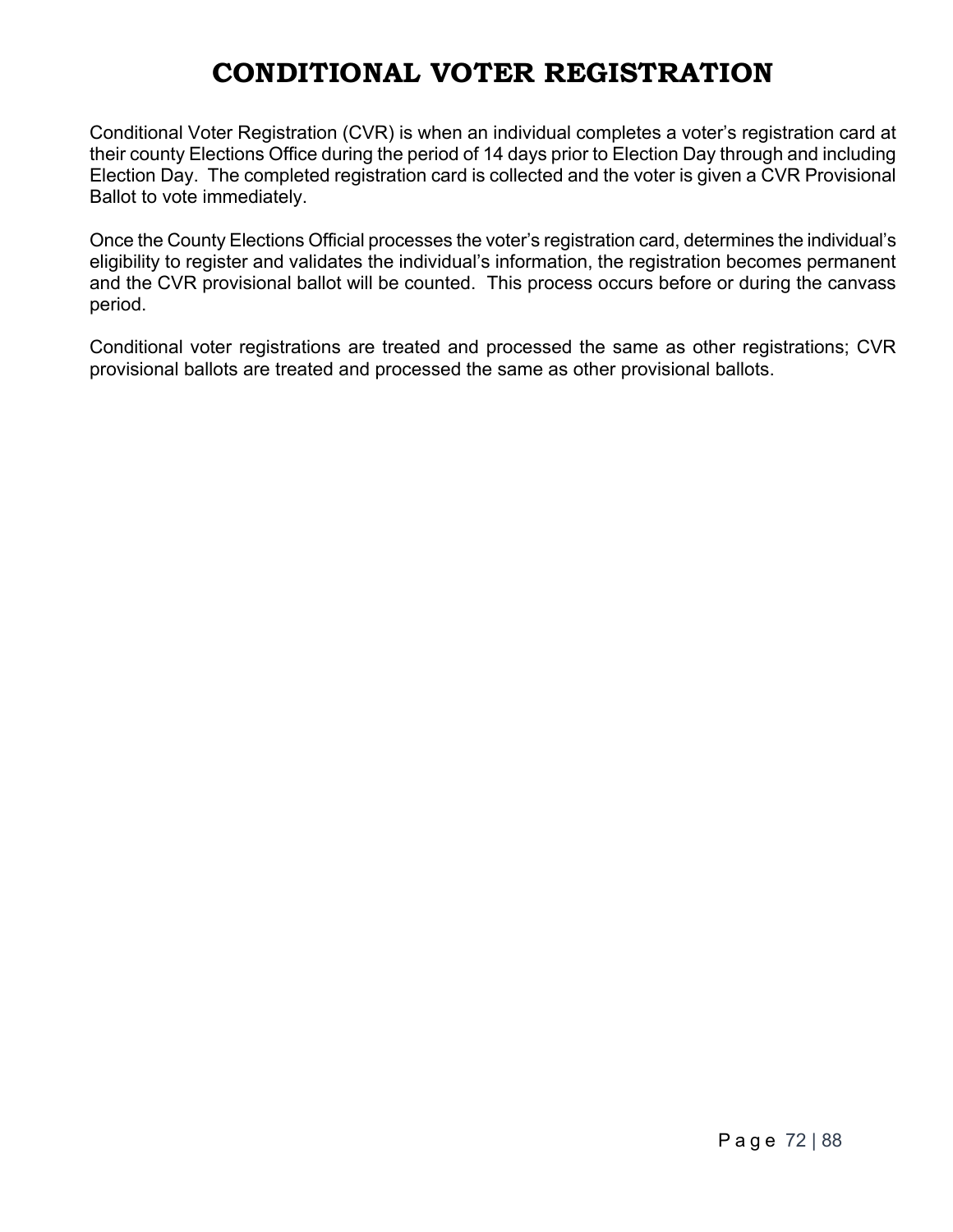# **FREQUENTLY ASKED QUESTIONS**



Page 73 | 88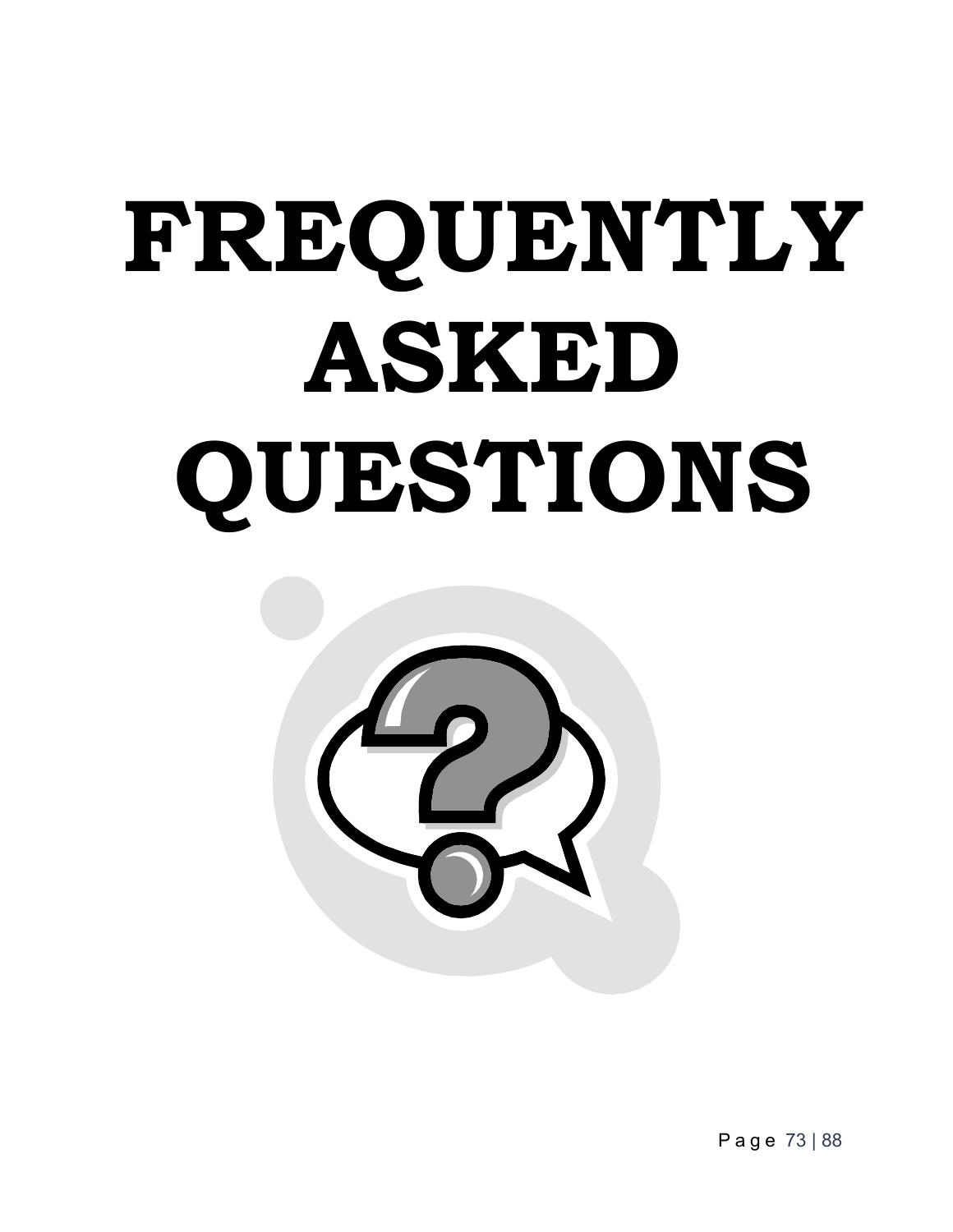# **WHERE TO REPORT CAMPAIGN COMPLAINTS**

*{GC 81000-91015}* 

#### 1. **WHERE DO I REPORT FALSE OR MISLEADING CAMPAIGN MATERIALS?**

No agency enforcement. These issues are dealt with in court.

#### 2. **WHERE DO I REPORT VIOLATIONS OF THE POLITICAL REFORM ACT?**

Title 9 of the California Government Code at Sections 81000 through 91015, i.e. mass mailing requirements; slate mailers; campaign disclosure; proper use of campaign funds; disclosure of economic interests; contact the Fair Political Practices Commission at www.fppc.ca.gov or 916-322-5660.

#### 3. **WHERE DO I REPORT ELECTION FRAUD?**

Contact your local district attorney at (559) 636-5494 or the California Secretary of State at www.sos.ca.gov or 916-657-2166.

#### 4. **WHERE DO I REPORT UNLAWFUL USE OF PUBLIC FUNDS, VIOLATIONS OF THE ELECTIONS CODE, THE PENAL CODE, OR ANY LAWS OTHER THAN THE POLITICAL REFORM ACT?**

Contact your local district attorney at (559) 636-5494 or the California State Attorney General at https://oag.ca.gov or 800-952-5225.

5. **WHERE DO I REPORT PROBLEMS WITH A FEDERAL CAMPAIGN LIKE CONGRESS, U.S. SENATE, OR PRESIDENT OF THE UNITED STATES?** 

Contact the Federal Election Commission at www.fec.gov or 866-747-1471.

- 6. **WHERE DO I REPORT VIOLATIONS OF THE OPEN MEETING LAWS (BROWN ACT)?**  Contact your local district attorney at (559) 636-5494 or the California State Attorney General at https://oag.ca.gov or 800-952-5225.
- 7. **WHERE DO I GET INFORMATION ON LOCAL ORDINANCES?** Contact your local city attorney or the District Attorney at (559) 636-5494.

#### 8. **WHERE DO I REPORT VANDALISM OR GET REQUIREMENTS CONCERNING CAMPAIGN SIGNS?**

Contact local city attorney or Tulare County District Attorney at (559) 636-5494.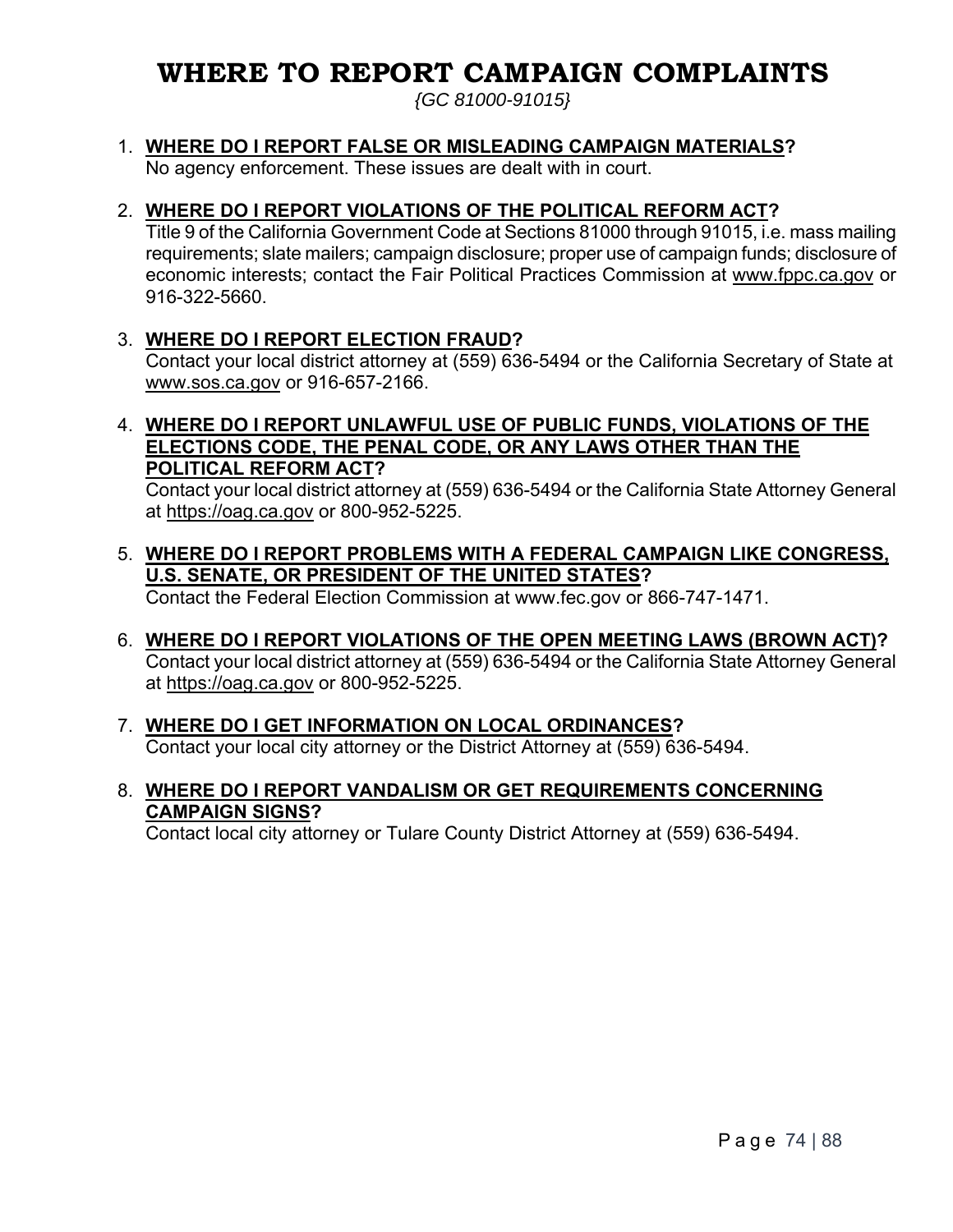# **CANDIDATE FILING**

*(EC 10510,13307)* 

#### 1. **IS THE ELECTIONS OFFICE OPEN DURING THE LUNCH HOUR?**

Yes. Office hours are 7:30 a.m. to 5:30 p.m. on Monday through Thursday. On Friday we are open 8:00 a.m. to noon except on the last day to file nomination papers (a Friday); we are open until 5:00 p.m.

#### 2. **WHEN IS THE CANDIDATE NOMINATION EXTENSION PERIOD AND CAN AN INCUMBENT FILE NOMINATION DOCUMENTS DURING AN EXTENSION PERIOD?**

The candidate nomination extension period is the Monday, Tuesday and Wednesday following the end of the regular nomination period. An incumbent cannot file during an extension period as it is only for any other candidate to pick up and file their nomination documents.

#### 3. **HOW CAN I FIND OUT WHO ELSE HAS FILED FOR MY CONTEST?**

This is public information. You can obtain this information by viewing the log at the Elections Office, calling or going to our website at www.tularecoelections.org. The Candidate List on our website is updated every day between 4:30 p.m. and 5:30 p.m.

#### 4. **WHAT HAPPENS IF I AM THE ONLY CANDIDATE AFTER FILING NOMINATION PAPERS?**

In most cases if there are insufficient nominees for a contest (no competition), those candidates that filed will be appointed in lieu of election (they shall qualify and take office and serve as if elected) and the contest will not appear on the ballot. Note: this rule does not necessarily apply to judicial, county or city offices.

#### 5. **WHAT IF I CHANGE MY MIND ABOUT BEING A CANDIDATE AFTER FILING NOMINATION PAPERS?**

You may withdraw as a candidate at any time prior to the close of the nomination period. After that date you are not permitted to officially withdraw and your name will appear on the ballot.

#### 6. **I AM REALLY BUSY, IS THERE A WAY TO MAKE THE CANDIDATE FILING PROCESS FASTER?**

Yes. You can make an appointment before coming in to pick up your nomination documents so we can have your nomination papers already printed out and ready when you get here. Typically, for contests that don't require nomination signatures, the process in the Elections Office can be done in about 15 minutes.

#### 7. **MAY I CHANGE OR CORRECT THE WORDING OR SPELLING ON MY CANDIDATE STATEMENT ATER IT HAS BEEN FILED?**

No, you may not make any changes to your candidate's statement once it has been filed. Check your candidate statement carefully before filing. No responsibility or liability is assumed by the Elections Official for errors in spelling, punctuation, grammar, etc. The statement is entirely the candidate's responsibility.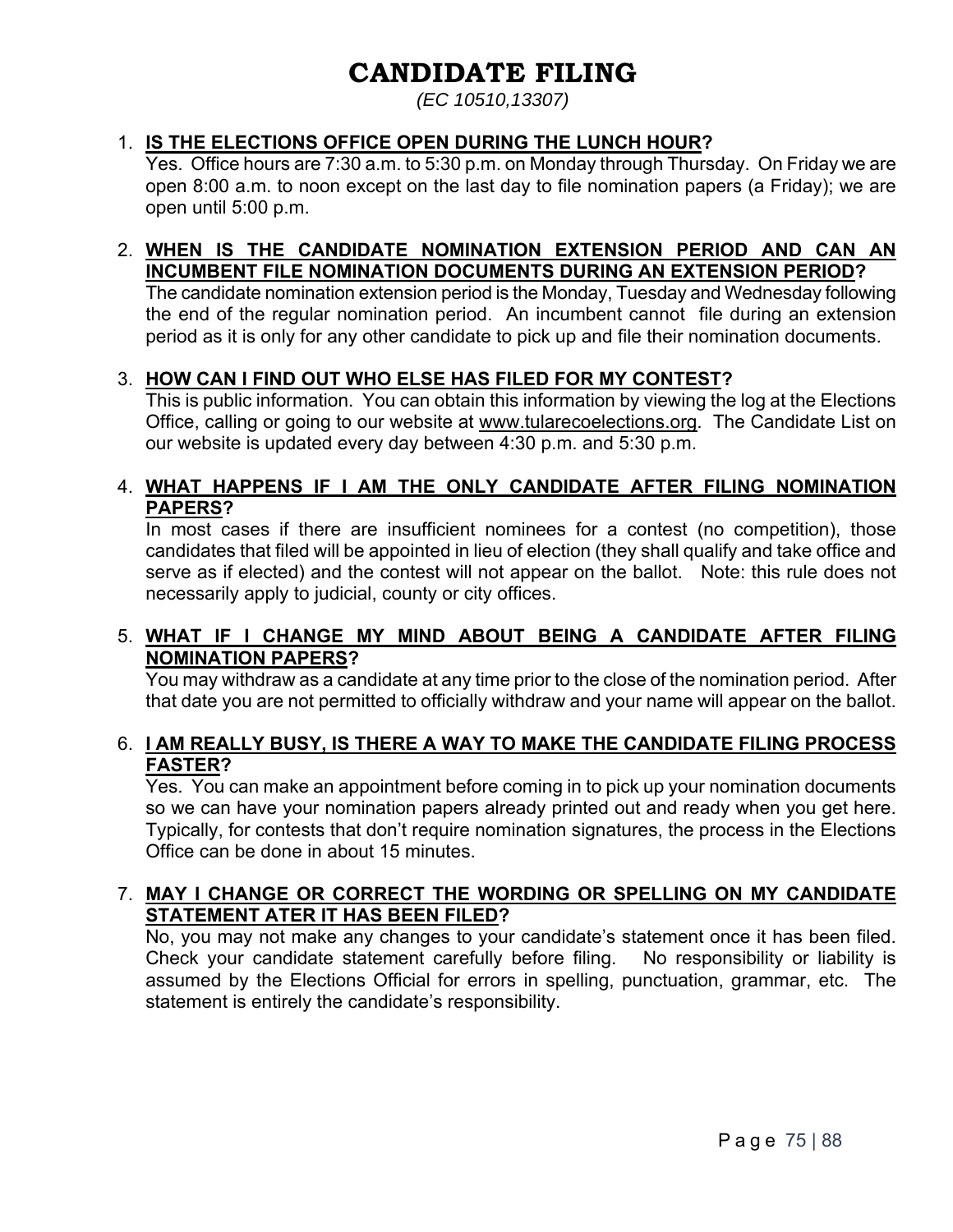#### 8. **IF I FILE A VOLUNTARY CANDIDATE STATEMENT AND I CHANGE MY MIND, MAY I WITHDRAW THE STATEMENT AND RECEIVE A REFUND?**

Yes, with certain conditions. The candidate statement may be withdrawn, but not changed, during the period for filing nomination papers and until 5:00 p.m. of the next working day after the close of the nomination period. If you withdraw your statement within this time frame, you will receive a refund. After this time frame, your statement cannot be withdrawn, nor a refund given. Candidate statements are not printed if the contest does not go to the ballot. Additionally, when filing the statement, the candidate can indicate no statement is to be printed if no other candidate files for that contest.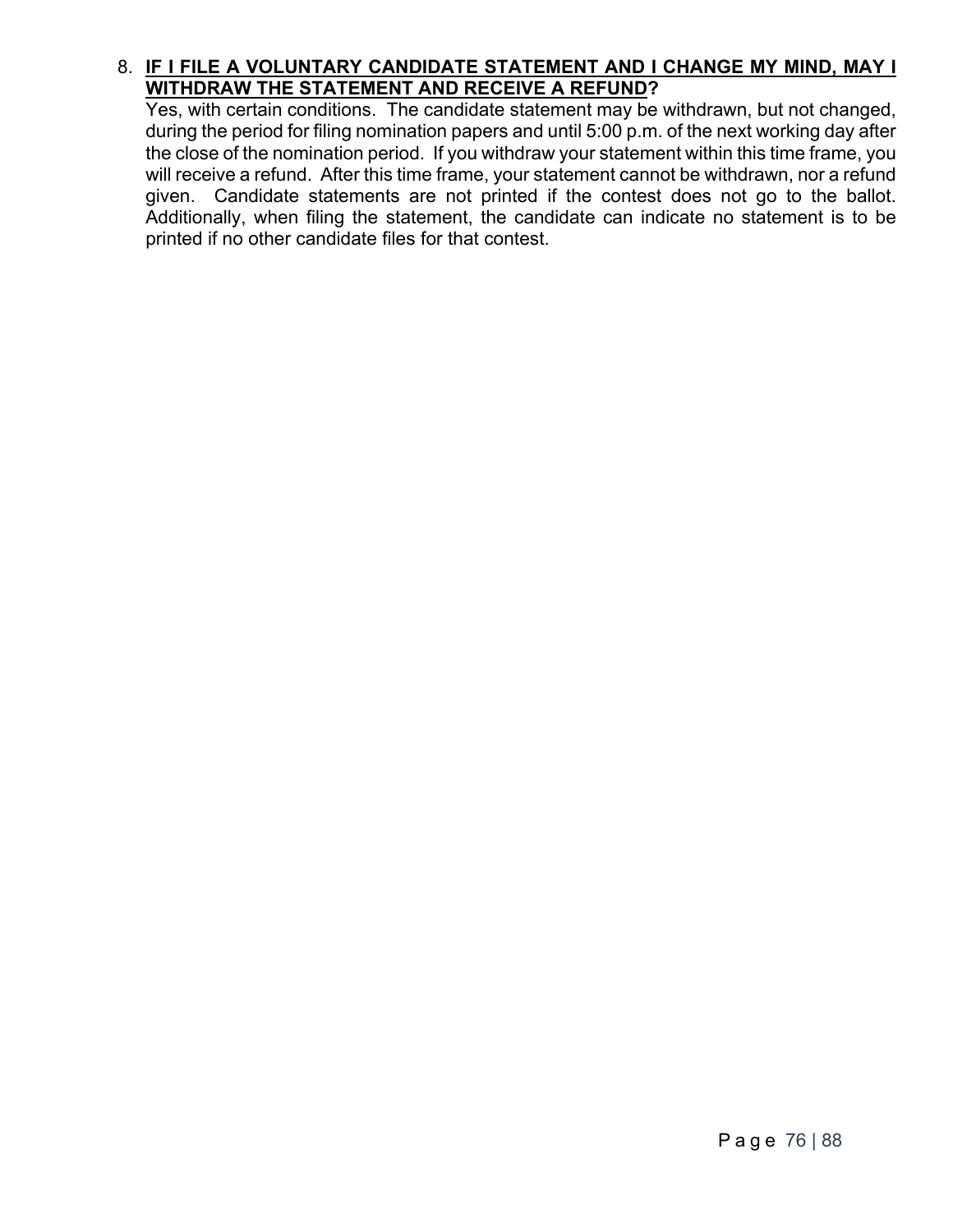#### 1. **HOW CAN I GET ELECTION NIGHT RESULTS?**

 The Elections Office will be glad to add you or your campaign committee onto our election night e-mail list. The latest election result report is attached to the e-mail and sent out as results are updated throughout the evening. If you prefer, the same results are also updated on our website throughout the evening. Printed reports are also available at our front counter.

#### 2. **CAN I COME TO THE ELECTIONS OFFICE ON ELECTION NIGHT TO WATCH THE PROCESS?**

Yes. The election process is open to the public.

#### 3. **WHAT TIME DO YOU RELEASE THE FIRST REPORT ON ELECTION NIGHT?**

 The Elections Office will release the first report at about 8:05 p.m. on election night. The first report usually includes all Vote by Mail and mail precinct ballots received up to the day before the election. The remaining Vote by Mail and mail precinct ballots received through 8:00 p.m. on election night are processed during the official canvass and those results are included in the official certified results after Election Day.

#### 4. **WHEN ARE YOU USUALLY DONE COUNTING ON ELECTION NIGHT?**

 It is the goal of the Tulare County Elections Office to have our election night final report released before 11:00 p.m.

#### 5. **IF I HAVE THE MOST VOTES ON ELECTION NIGHT, DO I WIN?**

 The final results announced on election night are not the final certified results. On Election Day, there are sometimes thousands of Vote by Mail and provisional ballots turned in at the polls that require processing before being included in the final certified count. Law allows the Elections Office up to 30 calendar days to finish counting all the ballots and complete our canvass of the election. Our office attempts to provide periodic updates on our webpage of updated results as well as our progress towards certifying the election. The election results are not final until the official certified results are released.

#### 6. **WILL I BE NOTIFIED THAT I HAVE WON?**

 No, not by the Elections Office. After the final official certified results are complete, Certificates of Election and Oaths of Office are sent to the district office, administrative office or county department, depending upon the contest. The district or department will usually take care of the swearing in ceremony, if any, and notification.

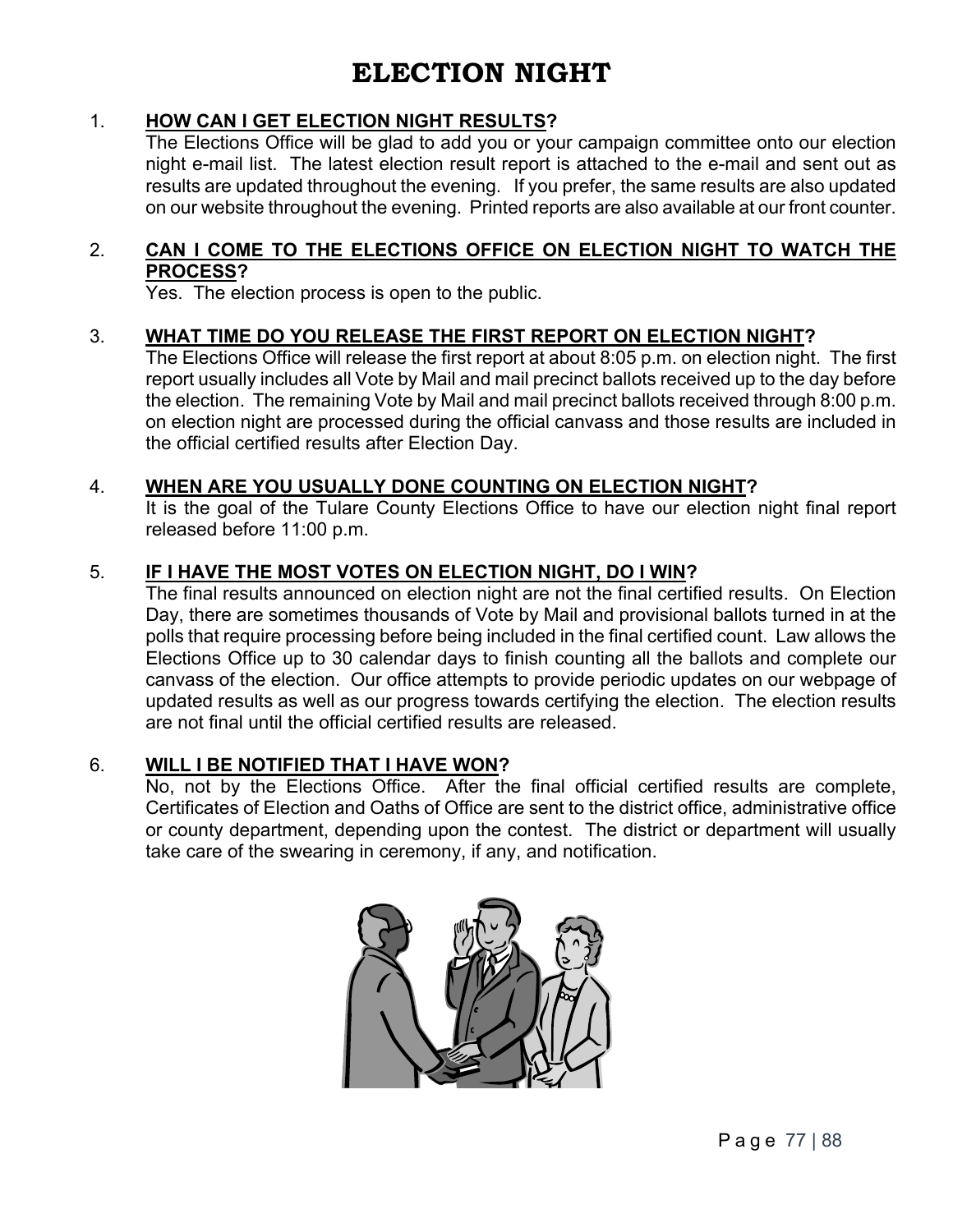### **VOTE BY MAIL PROCESS**

*(EC 3014, 3015, 3016, 3017, 3019, 14310, 15101, 15104, 15105, 15108, 18560)* 

#### 1. **IF A VOTER LOSES THE VOTE BY MAIL BALLOT THAT WAS SENT TO THEM, CAN THEY GET ANOTHER ONE?**

Yes. Call the Elections Office for a replacement ballot.

The Elections Official maintains a record of each request, and provides a list of these requests to the polling place to ensure that each voter casts only one ballot. If you vote twice by Vote by Mail ballot, even if by mistake, neither ballot will be counted.

#### 2. **CAN I GIVE MY VOTED "VOTE BY MAIL" BALLOT TO SOMEONE ELSE TO RETURN FOR ME?**

If you are ill, or have a physical disability, you may designate a representative to return your voted ballot for you. Your representative may return it in person to the Elections Office or to a polling place in your county, or may place it in the mail for return to the Elections Official. Contact your County Elections Official for more information.

#### 3. **IF I REQUEST A VOTE BY MAIL BALLOT, CAN I CHANGE MY MIND AND STILL VOTE AT MY REGULAR POLLING PLACE?**

Yes. You must bring your non-voted Vote by Mail ballot and give it to the polling place worker before voting a regular ballot. If you are unable to surrender your Vote by Mail ballot, you may still cast a "provisional" ballot at your polling place which will not be counted until the County Elections Official can determine that you have not also voted by Vote by Mail ballot.

#### 4. **HOW ARE VOTE BY MAIL BALLOTS COUNTED?**

In general, Vote by Mail ballots are counted the same as regular ballots cast at a polling place. Once it is determined that the signature on the Vote by Mail ballot return envelope matches the signature of the voter on his or her voter registration card, the ballot and the envelope are separated. The processing of Vote by Mail ballot return envelopes, and the counting of Vote by Mail ballots shall be open to the public, both prior to and after the election.

If the Vote by Mail ballot is challenged, and that challenge is upheld, the ballot remains in the envelope, is not counted, and the reason is indicated on the envelope.

The first results you are likely to hear reported on election night usually reflect votes cast by Vote by Mail ballots. These however, are not complete totals and may reflect only those Vote by Mail ballots returned prior to Election Day. Those ballots received prior to Election Day can be "processed" (i.e. verify the signature, etc.) within the ten (10) business days prior to an election. Under no circumstance may a vote count be accessed or released until the polls close on Election Day.

A substantial number of additional Vote by Mail ballots are returned on Election Day either to the polling place or to the Elections Office. These ballots, because they require the extra handling of checking the voter's signature, and ensuring the voter did not also vote at the polling place, are usually the last ballots counted, and are not likely to be reported in the vote totals until after the Election Day.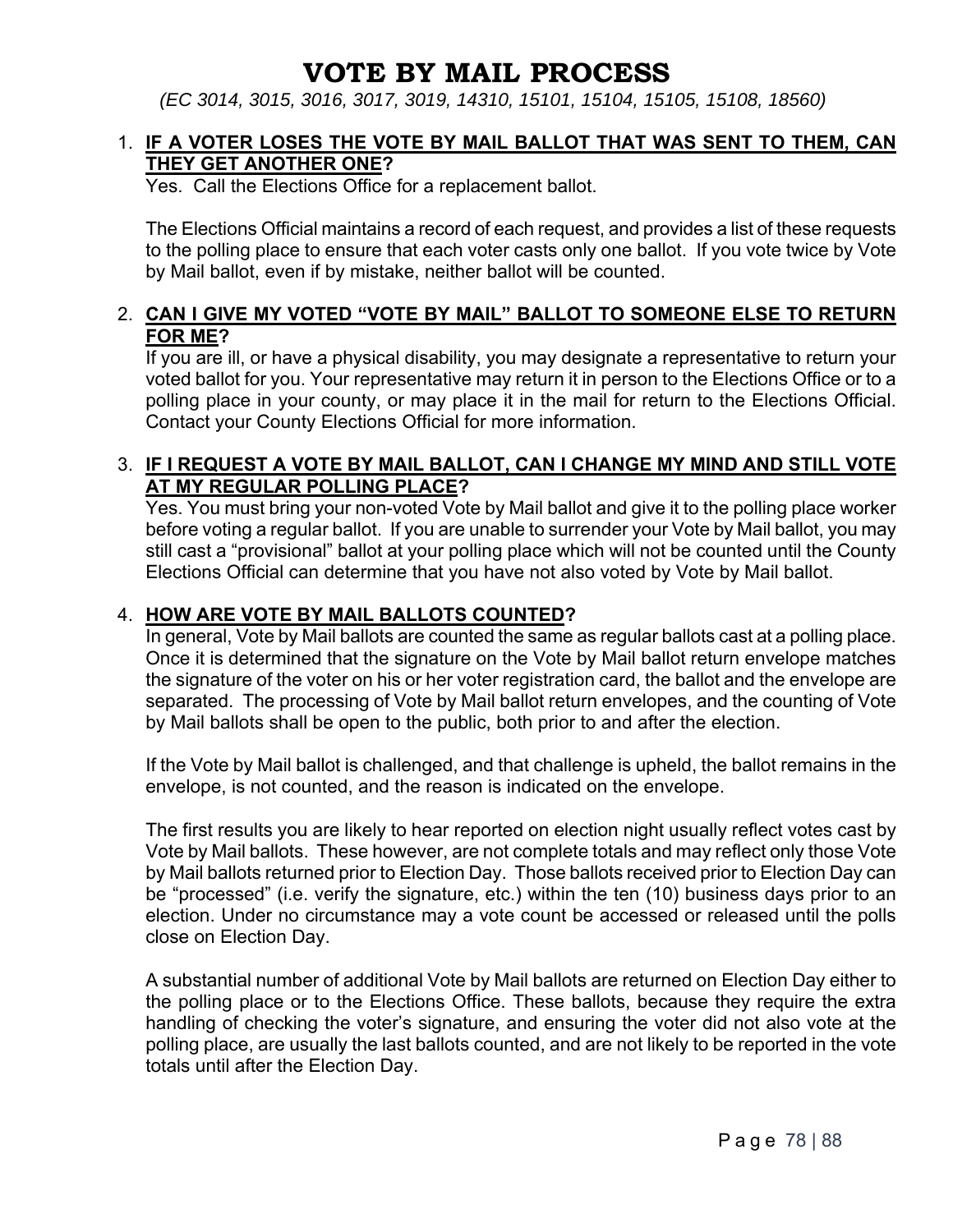Vote by Mail ballots, if postmarked or time stamped on or before Election Day and received in the Elections Office no later than three (3) days after the Election Day will be counted (pending processing checks).

If the Vote by Mail ballots are not signed by the voter, the Elections office will contact the voter and advise them they have eight (8) days to sign and return their ballot statement or come into the Elections office and sign their Vote by Mail ballot envelope to be counted.

After all of the ballots have been counted and canvass has been completed, the Registrar of Voters can then certify the election. California law requires that an election be certified and submitted to the Governing Body within thirty (30) days of the Election Day.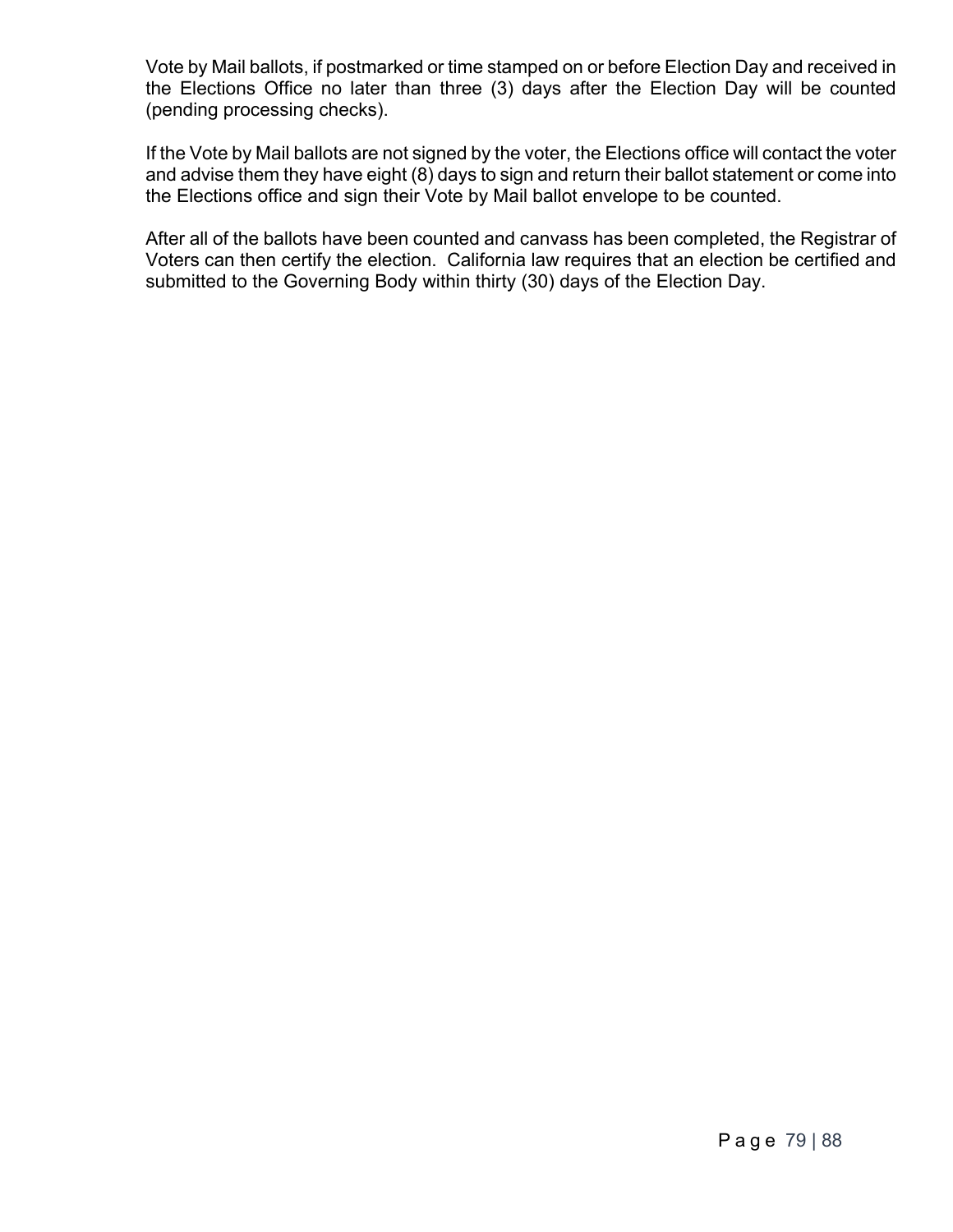# **SERVICES AVAILABLE TO CANDIDATES**



Page 80 | 88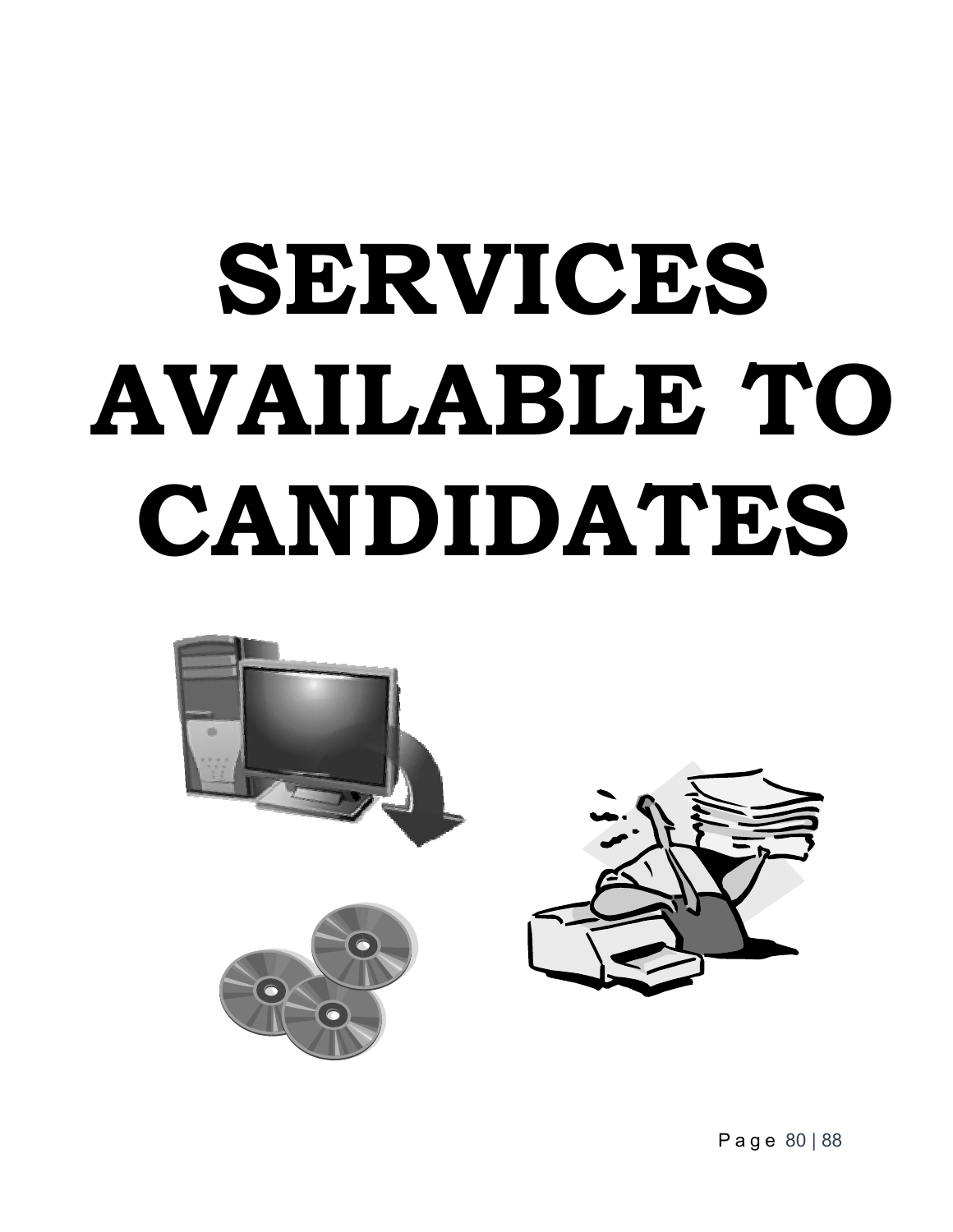## **FEES & CHARGES**

(Board approved April 2013; effective July 1, 2013) All prices subject to taxes where applicable.

| <b>VOTER &amp; ELECTION INFORMATION</b>                                                                                      |                                |                                               |                                                           |  |  |  |  |  |  |
|------------------------------------------------------------------------------------------------------------------------------|--------------------------------|-----------------------------------------------|-----------------------------------------------------------|--|--|--|--|--|--|
| <b>Description of File</b>                                                                                                   | Cost                           | <b>Unit</b>                                   | <b>Additional</b><br><b>Charges</b>                       |  |  |  |  |  |  |
| <b>Electronic Files</b>                                                                                                      |                                |                                               |                                                           |  |  |  |  |  |  |
| Voter File Extract (MVMJ004)<br>Less than 20,000 Registered Voters<br>History (up to 5 elections)<br>History (all elections) | \$35.00<br>\$35.00<br>\$175.00 | Per District<br>Per Election                  | CD \$5 each<br>E-Mail or FTP \$0                          |  |  |  |  |  |  |
| More than 20,000 Registered Voters<br>History (up to 5 elections)<br>History (all elections)                                 | \$70.00<br>\$70.00<br>\$350.00 | Per District<br>Per Election                  | CD \$5 each<br>E-Mail or FTP \$0                          |  |  |  |  |  |  |
| <b>Statement of Vote (one election per file)</b><br>- TXT File Versions (comes with PDF version)<br>- PDF File Version only  | \$35.00<br>\$5.00              | Per File                                      | CD \$5 each<br>E-Mail or FTP \$0                          |  |  |  |  |  |  |
| <b>All Other Election Data Extracts</b>                                                                                      | \$35.00                        | Per File                                      | CD \$5 each<br>E-Mail or FTP \$0                          |  |  |  |  |  |  |
|                                                                                                                              | <b>Printed Data</b>            |                                               |                                                           |  |  |  |  |  |  |
| <b>Statement of Vote (full book format)</b>                                                                                  | Varies                         | Total cost for copying<br>and binding report. |                                                           |  |  |  |  |  |  |
| <b>Computer Printed Reports or Lists</b><br>50 pages or less<br>More than 50 pages                                           | \$35.00<br>\$0.10              | Per Request<br>Per Page (over 50)             | CD \$5 each<br>E-Mail or FTP \$0                          |  |  |  |  |  |  |
| <b>Precinct Index (MVMR10)</b>                                                                                               | \$0.50                         | Per 1,000 Registered<br>Voters                | CD \$5 each<br>E-Mail or FTP \$0                          |  |  |  |  |  |  |
| <b>Labels</b><br>Setup Fee<br>+ Label Cost                                                                                   | \$35.00<br>\$27.50             | Per File<br>Per 1,000 labels                  | CD \$5 each<br>E-Mail or FTP \$0                          |  |  |  |  |  |  |
| <b>VBM &amp; Mail Precinct Information</b><br>AVMJ004 - AVMJ011                                                              |                                |                                               |                                                           |  |  |  |  |  |  |
| Data Received Daily (17 days)<br>Setup + Media Charge                                                                        | \$595.00                       | Per Election                                  | Labels \$12 per 1,000<br>CD \$5 each<br>E-Mail or FTP \$0 |  |  |  |  |  |  |
| Data Received Individual (limit 4 per election)<br>Setup + Media Charge                                                      | \$35.00                        | Per File                                      |                                                           |  |  |  |  |  |  |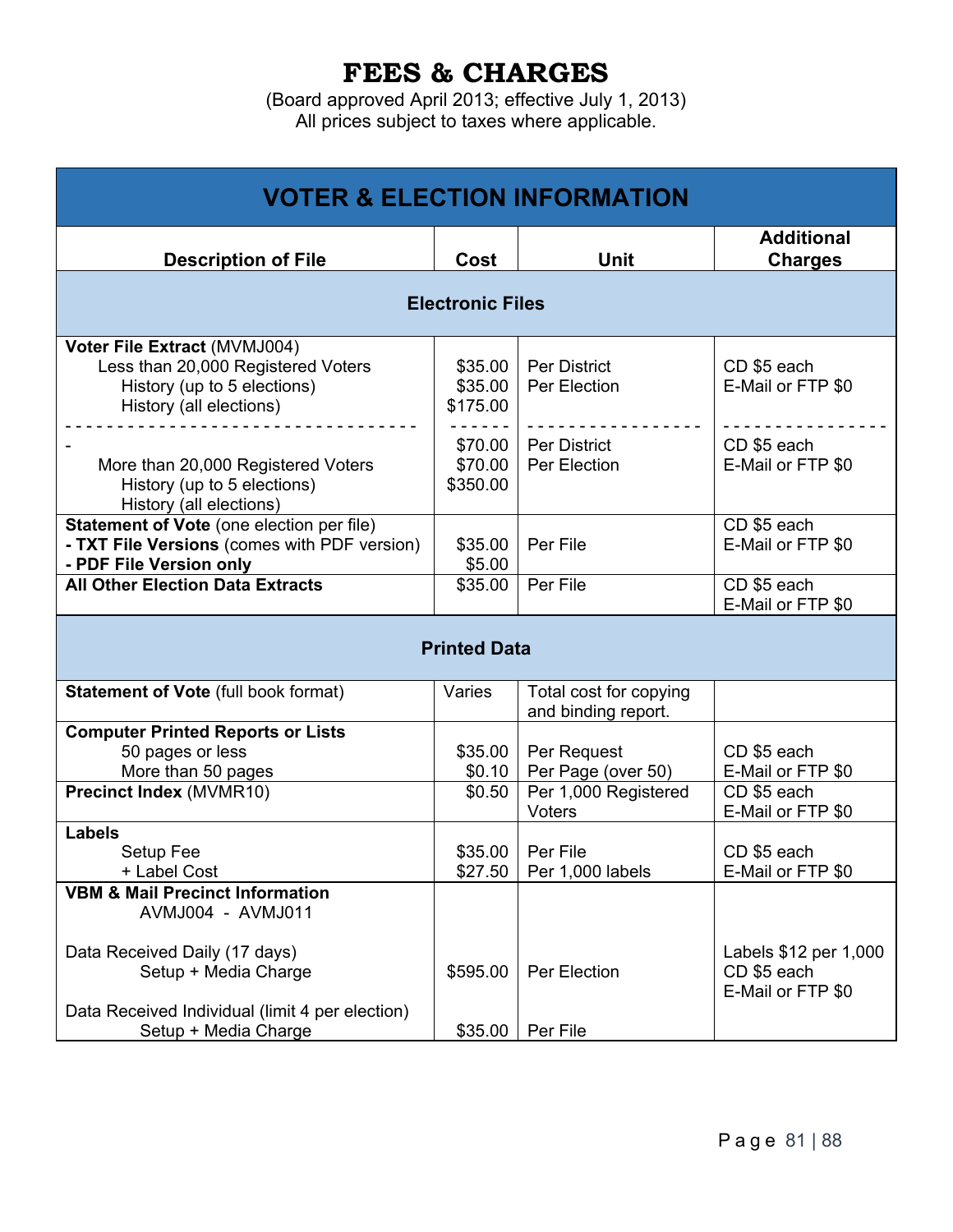| <b>VOTER &amp; ELECTION INFORMATION</b>                                                      |                                          |                               |                                     |  |  |  |  |  |  |  |
|----------------------------------------------------------------------------------------------|------------------------------------------|-------------------------------|-------------------------------------|--|--|--|--|--|--|--|
| <b>Description of File</b>                                                                   | Cost                                     | <b>Unit</b>                   | <b>Additional</b><br><b>Charges</b> |  |  |  |  |  |  |  |
| <b>Copy Charges</b>                                                                          |                                          |                               |                                     |  |  |  |  |  |  |  |
| <b>Political Reform Documents</b>                                                            | \$0.10                                   | Per Page (GC 81008)           | CD, E-Mail & FTP<br>not available   |  |  |  |  |  |  |  |
| <b>Retrieval Fee-Political Reform Document</b><br>(reports & statements 5 or more years old) | \$5.00                                   | Per Request (GC<br>81008)     | CD, E-Mail & FTP<br>not available   |  |  |  |  |  |  |  |
| <b>Affidavit of Registration</b>                                                             | \$1.50                                   | Each (EC 2167)                | CD, E-Mail & FTP<br>not available   |  |  |  |  |  |  |  |
| <b>Other Documents or Printed Reports</b>                                                    | \$0.10                                   | Per Page                      |                                     |  |  |  |  |  |  |  |
| <b>Statement of Vote</b>                                                                     | \$0.10                                   | Per Page                      |                                     |  |  |  |  |  |  |  |
| <b>Media Costs</b>                                                                           |                                          |                               |                                     |  |  |  |  |  |  |  |
| C.D.                                                                                         | \$5.00                                   | Each                          |                                     |  |  |  |  |  |  |  |
| Labels                                                                                       | \$27.50                                  | Per 1,000 labels              | After setup fee                     |  |  |  |  |  |  |  |
| <b>All Other Election Data Extracts</b>                                                      | \$35.00                                  | Per File                      | CD \$5 each<br>E-Mail or FTP \$0    |  |  |  |  |  |  |  |
|                                                                                              | <b>Maps</b>                              |                               |                                     |  |  |  |  |  |  |  |
| Paper Maps - Color or Black & White<br>8 1/2" x 11" or 8 1/2" x 14"<br>11" x 17              | \$5.00<br>plus tax<br>\$10.00<br>plus tx | Each (existing maps<br>only)  | CD, E-Mail & FTP<br>not available   |  |  |  |  |  |  |  |
| <b>Electronic Maps</b>                                                                       | \$30.00                                  | Each (existing maps<br>only)  | CD \$5 each<br>E-Mail or FTP \$0    |  |  |  |  |  |  |  |
| <b>Shape Files</b>                                                                           | \$35.00                                  | <b>Per District</b>           | CD \$5 each<br>E-Mail or FTP \$0    |  |  |  |  |  |  |  |
| All other maps and mapping services                                                          |                                          | \$70 per hour creation<br>fee |                                     |  |  |  |  |  |  |  |
|                                                                                              | <b>Miscellaneous Fees</b>                |                               |                                     |  |  |  |  |  |  |  |
| <b>Returned Check</b>                                                                        | \$20.00                                  | 2001-0147<br>GC 6157(b)       |                                     |  |  |  |  |  |  |  |

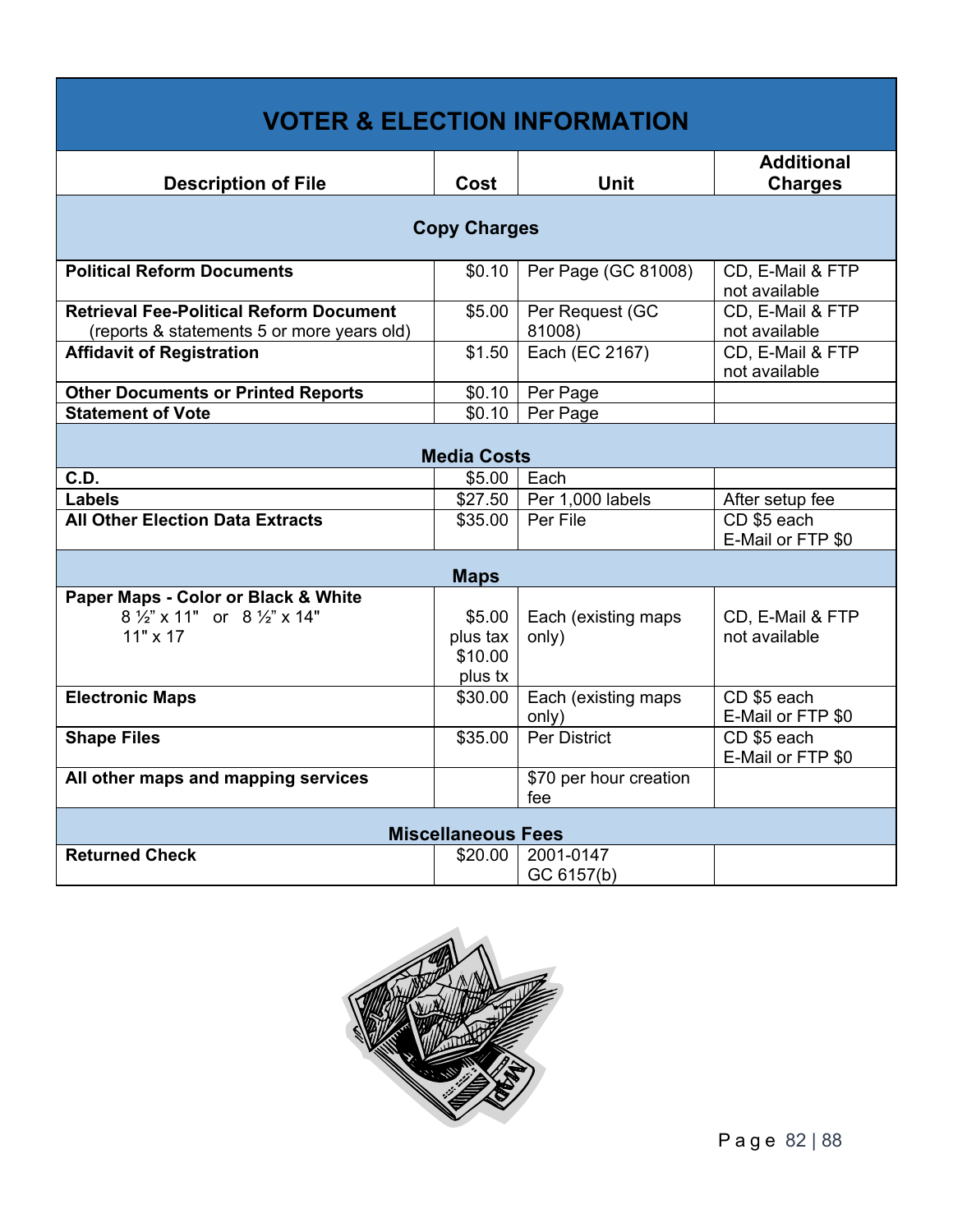# **CONFIDENTIAL VOTER DATA**

*(EC 2188, 2194)* 

The street address, telephone number, driver's license (or identification card) number, precinct number and certain other information about registered voters is confidential under California law. The Elections Office is prohibited from publicly disclosing that information to any person except for specified purposes. We can release the information to: any candidate for federal, state, or local office; any committee for or against any initiative, referendum, recall or bond measure for which legal publication is made; any person for **election, scholarly, journalistic, or political purposes;** and any person for **governmental purposes**, as determined by the Secretary of State.

#### **WHAT IS NEEDED TO ORDER CONFIDENTIAL VOTER DATA?**

Before the Elections Office may publicly disclose confidential voter information to a requester, the requester must complete and sign, under penalty of perjury, an Application for Voter Registration Information Form, and include the following: a copy of the requester's driver's license, state identification card or other identification approved by the Secretary of State; payment for the cost of the file/data (cash, check or money order), AND provision for shipping and/or delivery, either in payment for shipping costs (providing your FedEx account number is recommended) or instructions as to how to deliver data (for example, how to notify requester when data is available for pickup).

#### **HOW LONG WILL IT TAKE TO GET THE DATA REQUESTED?**

Requests received at the counter for voter and/or election data can usually be made available within about 30 minutes. Requests received through the mail are typically available for next day shipping. These time frames are not guaranteed. Speed of service depends upon staff availability. If your request is urgent, it is recommended you communicate the urgency to staff and follow up all requests with a phone call to (559) 624-7300.

#### **PAYMENT**

Payment can be made in the form of cash, check, or money order. We do not accept credit cards or debit cards. Payment must be received by the Elections Office BEFORE we will begin processing your request.

#### **ORDERING VOTER OR ELECTION DATA THAT DOES** *NOT* **REQUIRE AN APPLICATION**

As on the chart above showing what data is available, not all data requires an Application for Voter Registration Information Form. If the data requested does not require an Application, simply put your request in writing, being as specific as possible. Be sure to specify how you prefer the data to be delivered as well as a contact name and number in case of any questions.

#### **PURCHASING A PRECINCT INDEX**

The County Elections Office has a listing of all registered voters by district at the cost of \$0.50 per thousand registered voters (\$0.50 minimum). The listing is sorted by precinct, then by residential address, and name. It also shows political party and telephone number, if provided by the voter. This list is designed for precinct walking or phone banks, but does not have mailing addresses so is not recommended for use in mailing political material.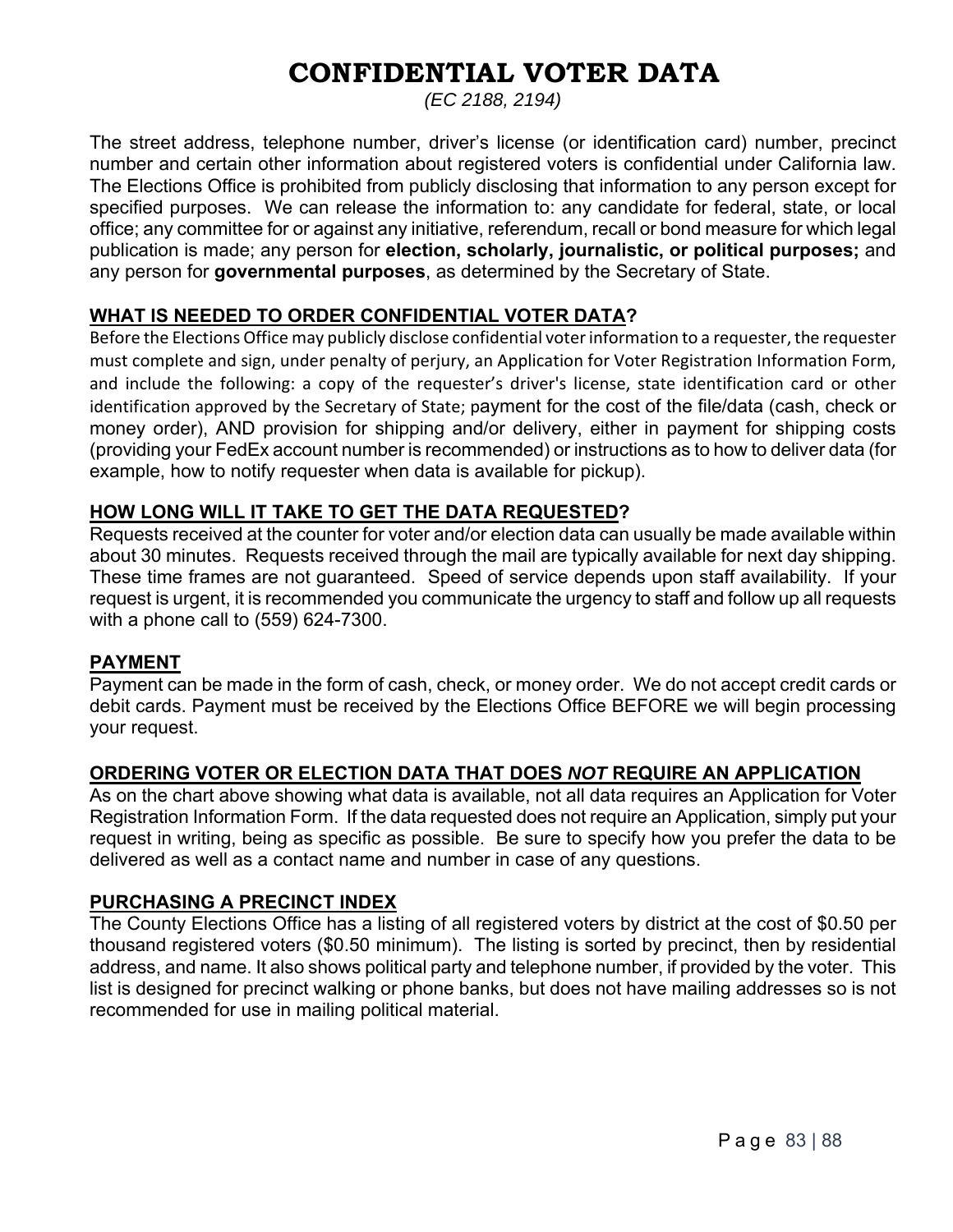## **DEPARTMENT OF TRANSPORTATION**

DIVISION OF TRAFFIC OPERATIONS OUTDOOR ADVERTISING PROGRAM



Dear Candidate or Committee Member:

As a candidate or campaign worker for either an office or a ballot measure, this reminder about State Law governing campaign signs should be helpful to you.

Section 5405.3 of the State Outdoor Advertising Act exempts the placing of Temporary Political Signs from normal outdoor advertising display requirements. A Temporary Political Sign meets the following criteria:

- Encourages a particular vote in a schedule election.
- Is placed not sooner than 90 days prior to the scheduled election and is removed within 10 days after the election.
- Is no larger than 32 square feet.
- Has had a Statement of Responsibility filed with the Department certifying a person who will be responsible for removing the sign (see Attached).

A completed Statement of Responsibility must be submitted to:

Division of Traffic Operations Outdoor Advertising Program P.O. Box 942874, MS-36 Sacramento, CA 94274-0001

Temporary Political Signs shall not be placed within the right-of-way of any highway, or be visible within 660 feet from the edge of the right-of-way of a classified "Landscaped Freeway."

State law directs the Department of Transportation to remove unauthorized Temporary Political Signs and bill the responsible party for their removal. We are calling these provisions to your attention to avoid possible embarrassment to you and your supporters. Please pass this information along to those assisting in your campaign.

Should you have any questions, comments or need additional information please call (916) 654- 6473.

Enclosure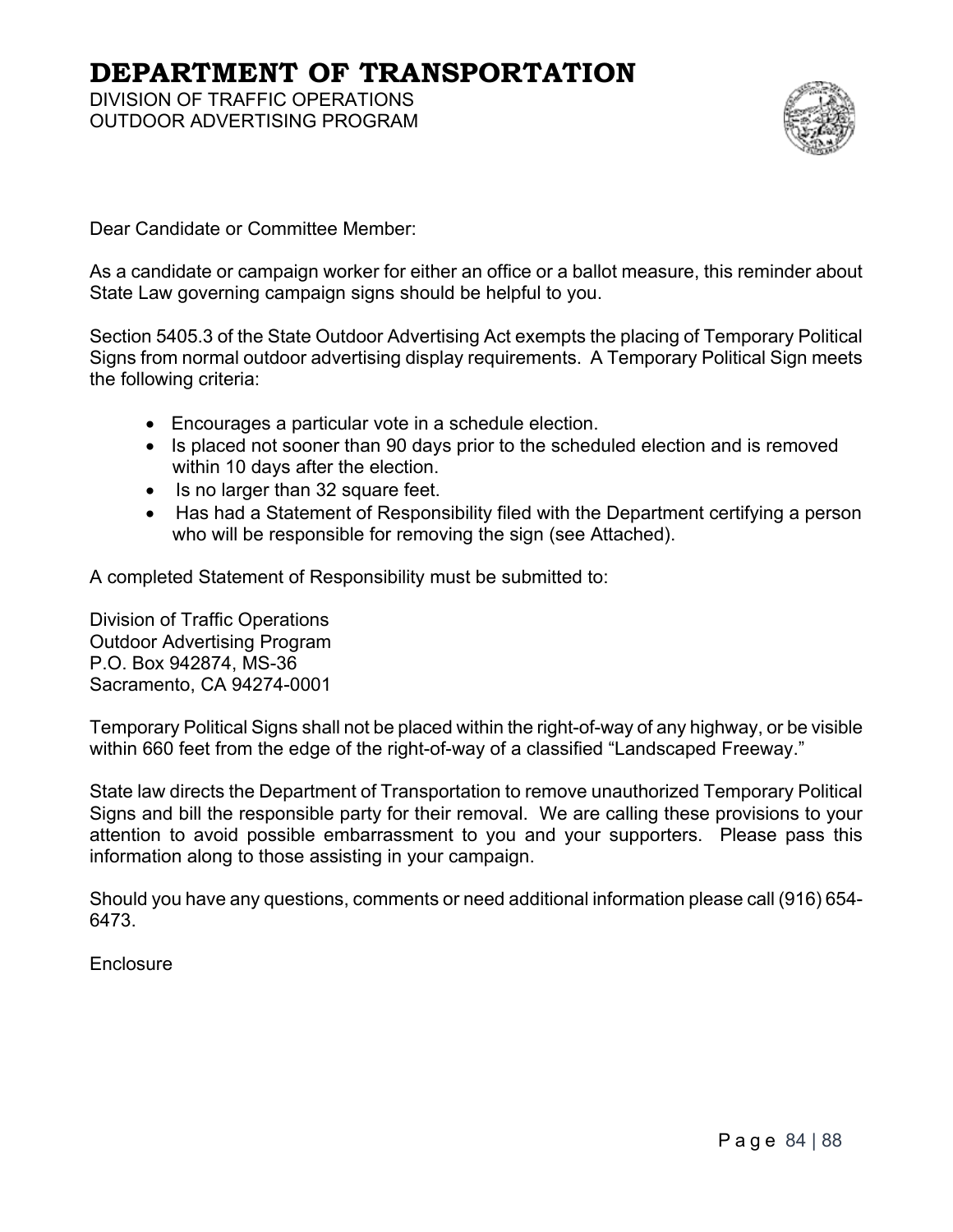# **STATEMENT OF RESPONSIBILITY FOR TEMPORARY POLITICAL SIGNS**

### **DEPARTMENT OF TRANSPORTATION**

DIVISION OF TRAFFIC OPERATIONS OUTDOOR ADVERTISING PROGRAM



#### **STATEMENT OF RESPONSIBILITY FOR TEMPORARY POLITICAL SIGNS**

|                           | Other |
|---------------------------|-------|
|                           |       |
|                           |       |
|                           |       |
|                           |       |
| <b>RESPONSIBLE PARTY:</b> |       |
|                           |       |
|                           |       |
|                           |       |

The undersigned hereby accepts responsibility for the removal of Temporary Political Signs placed pursuant to Section 5405.3 of the Outdoor Advertising Act for the above candidate or proposition.

It is understood and agreed that any Temporary Political Signs placed not sooner than ninety (90) days prior to the election and/or not removed within ten (10) days after the election, may be removed by the Department of Transportation and the responsible party will be billed for any associated removal costs.

Signature of Responsible Party **Example 2** Date

#### **MAIL STATEMENT OF RESPONSIBILITY TO**:

Division of Traffic Operations Outdoor Advertising Program P.O. Box 942874, MS-36 Sacramento, CA 94274-0001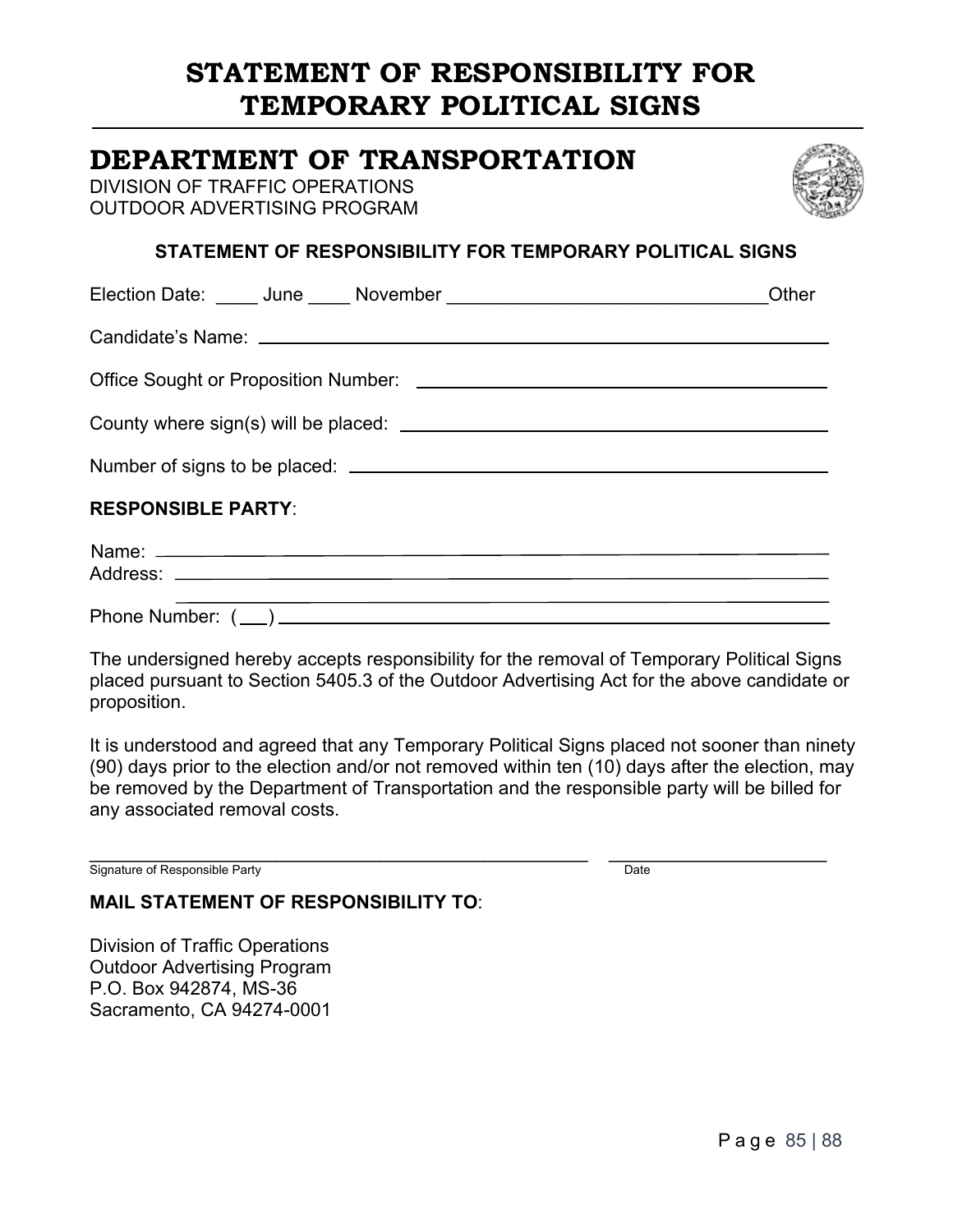

11/10/2017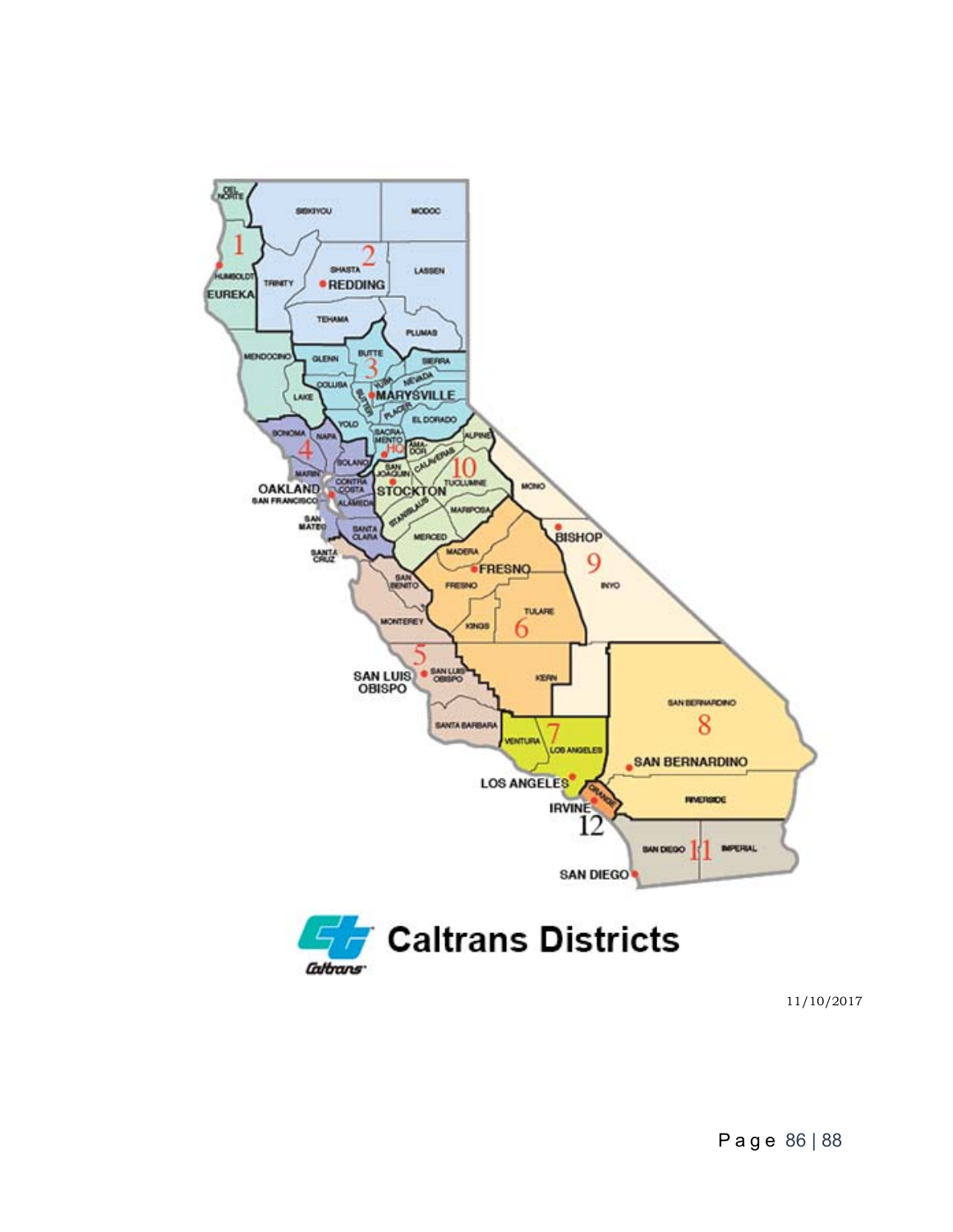# **NOTES**